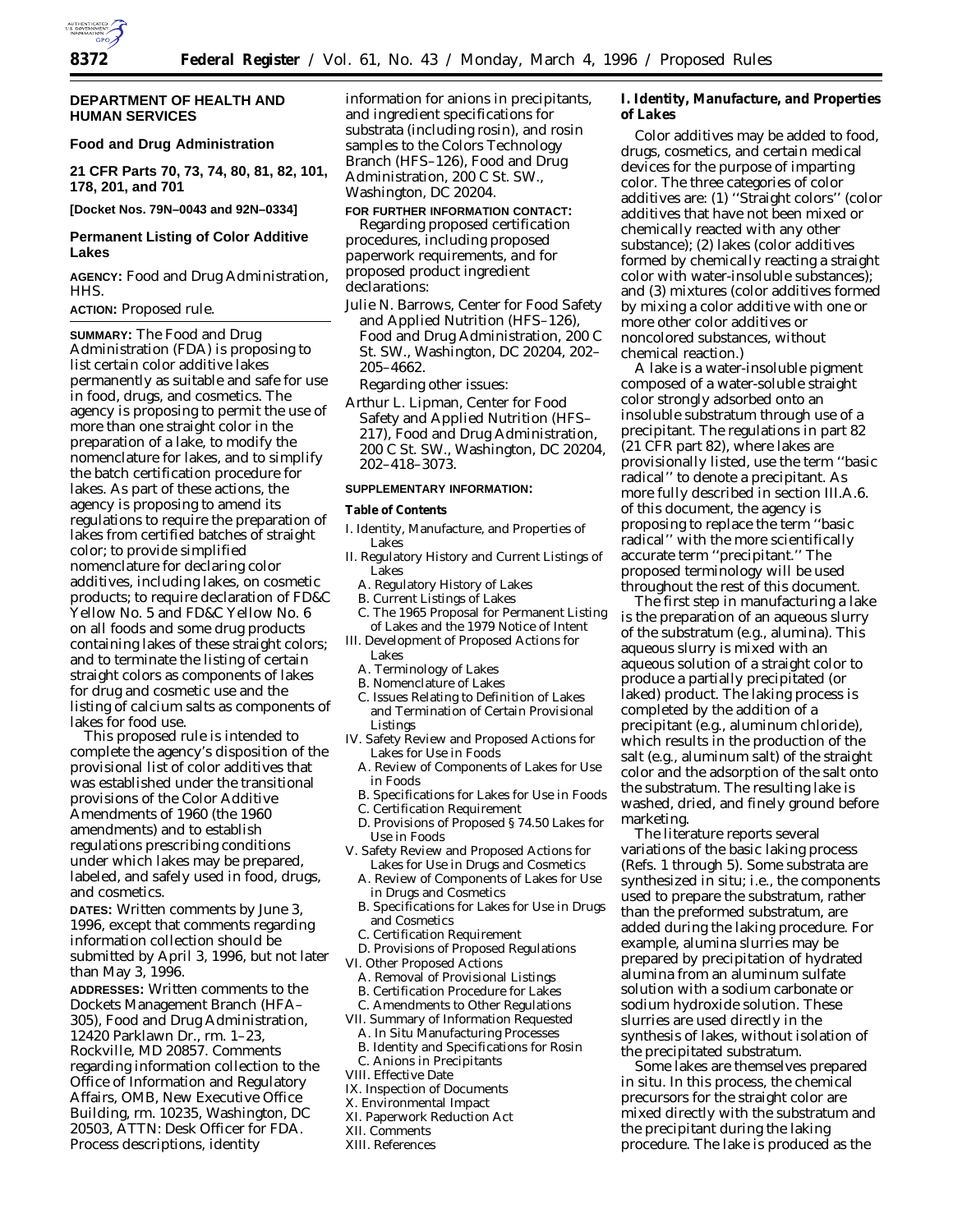straight color is synthesized, without isolation of the straight color as a discrete batch.

The chemical association between the components of a lake may involve various types of interactions, including ionic bonds, hydrogen bonds, and van der Waals forces (Refs. 4 through 9). Lakes generally contain 10 to 40 percent by weight of the straight color. They also contain approximately 1 to 4 percent of the weight of the lake as the cationic precipitant. The remaining 56 to 89 percent, by weight, of lakes consists primarily of substrata. The color content of a lake depends on the desired color intensity and shade of the lake.

Lakes offer many technical advantages over water-soluble straight colors. The chemical bonding of the color with substrata generally promotes light and heat stability. Furthermore, because lakes are not water-soluble, the use of lakes in aqueous foods reduces color migration.

The agency's current regulations for lakes in part 82 were issued under section 203 of the Color Additive Amendments of 1960 (Pub. L. 86–618), which provided for the temporary, provisional listing of commercially established colors. The regulations provide that before a lake may be used in a food, drug, or cosmetic product, each batch of the lake must be certified by FDA. When requesting certification of a batch of a lake, the requester submits a sample from the batch to the agency for analysis. If the agency finds that the concentrations of impurities in the sample are within the levels specified, and the batch otherwise appears to comply with the applicable regulations, the agency certifies the batch by issuing the requester a certificate showing the certification lot number assigned to that batch of lake.

Lakes represent approximately 25 percent of the total poundage of color additives certified by FDA. Approximately 80 percent of the lakes certified are FD&C (food, drugs, and cosmetics) lakes and the remaining 20 percent are D&C (drugs and cosmetics) lakes. (See section II.A. of this document for an explanation of the terms ''FD&C'' and ''D&C''.)

## **II. Regulatory History and Current Listings of Lakes**

#### *A. Regulatory History of Lakes*

Section 7 of the Food and Drugs Act of 1906 (Pub. L. 59–384) prohibited the use of poisonous or deleterious colors in confectionery and the coloring or staining of food to conceal damage or inferiority. In 1907, the agency, then

part of the Department of Agriculture, issued Food Inspection Decision 76 (Ref. 10), which contains a list of seven straight colors approved for use in food. Between 1907 and 1939, the agency expanded the list of straight colors approved for use in food from 7 to 15. These colors were known as ''coal tar colors'' because they were synthesized mainly from substances obtained from coal tar. However, prior to 1939, the agency's list of acceptable colors did not include lakes of coal tar colors because such lakes were not used in food. Also, prior to 1938, the government program for batch analysis and certification of colors was voluntary.

The Federal Food, Drug, and Cosmetic Act of 1938 (21 U.S.C. 301 *et seq.* (the act)) (Pub. L. 75–717) required FDA to list coal tar colors ''harmless and suitable'' for use in foods, drugs, and cosmetics, and to certify all batches of listed colors, including lakes. The agency issued regulations under the act listing lakes for food use, as well as for drug and cosmetic use, and establishing conditions for certification of batches of lakes (4 FR 1922, May 9, 1939; 4 FR 3931, September 16, 1939; and 5 FR 1138, March 23, 1940). The agency issued the first certificate for a lake under the act on May 11, 1939 (Ref. 11).

The initial listing of lakes for food use under the act restricted their use to coloring shell eggs (egg dyeing) (5 FR 1138). In 1959, at the request of industry, the agency expanded the uses of lakes prepared from FD&C straight colors to encompass general use in foods (24 FR 3818, May 13, 1959; and 24 FR 5302, June 30, 1959).

The 1960 amendments amended the act by defining the term ''color additive'' (section 201(t) (21 U.S.C. 321(t))) for the first time and restricting the use of color additives in or on food, drugs, cosmetics, or the human body to those listed in FDA regulations. (The Medical Device Amendments of 1976 (Pub. L. 94–295) extended these restrictions to the use of color additives in certain medical devices.) As amended, the act provides that a food (section 402(c) (21 U.S.C. 342(c))), drug or device (section 501(a)(4) (21 U.S.C.  $351(a)(4)$ , or cosmetic, other than a coal tar hair dye (section 601(e) (21 U.S.C. 361(e))), is adulterated if it is, bears, or contains an unsafe color additive. Section 721 (formerly section 706) of the amended act (21 U.S.C. 379e) provides for the listing of safe and suitable color additives for use in foods, drugs, cosmetics, and medical devices; it prohibits the listing of a color additive for a proposed use unless data establish that such use will be safe. Section 721 of the act also continues the

requirement for certification of batches of color additives, with or without diluents, to determine whether each batch conforms to the purity and identity specifications in the applicable listing regulation. However, the amendments allow FDA to exempt color additives from batch certification if certification is unnecessary to protect the public health.

Section 203 of the 1960 amendments also provided for the provisional listing of color additives that were commercially established when the 1960 amendments were enacted, pending completion of scientific investigations necessary to determine their safety under the new standard established by the 1960 amendments. The purpose of section 203 was to allow the use of such color additives on an interim basis, to the extent consistent with the public health. Section 203 directed the agency to recognize as provisionally listed the following color additives: (1) Any color additive which, on the day preceding the enactment date, was listed and certifiable for any use or uses and for which a batch or batches had been certified for such use or uses prior to the enactment date; (2) any color additive which was commercially used or sold prior to the enactment date for any use or uses on any food, drug, or cosmetic, but was not required to be listed under the act; (3) synthetic beta carotene. The provisional listing was to apply only to the use or uses to which the certification applied, or for which the color additive had been commercially used or sold.

Under the authority of the 1960 amendments, in the **Federal Register** of October 12, 1960 (25 FR 9759), the agency provisionally listed those color additives, including lakes, covered by section 203. This listing, originally codified as 21 CFR 8.501 and later recodified as § 81.1 (21 CFR 81.1) (42 FR 15665, March 22, 1977) included many of the coal tar colors (including lakes) that had been previously listed.

In the **Federal Register** of December 27, 1963 (28 FR 14311), the agency determined that batch certification was unnecessary to ensure the safety of most color additives derived from plant, animal, or mineral sources, and designated these color additives as exempt from certification. However, the agency determined that batch certification was necessary to ensure the safety of most color additives, including lakes, derived principally from coal and petroleum sources, and designated those colors as subject to certification. Currently, the color additives exempt from batch certification and the permanently listed color additives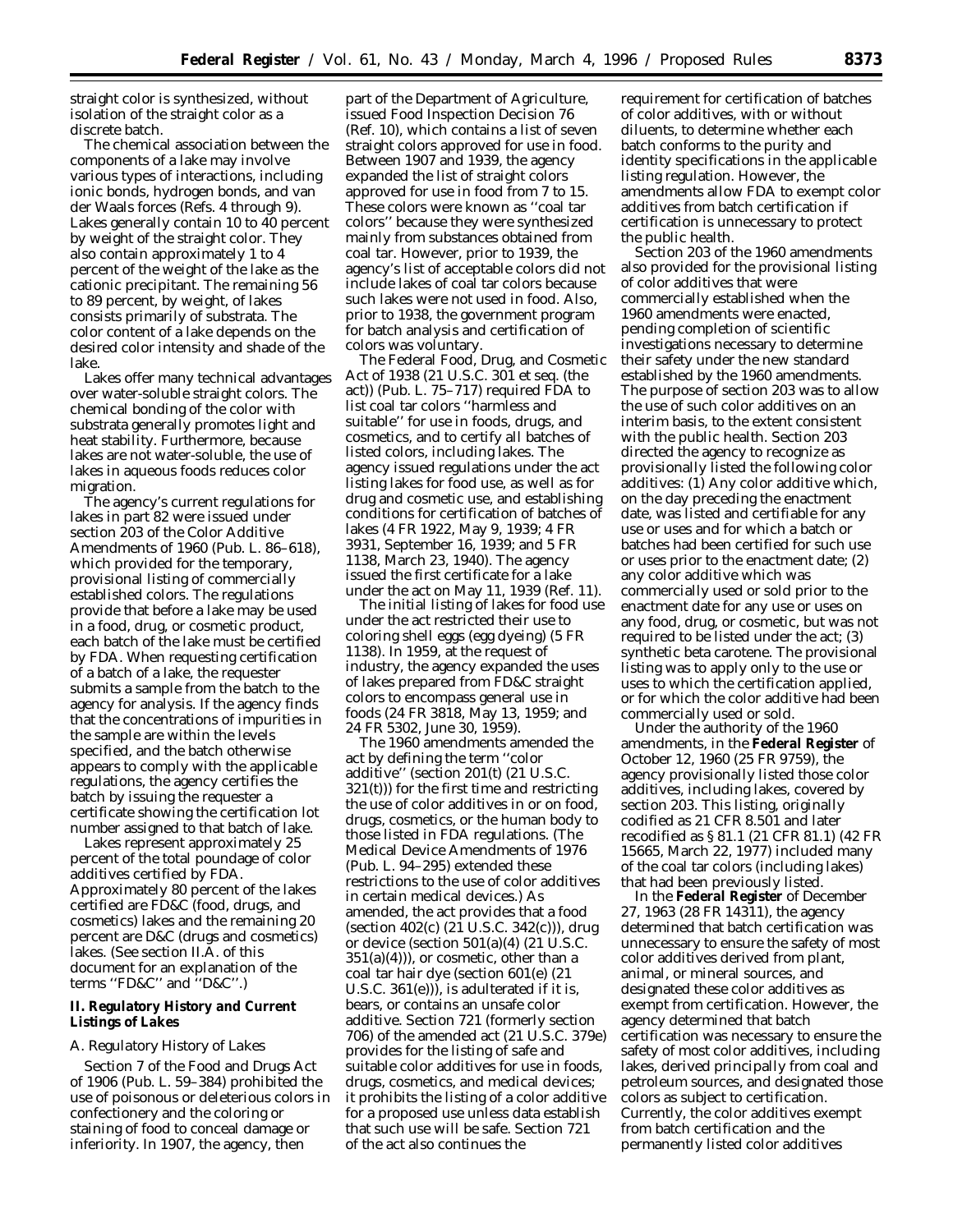subject to batch certification are listed in parts 73 and 74 (21 CFR parts 73 and 74), respectively.

Since the establishment of the provisional list in 1960, the agency has gradually removed color additives from the list either by permanent listing or by termination of listing due to lack of interest by industry or due to safety concerns prompted by the agency's reviews. At this time, only lakes remain provisionally listed in parts 81 and 82.

After the enactment of the act in 1938, FDA established the designation ''FD&C'' to identify color additives listed for use in foods, drugs, and cosmetics; the designation ''D&C'' to identify color additives listed for general use in drugs and cosmetics, but not foods; and the designation ''Ext. D&C'' to identify color additives listed for use only in externally applied drugs and cosmetics (4 FR 1922 at 1923). These designations are still part of the names of certified color additives. However, the uses of some straight colors (and consequently also of their lakes) were restricted when they were permanently listed, based on the safety reviews conducted by the agency under the 1960 amendments. Consequently, the designations ''FD&C'' or ''D&C'' in the name of a certified color additive can no longer be relied upon to accurately describe the approved uses of the color additive.

### *B. Current Listings of Lakes*

1. Provisional Listing and General Provisions for Lakes

Section 81.1 identifies the provisionally listed color additives. The only color additives remaining on the provisional list are lakes (§ 81.1(a), (b), and (c)).

Part 82, subpart A, prescribes the general provisions applicable to provisionally listed color additives. Section 82.3 contains definitions of terms such as ''alumina'' and ''blanc fixe.'' Section 82.5 prescribes general specifications, including specifications for levels of lead, arsenic, and heavy metals other than lead and arsenic, that are applicable to lakes listed in the other subparts of part 82. It also provides a specification for the level of soluble barium applicable to lakes listed in subpart C or D of part 82 that contain a barium salt.

2. Provisional Listing of Lakes for Use in Foods, Drugs, and Cosmetics

Part 82, subpart B, identifies the lakes that are provisionally listed for use in foods, drugs, and cosmetics. Section 82.50 prescribes the certification requirements for these lakes.

Section 82.51 specifies that lakes for use in foods, drugs, and cosmetics are made by extending, on a substratum of alumina, a salt of one of the following certified water-soluble straight colors with the cation precipitant aluminum or calcium: FD&C Blue No. 1 (§ 82.101); FD&C Blue No. 2 (§ 82.102); FD&C Green No. 3 (§ 82.203); FD&C Yellow No. 5 (§ 82.705); and FD&C Yellow No. 6 (§ 82.706). Only previously certified batches of the straight color may be used. Section 82.51 also provides specifications for soluble chlorides and sulfates and for inorganic matter insoluble in hydrochloric acid (HCl) and prescribes rules for naming the lakes that are listed for use in foods, drugs, and cosmetics.

3. Provisional Listing of Lakes for Use in Drugs and Cosmetics

Part 82, subpart C, identifies the lakes that are provisionally listed for general use in drugs and cosmetics. Section 82.1051 prescribes the certification requirements for these lakes, which may be used both in ingested and externally applied drugs and cosmetics. Externally applied drugs and cosmetics are those that are applied to the external parts of the body and not to the lips or any body surface covered by mucous membrane (§ 70.3(v) (21 CFR 70.3(v))).

Section 82.1051 specifies that lakes for use in drugs and cosmetics are made by extending, on one or more listed substrata, one of the listed straight colors with one or more of the listed precipitants. The precipitant may be added either as a component of the listed straight color, or alone to form the salt of the listed straight color. The following substrata, alone or in any combination, are authorized for use in lakes for drug and cosmetic use: Alumina, blanc fixe, gloss white, clay, titanium dioxide, zinc oxide, talc, rosin, aluminum benzoate, and calcium carbonate. The regulation also lists the following cation precipitants for use in lakes for drug and cosmetic use: Sodium, potassium, aluminum, barium, calcium, strontium, and zirconium.

The regulation provides for the use of the following straight colors in producing lakes for drug and cosmetic use: FD&C Blue No. 1 (§ 82.101); FD&C Blue No. 2 (§ 82.102); FD&C Green No. 3 (§ 82.203), FD&C Red No. 4 (§ 82.304); FD&C Yellow No. 5 (§ 82.705); FD&C Yellow No. 6 (§ 82.706); D&C Blue No. 4 (§ 82.1104), D&C Green No. 5 (§ 82.1205), D&C Orange No. 5

(§ 82.1255), D&C Red No. 6 (§ 82.1306), D&C Red No. 7 (§ 82.1307), D&C Red No. 21 (§ 82.1321), D&C Red No. 22 (§ 82.1322), D&C Red No. 27 (§ 82.1327), D&C Red No. 28 (§ 82.1328), D&C Red No. 30 (§ 82.1330), D&C Red No. 33 (§ 82.1333), D&C Red No. 34 (§ 82.1334), D&C Red No. 36 (§ 82.1336), D&C Violet No. 2 (§ 82.1602), and D&C Yellow No. 10 (§ 82.1710).

The regulations for lakes of D&C Red No. 33 (§ 82.1333), D&C Red No. 36 (§ 82.1336) and FD&C Yellow No. 6 (§ 82.706) further require that lakes of these straight colors for drug and cosmetic use be prepared from previously certified batches of the straight colors. Uncertified batches of the remaining straight colors may be used to prepare lakes for drug and cosmetic use. Section 82.1051 also provides specifications for ether extracts, soluble chlorides and sulfates, and intermediates, and prescribes rules for naming lakes that are listed for drug and cosmetic use.

4. Provisional Listing of Lakes for Use in Externally Applied Drugs and Cosmetics

Part 82, subpart D, identifies the lakes that are provisionally listed for use in externally applied drugs and cosmetics. Section 82.2050 prescribes the certification requirements for these lakes.

Section 82.2051 specifies that lakes for use in externally applied drugs and cosmetics are made by extending, on one or more listed substrata, one or more of the listed precipitants, and the straight color Ext. D&C Yellow No. 7 listed in § 82.2707a. The precipitant may be added either as a component of the listed straight color, or alone to form the salt of the listed straight color.

Although Ext. D&C Yellow No. 7 is the only straight color referred to in subpart D, its lakes are not the only lakes limited to use in externally applied drugs and cosmetics. As noted above, certain straight colors that were provisionally listed for general drug and cosmetic use were restricted to use in externally applied drugs and cosmetics as part of their permanent listing. The agency also amended the provisional listings for the lakes of these straight colors to impose the same restrictions. The provisional listings of the following color additives in subparts B and C of part 82 limit the use of their lakes to externally applied drugs and cosmetics: FD&C Red No. 4 (§ 82.304); D&C Blue No. 4 (§ 82.1104), D&C Green No. 6 (§ 82.1206), D&C Orange No. 4 (§ 82.1254), D&C Orange No. 10 (§ 82.1260), D&C Orange No. 11 (§ 82.1261), D&C Red No. 17 (§ 82.1317), D&C Red No. 31 (§ 82.1331), D&C Yellow No. 7 (§ 82.1707) and D&C Yellow No. 8 (§ 82.1708).

The substrata, precipitants, and additional specifications listed in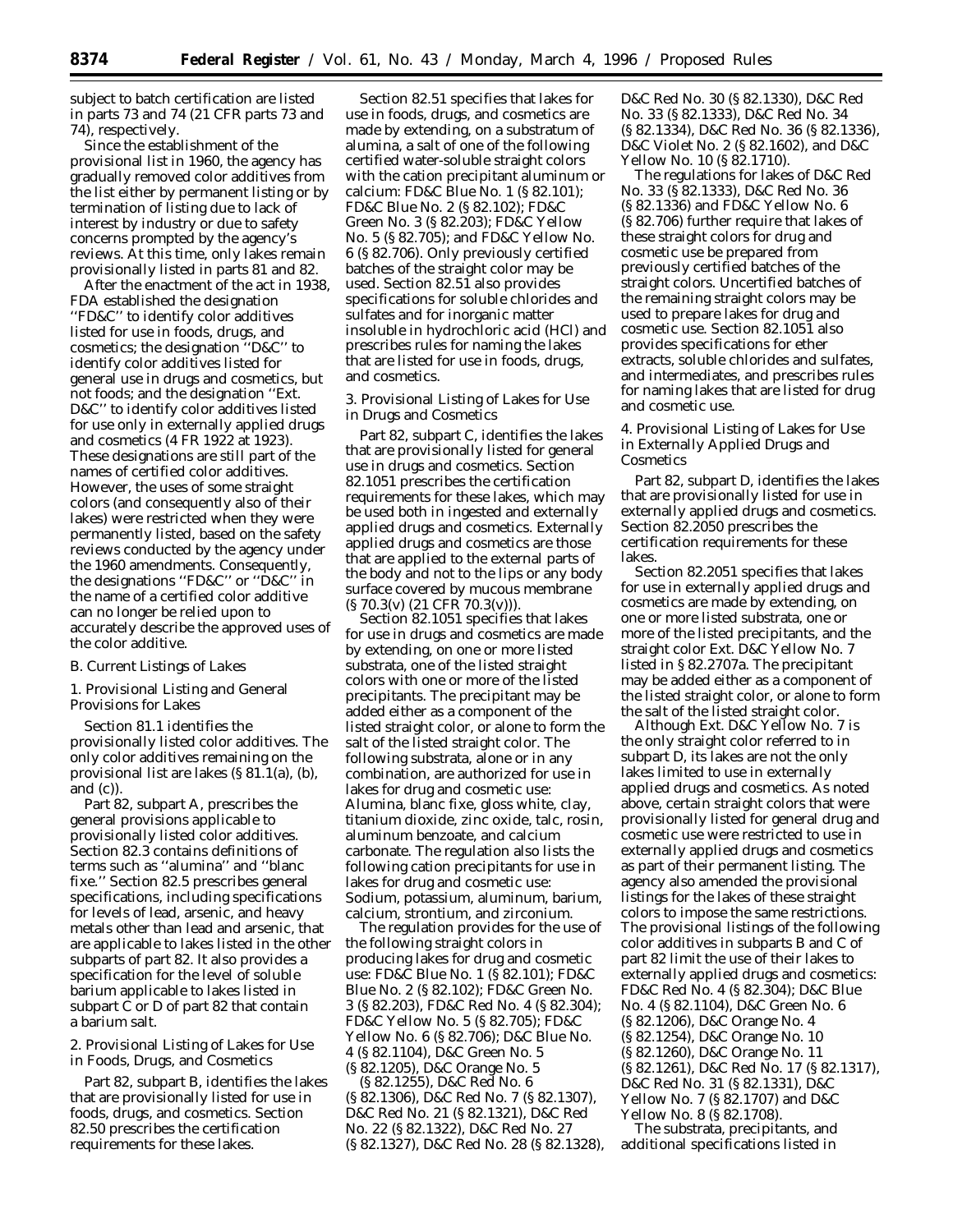§ 82.2051 for lakes used in externally applied drugs and cosmetics are the same as those listed in § 82.1051 for D&C lakes. Section 82.2051 also specifies that the listed names of Ext. D&C lakes are derived in the same manner as for D&C lakes.

5. Permanently Listed Lakes of FD&C Red No. 40

The color additive FD&C Red No. 40 was not included in the provisional list because FD&C Red No. 40 was not in use in 1960. In the **Federal Register** of April 10, 1971 (36 FR 6892), the agency published a final rule, in response to a color additive petition, permanently listing FD&C Red No. 40 for use in food and drugs. The agency later amended these regulations in response to another petition to provide for use of the lakes of FD&C Red No. 40 in food and drugs (36 FR 23553, December 10, 1971). Subsequently, in response to further petitions, the agency published final rules expanding the listing of FD&C Red No. 40 to cosmetic uses. First, in the **Federal Register** of August 6, 1974 (39 FR 28278), the agency published a final rule permanently listing FD&C Red No. 40 for use in dentifrices that are cosmetics. Subsequently, the agency amended these regulations to expand the use of FD&C Red No. 40 and its lakes to cosmetics generally (39 FR 44198, December 23, 1974).

The permanent listings of FD&C Red No. 40 for food, drug, and cosmetic use in §§ 74.340, 74.1340, and 74.2340, respectively, include its lakes. However, the permanent listings of these lakes cite the provisional listings for lakes in part 82 for the preparation, specifications, and labeling requirements applicable to FD&C Red No. 40 lakes. As a result, any agency action on the provisional listings for lakes will affect the permanent listings for the lakes of FD&C Red No. 40. Therefore, this proposal includes consideration of the lakes of FD&C Red No. 40.

### *C. The 1965 Proposal for Permanent Listing of Lakes and the 1979 Notice of Intent*

In the **Federal Register** of May 11, 1965 (30 FR 6490), the agency proposed to list permanently certain lakes for use in foods, drugs, and cosmetics under conditions similar to their current provisional listing. However, because many straight colors were still provisionally listed and because of the need for more information on lakes, the agency, in 1979, terminated the rulemaking initiated by this proposal without taking final action (44 FR 36411, June 22, 1979).

In the same issue of the **Federal Register** (44 FR 36411), the agency published a notice that announced the agency's intent to repropose regulations concerning lakes (the 1979 notice of intent (NOI)). The agency also addressed the comments it had received in response to the 1965 proposal regarding the permanent listing of lakes. Three of the five comments on the 1965 proposal recommended revising the regulations to provide for the use of more than one previously certified batch of color additive in the preparation of lakes for coloring drugs and cosmetics. In the 1979 NOI, the agency stated its intention to consider this recommendation in developing a new proposal for the permanent listing of lakes. The agency also identified the following issues for the scientific review of lakes: (1) The definition and nomenclature of lakes; (2) the safety of lakes; and (3) the specifications for lakes (stability and certification methodology). The agency requested information and comments pertaining to these issues.

The agency received four comments on the 1979 NOI. These included two brief responses from manufacturers and two extensive comments from trade associations, the International Association of Color Manufacturers (IACM) (formerly the Certified Color Manufacturers' Association (CCMA)) and the Cosmetic, Toiletry, and Fragrance Association, Inc. (CTFA). The issues raised by the agency in the 1979 NOI, along with the four comments received on that notice, and the agency's responses to the comments, are discussed in the following sections. This proposal does not, however, address comments related to the straight colors that were provisionally listed in 1979 but have been denied permanent listing in subsequent rulemakings (FD&C Red No. 3 (externally applied drug and all cosmetic uses), D&C Red Nos. 8, 9, and 19, and D&C Orange No. 17).

**III. Development of Proposed Actions for Lakes**

#### *A. Terminology of Lakes*

The agency is proposing the following changes to the existing definitions relating to lakes.

### 1. Straight Color

Currently, § 70.3(j) defines the term ''straight color'' as ''a color additive listed in parts 73, 74, and 81 of this chapter, and includes lakes \* \* \*. Thus, the term encompasses all listed color additives, including lakes. Current § 70.3(l) defines the term ''lake'' as ''a

straight color extended on a substratum by adsorption, coprecipitation, or chemical combination that does not include any combination of ingredients made by simple mixing process.'' These two regulations, when read together, suggest that a lake may be used as a color component of another lake. This implication is inconsistent with current regulations for lakes (§§ 82.51, 82.1051, and 82.2051) and with the proposed regulations for lakes in this document, which do not allow the synthesis of a lake using another lake as a color component.

There are other instances in which the existing definition of straight color creates confusion. For example, the procedures for requesting certification of a batch of a color additive treat straight colors (§ 80.21(j)(1) (21 CFR 80.21(j)(1)) and lakes (§ 80.21(j)(2)) separately. **Federal Register** publications relating to color additives also commonly use the term ''straight color'' to refer to a color additive other than a lake. For example, the 1979 NOI referred to straight colors as distinct from lakes; the agency's request for information concerning the usage of FD&C Red No. 3 requested data on straight colors, lakes, and mixtures (52 FR 44485; November 19, 1987). Communications between the agency and industry also indicate that the common usage of the term ''straight color'' does not ordinarily include the term ''lake.'' To eliminate the confusion resulting from the existing definition, the agency is proposing to revise the definition for ''straight color.'' As revised, the definition would read ''The term 'straight color' means a color additive that is listed in part 73 or 74 of this chapter, but does not include color additive mixtures or lakes.''

#### 2. Listed Color

As discussed in section III.A.1., the proposed definition of ''straight color'' would exclude lakes. Therefore, the agency is proposing a new term ''listed color'' to refer to any color additive (including a lake) listed in part 73 or 74 for any use. By definition, the term would not include mixtures, which are not themselves listed colors but rather combinations of listed colors. The agency is proposing to add the following definition at § 70.3(w): ''The term 'listed color' means a color additive listed in part 73 or 74 of this chapter and includes lakes.''

#### 3. Mixture

Currently, § 70.3(k) defines the term ''mixture'' as ''a color additive made by mixing two or more straight colors, or one or more straight colors and one or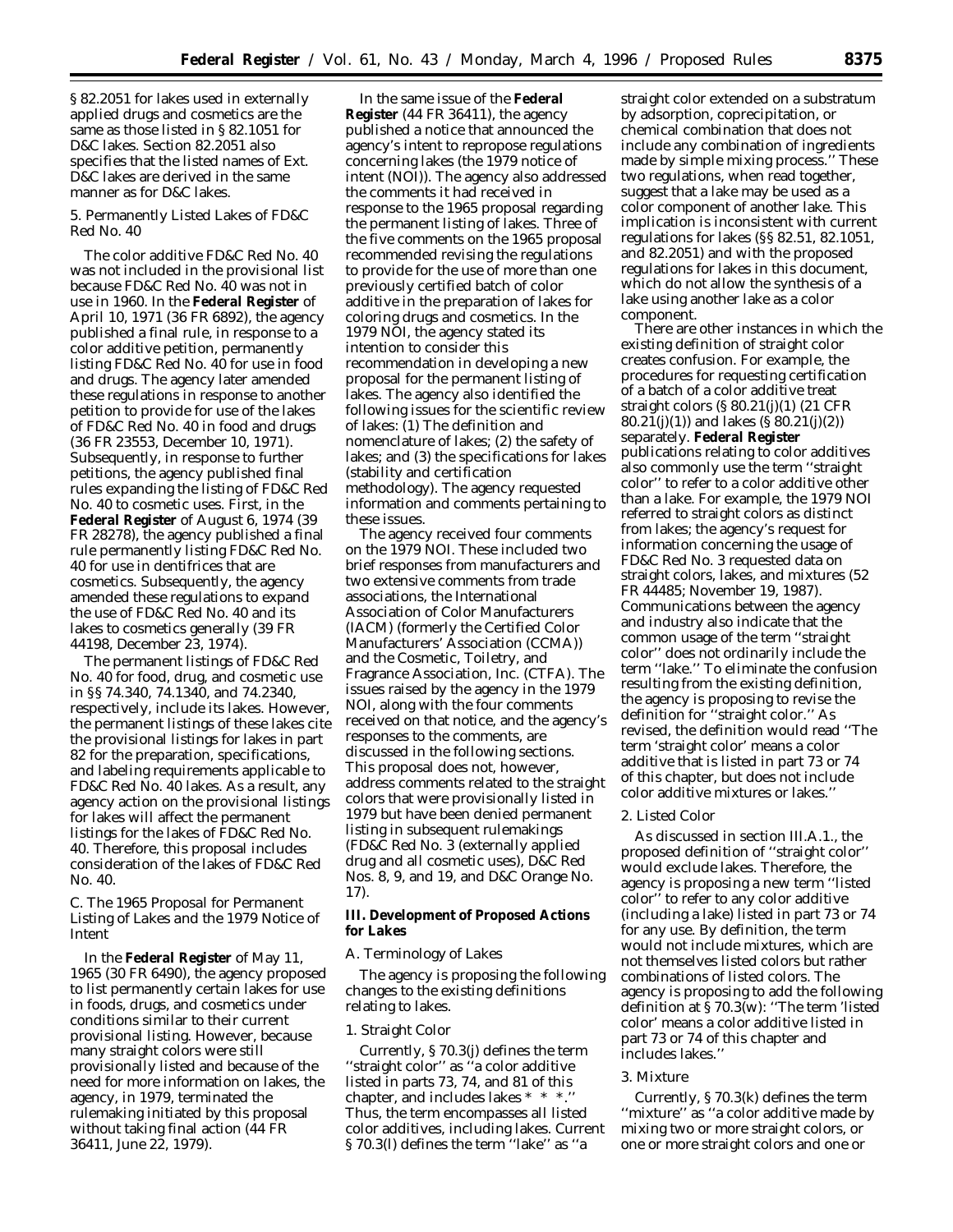more diluents.'' The agency is proposing to modify this definition to replace the current reference to ''straight color'' with ''listed color'' and to clarify that a mixture does not involve a chemical reaction between its components. Proposed § 70.3(k) would read ''The term 'mixture' means a color additive made by mixing two or more listed colors, or one or more listed colors and one or more diluents, without an accompanying chemical reaction.''

### 4. Lake

Currently, § 70.3(l) defines the term "lake" as "a straight color extended on a substratum by adsorption, coprecipitation, or chemical combination that does not include any combination of ingredients made by simple mixing process.'' As discussed in sections IV. and V. of this document, the agency is proposing to permit the preparation of a lake using more than one straight color. Proposed § 70.3(l) would read "The term 'lake' means a color additive made by extending one or more straight colors on one or more substrata by adsorption, coprecipitation, or chemical combination, but does not include mixtures.''

#### 5. Substratum

Currently, § 70.3(n) defines ''substratum'' as ''the substance on which the pure color in a lake is extended." This definition implies that it is only the pure color that is extended on the substratum. However, the data reviewed by the agency on the stability of straight colors after laking clearly demonstrate that intermediates and subsidiary colors are also extended on the substratum during the laking process. Therefore, the agency is proposing to amend the definition of substratum to read ''The term 'substratum' means the substance on which the straight color in a lake is extended.''

#### 6. Precipitant (Basic Radical)

Although the term ''basic radical'' is not defined in the color additive regulations, §§ 82.51 and 82.1051 use ''basic radical'' to denote a substance that may be used to precipitate a lake during its manufacture. The agency believes that ''precipitant'' is a more descriptive and scientifically accurate term for such a substance. ''Precipitant'' is the term normally used in technical publications. For example, the Condensed Chemical Dictionary (12th ed., 1993) defines a lake as a pigment produced by the interaction of an 'organic dye, a precipitant, and an absorptive inorganic substrate.'' However, the same source contains no

definition of ''basic radical.'' The publications of trade organizations also use the term ''precipitant'' rather than ''basic radical'' in discussions of lakes (Ref. 12). Therefore, the agency is proposing to use the term ''precipitant'' rather than the term ''basic radical'' in new §§ 74.50 and 74.1050. However, the agency is not proposing any formal definition of ''precipitant'' in § 70.3.

#### 7. Repack

Currently, § 70.3 does not define the term ''repack.'' However, repacks are one of the four forms of color additive (in addition to straight colors, lakes, and mixtures) that are certified under the procedures in part 80. The other three forms of color additive are defined in § 70.3. Therefore, the agency tentatively concludes that a definition of repack should be added to § 70.3. Proposed § 70.3(x) would read ''The term 'repack' means all or a portion of a batch of certified color additive that has been sealed in accordance with § 70.20 and labeled in accordance with § 70.25, but has been either opened for repackaging without further processing, or relabeled for shipment or delivery, by a person other than the person to whom the certificate or acceptance of a notice claiming certification for the batch was issued.'' Under § 80.32(d), such repackaging or relabeling results in the expiration of the certificate, and the batch therefore ceases to be a certified batch. A repack may be certified under the procedures in part 80 at a lower fee than for the original batch (§ 80.10(b)). The agency notes that if a batch or portion of a batch is processed in any way, including heating, then it is not a repack and must be recertified as a new batch of color additive.

# *B. Nomenclature of Lakes*

The current nomenclature system for lakes is described in §§ 82.51(b), 82.1051(b) and 82.2051(b). These regulations specify that the listed name of a lake is formed from: (1) The listed name of the color from which the lake is prepared; (2) the name of the cation precipitant combined in such color; and (3) the word ''lake.'' This system of nomenclature identifies the color additive as a lake and specifies the straight-color component of the lake and the cation precipitant used to prepare the lake. However, the name of a lake does not identify the substrata used to prepare the lake. Because only one substratum (alumina) is permitted in lakes for food use, this system presents no identity problems for these lakes. However, under the current nomenclature system, lakes listed for drug and cosmetic use are not fully

identified, because such lakes may contain a variety of substrata. Thus, lakes produced from a common straight color and cation, but different substrata, are identified with the same name. For example, two lakes of D&C Red No. 21, one prepared with the cation aluminum and the substratum alumina, the other with the cation aluminum and the substrata alumina and titanium dioxide, are both named ''D&C Red No. 21 Aluminum Lake.''

In the 1979 NOI, the agency described this problem with the current nomenclature system and stated its intention to modify the nomenclature system to include the substrata in the name of the lake. The agency received comments from the IACM and CTFA supporting inclusion of substrata in the name of a lake for the purpose of more accurately identifying the listed color additive. As explained above, although omitting the substratum from the name of a lake for food use presents no problems, omitting the substratum from the name of a lake restricted to drug or cosmetic use could cause confusion as to the identity of the lake. However, as the same batch of lake may be used for a food, a drug, or a cosmetic (if the lake is listed for all three uses), the agency tentatively finds that use of a single nomenclature system to identify all lakes would present the least overall confusion to users of these color additives. Use of a uniform nomenclature system for all lakes is also desirable because it avoids the necessity for manufacturers of lakes to provide different labels for packages of the same lake. Therefore, the agency is proposing that the same nomenclature system be used for all lakes.

Therefore, the agency is proposing to modify the nomenclature of lakes by requiring the inclusion of the identity of substrata in the name of a lake. The proposed nomenclature system would construct the name of a lake from the name(s) of the straight colors present in the lake (in descending order of predominance), followed by the names of the cations of the precipitants, and followed by the words ''Lake on

and \_\_\_\_\_\_\_\_ " (inserting the listed names of the substrata in descending order of predominance). For example, the name of a lake prepared by the extension of D&C Red No. 27 and D&C Orange No. 5 on alumina and titanium dioxide using aluminum chloride and calcium chloride as precipitants would be ''D&C Red No. 27 and D&C Orange No. 5 Aluminum Calcium Lake on Alumina and Titanium Dioxide.''

Currently, § 82.1051(b)(1) provides that the name of a D&C lake prepared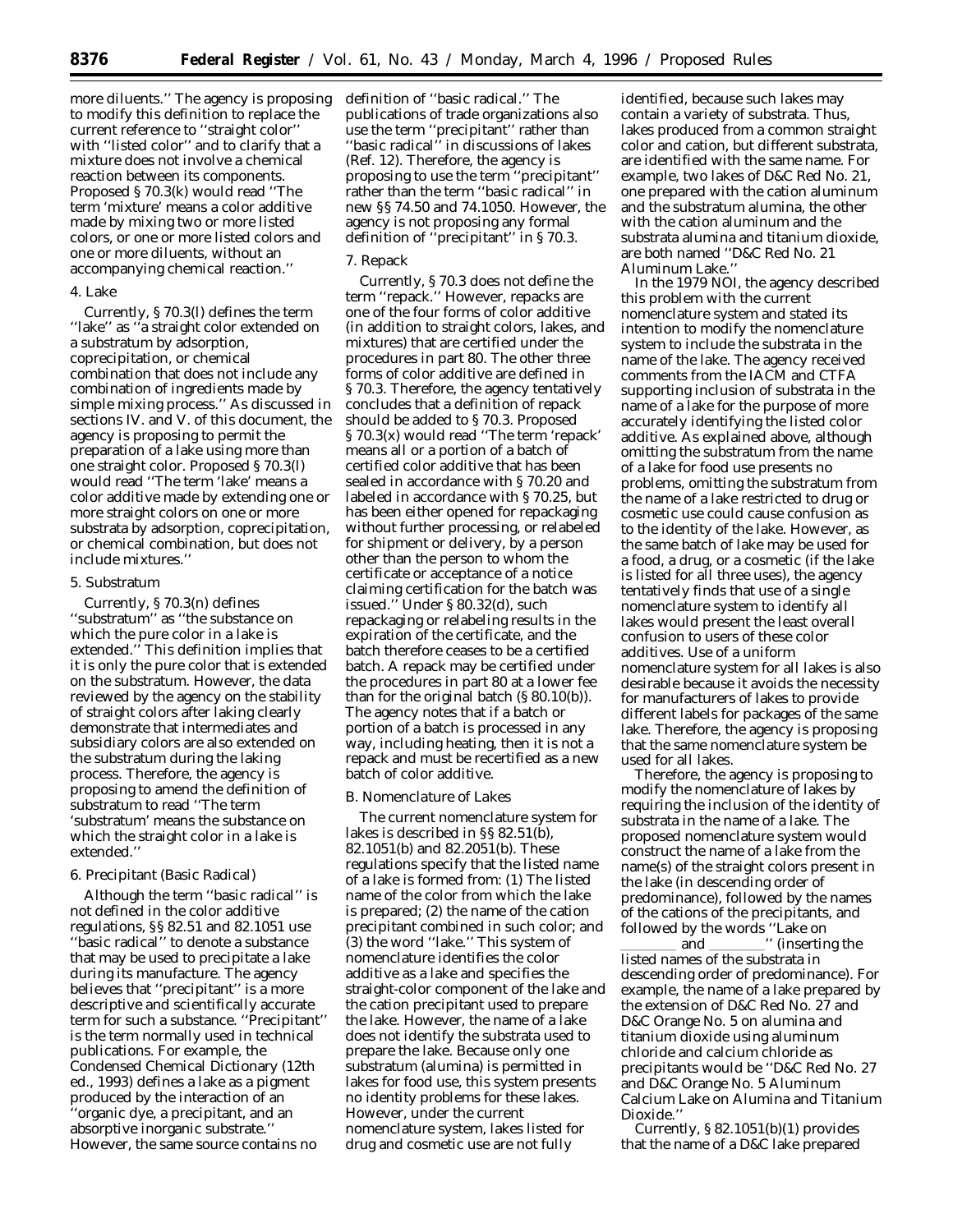from an FD&C color shall be formed from the ''listed name of the color from which the lake is prepared, except that if such name contains the symbol 'FD&C' such symbol shall be changed to 'D&C'.'' For example, the name of the lake formed from FD&C Yellow No. 5, rosin, and zirconium cation is D&C Yellow No. 5 zirconium lake. The agency notes that the use of the FD&C, D&C, and Ext. D&C prefixes to designate the approved uses of colors originated in the 1939 listings of coal tar colors, including lakes (4 FR 1922) and was carried over into the provisional listing of these color additives in 1960 (25 FR 9759). The permanently listed straight colors retained the names under which they were provisionally listed, although the prefixes no longer accurately reflected the approved uses in some cases. For example, FD&C Red No. 4 is permitted for use only in externally applied drug and cosmetic products.

The agency is not proposing any action in this rulemaking to change the names of the color additives whose food, drug, or cosmetic use is no longer correctly designated by their FD&C or D&C prefix. However, the agency has tentatively decided not to continue the current system described in § 82.1051(b)(1), in which the prefix 'FD&C' is changed to 'D&C' when naming lakes for drug or cosmetic use that have been prepared from straight colors that contain the 'FD&C' prefix in their name. The agency tentatively concludes that continuation of this nomenclature provision is unnecessary to identify the approved uses of the lake and could be confusing to users of lakes. As discussed above, the designation 'D&C' does not always accurately

describe the uses of the lake. Furthermore, under § 70.25, the label of the color additive must contain a declaration of the permitted uses of the lake. Finally, because the proposed procedure for certification of lakes (see section VI.B. of this document) would rely on the certificate for the straight color used to prepare the lake, the agency believes that the name of the lake should accurately identify the certified straight color on which the certification of the lake is based. For example, under the proposed certification procedure for lakes, the certificate for the straight color in the lake cited above would be for ''FD&C Yellow No. 5,'' not ''D&C Yellow No. 5.''

In the 1979 NOI, the agency also requested comments to address an inconsistency in the current system of nomenclature; namely, that certain lakes of identical composition may have different names. For example, FD&C Blue No. 1 and D&C Blue No. 4 are two separately listed straight colors that are different salt forms of the same dye. (FD&C Blue No. 1 is the disodium salt and D&C Blue No. 4 is the diammonium salt of a triphenylmethane derivative.) During the laking process the accompanying cation in the straight color is replaced by the precipitant cation. Thus, the lakes of these two straight colors, prepared from the same substrata and precipitants, are chemically identical. However, they have different names. For example, under the current nomenclature system, the aluminum lakes on alumina of these two straight colors are named ''FD&C Blue No. 1 Aluminum Lake'' and ''D&C Blue No. 4 Aluminum Lake.'' (Under the proposed system, they would be named

''FD&C Blue No. 1 Aluminum Lake on Alumina'' and ''D&C Blue No. 4 Aluminum Lake on Alumina,'' respectively.)

In its comment on the 1979 NOI, CTFA agreed with the agency's assessment of this nomenclature problem. However, the comment suggested that this and other problematic aspects of the current system of nomenclature are better viewed as problems with the general nomenclature of listed colors, not problems specific to lakes.

The agency agrees with CTFA's comment that these issues concerning the nomenclature of lakes are really issues related to the general nomenclature of listed colors. Therefore, the agency is not proposing any modifications in the nomenclature of lakes to address these issues, which are outside the scope of this rulemaking.

Under this proposal, the nomenclature proposed in this section would be used for two purposes: (1) To prescribe the listed name of the lake, because the agency is proposing to issue umbrella regulations for lakes rather than an individual regulation for each listed lake; (2) to identify the color additive on the labels of lakes that are packaged for sale to manufacturers of foods, drugs, and cosmetics to be used in coloring those products. The agency notes that lakes are also required to be declared as ingredients on the label of foods and cosmetics. Section VI.C.3. of this document describes the simplified nomenclature system that FDA is proposing for ingredient labeling of lakes on food and cosmetic labels.

| TABLE 1.—CURRENT AND PROPOSED REGULATORY STATUS OF STRAIGHT COLORS USED IN LAKES |  |
|----------------------------------------------------------------------------------|--|
|----------------------------------------------------------------------------------|--|

|                                                                                                                               | <b>Current listings</b>                                                                                               |                                                                               | Proposed listings                                                                                                                                                                                                                                                                                                                                                                                        |
|-------------------------------------------------------------------------------------------------------------------------------|-----------------------------------------------------------------------------------------------------------------------|-------------------------------------------------------------------------------|----------------------------------------------------------------------------------------------------------------------------------------------------------------------------------------------------------------------------------------------------------------------------------------------------------------------------------------------------------------------------------------------------------|
| Current regulatory status                                                                                                     | Straight color                                                                                                        | Proposed regulatory status                                                    | Straight color                                                                                                                                                                                                                                                                                                                                                                                           |
| Permanently listed: Part 74<br>(Subpart A-Foods, Sub-<br>part B-Drugs and Sub-<br>part C-Cosmetics).<br>Provisionally listed: | FD&C Red No. 40                                                                                                       | Permanently listed: Part 74<br>(Subpart A-Foods<br>$(S.74.50)$ .              | FD&C Blue No. 1, FD&C Blue No. 2, FD&C Green No.<br>3, FD&C Red No. 40, FD&C Yellow No. 5, FD&C<br>Yellow No. 6.                                                                                                                                                                                                                                                                                         |
| Part 82 (Subpart B-<br>Foods, Drugs, and<br>Cosmetics).                                                                       | FD&C Blue No. 1, FD&C<br>Blue No. 2, FD&C Green<br>No. 3, FD&C Yellow No.<br>5. FD&C Yellow No. 6.<br>FD&C Red No. 4. | (Subpart B-Drugs)<br>(§74.1050) and Subpart<br>C-Cosmetics<br>$(S.74.2050)$ . | FD&C Blue No.1, FD&C Blue No. 2 (drugs only),<br>FD&C Green No. 3, FD&C Yellow No. 5, FD&C Yel-<br>low No. 6, FD&C Red No. 4, FD&C Red No. 40,<br>D&C Blue No. 4, D&C Orange No. 4, D&C Orange<br>No. 5, D&C Orange No. 10, D&C Red No. 6, D&C<br>Red No. 7, D&C Red No. 21, D&C Red No. 22, D&C<br>Red No. 27, D&C Red No. 28, D&C Red No. 31,<br>D&C Red No. 33, D&C Red No. 34, D&C Yellow No.<br>10. |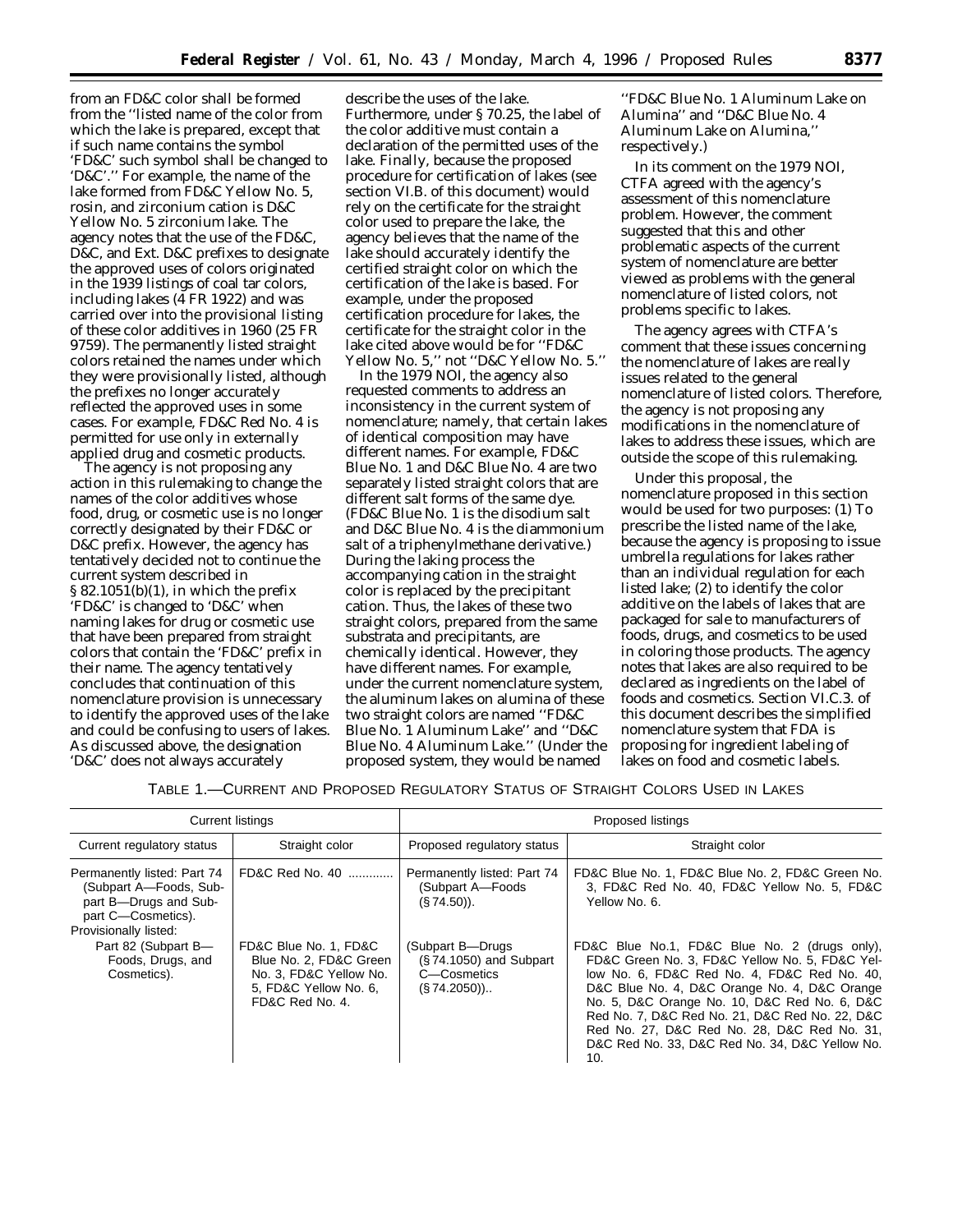|                                                                                   | <b>Current listings</b>                                                                                                                                                                                                                                                                                                                                                                                                                                                                                                                                                                                                                    |                                                                                                                                                            | Proposed listings                                                                                                                                                                             |
|-----------------------------------------------------------------------------------|--------------------------------------------------------------------------------------------------------------------------------------------------------------------------------------------------------------------------------------------------------------------------------------------------------------------------------------------------------------------------------------------------------------------------------------------------------------------------------------------------------------------------------------------------------------------------------------------------------------------------------------------|------------------------------------------------------------------------------------------------------------------------------------------------------------|-----------------------------------------------------------------------------------------------------------------------------------------------------------------------------------------------|
| Current regulatory status                                                         | Straight color                                                                                                                                                                                                                                                                                                                                                                                                                                                                                                                                                                                                                             | Proposed regulatory status                                                                                                                                 | Straight color                                                                                                                                                                                |
| (Subpart C-Drugs)<br>and Cosmetics).<br>(Subpart D- Exter-<br>nally Applied Drugs | FD&C Blue No. 1, FD&C<br>Blue No. 2. FD&C Green<br>No. 3, FD&C Yellow No.<br>5, FD&C Yellow No. 6,<br>FD&C Red No. 4, FD&C<br>Blue No. 4, FD&C Green<br>No. 5, FD&C Green No.<br>6, FD&C Orange No. 4,<br>FD&C Orange No. 5,<br>FD&C Orange No. 10,<br>FD&C Orange No. 11,<br>FD&C Orange No. 6,<br>FD&C Red No. 7, FD&C<br>Red No. 17, FD&C Red<br>No. 21, FD&C Red No.<br>22, FD&C Red No. 27,<br>FD&C Red No. 28.<br>FD&C Red No. 30,<br>FD&C Red No. 31.<br>FD&C Red No. 33,<br>FD&C Red No. 34.<br>FD&C Red No. 36.<br>FD&C Violet No. 2,<br>FD&C Yellow No. 7,<br>FD&C Yellow No. 8.<br>FD&C Yellow No. 10.<br>Ext. D&C Yellow No. 7 | <b>Listing Terminated (Does</b><br>not form lakes).<br>Listing Terminated (No<br>batches certified)<br>Listing Terminated (No<br>confirmation of stability | D&C Green No. 6, D&C Red No. 17, D&C Red No. 30,<br>D&C Red No. 36, D&C Violet No. 2.<br>D&C Green No. 5, D&C Orange No. 11, D&C Yellow<br>No. 7, D&C Yellow No. 8.<br>Ext. D&C Yellow No. 7. |
| and Cosmetics).                                                                   |                                                                                                                                                                                                                                                                                                                                                                                                                                                                                                                                                                                                                                            | during laking).                                                                                                                                            |                                                                                                                                                                                               |

# TABLE 1.—CURRENT AND PROPOSED REGULATORY STATUS OF STRAIGHT COLORS USED IN LAKES—Continued

# *C. Issues Relating to Definition of Lakes and Termination of Certain Provisional Listings*

### 1. Straight Colors

A summary of the current and proposed regulatory status of straight colors for use in lakes is given in Table 1.

CTFA's comments on the 1979 NOI include information on the chemical structure of the straight colors currently listed for use in lakes. Based on its evaluation of these data and other information from the published literature, the agency tentatively concludes that, to form a lake, a straight color must contain a salt-forming group (i.e., a salt, an acid, or a lactone group) as part of its chemical structure. The agency finds that the following straight colors listed in part 82 contain a saltforming group and thus are capable of forming a lake: FD&C Red No. 4, D&C Red No. 6, D&C Red No. 7, D&C Red No. 21, D&C Red No. 22, D&C Red No. 27, D&C Red No. 28, D&C Red No. 31, D&C Red No. 33, D&C Red No. 34, FD&C Blue No. 1, FD&C Blue No. 2, D&C Blue No. 4, FD&C Green No. 3, D&C Green No. 5, D&C Orange No. 4, D&C Orange No. 5, D&C Orange No. 10, D&C Orange No. 11, FD&C Yellow No. 5, FD&C Yellow No.

6, D&C Yellow No. 7, D&C Yellow No. 8, D&C Yellow No. 10, and Ext. D&C Yellow No. 7.

However, based on the same information, the agency notes that the following five straight colors listed in part 82 do not contain a salt-forming group as part of their chemical structure and therefore cannot form lakes: D&C Red No. 17, D&C Red No. 30, D&C Red No. 36, D&C Violet No. 2, and D&C Green No. 6. CTFA's comment on the 1979 NOI also stated that D&C Green No. 6 does not form a lake. Therefore, the agency tentatively concludes that combinations of these straight colors with substrata do not meet the definition of lake in § 70.3(l). Consequently, the agency is proposing to terminate the listing of D&C Red No. 17, D&C Red No. 30, D&C Red No. 36, D&C Violet No. 2, and D&C Green No. 6 as components of lakes. This proposed action would not affect the listing of these color additives as straight colors. Under the proposal, combinations of these straight colors with substrata that are approved diluents or approved color additives would be color additive mixtures rather than lakes. Such mixtures would be exempt from certification under § 80.35(b).

2. Diluents in Color Additive Mixtures for Cosmetic and Drug Use

a. *Cosmetics.* The agency notes that its proposed action to terminate the listing of five straight colors as components of lakes would not affect the use of these straight colors in cosmetic products. Combinations of D&C Red No. 17, D&C Red No. 30, D&C Red No. 36, D&C Violet No. 2, or D&C Green No. 6 with substrata listed in § 82.1051 are color additive mixtures as defined in § 70.3(k), and the ''substrata'' used in these combinations are diluents as defined in § 70.3(m). Because no regulation limits the diluents that may be used in color additive mixtures intended for use in cosmetic products, the proposed action to terminate the listing of D&C Red No. 17, D&C Red No. 30, D&C Red No. 36, D&C Violet No. 2, and D&C Green No. 6 for use in lakes would not affect their use in cosmetics as color additive mixtures containing, as diluents, the substances now listed as substrata in § 82.1051 (alumina, blanc fixe, gloss white, clay, titanium dioxide, zinc oxide, talc, rosin, aluminum benzoate, and calcium carbonate).

b. *Drugs.* The proposed action to terminate the listing of D&C Red No. 17, D&C Red No. 30, D&C Red No. 36, D&C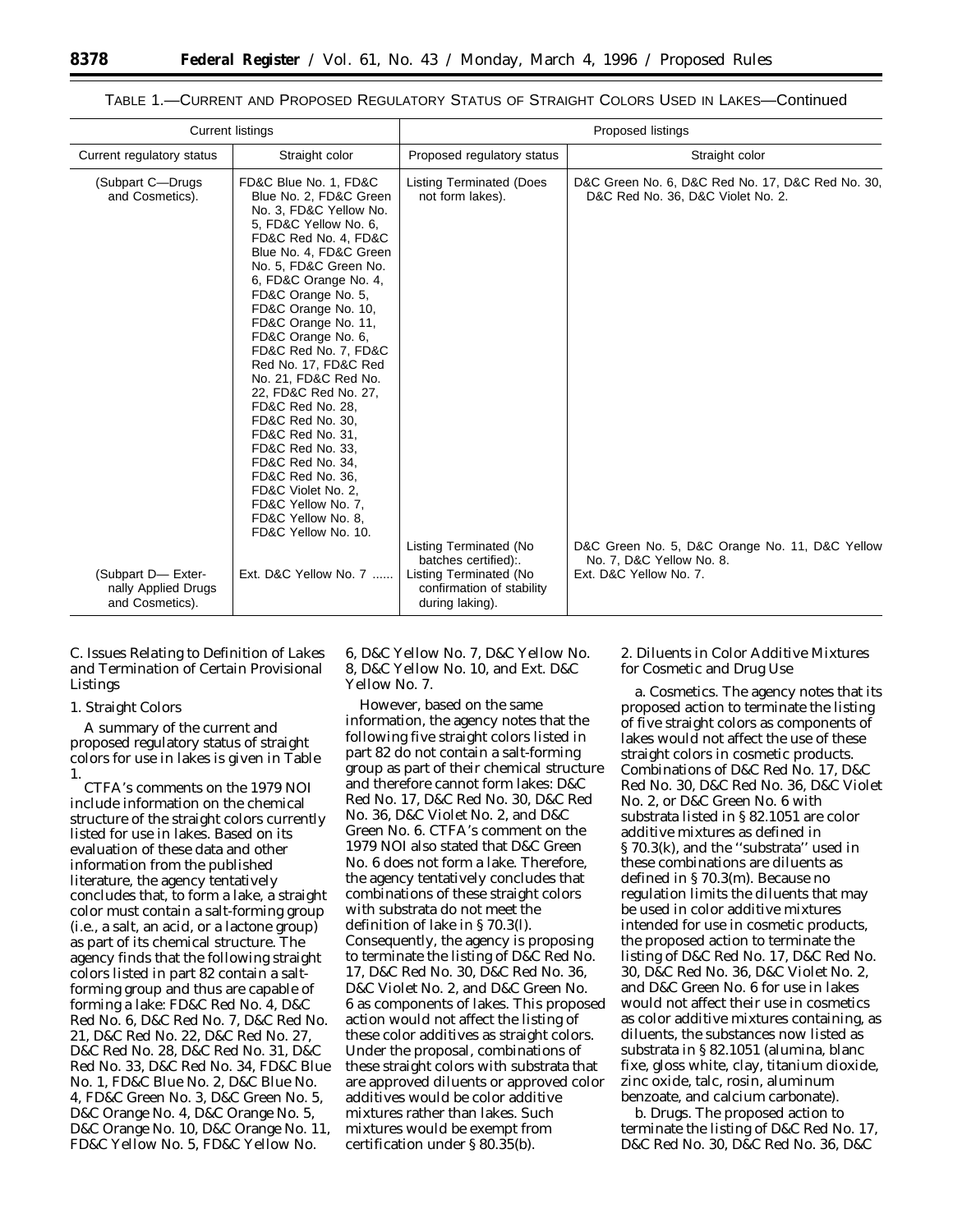Violet No. 2, and D&C Green No. 6 for use in lakes would not affect their use in drugs as color additive mixtures containing the following substrata now listed in § 82.1051: Alumina, calcium carbonate, talc, titanium dioxide, and zinc oxide. Alumina, calcium carbonate, talc, and titanium dioxide are listed in §§ 73.1010, 73.1070, 73.1550, and 73.1575, respectively, as color additives exempt from certification for use in drugs generally (ingested drugs and externally applied drugs). Therefore, combinations of these substances with D&C Red No. 17, D&C Red No. 30, D&C Red No. 36, D&C Violet No. 2, and D&C Green No. 6 are permitted as color additive mixtures under existing regulations. Zinc oxide is listed in § 73.1991 as a color additive exempt from certification for use in coloring externally applied drugs. In addition, zinc oxide is generally recognized as safe (GRAS) for use as a dietary supplement (§ 182.5991 (21 CFR 182.5991)) and as a nutrient in food (§ 182.8991 (21 CFR 182.8991)). Section 73.1001 permits the use of substances listed in § 73.1(a) as diluents in color additive mixtures for ingested drug use. In turn, § 73.1(a) permits the use of substances that are GRAS under section 201(s) of the act (21 U.S.C. 321(s)). Therefore, the agency concludes that zinc oxide may be used with D&C Red No. 17, D&C Red No. 30, D&C Red No. 36, D&C Violet No. 2, and D&C Green No. 6 either as an approved diluent in color additive mixtures for coloring ingested drugs or as a straight-color ingredient in color additive mixtures for coloring externally applied drugs.

Rosin is currently listed in  $\S 73.1(b)(1)(i)$  as a diluent in color additive mixtures for use in inks for marking food supplements in tablet form, gum, and confectionery, and by reference, for use under § 73.1001(a)(2) in inks for branding pharmaceutical forms. In its review of the safety of the substrata currently listed in § 82.1051 (see section V.A.2.j. of this document), the agency determined that the ingested uses of rosin are safe. However, in this same review, the agency stated that it was aware of literature reports of dermal irritation due to rosin (Ref. 13). Recently submitted data on human skin sensitization and photoreaction to commercially available cosmetic products colored with rosin lakes (Ref. 14) establish that lakes containing rosin as a substratum are safe for externally applied drugs and cosmetics. However, the rosin present in lakes, where it is a component of an insoluble pigment, is not identical to free rosin present as a diluent in color additive mixtures.

Therefore, the agency tentatively concludes that the data submitted on the safety of externally applied rosin lakes do not resolve the safety issues presented by the use of free rosin as a diluent in externally applied drug products, such as the risk of allergic contact dermatitis and occupational asthma.

Based on its safety review of rosin, the agency is proposing to amend § 73.1001 to list rosin as a diluent in color additive mixtures for ingested drug use only. However, if the agency receives information that adequately supports the safety of rosin as a diluent in color additive mixtures for use in externally applied drugs, the agency will consider listing rosin as a diluent for color additive mixtures for both ingested and externally applied drugs. Anyone interested in the listing of rosin for such use should submit information on the identity, specifications, and dermal safety of the rosin for which listing is sought.

The current regulations do not allow for the use of aluminum benzoate, blanc fixe, clay, and gloss white as diluents in color additive mixtures for drug use, because only the diluents provided for in § 73.1001 may be used in color additive mixtures for coloring drugs. However, FDA has evaluated the safety of these substances, or the materials used to make them, as part of its review of substrata in lakes for drug and cosmetic use in section V.A.2. of this document. This review included data on the ingested and dermal uses of barium sulfate (blanc fixe), kaolin (clay), benzoic acid, and benzoates. Specifically, the agency considered literature reviews of aluminum salts, barium sulfate, kaolin and bentonite (a silicate); information from the color additive petitions for use of certain aluminum lakes in eye-area cosmetics; and safety reviews of aluminum compounds, benzoic acid and benzoates, and kaolin and bentonite as food ingredients. These safety reviews were conducted by the Select Committee on GRAS Substances of the Federation of American Societies for Experimental Biology and the Joint Food and Agriculture Organization (FAO)/World Health Organization (WHO) Expert Committee on Food Additives.

Based on its review, which is discussed in section V.A.2. of this document, the agency tentatively concludes that barium sulfate (blanc fixe), aluminum benzoate, and kaolin (clay) are safe for use as diluents in color additive mixtures for drug use. Therefore, as part of its disposition of the provisional listings in part 82, the

agency is proposing to amend § 73.1001 to list barium sulfate, aluminum benzoate, and kaolin as diluents that may be safely used in color additive mixtures exempt from certification that are intended for use in ingested and externally applied drugs. The agency notes that gloss white is a mixture of alumina and barium sulfate and thus would be permitted for any use in color additive mixtures for which both alumina and barium sulfate are permitted.

For the reasons discussed above, the agency tentatively concludes that the proposed action to terminate the listing of D&C Red No. 17, D&C Red No. 30, D&C Red No. 36, D&C Violet No. 2, and D&C Green No. 6 as components of lakes would not affect their use in drugs as color additive mixtures containing alumina, calcium carbonate, kaolin (clay), talc, zinc oxide, barium sulfate (blanc fixe), aluminum benzoate, titanium dioxide, gloss white, or rosin (ingested drugs only). However, the proposed termination would mean that those straight colors could no longer be used in externally applied drugs as color additive mixtures containing rosin, unless the agency receives data that establish the safety of rosin as a diluent for externally applied uses.

### 3. Extended Toners

In the 1979 NOI, the agency requested information to identify certain insoluble color additives, commercially described as extended toners, that are classified as lakes under part 82. The agency requested comments on the need to modify existing regulations or to promulgate new regulations to address these color additives. FDA noted its intent, in the absence of comments to the contrary, to exclude these products from the definition of lakes.

CTFA's comment on the 1979 NOI provided information that identified the composition of extended toners and of related insoluble color additives known as resinated toners, extended resinated toners, and toners. The comment requested revision of the definitions in 21 CFR 70.3 to better describe these substances. The agency has evaluated the available information and determined that the color additives described commercially as toners, resinated toners, extended toners, and extended resinated toners are not lakes. These substances are either waterinsoluble straight colors or mixtures of water-insoluble straight colors with insoluble diluents. Therefore, the agency tentatively concludes that no new or modified regulations are needed to address toners, resinated toners, extended toners, and extended resinated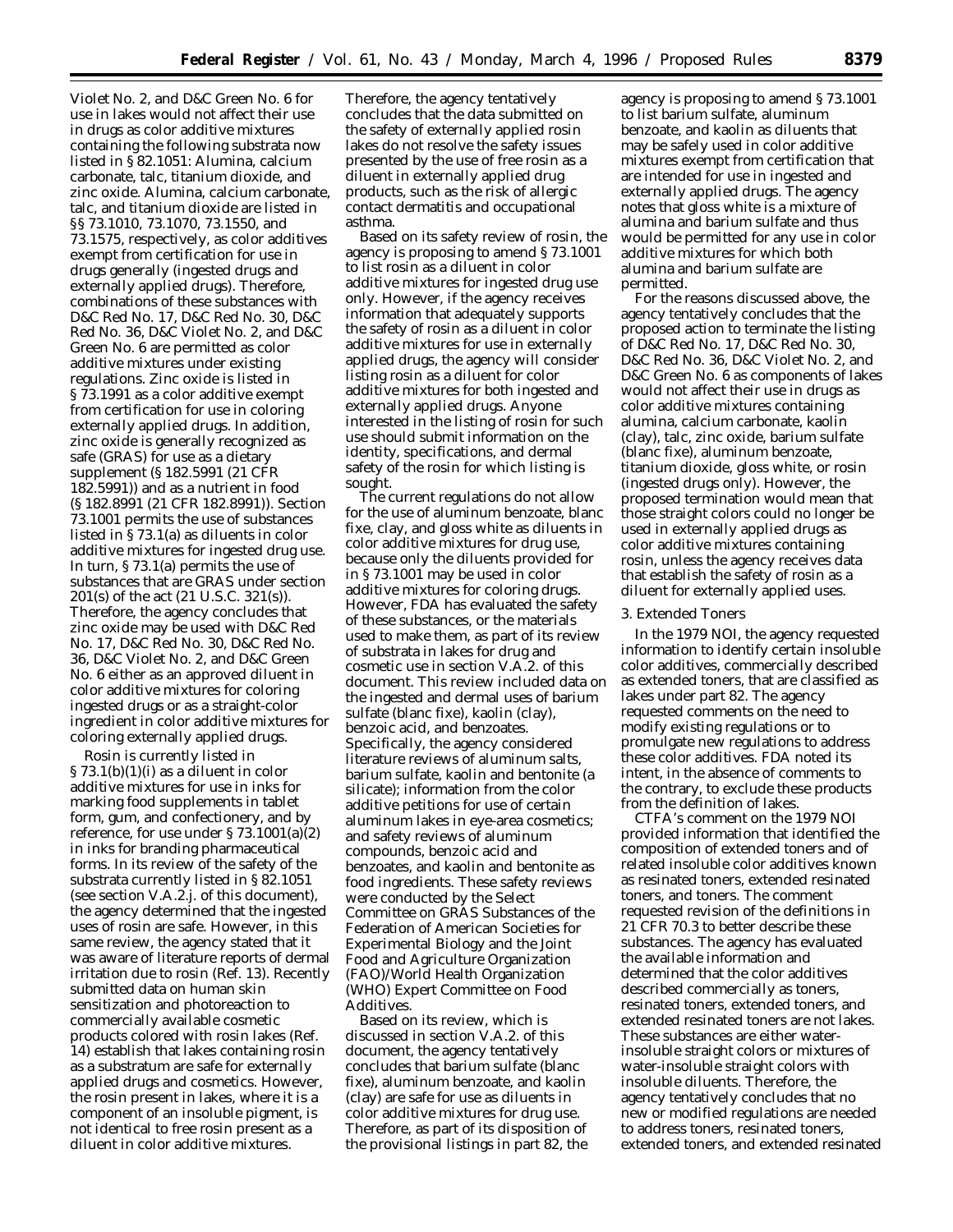toners because these substances are mixtures as defined in § 70.3(k), and the 'substrata'' used in these combinations are diluents, as defined in § 70.3(m).

The proposed reclassification of toners, resinated toners, extended toners, and extended resinated toners as color additive mixtures containing as diluents the ingredients now listed as substrata in § 82.1051 would not affect their use in drugs, because, as discussed in section III.C.2. of this document, these substrata (except rosin for use in externally applied drugs) are listed as GRAS in part 182, 184, or 186 (21 CFR part 182, 184, or 186), approved as color additives for drug use in part 73, or the agency is proposing to list them in § 73.1001 as diluents in color additive mixtures for drug use. Because there is no regulation that limits the diluents that can be used in color additive mixtures for cosmetic use, the proposed reclassification of this group of color additives from lakes to color additive mixtures would not affect their use in cosmetics.

### 4. Requests for Listing of Additional Lake Components

CTFA's comments on the 1979 NOI included a request that FDA authorize for use in lakes the following straight colors: D&C Brown No. 1, D&C Green No. 8, and Ext. D&C Violet No. 2. These three straight colors are currently listed in part 74 for cosmetic use. In addition, D&C Green No. 8 is currently listed in part 74 for drug use. However, the agency notes that these straight colors are not listed either permanently in part 74 or provisionally in part 82 for use in preparing lakes. Therefore, the agency tentatively concludes that consideration of these straight colors for use in lakes is outside the scope of this proposal, which addresses only the provisionally listed lakes and their components. Interested persons may submit a color additive petition under § 71.1 (21 CFR 71.1) to amend the regulations to permit the use of these straight colors in lakes.

CTFA's comments on the 1979 NOI also suggested that bismuth oxychloride and mica should be listed as acceptable substrata in lakes for coloring drugs and cosmetics. IACM's comments requested the listing of titanium dioxide as a substratum for lakes for coloring foods. However, bismuth oxychloride and mica are not provisionally listed in part 82 as substrata in lakes for drug or cosmetic use, and titanium dioxide is not provisionally listed in part 82 as a substratum in lakes for food use. Therefore, the agency tentatively concludes that consideration of the requested uses of these substances as substrata in lakes is outside the scope of this rulemaking, which addresses provisionally listed lakes and their components. Interested persons may submit a color additive petition under § 71.1 to amend the regulations to permit use of these substances in lakes.

#### 5. Definition of Lakes Versus Mixtures

CTFA's comments on the 1979 NOI noted that the straight-color component of a lake, and not the substratum, provides the coloring effect and, therefore, requested that the agency classify lakes as color additive mixtures and list permitted substrata as diluents for color additive mixtures.

As discussed in section III.C.1. of this document, the agency agrees that combinations of non-salt-forming straight colors with substrata should be classified as mixtures rather than lakes. As to salt-forming straight colors, however, the agency disagrees with CTFA's interpretation. Lakes are very different from color additive mixtures because of the chemical reaction required to produce a lake. The agency finds that, under both the current and proposed definitions of a lake, the substratum is an integral part of the lake. In a mixture, there is little if any chemical interaction between the components, which function as separate ingredients. In the preparation of a lake, however, there is a chemical reaction between the components, and the physical properties of the resulting lake are very different from those of the straight-color component (see section I. of this document). Therefore, the agency tentatively concludes that lakes are not mixtures and that substrata used to prepare a lake are not separate ingredients, but are components of the finished color additive.

# 6. Pre-Amendments Certification of Provisionally Listed Lakes

As discussed in section II.A. of this document, the transitional provisions of the 1960 amendments limited the provisional listing of certifiable color additives to those for which at least one batch had been certified prior to July 12, 1960, the enactment date of the 1960 amendments. In establishing the provisional list (25 FR 9759), FDA removed 32 colors from listing because the agency had never certified any batches of these colors. In preparing this document, the agency reviewed its batch certification records to confirm that each straight color, substratum, and precipitant included in the provisional listing regulations for lakes was a component of at least one batch of a lake certified between 1939 and July 12, 1960.

a. *Straight Colors.* The agency's search of color certification records between 1939 and the enactment of the 1960 amendments established that the agency did not certify any batches of lakes of D&C Orange No. 11, D&C Yellow No. 7, D&C Yellow No. 8, or D&C Green No. 5 during that time. The agency tentatively concludes that its original provisional listing of these color additives for use in lakes for drugs or cosmetics was therefore incorrect. Accordingly, the agency is proposing to terminate the provisional listings of D&C Orange No. 11, D&C Yellow No. 7, D&C Yellow No. 8, and D&C Green No. 5 as components of lakes for use in drugs or cosmetics. Any future consideration of the use of these color additives as components of lakes would be through the color additive petition process (§ 71.1).

b. *Substrata.* The agency's color certification records show that all of the substrata listed in §§ 82.51, 82.1051, and 82.2051, except calcium carbonate, have been in continuous use in lakes because certification was initiated in 1939 (Ref. 15). The agency added calcium carbonate to the list of permitted substrata in 1959 (24 FR 3818) and certified at least one batch of a lake containing this substratum for drug or cosmetic use before the enactment of the 1960 amendments.

c. *Precipitants.* Section 82.51 lists two cations (calcium and aluminum) as components of precipitants in lakes for food use. The agency certified batches of FD&C aluminum lakes before the enactment of the 1960 amendments. However, in the 1979 NOI, the agency proposed to delete calcium as a listed cation in lakes for food use because the agency had never certified any batches of FD&C calcium lakes.

Comments on the 1979 NOI from IACM and CTFA requested the agency not to take this action. However, because these comments provided no information to document agency certification of any batches of FD&C calcium lakes before the enactment of the 1960 amendments, the agency tentatively concludes that its original provisional listing of these lakes was incorrect. Therefore, the agency is proposing to terminate the provisional listing of calcium as a precipitant in the preparation of lakes for food use. Any future consideration of the use of lakes containing calcium precipitants for coloring food would be through the color additive petition process (§ 71.1).

Sections 82.1051 and 82.2051 list seven cations (sodium, potassium, aluminum, barium, calcium, strontium, and zirconium) as components of precipitants in lakes for drug or cosmetic use. The agency certified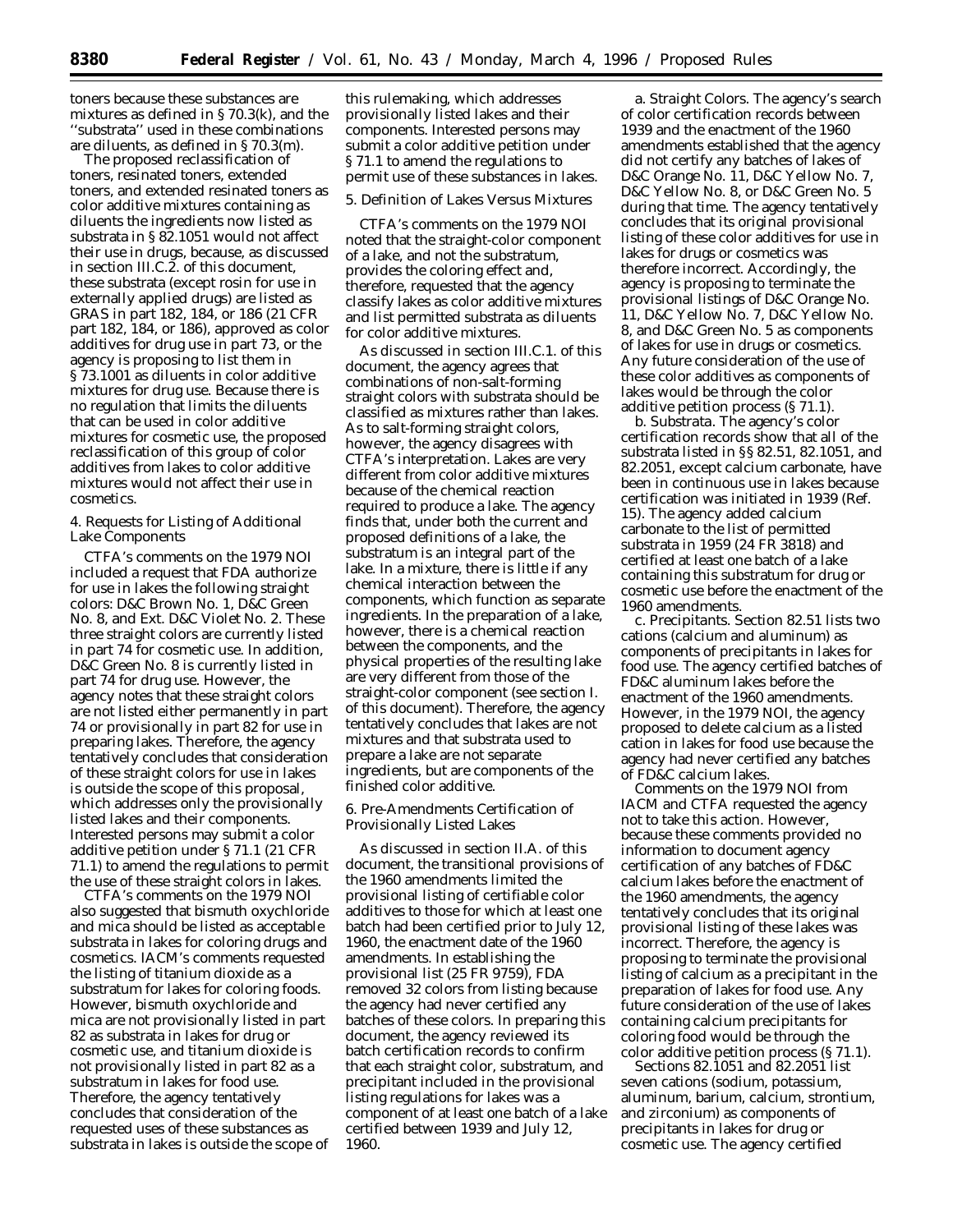batches of lakes containing each of these seven cations for drug or cosmetic use before the enactment of the 1960 amendments.

**IV. Safety Review and Proposed Actions for Lakes for Use in Foods**

### *A. Review of Components of Lakes for Use in Foods*

The current regulation for provisionally listed lakes for use in foods (21 CFR 82.51) provides for use of the following components in such lakes: (1) Certified batches of the straight colors FD&C Blue No. 1 (21 CFR 82.101), FD&C Blue No. 2 (21 CFR 82.102), FD&C Green No. 3 (21 CFR 82.203), FD&C Yellow No. 5 (21 CFR 82.705), FD&C Yellow No. 6 (21 CFR 82.706); (2) the substratum alumina; (3) precipitants containing the cations aluminum (Al<sup>+3</sup>) and calcium (Ca<sup>+2</sup>). Additionally, 21 CFR 74.340 permanently lists lakes of FD&C Red No. 40 that are prepared as described in 21 CFR 82.51 and that meet the specifications and labeling requirements prescribed by § 82.51.

The identity and specifications for the straight colors used in the preparation of the provisionally listed lakes for food use are provided in the regulations for the straight-color components of lakes in part 82, which are cited above. The regulations in part 82 cross-reference the permanent listings of the straight colors in part 74. As to substrata, § 82.3 defines alumina, but provides no specifications for alumina or for the materials used to prepare it in situ. Finally, with regard to precipitants, part 82 does not identify or prescribe specifications for the precipitants that may be used in the preparation of these lakes, other than specifying the cation component and providing specifications that limit the level of soluble chlorides and sulfates in the lake.

#### 1. Straight Colors

a. *Identity.* The agency has already reviewed the identity and safety of the straight colors currently permitted as components of lakes for food use, either as part of its scientific review of provisionally listed straight colors or in response to petitions for the review of new color additives. Based on these reviews, the agency concluded that FD&C Blue No. 1, FD&C Blue No. 2, FD&C Green No. 3, FD&C Yellow No. 5, FD&C Yellow No. 6, and FD&C Red No. 40 are safe for use in foods and permanently listed these straight colors in 21 CFR part 74, subpart A. The agency is proposing to continue to permit the use of these straight colors as components of lakes for use in food,

subject to the proposed requirements discussed below.

b. *Use of previously certified batches.* Currently, under § 82.51, manufacturers are required to prepare lakes for food use from previously certified batches of straight colors. This requirement was intended to ensure that the levels of intermediates, subsidiary colors, and other impurities in straight colors that are used to prepare lakes for food use are within the levels specified in the applicable regulations. Impurities in the straight color, especially the carcinogenic constituents present in some straight colors, are a primary safety concern with the use of these color additives and their lakes in food.

In the 1979 NOI, the agency requested submission of information about available methods for the determination of total (free plus bound) intermediates, as well as subsidiary colors and other impurities, and stated that without appropriate analytical methodology it might be necessary to require that all lakes be produced from certified batches of straight colors. The agency stated that there was no satisfactory analytical method to determine total intermediates in lakes. The available methods detected free intermediates but not necessarily the intermediates that, like the straight color, are bound to the substratum.

The comments on the 1979 NOI did not provide suitable methodology for the analysis of intermediates and other impurities in lakes. CTFA's comment stated that these problems could be addressed only through a timeconsuming and difficult undertaking to develop satisfactory analytical methods. The comment suggested that the issue of certification methodology should be separated from that of the permanent listing of lakes, thus allowing these lakes to be permanently listed while the industry and the agency went on to address the issue of certification methodology jointly.

Section  $\overline{721(b)(5)(A)}$  (iv) of the act provides that in determining whether the proposed use of a color additive is safe, the agency must consider, among other relevant factors, the availability of any needed practicable methods of analysis for determining the identity and quantity of intermediates and other impurities contained in the color additive. If lakes are prepared from uncertified batches of straight colors, the only way to ensure that the intermediates, subsidiary colors, and other impurities derived from the straight color do not exceed the specification limits for the lake is to analyze the lake itself for those impurities. However, as indicated above, the analytical methods to

accomplish this purpose are not currently available. Therefore, the agency tentatively concludes that the lack of adequate analytical methods to determine the levels of intermediates and other impurities in lakes precludes the agency from prescribing conditions of safe use for lakes prepared from uncertified batches of straight colors. Accordingly, to ensure the continued safety of lakes for food use, the agency is proposing to retain the requirement that these lakes be prepared from certified batches of straight colors. As discussed in section V.A. of this document, FDA is also proposing to require that lakes for use in drugs and cosmetics be prepared from certified batches of straight colors.

c. *Stability.* In the 1979 NOI, the agency asked for information about the chemical stability of straight colors during the laking process. The agency stated that if previously certified batches of straight colors are used in the preparation of lakes, the levels of intermediates and subsidiary colors in these lakes should be proportional to those in the original batch of the straight color. However, the agency was concerned that the laking process could cause an unstable straight color to deteriorate and, consequently, increase the levels of intermediates and subsidiary colors.

The agency requested data to confirm the stability of previously certified batches of straight colors during the laking process. The agency stated that, if such data were submitted, the agency would not require specifications for intermediates and subsidiary colors in lakes prepared from certified batches of straight colors. The agency also noted the lack of satisfactory methodology for identifying and quantifying intermediates and certain other contaminants in many lakes, but added that the lack of such methodology does not pose a problem for lakes produced from previously certified batches of colors, provided that there is no measurable degradation of the color during the laking process.

The straight colors that FDA proposes to permit as components of lakes for food use fall into the following four groups, based on chemical structure (the Color Index Structural classification (Ref. 16), as further refined by Marmion (Ref. 17)): Monoazo (FD&C Red No. 40, FD&C Yellow No. 6); pyrazolone (FD&C Yellow No. 5); triphenylmethane (FD&C Blue No. 1, FD&C Green No. 3); and indigoid (FD&C Blue No. 2). The FD&C lakes of these straight colors made up about 80 percent of the total poundage of lakes certified in fiscal year 1995 (FY–95) (Ref. 18). FD&C lakes of three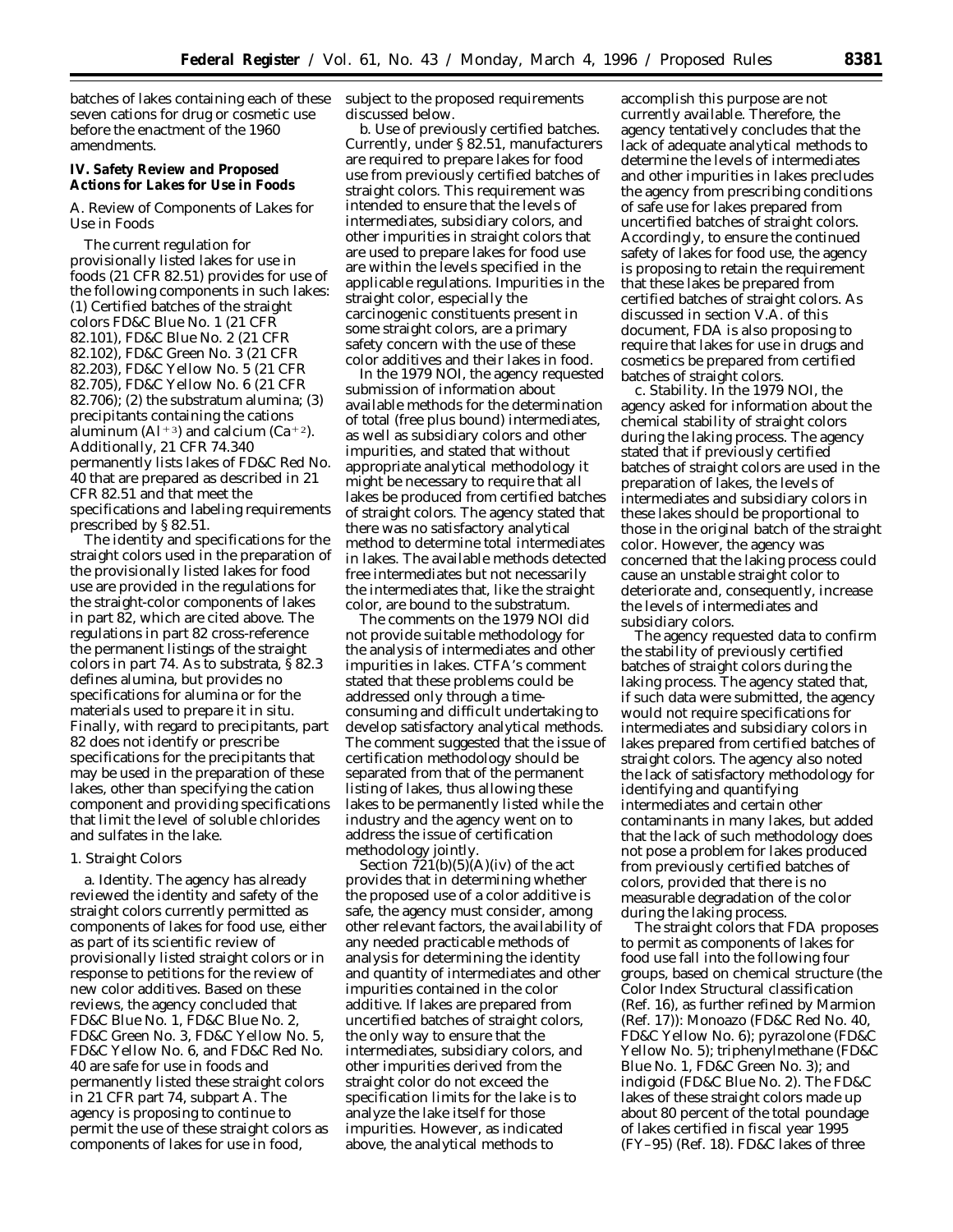straight colors (FD&C Yellow No. 5, FD&C Yellow No. 6, and FD&C Red No. 40) made up about 90 percent of the FD&C lakes certified in FY–95. Lakes of FD&C Blue No. 1 and FD&C Blue No. 2 made up the remaining 10 percent. No batches of FD&C Green No. 3 lakes were certified in FY–95. Because lakes of monoazo and pyrazolone dyes make up such a high proportion of lakes certified, the agency is particularly concerned about possible degradation of FD&C lakes of these dyes.

CTFA submitted data (Ref. 19) to confirm the stability during laking on alumina of three straight colors (FD&C Blue No. 1, FD&C Red No. 40, and FD&C Yellow No. 5) that represent three of the four structural groups. The data presented a comparison of the high performance liquid chromatography (HPLC) evaluations of each of five samples of FD&C Red No. 40, FD&C Yellow No. 5, and FD&C Blue No. 1 with the corresponding lake made from each sample. FDA has evaluated the data submitted by CTFA. A quantitative comparison of the levels of intermediates and subsidiary colors present in the straight color and the corresponding lake confirmed that the levels of intermediates and subsidiary colors in the lakes (after adjustment for the percent straight color in the lake) did not differ significantly from those in the corresponding straight colors (Ref. 20).

The agency also conducted a brief study on the stability of FD&C Blue No. 2 during the laking process (Ref. 21). This study presented a comparison of the HPLC evaluations of a sample of a certified batch of FD&C Blue No. 2 and a sample of a certified batch of the aluminum lake prepared from this batch. A quantitative comparison of the levels of intermediates and subsidiary colors present in the straight color and the corresponding lake confirmed that the levels of intermediates and subsidiary colors in the lake (after adjustment for the percent straight color in the lake) did not differ significantly from those in the corresponding straight color.

The data evaluated by the agency provide evidence that lakes of the straight colors FD&C Yellow No. 5, FD&C Red No. 40, FD&C Blue No. 1, and FD&C Blue No. 2 can be produced without significant degradation of the straight color. When produced under conditions of current good manufacturing practice (CGMP), these lakes meet the specifications for intermediates and subsidiary colors in the straight color, after adjustment for total color content of the lake. Although data have not been submitted for all of

the straight colors FDA proposes to permit as components of lakes for food use, the remaining such straight colors (FD&C Green No. 3 and FD&C Yellow No. 6) have chemical structures that are similar to other straight colors (FD&C Blue No. 1 and FD&C Red No. 40, respectively) discussed above. The stability of FD&C Yellow No. 6 aluminum lake, which makes up over 25 percent of the total poundage of FD&C lakes certified in FY–95, is also supported by published studies. In these studies, the FD&C Yellow No. 6 aluminum lake showed greater thermal stability than did FD&C Red No. 40 aluminum lake (Ref. 22), and the straight color FD&C Yellow No. 6 was as stable as the straight color FD&C Red No. 40 under the pH conditions studied, showing no appreciable change over a week's exposure (Ref. 17). The agency tentatively finds that because of the similarity of chemical structure, the data available for the lakes of FD&C Blue No. 1 and FD&C Red No. 40 are adequate to confirm the stability of FD&C Green No. 3 and FD&C Yellow No. 6, respectively, during the manufacture of lakes in accordance with CGMP. In addition, the published data on FD&C Yellow No. 6 and its aluminum lake provide corroborative evidence for the stability of this straight color during the laking process when conducted under conditions consistent with CGMP.

Based on its previous evaluations of the safety of the straight colors that FDA proposes to permit as components of lakes for food use and on the scientific evidence that lakes of these straight colors can be produced under conditions consistent with CGMP without significant degradation of the straight color, the agency now tentatively concludes that certified batches of FD&C Blue No. 1, FD&C Blue No. 2, FD&C Green No. 3, FD&C Yellow No. 5, FD&C Yellow No. 6, and FD&C Red No. 40 are safe for use as components of lakes for food use that are prepared under conditions of CGMP. Therefore, the agency is proposing to permit certified batches of these straight colors as components of lakes for food use in § 74.50.

The agency is not, however, proposing to establish any definition of CGMP for the preparation of lakes for food use. FDA recognizes that CGMP for laking will vary with the straight color used, may include a variety of combinations of conditions, and may change over time with the introduction of new combinations of conditions. The agency's regulatory goal is to protect the public health by assuring that laking is conducted in a manner such that no significant degradation of the straight

color occurs, not to prescribe the details of industry practice. Safety issues relating to the use of CGMP in preparing lakes are discussed further in sections IV.B.5 and IV.C. of this document.

d. *Use of more than one straight color in a lake.* The agency also tentatively concludes that the current prohibition on the use of more than one straight color in a lake is unnecessary. This prohibition was instituted as part of the original listing of lakes as certified colors in 1939 (4 FR 1922, 4 FR 3931, and 5 FR 1138). At that time, the regulations did not require that lakes be prepared from previously certified batches of straight color, and the only food use for which lakes were listed was for dyeing eggs in the shell. The requirement that lakes for food use be prepared from previously certified batches of straight color was initiated in 1959, when the regulations were amended to permit, for the first time, the use of certain lakes in foods generally (24 FR 3818 and 24 FR 5302). The agency now tentatively concludes that, because of the proposed requirement that certified batches of straight colors be used in preparing all lakes, the evidence for the stability of straight colors during the laking process, and the proposed certification requirement for lakes (discussed in section IV.C. of this document), the prohibition against the use of more than one straight color to make a lake is unnecessary. Therefore, the agency is proposing to permit the preparation of a lake from certified batches of more than one straight color.

### 2. Substratum—Alumina

Alumina is the only substratum provisionally listed for lakes for food use. Section 82.3(g) defines alumina as ''a suspension in water of precipitated aluminum hydroxide'' but prescribes no quality requirements for alumina substratum. This definition covers both preformed (precipitated and dried) alumina that is subsequently suspended in water and alumina that is prepared in situ, without subsequent recovery and drying.

As noted in section I. of this document, alumina may be prepared in situ from aluminum sulfate and sodium hydroxide or sodium carbonate during the manufacture of lakes. Aluminum sulfate is GRAS for food use (§ 182.1125) and is subject to the specifications in the Food Chemicals Codex 2d. ed. (1972) (§ 170.30(h)(1) (21 CFR 170.30(h)(1))). Sodium carbonate and sodium hydroxide are affirmed as GRAS for food use (§§ 184.1742 and 184.1763, respectively) and are required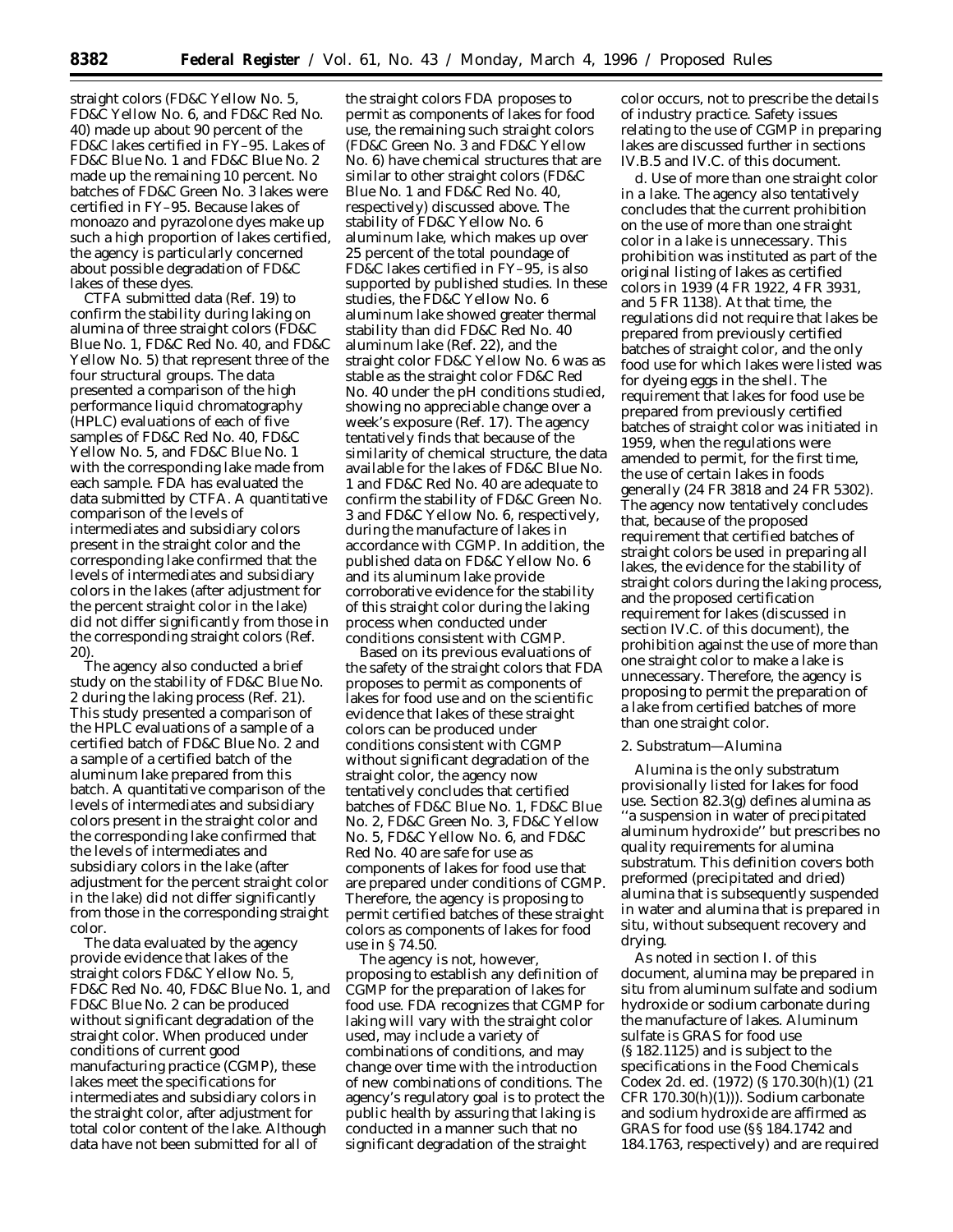to meet the specifications in the Food Chemicals Codex, 3d. ed. (1981).

In addition, § 73.1010 lists alumina (dried aluminum hydroxide) as a color additive for use in drugs and provides identity and specifications for alumina as a color additive. The agency tentatively concludes that, although the listed use of alumina (dried aluminum hydroxide) is for coloring drug products, alumina that meets the identity and quality requirements in § 73.1010 (a)(1) and (b) is safe as a substratum for lakes for food use (Ref. 13).

The agency has evaluated the available data relating to the safety of aluminum salts. These data included literature reviews, information from a color additive petition for use of several aluminum lakes on alumina in eye-area cosmetics, and safety reviews of aluminum compounds (including aluminum salts) as food ingredients by the Select Committee on GRAS Substances of the Federation of American Societies for Experimental Biology and the Joint FAO/WHO Expert Committee of Food Additives. Based on this evaluation, the agency tentatively concludes that alumina conforming to the identity and quality requirements set forth in § 73.1010 (a)(1) and (b) (Refs. 13, 23, and 24) is safe for use as a substratum in lakes for food use. The agency also tentatively concludes that alumina prepared from aluminum sulfate and sodium carbonate or sodium hydroxide that meet the requirements for these compounds in the Food Chemicals Codex 2d ed. (1971) (aluminum sulfate) or 3d ed. (1981) (sodium carbonate and sodium hydroxide) is safe as a component of lakes for food use.

#### 3. Precipitants

a. *Aluminum cation (Al*∂3). In its safety review of alumina (see section IV.A.2. of this document), the agency evaluated the safety of the use of the aluminum salts (salts containing the aluminum cation  $(A1+3)$ ). Based on this safety review, the agency tentatively concluded that the use of alumina as a substratum in lakes is safe. Based on the same data, the agency also tentatively concludes that the use of the aluminum cation as a component of precipitants used in the preparation of lakes for food use is safe (Ref. 13, 23, and 24). Aluminum cation is added as a precipitant with an accompanying anion. If an aluminum salt is added as a precipitant, the anion is added as part of the salt. Alternatively, if aluminum oxide or hydroxide is used as a precipitant, the anion is added as an acid to ensure the solubility of the

aluminum cation to function as a precipitant. The anions that the agency proposes to permit for use in lakes are discussed in section IV.A.3.c. of this document.

The agency is not proposing to establish quality requirements for precipitants used in the preparation of lakes for food use. The agency recognizes that a variety of precipitant ingredients can be used to produce the aluminum cation that functions as a precipitant in lakes for food use. Furthermore, the agency does not anticipate that the use of precipitant ingredients that form the aluminum cation, under conditions consistent with CGMP, would introduce contaminants that require limitation by specifications for the precipitant ingredients. Precipitants are used at low levels (a small percentage of the total batch weight) and, by virtue of their function in the laking process, are always watersoluble cations. Because lakes are washed when prepared in accordance with CGMP, the agency anticipates that only low levels of water-soluble contaminants will remain in the finished lake. The only possible concern would be the presence of heavy metals deriving from contaminants in the precipitants. To address this potential problem, as discussed below, the proposed specifications for lakes will limit the levels of heavy metal contaminants permitted in the end product. Therefore, the agency tentatively concludes that quality requirements for the ingredients used to form precipitants in lakes for food use are unnecessary.

b. *Calcium cation (Ca*<sup>+2</sup>). As discussed in section III.C.6.c. of this document, the agency is proposing to terminate the listing of calcium as a cation in lakes for food use because calcium lakes were not used in food in 1960 and thus should not have been provisionally listed. Any future consideration of the use of calcium lakes for coloring foods would be through the color additive petition process (§ 71.1).

c. *Accompanying anions.* The use of the aluminum cation in preparation of lakes results in the formation of chloride or sulfate anions. Chloride and sulfate are components of many food ingredients that the agency has listed or affirmed as GRAS for general food use (for example: Aluminum sulfate, § 182.1125; calcium sulfate, § 184.1230; table salt (sodium chloride), § 182.1(a); potassium chloride, § 184.1622). In the safety reviews conducted as part of the GRAS rulemakings for these ingredients, the agency found that ingestion of chloride and sulfate (in the presence of

the accompanying cation) was safe at levels that vastly exceed possible levels of exposure to these anions as components of lakes. Therefore, the agency tentatively concludes that the presence of these anions in lakes for food use is safe when CGMP is observed (Ref. 13).

### *B. Specifications for Lakes for Use in Foods*

1. Intermediates and Other Impurities Derived From Straight Colors

A typical straight color contains, in addition to the primary color component, intermediates and subsidiary colors. Intermediates are unreacted starting materials used to synthesize the primary color. Subsidiary colors are colored by-products of the synthesis of the primary color. As discussed in section IV.A.1.b. of this document, the agency is proposing to require that lakes be prepared from certified batches of straight color. The regulations for straight colors contain specifications that limit the levels of intermediates and subsidiary colors that may be present in the straight color. In this proposal, the agency has also tentatively concluded that the straight colors in lakes for food use do not degrade significantly during preparation of the lakes under conditions consistent with CGMP. Therefore, the agency tentatively concludes that the specifications for intermediates and subsidiary colors in straight colors are sufficient to ensure the safety of lakes prepared from certified batches of straight colors and that separate specifications for intermediates and subsidiary colors in lakes are unnecessary.

### 2. Heavy Metals

The current specifications for lakes for food use (§ 82.5) establish limits of 10 ppm lead, 1.4 ppm arsenic, and ''not more than trace'' levels of total heavy metals (other than lead and arsenic). In the 1979 NOI, the agency proposed adding a specification for mercury in lakes. The agency tentatively finds that the manufacturing processes for lakes use metal salts that are sources of potential contamination by heavy metals; moreover, in its certification of lakes, the agency has rejected batches because of the presence of heavy metals, including lead. Therefore, the agency tentatively concludes that specifications to limit the levels of lead, arsenic, and mercury in lakes are necessary to ensure their safe use in food. As a result of its safety reviews of the straight colors used in food, the agency established limits of not more than 10 parts per million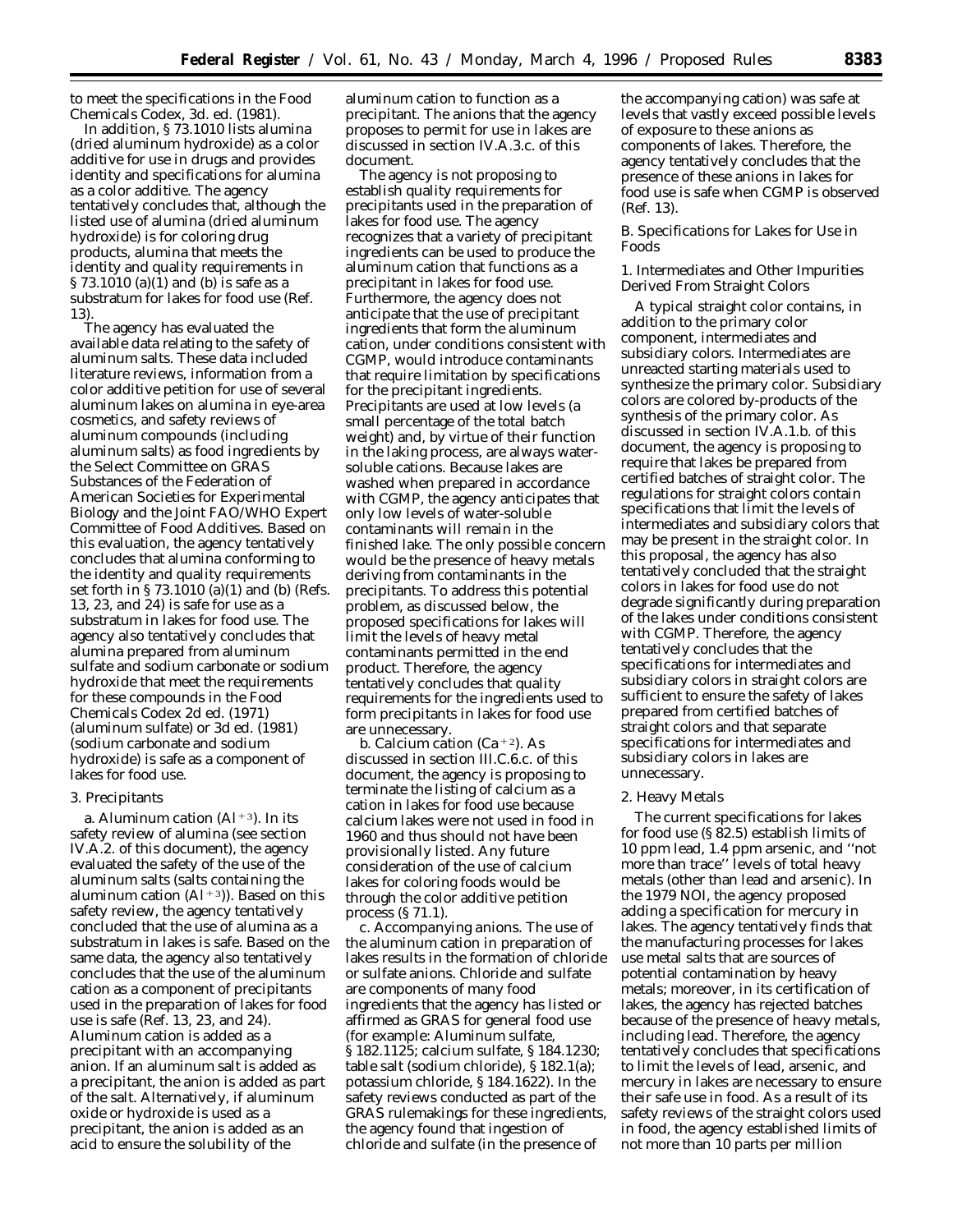(ppm) lead, 3 ppm arsenic, and 1 ppm mercury in the specifications for most color additives permanently listed for food use in parts 73 and 74. The agency tentatively concludes that such specifications are also sufficient to ensure the safety of lakes.

FDA is unaware of any heavy metals, other than lead, arsenic, and mercury, that have a significant level of toxicity and that would be expected to occur in lakes. Therefore, the agency tentatively concludes that a general heavy metal specification is unnecessary to ensure the safety of lakes for food use.

One comment received in response to the 1979 NOI suggested that a limitation on iron be included in the specifications for lakes for food use. Iron salts may be present in lakes as contaminants inadvertently introduced during the manufacturing process. For example, a batch of lake prepared using rusted equipment or water with a high iron content may contain iron salts.

The agency has evaluated the safety of iron salts as a contaminant in lakes to determine whether their presence would present a sufficient safety hazard to warrant inclusion of a specification for iron. The agency notes that iron is an essential mineral, and that iron and many of its salts are affirmed as GRAS in part 184 for use as nutrients in food (for example, elemental iron, § 184.1375; ferric ammonium citrate, § 184.1296; ferric chloride, § 184.1297; ferric sulfate, § 184.1307; ferrous carbonate, § 184.1307b; ferrous sulfate, § 184.1315). However, the agency also notes that high levels of iron consumption can be toxic, especially for certain subpopulations. (See, e.g., 59 FR 51030, October 6, 1994).

Lakes are generally used at low levels (typically less than 0.05 percent) in foods, except for some low-consumption food items such as candy and candy coatings, colored sugar and frostings, dietary supplements, seasonings, flavorings, and chewing gum (Ref. 25). Therefore, consumption of iron due to its presence in lakes as a contaminant would be low. Under these circumstances, the agency finds no evidence of a safety hazard from exposure to iron as a contaminant in lakes for food use. Therefore, the agency tentatively concludes that a specification to limit the level of iron is unnecessary to ensure the safety of lakes for food use. Moreover, the agency notes that the conditions and practices that lead to the presence of iron salts as a contaminant in a batch of lake are addressed by the proposed requirement that lakes be prepared in accordance with CGMP (see section IV.B.5. of this document).

# 3. Soluble Chlorides and Sulfates

Current § 82.51 contains a specification that limits the content of the soluble chloride and sulfate anions in lakes for food use. The agency finds that the washing of the lake during the manufacturing process removes most of these water-soluble anions. Furthermore, as discussed above in section IV.A.3.c. of this document, the agency found in safety reviews conducted as part of several GRAS rulemakings that soluble chloride and sulfate anions are safe in foods at levels considerably greater than those found in lakes (Ref. 13). Therefore, the agency tentatively concludes that a specification to limit the levels of soluble chlorides and sulfates is unnecessary to ensure the safety of lakes prepared in conformity with CGMP for food use.

4. Inorganic Material Insoluble in HCl

Current § 82.51 contains specifications that limit the content of inorganic material insoluble in HCl in lakes. This specification was intended to ensure that the lake was prepared in accordance with CGMP and that no foreign material was inadvertently added during the laking process. However, agency certification records for lakes for food use in the past 20 years show that only one batch of lake has been denied certification based on this specification. Even without the specification for inorganic material insoluble in HCl, this batch of lake would not have met the requirements in this proposal because the alumina used as a substratum would not have met the applicable quality requirements. Furthermore, the agency is proposing to include in the specifications for lakes a provision to require that lakes be prepared in accordance with CGMP. Therefore, the agency tentatively concludes that a specification for material insoluble in HCl is unnecessary for lakes that meet the other proposed requirements for lakes, and such a specification is not included in this proposal.

### 5. Other Impurities and Contaminants

The agency has tentatively concluded above that specifications to limit the level of total heavy metals (except lead, arsenic, and mercury), soluble chlorides and sulfates, and material insoluble in HCl are unnecessary to ensure the safety of lakes for food use as long as a general provision is included in the specifications for lakes to ensure that they are prepared in conformity with CGMP. The identity requirements and specifications in color additive

regulations include impurities that are expected to occur at significant levels in a color additive that has been prepared in accordance with CGMP. In its certification of color additives, FDA has occasionally denied certification for batches of color additives due to the presence of significant levels of impurities for which the listing regulation contains no specifications. In a few instances, these impurities could be linked to improper storage of the color additive or to cross-contamination from insufficiently cleaned processing equipment. In most cases, the source of the impurity was unknown. Based on the agency's experience in certifying thousands of batches of color additives annually, corroborated by the agency's analyses of reference standards (reference batches of color additives) used in toxicological studies of various straight colors as part of the safety reviews of these color additives, FDA believes that the impurities in the rejected batches would not have been present had the color additives been manufactured under conditions consistent with CGMP.

As noted above in section IV.A.1.c. of this document, it is important that lakes be prepared in accordance with CGMP to ensure that the straight color does not degrade during preparation of the lake. Manufacturing conditions must be controlled so that levels of uncolored components in the straight color, including the carcinogenic constituents in certain monoazo and pyrazolone straight colors, do not increase during preparation or handling of the lake. CGMP includes use of proper temperatures, especially during drying, to avoid affecting the composition of the lake, and sufficient washing of the lake to remove water-soluble impurities. For example, the agency recently rejected a batch of a monoazo straight color because the batch exceeded the specifications for certain carcinogenic constituents. Subsequent discussions with the manufacturer revealed that the batch had been previously certified, but had failed to meet the manufacturer's microbiological specifications and had been reprocessed (redried). After redrying, the batch no longer met the specification for trace-level carcinogenic constituents. The agency notes, however, that because of their chemical properties, such carcinogenic constituents are unlikely to be incorporated into lakes to the same extent as into straight colors, and sufficient washing of the lake could significantly decrease the levels of these constituents.

To ensure the safety of lakes for use in foods, FDA is proposing to continue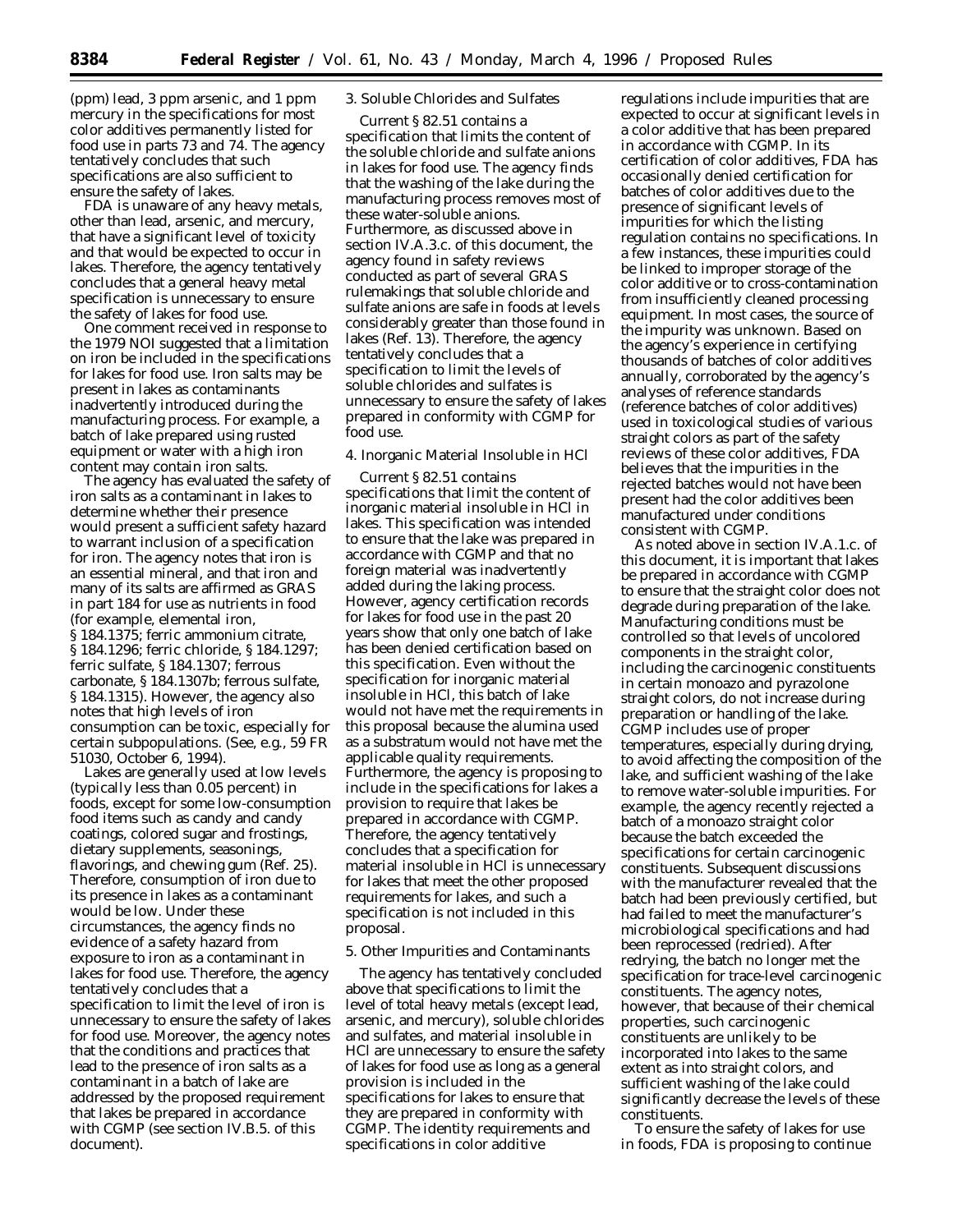the requirement in existing § 82.5 that lakes shall be free from impurities other than those named in the specifications, to the extent that such impurities may be avoided by CGMP. However, the agency is not proposing to define specific conditions that would constitute CGMP in the preparation of lakes. The agency recognizes that appropriate manufacturing conditions may differ for the preparation of different lakes and, in fact, may change over time. Furthermore, even the preparation of a single lake that meets the requirements of part 74 may be accomplished using different conditions of manufacture. The agency wants to retain the current flexibility in preparation of lakes for food use, but maintain the assurance that there will be no significant degradation of the straight color during preparation of the lake and that the resulting lake will be otherwise in compliance with the requirements of part 74. To accomplish this objective, the agency is not proposing to define any specific conditions of CGMP; however, in its review of notices claiming certification for batches of lake, the agency is proposing to use the accountability of the straight color in the lake, calculated as described below, as an indicator of the use of CGMP in the preparation of the lake.

Under the current certification procedure for FD&C lakes, the agency can monitor both the use of certified batches of straight color in lakes for food use and indicators for the use of CGMP in the preparation or repack of a batch of lake. In a request for certification for a batch of lake, the firm must declare the certified lot number and the poundage from that lot for the straight color that is added to prepare the lake. The agency can determine a poundage accountability of the batches of straight colors that are used to prepare FD&C lakes. This accountability ensures that no more straight color is used in FD&C lakes than has been certified. For example, a firm that owns a 100-pound batch of straight color cannot credibly claim to use 1,000 pounds from that batch to make lakes.

From the information in the request for certification and from analysis of the sample submitted with the request, the agency determines the total color accountability for each batch of lake (the amount of total color that was added to the batch of lake compared to the total color of the resulting batch). This accountability for total color is an indicator for the use of CGMP in the preparation or repack of a batch of lake. In its determination of accountability of the straight color in lakes for food use,

the agency calculates a theoretical range for the expected total color content of a lake based on the minimum total color permitted in the listing regulation for the straight color, the maximum total color possible for the straight color (100 percent), the weight of straight color used to prepare the lake, and the weight of the lake. For example, for a 100 pound batch of FD&C Yellow No. 5 aluminum lake on alumina that was prepared from 25 pounds of FD&C Yellow No. 5, the theoretical range for the expected total color content of the lake would be from 21.8 percent to 25 percent. This theoretical range allows for variations in total color resulting from factors that normally occur during the manufacture of a lake, such as incomplete laking of the color and bleeding of the color during washing.

The agency is requesting comments on the usefulness of total color accountability as an indicator of the use of CGMP in the preparation and repacking of batches of lake.

### *C. Certification Requirement*

The agency has evaluated the necessity, in the interest of public health, for the certification of lakes prepared from certified batches of straight color. The agency tentatively concludes that continued batch certification of lakes is necessary to protect the public health. The agency bases this tentative conclusion on two safety issues: The need to ensure the safety of the components (straight colors, precipitants, and substrata) used to prepare a lake; and the need to ensure that lakes are prepared and repacked under conditions of CGMP to prevent degradation of the straight color.

The agency's traditional means for postmarket assurance of product safety is the collection and analysis of a sample. However, as discussed in section IV.A.1.b. of this document, suitable analytical methodology is not available to identify and quantify all potentially harmful impurities that may be present in lakes. Therefore, the agency tentatively concludes that the premarket controls afforded by the certification requirement are necessary to allow FDA to verify that the conditions for safe use of lakes are being met. Therefore, the agency is proposing to list lakes in part 74 as color additives subject to certification.

Certification will allow the agency to confirm, before a lake is marketed, that only safe and suitable components have been used to prepare it; that any batches of straight color used in the lake were previously certified; and that the straight-color component of the lake has not degraded during manufacture or

repacking. The agency tentatively concludes, however, that not all aspects of the current batch certification procedure are necessary to accomplish these objectives, and is proposing a simplified procedure for certifying batches of lakes. This proposed procedure is discussed in section VI.B. of this document.

The agency is specifically requesting, as comments on this proposal, comments on the usefulness of its proposed certification procedure for the intended purpose of protecting the public health.

### *D. Provisions of Proposed § 74.50 Lakes for Use in Foods*

The agency is proposing new § 74.50 to list lakes permanently for use in foods as color additives subject to certification. Section  $74.50(a)(1)$ ,  $(a)(2)$ , and (a)(3) would designate the components permitted for use in lakes for coloring food. These paragraphs would authorize the use of certified batches of one or more of the straight colors FD&C Blue No. 1, FD&C Blue No. 2, FD&C Green No. 3, FD&C Yellow No. 5, FD&C Yellow No. 6, and FD&C Red No. 40; the substratum alumina that either conforms to the requirements for alumina under  $\S 73.1010(a)(1)$  and (b), or is a suspension in water of precipitated aluminum hydroxide prepared from aluminum sulfate that meets the requirements of the Food Chemicals Codex 2d ed. (1972) and sodium carbonate or sodium hydroxide that meets the requirements of the Food Chemicals Codex 3d ed. (1981); and precipitants that form the aluminum cation (Al $+3$ ) and the anion chloride  $(Cl<sup>-1</sup>)$  or sulfate  $(SO<sub>4</sub>-2)$ .

Proposed  $\S 74.50(a)(4)$  would provide that only diluents that are permitted in mixtures of straight colors for food use may be used in color additive mixtures containing lakes for such use.

Proposed § 74.50(b) would prescribe the following specifications for lakes for food use: Lead (not more than 10 ppm), arsenic (not more than 3 ppm), mercury (not more than 1 ppm). It would also state that lakes shall be free from impurities other than those named in the specifications, to the extent that such impurities may be avoided by CGMP.

Proposed § 74.50(c)(1) would permit the use of lakes in foods generally, except in foods subject to a standard of identity that does not authorize such use. The proviso relating to standardized foods would clarify that authorization for use of lakes in this regulation does not take precedence over any restrictions on color additive use in a food standard regulation.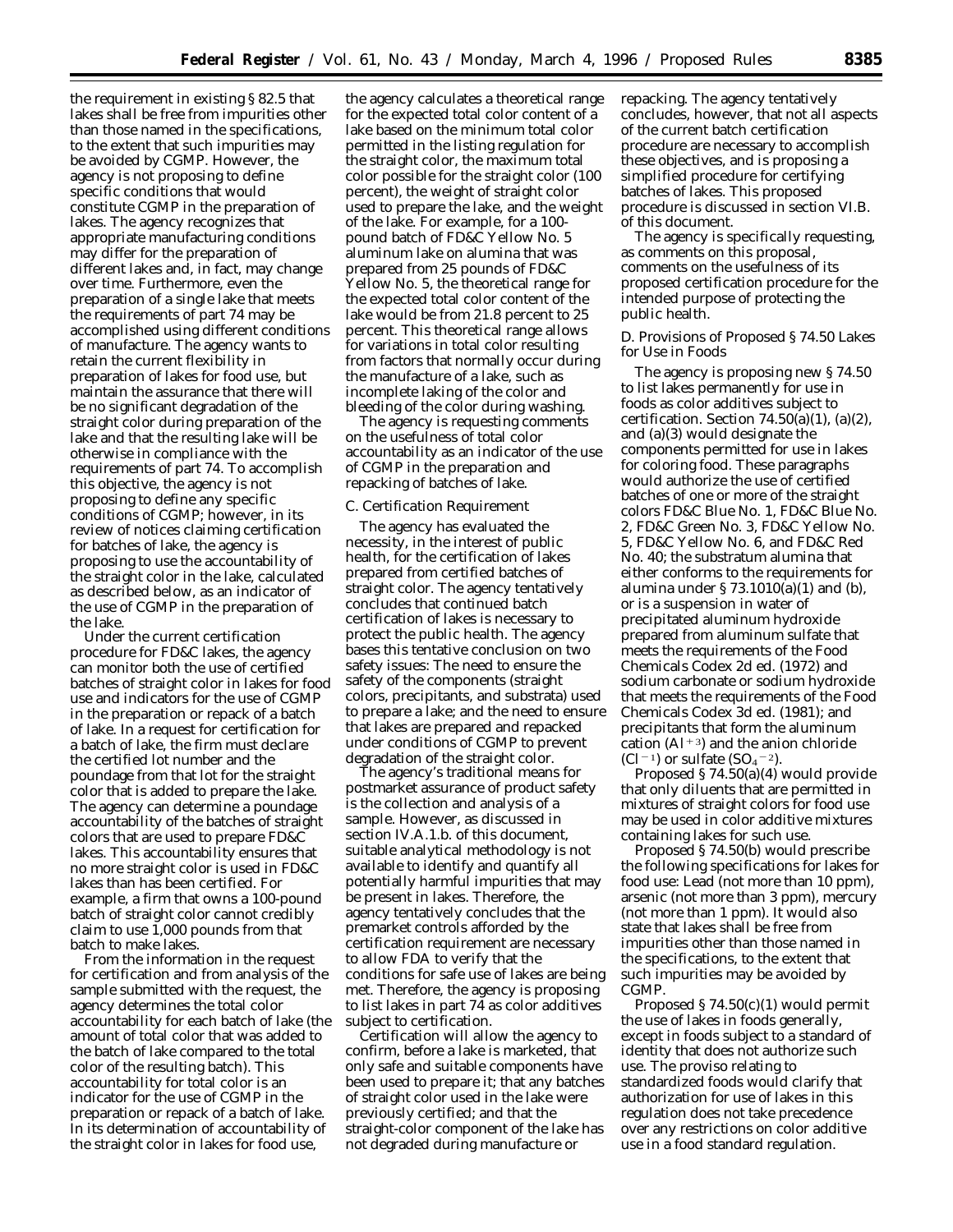Currently, all the straight colors authorized for use in lakes for food use are approved for the same food uses. Because this may not always be the case, however, proposed  $\S 74.50(c)(2)$ would restrict the use of a lake manufactured from more than one straight color to those uses common to all of the straight colors in the lake.

Proposed § 74.50(d) would identify each lake made as prescribed in § 74.50(a) as a listed color and would prescribe the formation of its listed name from the names of the certified straight colors present in the lake (in descending order of predominance), followed by the name of the cation of the precipitant (aluminum) and followed by the words ''lake on alumina.'' The anion component of the precipitant would not be included in the name of the lake because this anion is removed during processing under conditions of CGMP and is not a component of the final lake.

Proposed § 74.50(e)(1) would require that the label of the lake and of any mixtures prepared from it for coloring purposes conform to the requirements of § 70.25. Proposed § 74.50(e)(2) would require that the label of food products that contain a lake declare the presence of the lake in accordance with § 101.22(k) (21 CFR 101.22(k)). Proposed § 74.50(e)(3) would require that butter, cheese, and ice cream that contain a lake of FD&C Yellow No. 5 or FD&C Yellow No. 6 be labeled in accordance with  $\S 101.22(k)(1)$ . These proposed labeling provisions are discussed more fully in sections VI.C.2. and VI.C.3. of this document.

Proposed § 74.50(f) would require that all batches of lakes be certified in accordance with proposed regulations in part 80.

**V. Safety Review and Proposed Actions for Lakes for Use in Drugs and Cosmetics**

### *A. Review of Components of Lakes for Use in Drugs and Cosmetics*

The current provisional listing regulations for lakes for use in drugs and cosmetics generally (§ 82.1051) and for use in external drugs and cosmetics only (§ 82.2051) provide for use of the following components: (1) The straight colors FD&C Blue No. 1 (§ 82.101), FD&C Blue No. 2 (§ 82.102), FD&C Green No. 3 (§ 82.203), FD&C Yellow No. 5 (§ 82.705), FD&C Yellow No. 6 (§ 82.706), D&C Blue No. 4 (§ 82.1104), D&C Green No. 5 (§ 82.1205), D&C Green No. 6 (§ 82.1206), D&C Orange No. 4 (§ 82.1254), D&C Orange No. 5 (§ 82.1255), D&C Orange No. 10 (§ 82.1260), D&C Orange No. 11

(§ 82.1261), FD&C Red No. 4 (§ 82.304), D&C Red No. 6 (§ 82.1306), D&C Red No. 7 (§ 82.1307), D&C Red No. 17 (§ 82.1317), D&C Red No. 21 (§ 82.1321), D&C Red No. 22 (§ 82.1322), D&C Red No. 27 (§ 82.1327), D&C Red No. 28 (§ 82.1328), D&C Red No. 30 (§ 82.1330), D&C Red No. 31 (§ 82.1331), D&C Red No. 33 (§ 82.1333), D&C Red No. 34 (§ 82.1334), D&C Red No. 36 (§ 82.1336), D&C Violet No. 2 (§ 82.1602), D&C Yellow No. 7 (§ 82.1707), D&C Yellow No. 8 (§ 82.1708), D&C Yellow No. 10 (§ 82.1710), and Ext. D&C Yellow No. 7 (§ 82.2707a); (2) the substrata alumina, blanc fixe, gloss white, clay, titanium dioxide, zinc oxide, talc, rosin, aluminum benzoate, and calcium carbonate; (3) precipitants containing the cations sodium (Na<sup>+1</sup>), potassium (K<sup>+1</sup>), aluminum (Al<sup>+3</sup>), barium (Ba<sup>+2</sup>), calcium (Ca<sup>+2</sup>), strontium (Sr<sup>+2</sup>), and zirconium ( $Zr+4$ ). Additionally, the lakes of FD&C Red No. 40 prepared with the substrata and precipitants listed above are permanently listed in §§ 74.1340 and 74.2340.

The identity and specifications for the straight colors used to prepare lakes are provided in the regulations cited above and generally cross-reference the requirements of the permanent listing for the straight color in part 74. As to substrata, § 82.3 defines three of the substrata used in lakes (alumina, blanc fixe, gloss white), but provides no specifications for the materials to be used. Part 82 does not identify or prescribe specifications for other substrata (clay, titanium dioxide, zinc oxide, talc, rosin, aluminum benzoate, and calcium carbonate) for lakes for drug or cosmetic use, or for the precipitants to be used in the preparation of these lakes.

#### 1. Straight Colors

a. *Identity and uses.* As discussed in sections III.C.1. and III.C.6.a. of this document, the agency has tentatively concluded that several of the straight colors currently listed for use in lakes for coloring drugs and cosmetics either do not form lakes (D&C Red No. 17, D&C Red No. 30, D&C Red No. 36, D&C Violet No. 2, and D&C Green No. 6) or were not present in any batch of lake certified for drug or cosmetic use before the enactment of the 1960 amendments (D&C Orange No. 11, D&C Yellow No. 7, D&C Yellow No. 8, and D&C Green No. 5). The proposed termination of the provisional listing of these straight colors for use in lakes would mean that lakes of these straight colors would no longer be permitted for coloring drugs and cosmetics. (See Table 1 in section III.C. of this document for a summary of the current and proposed regulatory

status of straight colors addressed in this rulemaking.)

The agency has already reviewed the identity and safety of the remaining straight colors currently permitted as components of lakes for coloring drugs and cosmetics, either as part of its scientific review of provisionally listed straight colors or in response to petitions for the review of new color additives (§ 71.1). On the basis of these reviews, the agency concluded that these straight colors are safe for use in drugs and cosmetics and issued regulations in part 74 permanently listing them for such uses. The agency is proposing to continue to permit the use of these straight colors as components of lakes for use in drugs and cosmetics, subject to the exceptions and proposed requirements discussed below.

In the **Federal Register** of September 30, 1975 (40 FR 44812), the agency restricted the provisional listing of FD&C Blue No. 2 to uses in foods and ingested drugs, the uses for which a petition had been filed for the permanent listing of the color additive. In the **Federal Register** of February 4, 1983 (48 FR 5252), the agency published a final rule permanently listing FD&C Blue No. 2 for use in food (§ 74.102) and ingested drugs (§ 74.1102). However, the provisional listing for the lake of FD&C Blue No. 2 (§ 82.102) was not amended accordingly. Therefore, despite the lack of a listing in part 74 authorizing the use of FD&C Blue No. 2 in cosmetics, the provisional listing regulations still permit the use of lakes of FD&C Blue No. 2 in cosmetics. Proposed § 74.2050 would correct this inconsistency by excluding FD&C Blue No. 2 from the straight colors permitted as components of lakes for cosmetic use.

The lakes of D&C Red No. 34 are provisionally listed in part 82 for use in drugs and cosmetics without any restrictions. However, the straight color is listed in part 74 for external drug and external cosmetic uses only (§§ 74.1334 and 74.2334), based on the agency's safety evaluation of the straight color. The proposed permanent listings for lakes for drug and cosmetic use (§§ 74.1050 and 74.2050) would correct this inconsistency by limiting the use of a lake to the use(s) permitted for the straight-color component(s) of the lake. Thus, under the proposed regulations, any lake containing D&C Red No. 34 would be allowed for use only in externally applied drugs and externally applied cosmetics.

b. *Use of previously certified batches.* Currently, under §§ 82.1051 and 82.2051, manufacturers may use uncertified batches of straight colors to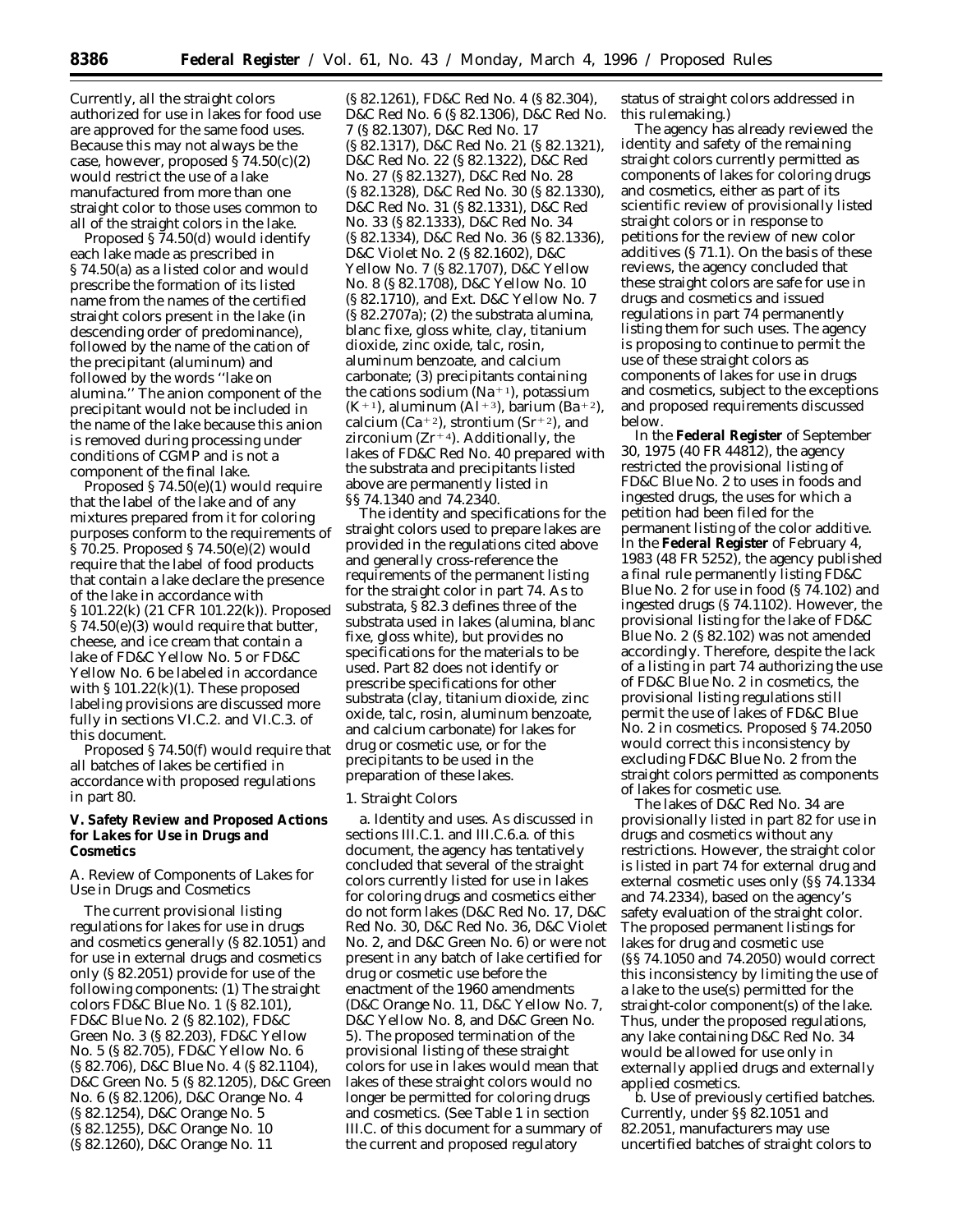prepare most lakes for drug and cosmetic use. The resulting lake is then subject to batch certification. The exceptions are the lakes of D&C Red No. 33 (§ 82.1333), D&C Red No. 36 (§ 82.1336), and FD&C Yellow No. 6 (§ 82.706), which must be prepared from previously certified batches of the straight color. (As discussed in section III.C.1. of this document, the agency is proposing to terminate the listing of D&C Red No. 36 as a straight-color component of a lake for drug or cosmetic use because it does not contain a salt-forming group.)

For the reasons discussed in section IV.A.1.b. of this document, the agency tentatively concludes that the lack of adequate analytical methods to determine levels of intermediates and other impurities in lakes prepared from uncertified batches of straight colors precludes the agency from prescribing conditions of safe use for lakes prepared from uncertified batches of straight colors. Accordingly, the agency is proposing to require that lakes for use in drugs and cosmetics, including externally applied drugs and cosmetics, be prepared from certified batches of straight colors.

As discussed above, under current regulations the lakes of many D&C straight colors are prepared from uncertified batches of the straight colors. However, lakes of D&C Red Nos. 6, 7, 31, and 34 are commonly produced in situ (a process described in section I. of this document). In FY–95 (Ref. 18), lakes of these straight colors represented about 55 percent of the total quantity of D&C lakes certified. The agency recognizes that its proposal to require the use of certified batches of straight color to prepare lakes for coloring drugs and cosmetics would, in effect, prohibit use of the in situ process for preparing lakes. However, as noted above, the reason for this proposed requirement is that the safety of lakes prepared from uncertified batches of straight color (including lakes prepared in situ) has not been demonstrated. Specifically, the agency is not aware of the existence of any methods that may be used to demonstrate that lakes produced by the in situ process meet the specifications for impurities, including carcinogenic constituents (e.g., para-toluidine in D&C Red Nos. 6 and 7), in the listing regulation for the straight color. Because FDA has the responsibility to ensure that color additives in foods, drugs, and cosmetics are safe for their intended uses, the fact that no methods that allow the safety of lakes produced in situ to be demonstrated appear to be available leads the agency to propose that use of the in situ method be discontinued.

FDA recognizes, however, that the potential costs associated with this proposed action may be considerable, and therefore solicits proven methodology for analysis of the lake for the impurities specified in the listing regulation for the straight color. If such information is received in response to this proposal, the need to prohibit the use of lakes prepared by the in situ process will be obviated.

c. *Stability.* The straight colors that FDA proposes to permit as components of lakes for drug or cosmetic use fall into the following eight groups, based on chemical structure (Refs. 16 and 17): Triphenylmethane (FD&C Blue No. 1, FD&C Green No. 3, D&C Blue No. 4); pyrazolone (FD&C Yellow No. 5); monoazo (FD&C Red No. 4, FD&C Red No. 40, FD&C Yellow No. 6, D&C Orange No. 4, D&C Red No. 6, D&C Red No. 7, D&C Red No. 31, D&C Red No. 33, and D&C Red No. 34); indigoid (FD&C Blue No. 2); fluoran (D&C Orange No. 5, D&C Orange No. 10, D&C Red No. 21, and D&C Red No. 27); xanthene (D&C Red No. 22 and FD&C Red No. 28); quinoline (D&C Yellow No. 10), and nitro (Ext. D&C Yellow No. 7). In FY–95, D&C lakes accounted for approximately 20 percent of the total poundage of lakes certified (Ref. 18). Of the D&C lakes certified in FY–95, approximately 55 percent were lakes of the monoazo dyes (primarily lakes of D&C Red Nos. 6 and 7), about 20 percent were lakes of the fluoran and xanthene dyes (primarily lakes of D&C Red Nos. 21 and 27), and about 15 percent were lakes of quinoline dye (D&C Yellow No. 10). No batches of lakes of the nitro dye (Ext. D&C Yellow No. 7) were certified in FY–95.

Section IV.A.1.c. of this document sets forth the agency's evaluation of data confirming the stability of certain straight colors in the triphenylmethane, pyrazolone, monoazo and indigoid classes during the laking process. This information includes data received from CTFA in response to the 1979 NOI (Ref. 19), data generated by FDA (Ref. 21), and published studies (Refs. 17 and 22). In addition to these data, the agency received a preliminary stability study for two additional lakes prepared from monoazo dyes (FD&C Red No. 4 and D&C Orange No. 4) (Ref. 26). The study, which was conducted by a color additive manufacturer, compared the levels of total color, uncombined intermediates, and subsidiary color in a certified batch of each straight color to the levels of these materials in an aluminum lake prepared from the batch. The study found no evidence that the straight color degraded during manufacture of the lake.

Based on its evaluation of all these data, the agency tentatively concludes that when prepared in accordance with CGMP,straight colors in the monoazo, triphenylmethane, pyrazolone, and indigoid classes do not degrade significantly during preparation of lakes for use in drugs or cosmetics.

The agency received no studies evaluating the stability of the straight colors in the fluoran, xanthene, quinoline, or nitro groups during the laking process. However, the agency has reviewed certification records for batches of lakes made from straight colors in the fluoran, xanthene (Ref. 27), and quinoline (Ref. 28) classes. The agency has not certified a batch of lake of Ext. D&C Yellow No. 7 since 1975; therefore, no recent certification data are available for lakes of Ext. D&C Yellow No. 7.

The lakes of straight colors in the fluoran, xanthene, and quinoline groups are not required to be prepared from certified batches of straight color. Nevertheless, for lakes of the quinoline dye, D&C Yellow No. 10, the agency determined that one manufacturer used certified lots of D&C Yellow No. 10 to prepare the lake. The agency evaluated certification reports for the 36 such batches of D&C Yellow No. 10 lake that were certified in FY–95. The agency compared the levels, adjusted for total color content of the lake, of one intermediate (24 batches) and one subsidiary color (36 batches) in the batches certified to the levels permitted for these impurities in the straight color. The agency also determined total color accountability for all 36 batches. As discussed in section IV.B.5. of this document, the total color accountability was determined by comparing the actual total color content of each batch of lake with the range of estimated total color content for the same batch. The actual total color content of the batch of lake was determined during certification of the batch. The range of expected total color content of the lake was determined from the amount (weight) of straight color in the batch, multiplied by the range of expected total color content of the batch of straight color (as a percentage), and divided by the weight of the batch of lake. The lower limit of the range of expected total color content of the straight color was the minimum total color permitted by the applicable specification in the listing regulation for the straight color. The upper limit of the range was assumed to be 100 percent.

All but one of the batches contained levels of the intermediate and subsidiary color that, adjusted for total color content of the lake, were within the limit set by the specification for the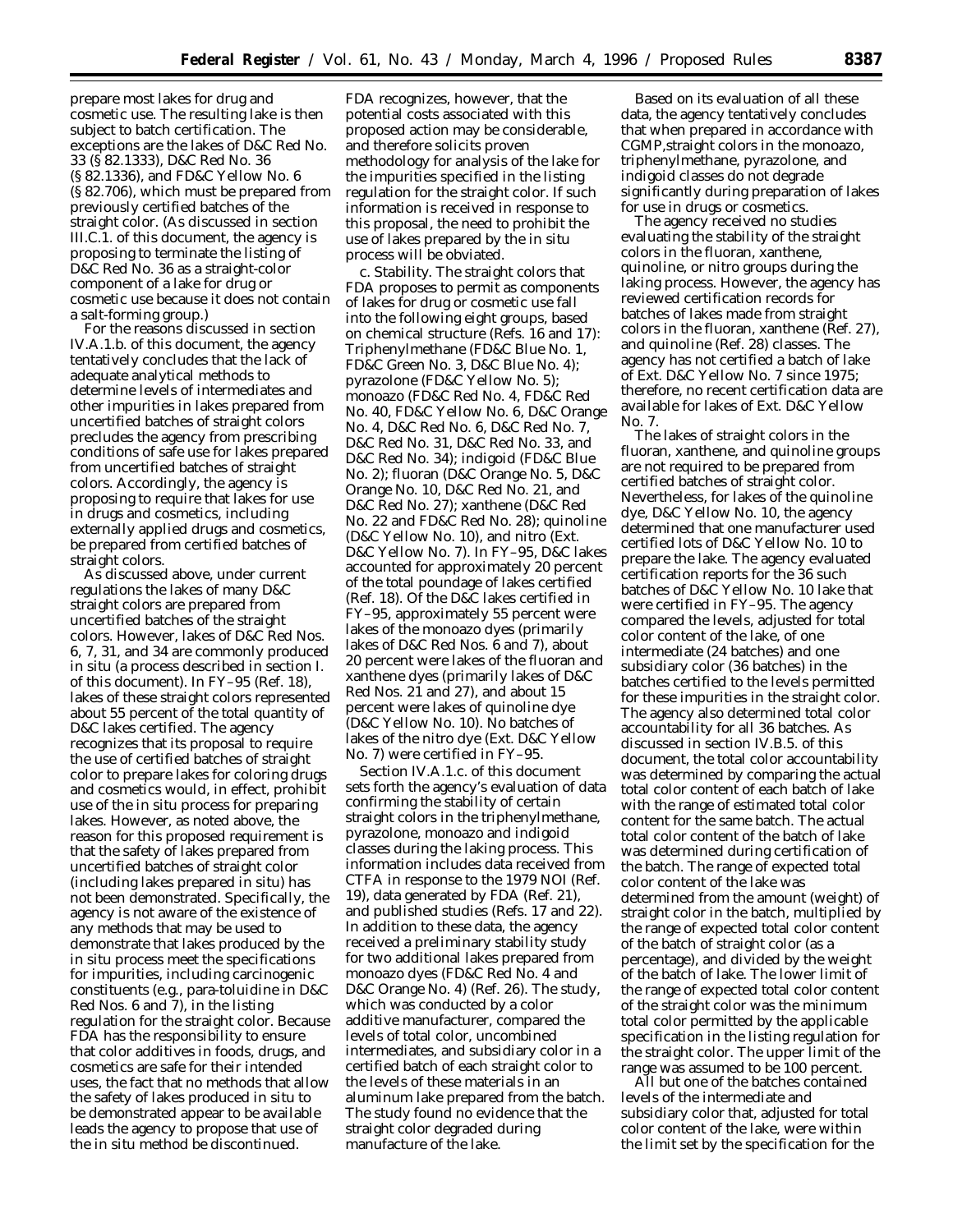straight color. These data show that it is technologically feasible to prepare lakes of D&C Yellow No. 10 from certified batches of straight color without significant increases in impurities derived from the straight color. Over 40 percent of the batches had a total color content within the theoretical range of expected color content. The data showed that, after an adjustment for the total color content of the lake, the levels of sulfonated quinaldines, which are presumptive products of decomposition, remained within the specification limit for the straight color. Therefore, the agency tentatively finds that the data are adequate to conclude that there is no significant degradation of D&C Yellow No. 10 during laking under conditions of CGMP.

The agency also evaluated FY–95 certification reports for lakes of the fluoran and xanthene straight colors. These lakes were all prepared from uncertified batches of straight color. To make its evaluation as accurate as possible, the agency compared levels (adjusted for total color content of the lake) of impurities found in the lakes to the maximum levels permitted for the same impurities in certified batches of straight color. The agency combined the data from the fluoran and xanthene classes of lakes because, during the laking process, the lactone group in the xanthene dyes is converted to the corresponding salt. Therefore, lakes of straight colors from the xanthene class are structurally identical to the lakes of comparable straight colors from the fluoran class.

The agency evaluated the certification reports from the 104 batches of lakes of the fluoran and xanthene straight colors that had been certified in FY–95, including 16 reports for lakes of the xanthene straight colors D&C Red No. 22 (3 batches) and D&C Red No. 28 (13 batches) and 88 reports for lakes of the fluoran straight colors D&C Orange No. 5 (4 batches), D&C Red No. 21 (23 batches), and D&C Red No. 27 (61 batches). The agency compared the levels (adjusted for total color content of the lake) of three intermediates (55 batches) and one subsidiary color (104 batches) in these batches to the levels of these impurities permitted by the specifications in the listing regulation for the straight color. The agency also determined the total color accountability for 104 batches. (The theoretical range of expected total color content for these batches of lakes was determined in the same manner as described above for batches of D&C Yellow No. 10 lakes.) All but four of the batches contained levels of the intermediates and subsidiary color that,

after adjusting for the total color content of the batch, met the specifications for the straight color. These data show that it is technologically feasible to prepare lakes of the fluoran and xanthene straight colors without significant degradation of the straight color. Over 60 percent of the batches had a total color content that was within the theoretical range of expected color content. The analyses showed that, after adjustment for the total color content of the lake, levels of the subsidiary colors tribromofluoresceins (D&C Red Nos. 21 and 22) and the lower halogenated fluoresceins (D&C Red Nos. 27 and 28), which are prime indicators of possible dehalogenation (a decomposition reaction) of the parent compound, remained within the applicable specifications for the straight color. Therefore, the agency tentatively finds that the data are adequate to conclude that no significant degradation of these straight colors occurs during preparation of lakes under conditions consistent with CGMP.

The agency tentatively concludes that the available information provides sufficient evidence for the stability of the straight-color component of lakes prepared from colors in the monoazo, pyrazolone, triphenylmethane, indigoid, fluoran, xanthene, and quinoline classes. Although the agency has not evaluated data for all of the straight colors that FDA is proposing to approve as components of lakes for drug and cosmetic use, the agency tentatively concludes that the available information is adequate to conclude that there is no significant degradation of straight colors in these classes during the preparation of lakes in accordance with CGMP.

The agency has no data on the stability of the nitro straight color, Ext. D&C Yellow No. 7, during the laking process. No lakes of this straight color were certified in FY–95; the last batch of this lake was certified by the agency in 1975. Based on the absence of data concerning the stability of Ext. D&C Yellow No. 7 during the laking process, the agency tentatively concludes that it has insufficient data to ensure the safety of lakes prepared with Ext. D&C Yellow No. 7. Therefore, the agency is not proposing to permit the use of Ext. D&C Yellow No. 7 as a component of lakes for drug or cosmetic use. Consequently, the proposed termination of the provisional listings of lakes (see section VI.A.2. of this document) would remove the listing for lakes of Ext. D&C Yellow No. 7. Anyone interested in the permanent listing of lakes of Ext. D&C Yellow No. 7 should submit, as a comment on this proposal, data showing the stability of Ext. D&C Yellow No. 7

during the laking process. If data on the stability of Ext. D&C Yellow No. 7 lakes are received as a comment on this proposal, the agency will consider permanently listing the lakes of Ext. D&C Yellow No. 7 in the final rule.

The agency has also considered the safety evaluations for the straight colors discussed above. Based on these safety evaluations and the data showing the stability of straight colors when the laking process is conducted in accordance with CGMP, the agency tentatively concludes that, when lakes are prepared under conditions of CGMP, the certified batches of straight colors listed in proposed §§ 74.1051 and 74.2051 are safe for use in lakes for the same drug and cosmetic uses as part 74 allows for the straight colors. Therefore, the agency is proposing to permit certified batches of these straight colors as components of lakes for drug or cosmetic use.

As discussed in section IV.A.1.c. of this document, the agency is not proposing to establish a definition of CGMP for the preparation of lakes. Rather, FDA is proposing to permit any manufacturing method that ensures that straight colors do not significantly degrade during laking.

d. *Use of more than one straight color in a lake.* For the reasons discussed in section IV.A.1.d. of this document, the agency is also proposing to permit the preparation of a lake from certified batches of more than one straight color.

### 2. Substrata

a. *Regulatory approach.* The agency is proposing to include the following in its permanent listing regulations for lakes for drug and cosmetic use as substrata permitted for preparing such lakes: alumina, barium sulfate, kaolin, titanium dioxide, zinc oxide, talc, aluminum benzoate, calcium carbonate, and rosin. In addition, gloss white will also be permitted, although not explicitly listed in the regulations, because FDA is proposing to allow combinations of substrata. Thus, all of the substrata currently permitted as components of lakes for drug and cosmetic use under §§ 82.1051 and 82.2051, the provisional listing regulations, will continue to be permitted under the proposed regulations.

Ordinarily, the agency establishes identity and specification requirements for the color additive, rather than for the components used to make the color additive. However, because of the unique characteristics of lakes, the agency is proposing to regulate them under a broadly based, flexible system that permits the use, in drug and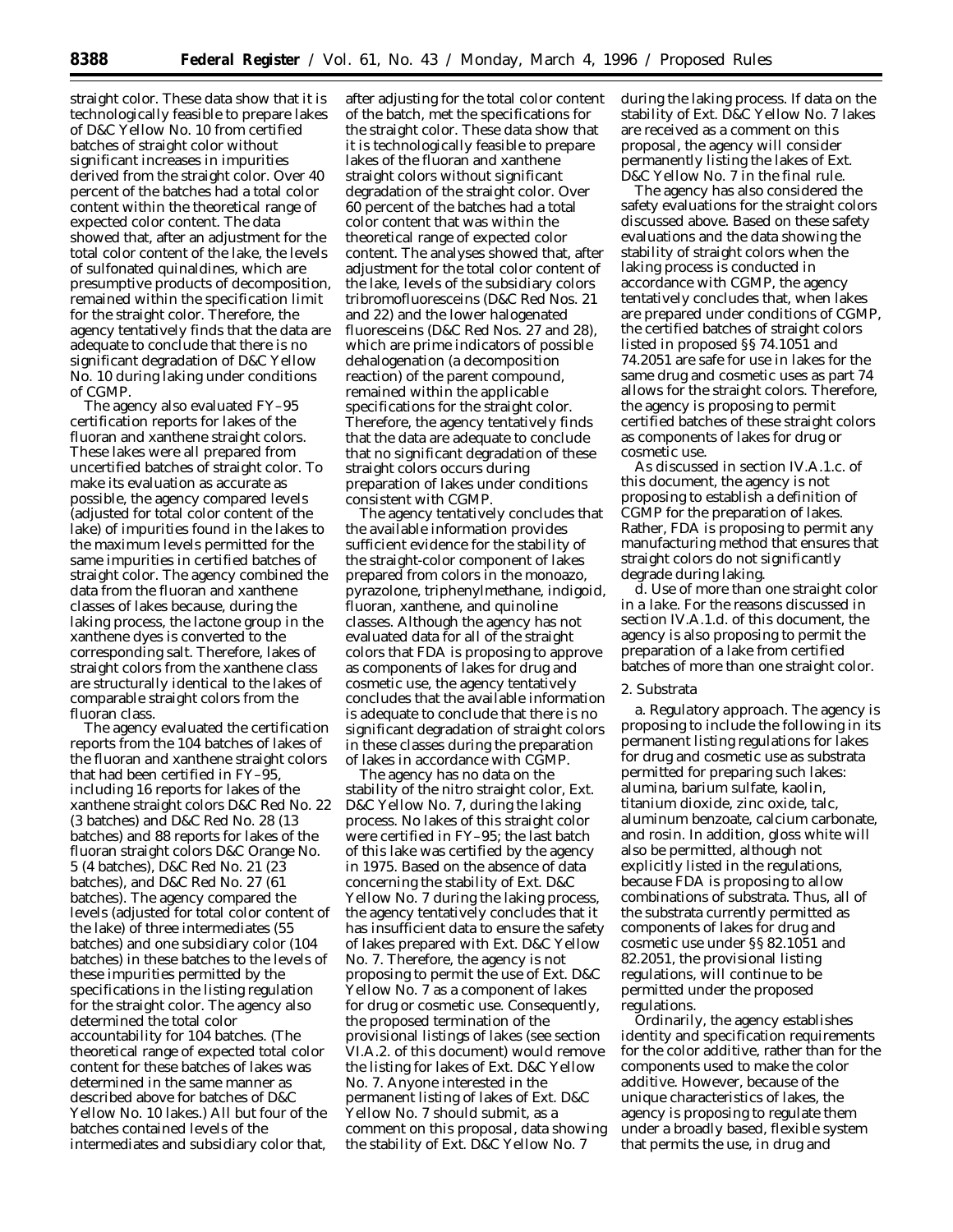cosmetic products, of lakes that may contain a variety of components at varying levels. As noted above in section V.A.1.b. of this document, the agency is proposing to establish quality requirements (identity and specifications) for the straight-color components of lakes by requiring the use of certified batches of straight colors to prepare lakes. To ensure the safety of lakes prepared with the substrata listed above, and at the same time to permit manufacturers the continued flexibility to prepare lakes using any one or mixtures of these substrata at varying levels, the agency is proposing to establish quality requirements (identity and specifications) for these substrata or their components. In this way, the agency can ensure the safety of substrata used to prepare lakes without setting rigid specifications for the finished lake to limit impurities in substrata, which may be present at varying levels in a lake, and without requiring analysis of the lake itself for these impurities.

b. *Alumina.* In section IV.A.2. of this document, the agency reviewed the identity and safety of alumina, and tentatively concluded that alumina is safe as a substratum in lakes for food use. Furthermore, alumina is listed in § 73.1010 as a color additive for use in drugs generally at levels consistent with CGMP. Based on its review of the use of alumina as a substratum in lakes for food use and on the listing of alumina as a color additive safe for general use in drugs, the agency tentatively concludes that alumina is also safe for use as a substratum in lakes for drug and cosmetic use, provided that it either conforms to the identity and specification requirements in § 73.1010  $(a)(1)$  and  $(b)$ , or is a suspension in water of precipitated aluminum hydroxide prepared from aluminum sulfate and sodium carbonate or sodium hydroxide that meet the requirements of Food Chemicals Codex 2d ed. (1972) (aluminum sulfate) or Food Chemicals Codex 3d ed. (1981) (sodium carbonate and sodium hydroxide).

c. *Barium sulfate (blanc fixe).* Section 82.3(h) defines blanc fixe as ''a suspension in water of precipitated barium sulfate.'' The definition provides no quality requirements for blanc fixe as a substratum. This definition covers both preformed barium sulfate that is subsequently suspended in water and barium sulfate that is prepared in situ, without subsequent recovery and drying.

The United States Pharmacopeia 23d ed. (1990) (USP) defines barium sulfate as ''BaSO4 233.39; sulfuric acid, barium salt (1:1); Barium sulfate (1:1) [7727–43– 7]'' and provides specifications. The act

recognizes the USP as an official drug compendium whose specifications are applicable to drug uses of substances listed therein  $(21$  U.S.C.  $321(g)(1)(a)$  and 351(b)). Although the USP specifications for barium sulfate and other compounds discussed below that are recognized by the USP are not directly applicable for purposes of this proposal, the agency tentatively concludes that the USP specifications for these compounds when used as drugs are also appropriate for these compounds when they are used as substrata for lakes to color drugs.

The agency has approved barium sulfate for use in adhesives (§ 175.105) and as a colorant for food-contact use (§§ 178.3297 (21 CFR 178.3297) and 176.170(b)(2)). As part of the current rulemaking, the agency also evaluated data relating to the safety of ingested and dermal uses of barium sulfate, and found no reports in the scientific literature of adverse effects resulting from topical use of barium sulfate. Moreover, scientific data establish that barium sulfate is highly insoluble. For example, the CRC Handbook of Chemistry and Physics (59th ed., 1978) reports that precipitated blanc fixe  $(BaSO_4)$  has a solubility in water of 0.246 milligram (mg)/100 gram (g) at 26 °C and 0.4113 mg/100g at 100 °C and 60 mg/100g in 3 percent HCl. Consequently, its absorption and toxicity are low. However, to provide further assurance of safety, the agency is proposing to retain the current specification for soluble barium of not more than 0.05 percent in lakes that contain a barium salt (§ 82.5(b)(3)). The agency tentatively concludes that barium sulfate that meets the requirements of the USP is safe for use as a substratum in lakes for drug and cosmetic use (Ref. 13).

The definition in § 82.3(h) for blanc fixe and the definition in § 82.3(i) for gloss white (a suspension in water of coprecipitated aluminum hydroxide and barium sulfate) suggest that barium sulfate may be prepared in situ either alone or with alumina during the manufacture of lakes. The International Pharmacopoeia 3d ed. (1979) describes the preparation of barium sulfate suspension by mixing barium chloride solution, sulfate-free ethanol, and potassium sulfate solution. The WHO's Specifications for Reagents Mentioned in the International Pharmacopoeia (1963) describes barium chloride and potassium sulfate and provides specifications for each. However, the agency has no information to confirm that the International Pharmacopeia method and the identity and specifications for barium chloride in the

WHO publication represent CGMP for preparing barium sulfate in situ as substrata for lakes for drug or cosmetic use. Therefore, the agency requests comments on appropriate methodology for the in situ preparation of barium sulfate as a substratum, and on identity requirements and specifications for reagents used to prepare this substratum. If such comments are received and the information provided is satisfactory, the agency will list barium sulfate prepared in situ as a substratum in lakes for use in drugs and cosmetics.

The agency is also proposing to substitute the name ''barium sulfate'' for ''blanc fixe.'' CTFA's comment on the 1979 NOI suggested this change in terminology. The agency notes that, in the past, the name ''blanc fixe'' was typically used to identify the substratum composed of barium sulfate in requests for certification of lakes. However, more recently, the name typically used for this substratum in requests for certification is ''barium sulfate.'' Therefore, the agency agrees with CTFA's comment and is proposing to substitute the name ''barium sulfate'' for the name ''blanc fixe.''

d. *Gloss white.* Section 82.3(i) defines gloss white as ''a suspension in water of co-precipitated aluminum hydroxide and barium sulfate''. As discussed above, the agency is proposing to permit both alumina and barium sulfate as substrata in lakes for drug or cosmetic use.

Therefore, the agency is proposing not to list gloss white as a substratum in lakes for drug and cosmetic use, because the proposed regulations provide for combinations of substrata.

e. *Kaolin (clay).* In the 1979 NOI, the agency stated that the term ''clay'' does not adequately identify the chemical structure of this material. The NOI requested comments identifying the material and suggesting specifications to ensure its safe use as a substratum in lakes. CTFA's comment, submitted in response to the 1979 NOI, identified kaolin as the substratum material used in lakes.

The USP (23d ed., 1995) defines kaolin as ''a native hydrated aluminum silicate, powdered and freed from gritty particles by elutriation,'' and provides specifications. The agency has affirmed clay (kaolin) as GRAS in § 186.1256 as an indirect food ingredient. Section 186.1256 identifies clay (kaolin) as hydrated aluminum silicate  $(Al_2O_3.2SiO_2.nH_2O)$  and provides a CAS Registry number of 1332–58–7.

The agency has reviewed data relating to the safety of ingested and dermal uses of kaolin and bentonite (a related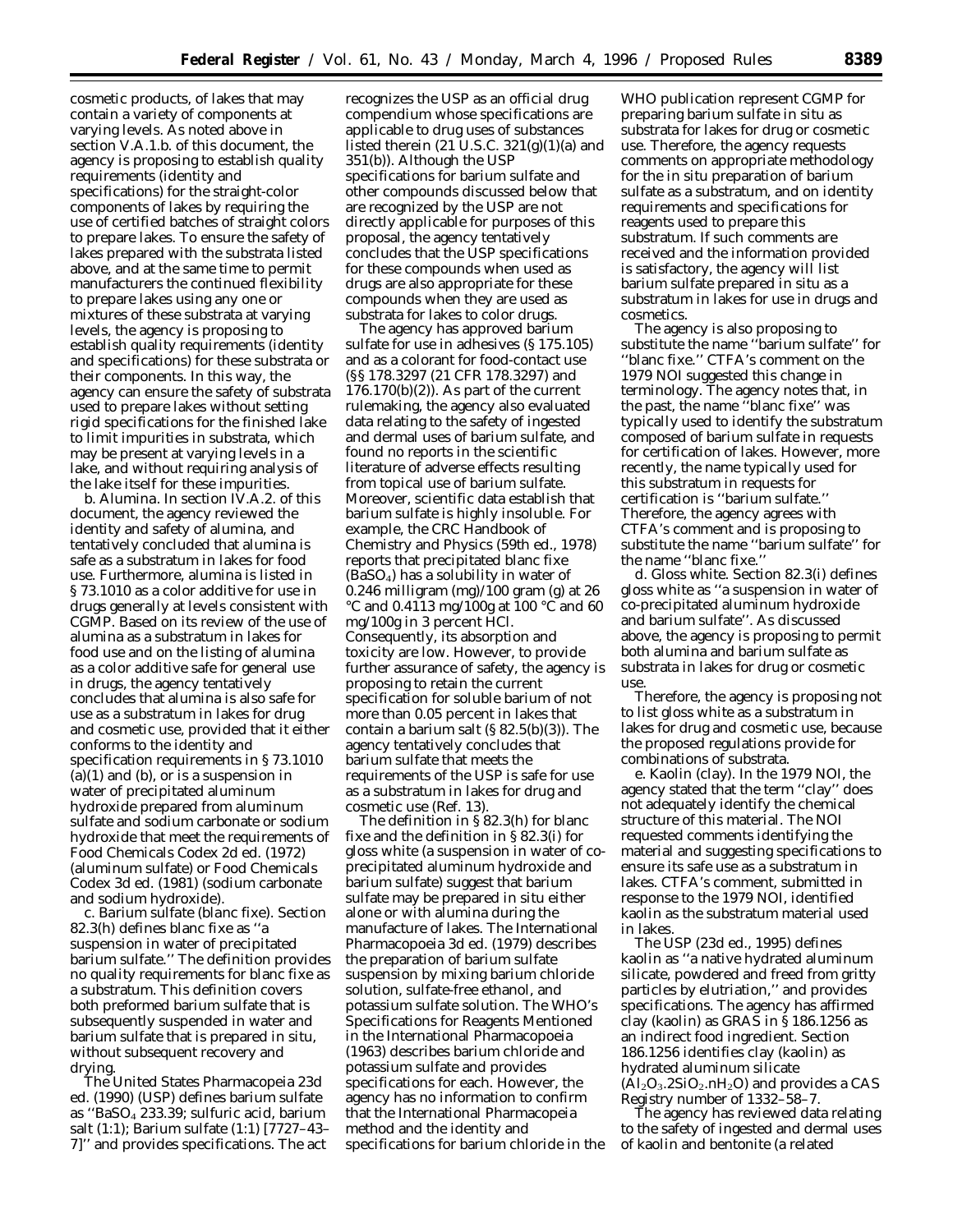mineral containing magnesium aluminum silicate). These data included data developed for the GRAS review of these compounds and data in a color additive master file, which included dermal toxicity data. The agency also considered a 90-day feeding study on magnesium aluminum silicate.

Based on its review, the agency finds that kaolin is inert when applied externally and is not absorbed by the gastrointestinal tract. A search of the scientific literature revealed no reports of adverse effects resulting from topical use of kaolin. Therefore, the agency tentatively concludes that kaolin that meets USP specifications is safe for use as a substratum in lakes for drug and cosmetic use (Ref. 13).

f. *Titanium dioxide.* The color additive regulation for titanium dioxide (§ 73.575) identifies titanium dioxide as "synthetically prepared  $TiO<sub>2</sub>$ " and provides specifications. Titanium dioxide is listed as a color additive exempt from certification for use in food (§ 73.575), in drugs generally (§ 73.1575), in cosmetics generally (§ 73.2575), and in certain medical devices (§ 73.3126). The USP (23d ed., 1995) recognizes titanium dioxide, defines it as "TiO<sub>2</sub> 79.88; Titanium oxide (TiO<sub>2</sub>); Titanium oxide (TiO<sub>2</sub>) [13463-67-7]," and provides specifications.

The agency has evaluated the available data relating to the safety of ingested and dermal uses of titanium dioxide, including data supporting its use as a color additive, and more recent genetic and chronic toxicity studies in rats and mice. Based on these data, the agency tentatively concludes that titanium dioxide that meets the requirements of  $\S 73.575$  (a)(1) and (b) is safe for use as a substratum in lakes for drug and cosmetic use (Ref. 13).

g. *Zinc oxide.* The color additive regulation for zinc oxide (§ 73.1991) identifies zinc oxide as ''a white or yellow-white amorphous powder manufactured by the French process (described as the indirect process whereby zinc metal isolated from the zinc-containing ore is vaporized and then oxidized).'' Section 73.1991(b) provides specifications for zinc oxide. The USP (23d ed., 1995) recognizes zinc oxide, defines it as ''ZnO 81.39; Zinc oxide; Zinc Oxide [1314–13–2],'' and provides specifications.

Zinc oxide is listed as a color additive exempt from certification for use in externally applied drugs (§ 73.1991) and in cosmetics generally (§ 73.2991). Zinc oxide is also GRAS for use as a dietary supplement (§ 182.5991) and as a nutrient (§ 182.8991).

The agency has evaluated data relating to the safety of ingested and dermal uses of zinc oxide, including a safety review of zinc compounds as food ingredients by the Select Committee on GRAS Substances of the Federation of American Societies for Experimental Biology and the data supporting the safety of zinc oxide as a color additive. Based on these data, the agency tentatively concludes that zinc oxide that meets the requirements of § 73.1991  $(a)(1)$  and  $(b)$  is safe for use as a substratum in lakes for drug and cosmetic use (Ref. 13).

h. *Talc.* The color additive regulation for talc (§ 73.1550) identifies talc as ''a finely powdered, native, hydrous magnesium silicate sometimes containing a small proportion of aluminum silicate'' and provides specifications. Talc is a color additive exempt from certification for use in coloring drugs generally (§ 73.1550) and is GRAS for certain indirect food uses (§§ 182.70 and 182.90). The USP (23d ed., 1995) defines talc as ''a native, hydrous magnesium silicate, sometimes containing a small proportion of aluminum silicate,'' and provides specifications.

The agency has evaluated the available data relating to the safety of ingested and dermal uses of talc, including a safety review of silicates (including talc) as food ingredients by the Select Committee on GRAS Substances of the Federation of American Societies for Experimental Biology and the data supporting the safety of talc as a color additive. Based on these data, the agency tentatively concludes that talc that meets the requirements of  $\S 73.1550$  (a)(1) and (b) is safe for use as a substratum in lakes for drug and cosmetic use (Ref. 13).

i. *Aluminum benzoate.* During the preparation of a lake with aluminum benzoate as a substratum, aluminum benzoate is produced in situ using benzoic acid and the aluminum cation. The Merck Index (11th ed., 1989) identifies aluminum benzoate as  $C_{21}H_{15}AlO_6$  or  $Al(C_6H_5COO)_3$  with a molecular weight of 390.30. The USP (23d ed., 1995) recognizes aluminum chloride, aluminum sulfate, and benzoic acid (the components used to prepare aluminum benzoate). The USP (23d ed., 1995) defines benzoic acid as  $C_7H_6O_2$ 122.12; Benzoic acid; Benzoic acid [65– 85–0]'' and provides specifications. The U.S.P. (23d ed., 1995) defines aluminum chloride as "AlCl<sub>3</sub>  $6H<sub>2</sub>O$ ; Aluminum chloride, hexahydrate; Aluminum chloride hexahydrate [7784–13–6]; Anhydrous 133.34 [7446–70–0]'' and provides specifications. The USP (23d ed., 1995) defines aluminum sulfate as

 $H_2(SO_4)_3$  xH<sub>2</sub>O (anhydrous) 342.16; Sulfuric acid, aluminum salt (3:2), hydrate; Aluminum sulfate (2:3) hydrate [17927–65–0]; Anhydrous 342.16 [10043–01- 3]'' and provides specifications.

The agency has affirmed benzoic acid (§ 184.1021) and sodium benzoate (§ 184.1733) as GRAS for use in food as flavoring agents and adjuvants and as antimicrobial agents. In addition, the standard of identity for margarine (21 CFR 166.110) permits the use of the sodium, potassium, and calcium salts of benzoic acid as preservatives. The agency has also reviewed safety data on the ingested and dermal uses of benzoic acid and benzoates, including a safety review of benzoic acid and benzoates as food ingredients by the Select Committee on GRAS Substances of the Federation of American Societies for Experimental Biology and information identified in a search of the scientific literature published from 1981 to 1987 on benzoic acid and benzoates. The agency's review found no reports of adverse toxicological effects of ingested or topically administered benzoic acid.

The agency's evaluation of the safety of aluminum salts, including aluminum chloride and aluminum sulfate, is discussed in section IV.A.2. of this document under the safety of alumina as a substratum in lakes for food use.

Based on these data, the agency tentatively concludes that aluminum benzoate prepared from benzoic acid and aluminum chloride or aluminum sulfate that meet the USP specifications for these compounds is safe for use as a substratum in lakes for drug and cosmetic use (Ref. 13).

j. *Calcium carbonate.* The color additive regulation for calcium carbonate (§ 73.1070) identifies calcium carbonate as ''a fine, white, synthetically prepared powder consisting essentially of precipitated calcium carbonate  $(CaCO<sub>3</sub>)$ ." Calcium carbonate is listed as a color additive exempt from certification for use in drugs generally (§ 73.1070). Calcium carbonate has also been affirmed as GRAS for general food use (§ 184.1191) and is GRAS for dietary supplement use (§ 182.5191).

The agency has evaluated the available data relating to the safety of ingested and dermal uses of calcium salts, including calcium carbonate. These data, including a safety review of calcium salts as food ingredients by the Select Committee on GRAS Substances of the Federation of American Societies for Experimental Biology and data supporting the safety of calcium carbonate as a color additive, establish that calcium is ubiquitous in nature and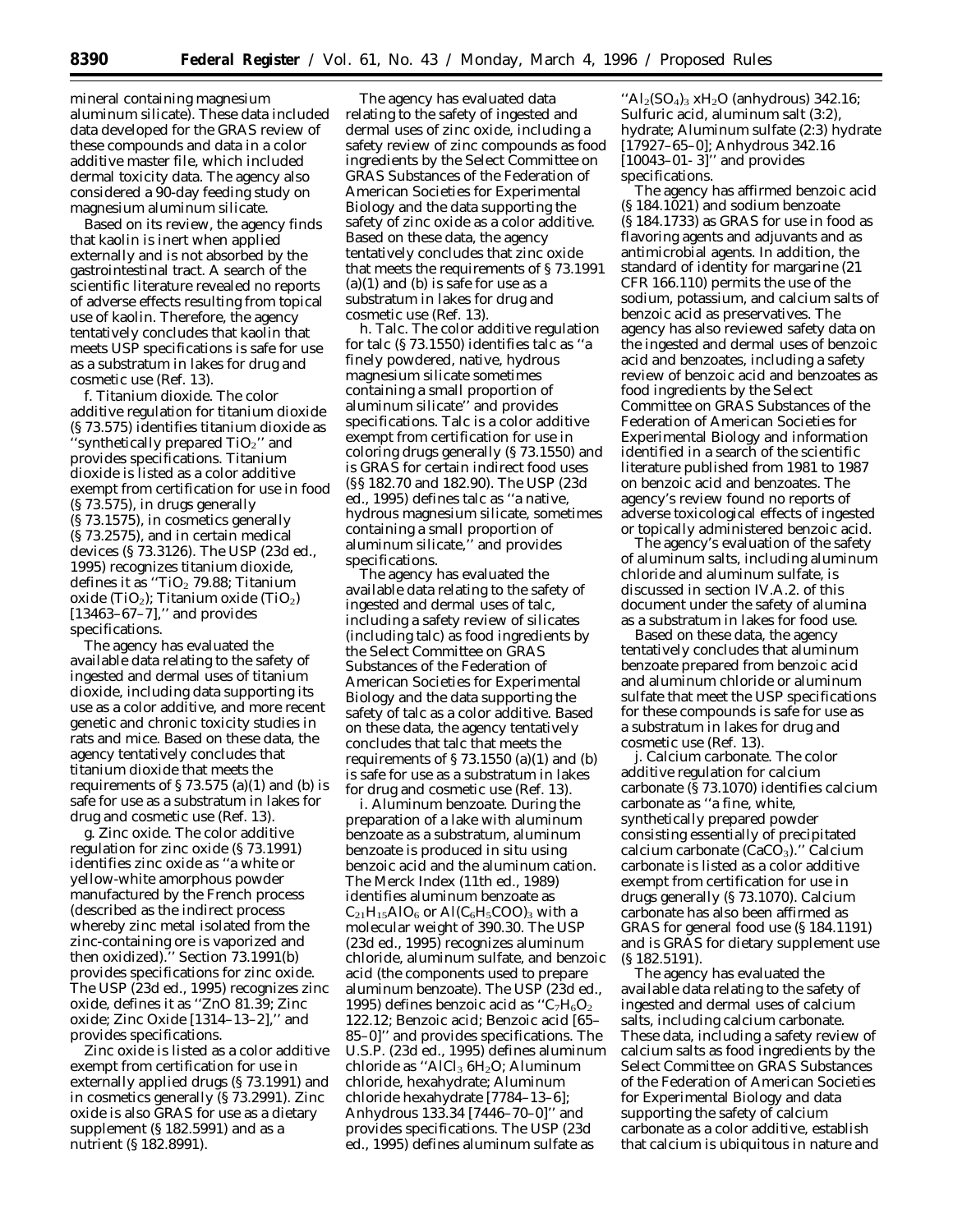that its salts are commonly found in food. Based on its review, the agency tentatively concludes that calcium carbonate that meets the requirements of § 73.1070 (a)(1) and (b) is safe for use as a substratum in lakes for drug and cosmetic use (Ref. 13).

k. *Rosin.* "Rosin" is a generic term encompassing a variety of substances that may vary considerably in their composition. For example, the Merck Index (11th ed., 1989) defines rosin as ''Residue left after distilling off the volatile oil from the oleoresin obtained from'' various species of *Pinus.* Gum rosin is obtained from the oleoresin of living pine trees and wood rosin is extracted from the wood of the stumps of pine trees. Another type of rosin is tall oil rosin, a by-product of the wood pulp industry. The CRC Handbook of Chemical Synonyms and Trade Names (8th ed., 1978) also lists rosin under its synonym 'colophony' and defines it as ''The residue which remains after the volatile oils have been removed by the distillation of crude turpentine.'' The CRC Handbook lists several varieties of rosins obtained from different species of pine.

Rosin is approved as a food additive for use as a natural flavoring substance for alcoholic beverages (§ 172.510). Various rosins and rosin derivatives are approved for other food additive uses: In coatings of fresh citrus fruits (§ 172.210) and as plasticizing materials or softeners in chewing gum base (§ 172.615). Rosin and rosin derivatives are approved as diluents in color additive mixtures for use in inks for marking food supplements in tablet form, gum, confectionery, fruit, and vegetables (§ 73.1(b)) and, by reference, in inks for branding pharmaceutical forms  $(S 73.1001(a)(2))$ . Numerous rosins and rosin derivatives are approved as indirect food additives (substances that are not added to food directly but that may become part of food through migration from materials in contact with the food) (§ 178.3870).

The agency has evaluated the available data relating to the safety of rosin and related compounds, including data supporting the food additive and color additive diluent uses of rosin and rosin derivatives, and data obtained by the agency from searches of the scientific literature in 1988 and 1994 for information concerning rosin. The agency's literature searches did not find any reports of adverse toxicological effects from ingested rosin. However, many publications reported cases of allergic contact dermatitis and occupational asthma resulting from exposure to certain rosin materials (Ref. 13).

In the 1979 NOI, the agency requested information on the chemical composition of rosin and suggestions for specifications to ensure its safe use in lakes for drug and cosmetic use. CTFA's comment on the 1979 NOI provided general information on rosin, but did not identify the specific types of rosin that are used as substrata in lakes. However, the monograph for rosin in the CTFA International Cosmetic Ingredient Dictionary, 5th ed., 1993 defines rosin as ''the residue left after distilling off the volatile oil from the oleoresin obtained from *Pinus palustris* and other species of *Pinaceae* (Ref. 29). Because this definition clearly identifies gum rosin, and not wood rosin or tall oil rosin, the agency tentatively concludes that the rosin used in cosmetic products is gum rosin.

Based on its review of available data (Refs. 29 and 30), the agency has tentatively identified the rosin used as a substratum in lakes for drug and cosmetic use as gum rosin, and is proposing to define and set specifications for rosin based on this tentative conclusion. It is unclear, however, whether all lake manufacturers who use rosin as a substratum are using gum rosin. Therefore, any manufacturer who uses rosin other than gum rosin that meets the requirements in the proposed regulation as a substratum in lakes for drug or cosmetic use should submit information about the identity and specifications of such rosin as a comment on this proposal. The comment should include the manufacturer's product specifications and any analytical data that establish the identity and purity of the rosin. The agency will consider modifying the identity and specifications for rosin if it receives information to substantiate the safe use of rosin other than gum rosin.

In response to the concerns raised by the agency about the topical safety of rosin lakes, the CTFA submitted reports of numerous human sensitization and photosensitization studies on cosmetic products colored with rosinated lakes of D&C Red No. 6, D&C Red No. 7, and D&C Red No. 34. The studies involved a total of 2,381 subjects for sensitization and 312 subjects for photosensitization; products tested included lipsticks, lip liner, blush, rouge, and nail polish. No skin sensitization/photoallergic reactions were reported in any of the test subjects. The agency tentatively concludes that these studies show that there is little risk of developing a skin sensitization reaction from skin contact with various cosmetic products that contain rosinated color additive lakes at levels found in such products, and,

therefore, that use of rosin as a substratum in color additive lakes for external drug and cosmetic use is safe (Ref. 14).

### 3. Precipitants

a. *Aluminum (Al*∂*3), barium (Ba*∂*2), and calcium (Ca*<sup>+2</sup>) *cations*. The safety of salts of the cations aluminum, barium, and calcium is discussed in the safety evaluations of alumina (sections IV.A.2. and V.A.2.b. of this document), barium sulfate (blanc fixe) (section V.A.2.c. of this document), and calcium carbonate (section V.A.2.j. of this document). Based on those evaluations, the agency tentatively concludes that these cations are safe as components of precipitants used in the preparation of lakes for drug and cosmetic use (Ref. 13). However, as stated in the discussion of the safety of barium sulfate as a substratum (section V.A.2.c.), the agency is proposing to retain the current specification for soluble barium (0.05 percent) in lakes for drug or cosmetic use.

b. *Zirconium cation (Zr*<sup>+4</sup>). Zirconium is a rare earth metal that closely resembles aluminum in pharmacological and chemical properties. The agency has evaluated data relating to the safety of ingested and dermal uses of zirconium salts. These data, including a review of published literature on the toxicity, physiological effects, and medicinal uses of zirconium and its salts, revealed nothing to indicate any likelihood of harm from topical administration or ingestion of low levels of zirconium salts (Ref. 13). Therefore, the agency tentatively concludes that zirconium is safe as a component of precipitants used in lakes for drug and cosmetic use.

c. *Sodium (Na*∂*) and potassium (K*∂*) cations.* The salts of the sodium and potassium cations, sodium chloride and potassium chloride, are ubiquitous in nature. Sodium chloride (table salt) is GRAS (§ 182.1(a)) and potassium chloride has been affirmed as GRAS for food use (§ 184.1622). Most of the permanently listed water-soluble straight colors subject to certification, including all the straight colors used as components of lakes under § 82.51, are sodium salts. By virtue of their GRAS status, sodium chloride and potassium chloride are permitted under § 73.1(a)(1) for use as diluents in color additive mixtures for coloring food, and under § 73.1001(a)(1) and (b) are also permitted for use as diluents in color additive mixtures for coloring ingested drugs and externally applied drugs. Therefore, the agency tentatively concludes that these salts are safe for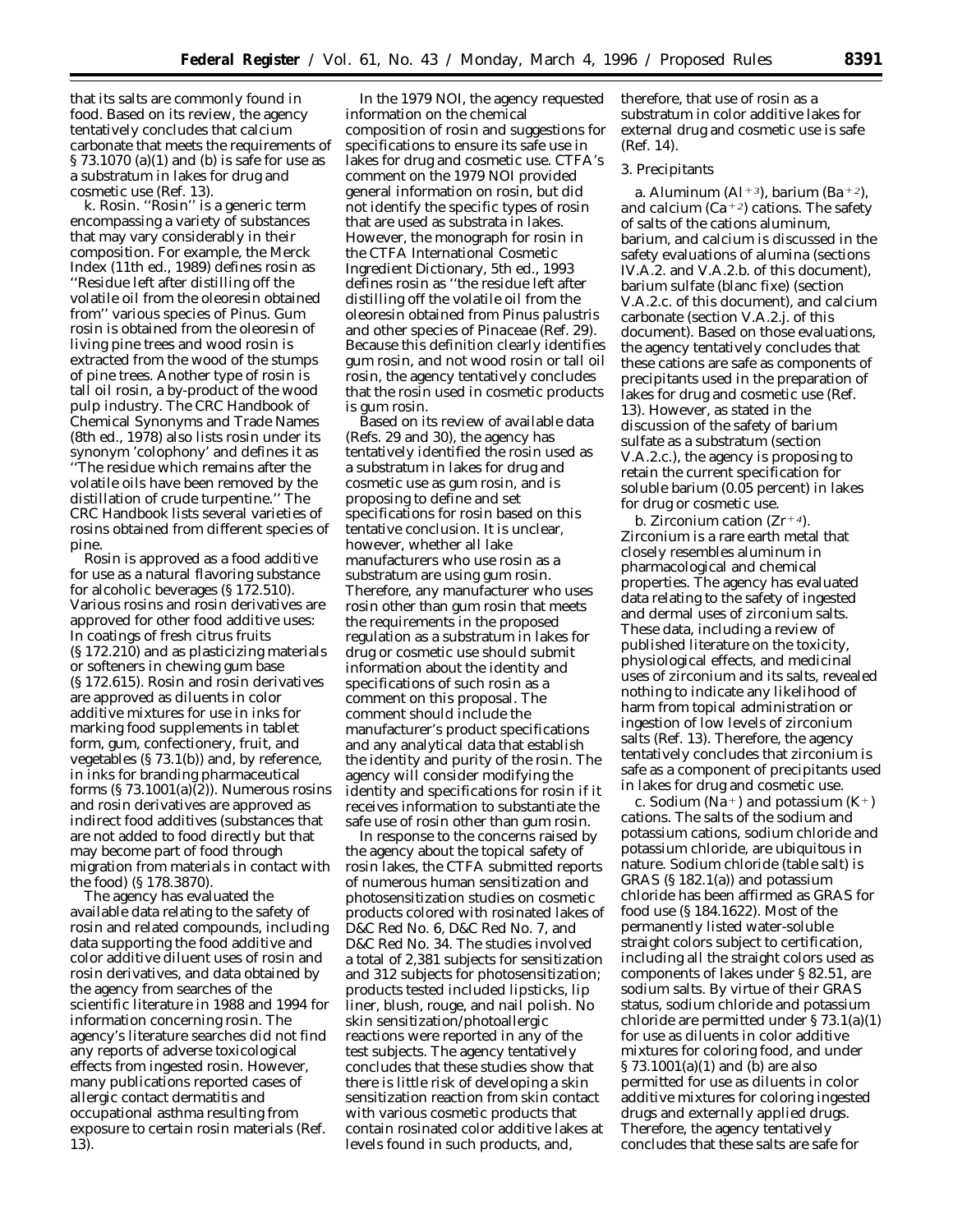use as components of precipitants in lakes for drug or cosmetic use.

d. *Strontium cation (Sr*∂*2).* Strontium is an alkaline earth element and is a metabolic analog of calcium. The agency has evaluated published data on the safety of strontium cation. Because strontium can substitute for calcium, it can influence certain physiological parameters; however, the concentrations required to adversely affect these parameters are significantly higher than the levels encountered when strontium is used as a precipitant in a lake. Based on its review of the published data, the agency tentatively concludes that the use of strontium cation is safe as a component of precipitants used in lakes for drug and cosmetic use (Ref. 13).

e. *Accompanying anions.* In section IV.A.3.c. of this document, the agency considered the safety of soluble chlorides and sulfates as components of precipitants in lakes for food use. As discussed more fully in that section, chloride and sulfate anions are found in many GRAS ingredients. In the safety reviews conducted as part of the GRAS rulemakings for these ingredients, the agency found that ingestion of chlorides and sulfates (in the presence of the accompanying cation) was safe at levels that vastly exceed the possible level of exposure to these anions as components of lakes. Therefore, the agency tentatively concludes that the presence of these anions in lakes prepared for food use is safe (Ref. 13). Furthermore, by virtue of their GRAS status, the salts of chloride and sulfate are permitted under § 73.1(a)(1) for use as diluents in color additive mixtures for coloring food, and under § 73.1001 (a)(1) and (b) are also permitted for use as diluents in color additive mixtures for coloring ingested drugs and externally applied drugs. Therefore, the agency tentatively concludes that these anions are safe for use as components of precipitants in lakes for drug or cosmetic use.

f. *Tentative conclusions.* The agency tentatively concludes that the watersoluble chloride and sulfate salts of aluminum, barium, calcium, zirconium, sodium, potassium, and strontium are safe for use as components of precipitants in the preparation of lakes for drug or cosmetic use. The agency notes that, although these substances are discussed as distinct chemical compounds, the proposal would permit their use in other forms to prepare lakes, provided that no substance or ion that is not provided for in the regulation is introduced. For example, the proposal would allow the use of a precipitant formed in situ from the combination of a listed cation (as the hydroxide) and either hydrochloric or sulfuric acid.

4. Diluents in Color Additive Mixtures Containing Lakes

The agency is not proposing any limitations on the diluents permitted in color additive mixtures for cosmetic use that are made with lakes. The part 74 listings for the straight colors that are components of lakes for cosmetic use do not limit the use of diluents in mixtures for coloring cosmetics. Moreover, no regulation in part 73 specifies safe diluents for cosmetic use. However, the agency notes that cosmetic products containing color additive mixtures are subject to the adulteration provisions of section 601 of the act.

# *B. Specifications for Lakes for Use in Drugs and Cosmetics*

1. Intermediates and Other Impurities Derived from Straight Colors

The provisional listing regulations for lakes for drug or cosmetic use (§§ 82.1051 and 82.2051) contain specifications for ether extracts (not more than 0.5 percent) and intermediates (not more than 0.2 percent) in such lakes. The agency established these specifications to limit the levels of intermediates and other impurities in lakes prepared from uncertified batches of straight colors. However, as discussed in section IV.A.1.b. of this document, proven methodology to analyze all lakes for intermediates and other impurities is not available. Therefore, the agency is proposing to require the use of certified batches of straight colors to ensure safe levels of intermediates and other impurities in lakes. In light of this proposed requirement, the agency tentatively concludes that specifications for ether extracts, intermediates, and subsidiary colors in lakes for drug or cosmetic use are unnecessary to ensure the safety of such lakes.

### 2. Precipitants

Because lakes are washed when prepared in accordance with CGMP, the agency anticipates that only low levels of water-soluble contaminants from these precipitants will remain in the finished lake. Furthermore, the proposed specifications for the lake would limit the levels of contaminants of toxicological concern (primarily heavy metals) permitted in the end product. However, the agency tentatively concluded in its discussion of barium sulfate as a substratum (section V.A.2.c. of this document) and barium as a precipitant (section V.A.3.a. of this document) that a specification to limit soluble barium in lakes for drug or cosmetic use should be retained to provide an extra margin of safety. Based

on these considerations, the agency tentatively concludes that specifications for residues from precipitants used in lakes for drug or cosmetic use, except for soluble barium, are unnecessary.

### 3. Heavy Metals

As discussed in section IV.B.2. of this document, the manufacturing processes for lakes involve reagents that are sources of potential contamination by metals. Currently, lakes are subject to the following general specifications in § 82.5 for provisionally listed colors for drug or cosmetic use: 20 ppm lead, 2 ppm arsenic, 0.003 percent total heavy metals (except for lead and arsenic), and, for those colors that contain a barium salt, a limit of 0.05 percent on soluble barium. As discussed in section IV.B.2. of this document, FDA is proposing limits for lead, arsenic, and mercury in lakes for food use. The agency tentatively concludes that specifications to limit the levels of lead, arsenic, mercury, and soluble barium are also necessary to ensure safe use of lakes in drugs and cosmetics. The agency is unaware of any other heavy metals that have a significant level of toxicity and that would be expected to occur in lakes. Therefore, the agency tentatively concludes that a general heavy metal specification is unnecessary to ensure the safety of lakes for drug or cosmetic use.

The agency is proposing to maintain the specifications of not more than 20 ppm lead and 0.05 percent soluble barium for lakes for drug or cosmetic use and to raise the arsenic specification from not more than 2 ppm to not more than 3 ppm. The agency is also proposing to include a mercury specification of not more than 1 ppm. The proposed levels for arsenic and mercury are the levels that the agency tentatively concludes are necessary to ensure the safety of color additives used in drugs and cosmetics, based on safety evaluations in rulemakings for the permanent listing of numerous straight colors.

### 4. Soluble Chlorides and Sulfates

Current §§ 82.1051 and 82.2051 contain a specification that limits the content of the soluble chloride and sulfate anions in lakes for drug and cosmetic use. As noted in section IV.B.3. of this document, most of the water-soluble chloride and sulfate anions are washed out during preparation of the lake under CGMP conditions. In its safety review, the agency found that these anions are safe in foods, drugs, and cosmetics at levels considerably greater than those found in lakes (Ref. 13). Therefore, the agency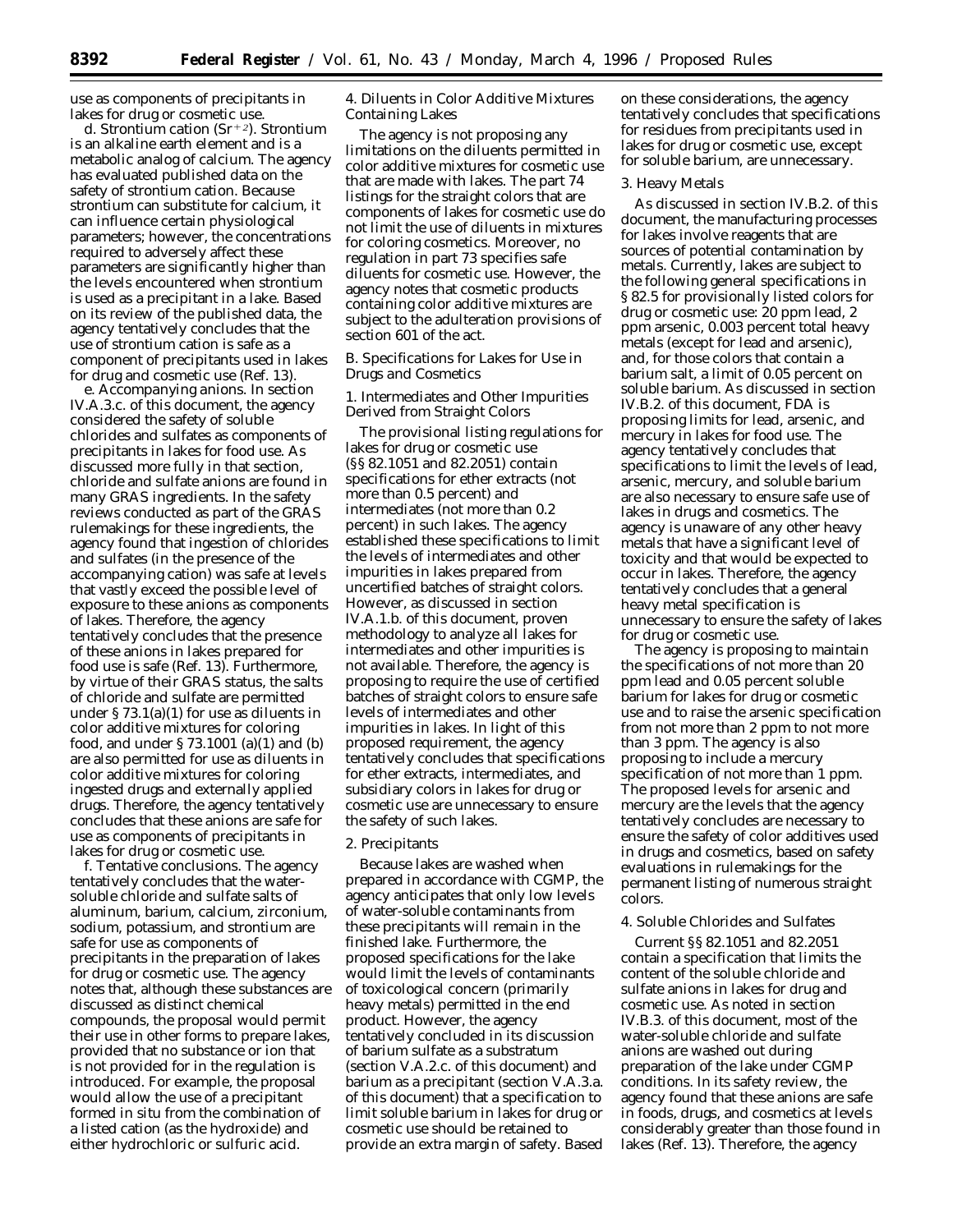tentatively concludes that a specification to limit the levels of soluble chlorides and sulfates is unnecessary to ensure the safety of lakes prepared in conformity with CGMP for drug or cosmetic use.

#### 5. Other Residues

The 1979 NOI requested information on certain other chemicals occasionally used in the laking process, such as citrate, acetate, and surfactants. CTFA's comment did not provide a list of such substances, but stated that the substances used were GRAS. A comment from a color manufacturer identified specific substances that the company uses in the manufacture of lakes and characterized them as food additives or GRAS substances. The company stated that the surfactants were used at very low concentrations and that the nature of the use prevented any significant amount from being present in the final lake.

The agency recognizes that it is impracticable to set specifications for every chemical used in the manufacture of a color additive. The agency generally sets specifications to limit the substances that are normally expected to be present in the final additive, especially those substances that could present a safety hazard at foreseeable levels of exposure. The agency agrees with the comment that the surfactants and other chemicals mentioned are used at low concentrations. The agency further agrees that, because of the washing of lakes during manufacture, these chemicals are unlikely to be present at significant levels in a lake that has been prepared under conditions of CGMP and that is otherwise in compliance with applicable regulations. Therefore, the agency is not proposing specifications for residues of these substances in lakes for drug and cosmetic use.

### 6. Other Impurities and Contaminants

The agency has tentatively concluded above that specifications to limit the levels of total heavy metals (except lead, arsenic, mercury, and soluble barium), soluble chlorides and sulfates, and residues of other chemicals are unnecessary to ensure the safety of lakes for drug and cosmetic use, as long as a general provision is included in the specifications for lakes to ensure that they are prepared in conformity with CGMP. Therefore, the agency is proposing to continue the requirement in existing § 82.5 that lakes be free from all impurities other than those named in the specifications, to the extent that such impurities can be avoided by CGMP.

### *C. Certification Requirement*

As discussed in section IV.C. of this document, the agency has evaluated the necessity for the certification of lakes and has tentatively concluded that certification is necessary to protect the public health. The simplified procedure the agency is proposing for certification of lakes is described in section VI.B. of this document.

# *D. Provisions of Proposed Regulations*

1. Proposed Section 74.1050 Lakes for Use in Drugs

The agency is proposing a new § 74.1050 to list lakes permanently for use in drugs as color additives subject to certification. Paragraphs  $(a)(1)$ ,  $(a)(2)$ , and (a)(3) would designate the components permitted for use in preparing lakes for coloring drugs. These paragraphs would permit the use of one or more certified batches of one or more of the color additives FD&C Blue No. 1, FD&C Blue No. 2, FD&C Green No. 3, FD&C Yellow No. 5, FD&C Yellow No. 6, FD&C Red No. 4, FD&C Red No. 40, D&C Blue No. 4, D&C Orange No. 4, D&C Orange No. 5, D&C Orange No. 10, D&C Red No. 6, D&C Red No. 7, D&C Red No. 21, D&C Red No. 22, D&C Red No. 27, D&C Red No. 28, D&C Red No. 31, D&C Red No. 33, D&C Red No. 34, and D&C Yellow No. 10 (see Table 1); one or more of the substrata alumina, aluminum benzoate, barium sulfate, calcium carbonate, kaolin, rosin, talc, titanium dioxide, and zinc oxide; and one or more precipitants that form the cation aluminum  $(Al+3)$ , barium (Ba<sup>+2</sup>), calcium (Ca<sup>+2</sup>), potassium (K<sup>+</sup>), sodium (Na<sup>+</sup>), strontium (Sr<sup>+2</sup>), or zirconium ( $Zr^{+4}$ ), and the anion chloride (Cl-) or sulfate (So<sup>4-2</sup>). Paragraph (a)(3) would require that the substrata (except alumina), or for aluminum benzoate, the components of the substrata, conform to the identity and purity requirements of the applicable color additive regulation or, if no such regulation exists, to the requirements of the USP 23d ed. (1995). The paragraph would require that alumina conform to the requirements of § 74.50(a)(3).

Proposed § 74.1050(a)(4) would limit the diluents used in color additive mixtures containing lakes to those diluents that are suitable and that are listed in § 73.1001 as diluents for drug use. This requirement is consistent with the existing requirements for mixtures of color additives for drug use and will ensure that color additive mixtures containing lakes are safe for drug use. As discussed in section III.C.2.b. of this document, the agency is proposing to amend § 73.1001 to permit additional

diluents in color additive mixtures for drug use.

Proposed § 74.1050(b) would prescribe the following specifications for lakes for drug use: lead (not more than 20 ppm); arsenic (not more than 3 ppm); mercury (not more than 1 ppm); soluble barium (not more than 0.05 percent). It would also state that such lakes shall be free from impurities other than those named in the specifications, to the extent that such impurities may be avoided by CGMP.

Proposed  $\frac{5}{9}$  74.1050(c)(1) would restrict the use of a lake to uses common to all of the straight colors in the lake. For example, use of a lake of the straight colors FD&C Red No. 4 and FD&C Blue No. 1 would be limited to externally applied drugs and cosmetics because of the limitations on the use of FD&C Red No. 4. Proposed § 74.1050(c)(2) would also specify that where regulations for the straight color impose quantitative limitations for the use of such straight color in drug products, the amount of such straight color in a lake shall be considered as a part of the total amount of such straight color permitted in a drug product.

Proposed § 74.1050(d) would identify each lake made as prescribed in § 74.1050(a) as a listed color and would prescribe the formation of its name from the names of the straight colors present in the lake (in descending order of predominance), followed by the names of the cations of the precipitants, and followed by the words "Lake on \_\_\_\_\_ and \_\_\_\_\_\_\_\_\_\_'' (inserting the listed names of the substrata in descending order of predominance). For example, the name of a lake prepared by the extension of FD&C Yellow No. 5, FD&C Yellow No. 6 and D&C Orange No. 5 on alumina using aluminum chloride as the precipitant would be ''FD&C Yellow No. 5, FD&C Yellow No. 6 and D&C Orange No. 5 Aluminum Lake on Alumina''. The anion component of the precipitant would not be included in the name of the lake because this anion is removed during processing and is not a component of the finished lake.

Proposed § 74.1050(e)(1) would require that the label of the lake and of any mixtures prepared from it for coloring purposes conform to the requirements of § 70.25 of this chapter. Proposed § 74.1050(e)(2) would require that drug products that contain a lake of FD&C Yellow No. 5 comply with the label declaration requirements of § 74.1705(c)(2) and (c)(3). Proposed § 74.1050(e)(3) would require that drug products that contain a lake of FD&C Yellow No. 6 comply with the label declaration requirements of proposed § 74.1706(c)(2). These proposed labeling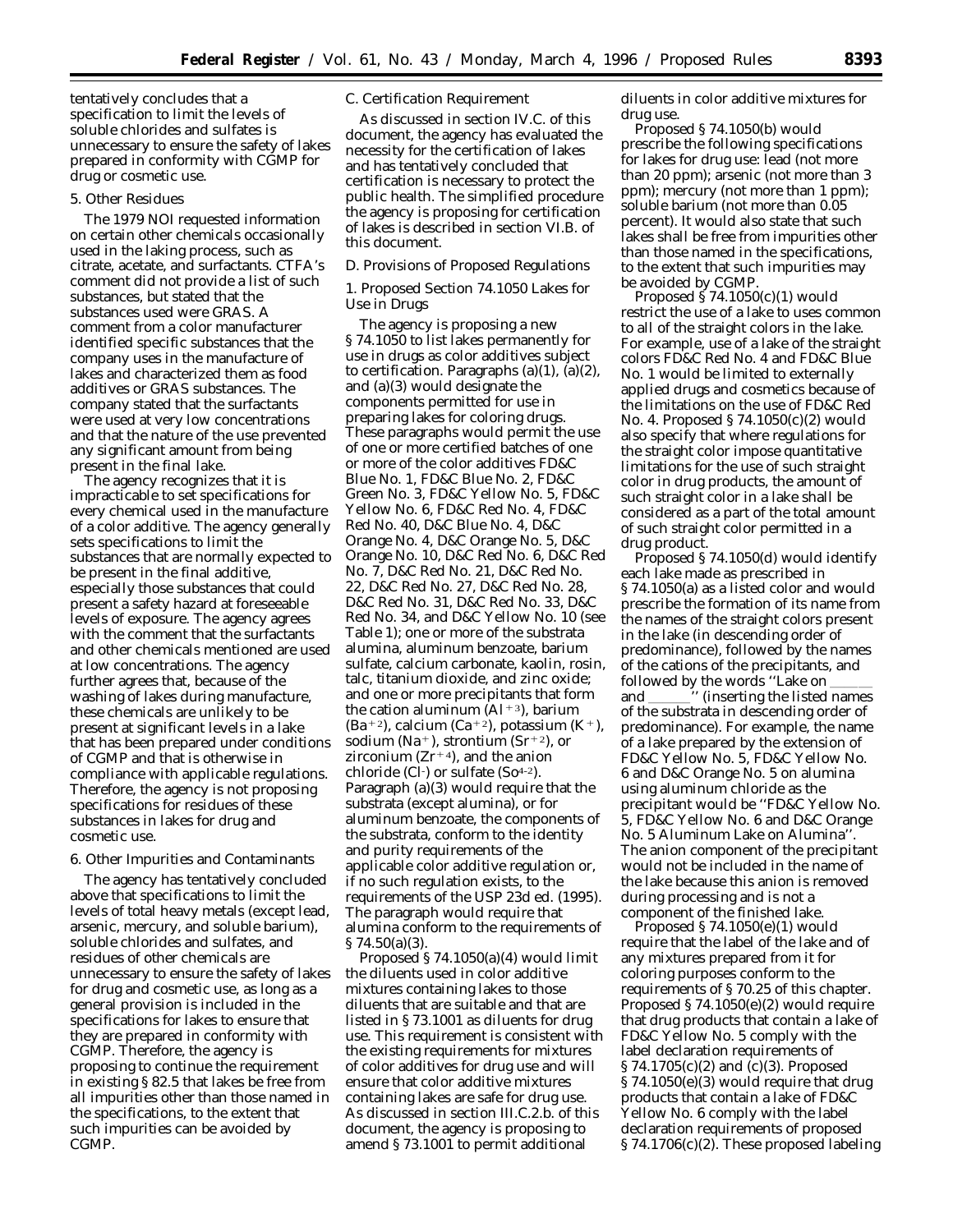provisions are discussed more fully in sections VI.C.2. and VI.C.3. of this document.

Proposed § 74.1050(f) would require that all batches of lakes be certified in accordance with proposed regulations in part 80.

2. Proposed § 74.2050 Lakes for Use in **Cosmetics** 

The agency is proposing new § 74.2050 to list lakes permanently for use in cosmetics as color additives subject to certification. Proposed paragraph (a) would identify the components permitted for use in preparing lakes for coloring cosmetics by incorporating the identity provisions proposed in § 74.1050(a)(1), (a)(2), and  $(a)(3)$  for lakes for use in drugs, except that FD&C Blue No. 2 would not be permitted as a straight-color component in lakes for cosmetic use. Proposed § 74.2050(a) also would incorporate the specifications in proposed § 74.1050(b).

Proposed § 74.2050(b) would prescribe the same uses and restrictions for lakes for cosmetic use as proposed for lakes for drug use in § 74.1050(c).

Proposed § 74.2050(c) would identify each lake made as prescribed in § 74.2050(a) as a listed color and would prescribe the formation of its name in the same manner as proposed in  $§ 74.1050(d)$ 

Proposed § 74.2050(d)(1) would require that the label of the lake and of any mixtures prepared from it for coloring purposes conform to the requirements of § 70.25. Proposed § 74.2050(d)(2) would require the ingredient labeling of lakes in cosmetic products to comply with proposed § 701.3(c)(1)(i). These proposed labeling provisions are discussed more fully in sections VI.C.2. and VI.C.3. of this document.

Proposed § 74.2050(e) would require that all batches of lakes be certified in accordance with proposed regulations in part 80.

### **VI. Other Proposed Actions**

### *A. Removal of Provisional Listings*

## 1. Removal of 21 CFR Part 81

The agency is proposing to remove Part 81 *General Specifications and General Restrictions for Provisional Color Additives for Use in Foods, Drugs, and Cosmetics.* This part was originally issued in 1960 (25 FR 9759, October 12, 1960) to provide for the listing of commercially established color additives permitted for provisional use under the transitional provisions of the 1960 amendments, and to establish conditions for the continued provisional listing of these color additives pending

completion of studies required to establish their safety for permanent listing.

Currently, only lakes are listed in § 81.1 *Provisional lists of color additives.* The final rule based on this proposal will remove these entries. When the final rule becomes effective, the section will no longer be necessary. The remaining three sections, §81.10 *Termination of provisional listings of color additives;* § 81.30 *Cancellation of certificates;* and § 81.32 *Limitations of certificates,* concern past agency actions on provisionally listed color additives and are purely of historical interest, as the color additives referred to in these sections are no longer permitted for use in FDA-regulated products. In addition, after FDA completes action on this proposal and the final rule terminating all provisional color additive listings becomes effective, no further additions to part 81 will be possible. Therefore, the agency is proposing to remove the entire part.

# 2. Removal of 21 CFR Part 82

The agency is proposing to remove Part 82—*Listing of Certified Provisionally Listed Colors and Specifications.* The purpose of this part was to prescribe the identity, specifications, and uses of provisionally listed color additives. Currently, the regulations in this part apply only to lakes. When the final rule resulting from this proposal becomes effective, all remaining provisional listings in part 82 will terminate. Therefore, the agency is proposing to remove the entire part.

### *B. Certification Procedure for Lakes*

#### 1. Overview

The current requirements and procedures for batch certification of lakes are described in part 80. Under the provisions of § 80.21, a firm that has prepared or repacked a batch of lake submits a request for certification of the batch to FDA. The request provides the name, batch number, and batch weight of the lake or repack; information on storage pending certification; and the uses for which certification is requested. For a newly manufactured batch of lake, the request also provides the name, quantity, and (where applicable) the lot number of the straight color used, the identity of the precipitant used, the identity and quantity of the substratum used, and the identity (name and address) of the manufacturer of the lake. For a repack of a certified batch of lake, the request provides the original lot number, certified color content, and name and address of the source from which the repacker obtained the lake.

(See section III.A.7. of this document for the proposed definition of ''repack.'') The request must be accompanied by the required certification fee, which varies according to the type of request and weight of the batch (§ 80.10), and a representative sample from the batch accompanied by any label or labeling intended for use with the batch (§ 80.22).

The agency evaluates the request and analyzes the sample to ensure that they meet the requirements of part 82, including identity, specifications, and uses of the lake. After evaluation of the information in the request and laboratory analysis of the sample, the agency determines whether the request meets the requirements for certification. For those requests that meet these requirements, the agency issues the requester a certificate (§ 80.31). The certificate states the name of the requester, the name of the color additive, the FDA certification lot number, the uses and restrictions that apply to the color additive, and the results of the agency's analyses of the batch. Upon receipt of the certificate, the requester then labels the batch with the certification lot number, the percent total color, uses and restrictions, and other labeling as required in § 70.25. The requester is also required to maintain the batch, both before and after certification, under conditions that ensure that the composition of the batch does not change and that the sample submitted to FDA for certification remains representative of the batch until the batch has been packaged and labeled as required by §§ 70.20 and 70.25 (§§ 80.37 and 80.38). The person to whom the certificate is issued is required to keep complete records showing the disposal of all color additive from the batch covered by the certificate until at least 2 years after disposal of the batch  $(S80.39)$ .

The requirement for certification of lakes and repacks ensures that the agency can identify each firm that manufactures or repacks a lake. Under its inspectional authority, the agency can then inspect these establishments and determine compliance with labeling and storage requirements and verify the disposal of the batch. The regulations enable the agency to ensure the continued safety of lakes and other color additives after certification by establishing conditions (§ 80.32) under which a certificate will expire and the batch will be deemed to be uncertified. In addition, the agency can refuse certification service (§ 80.34) to firms that submit requests for certification but fail to comply with requirements designed to ensure the safety of certified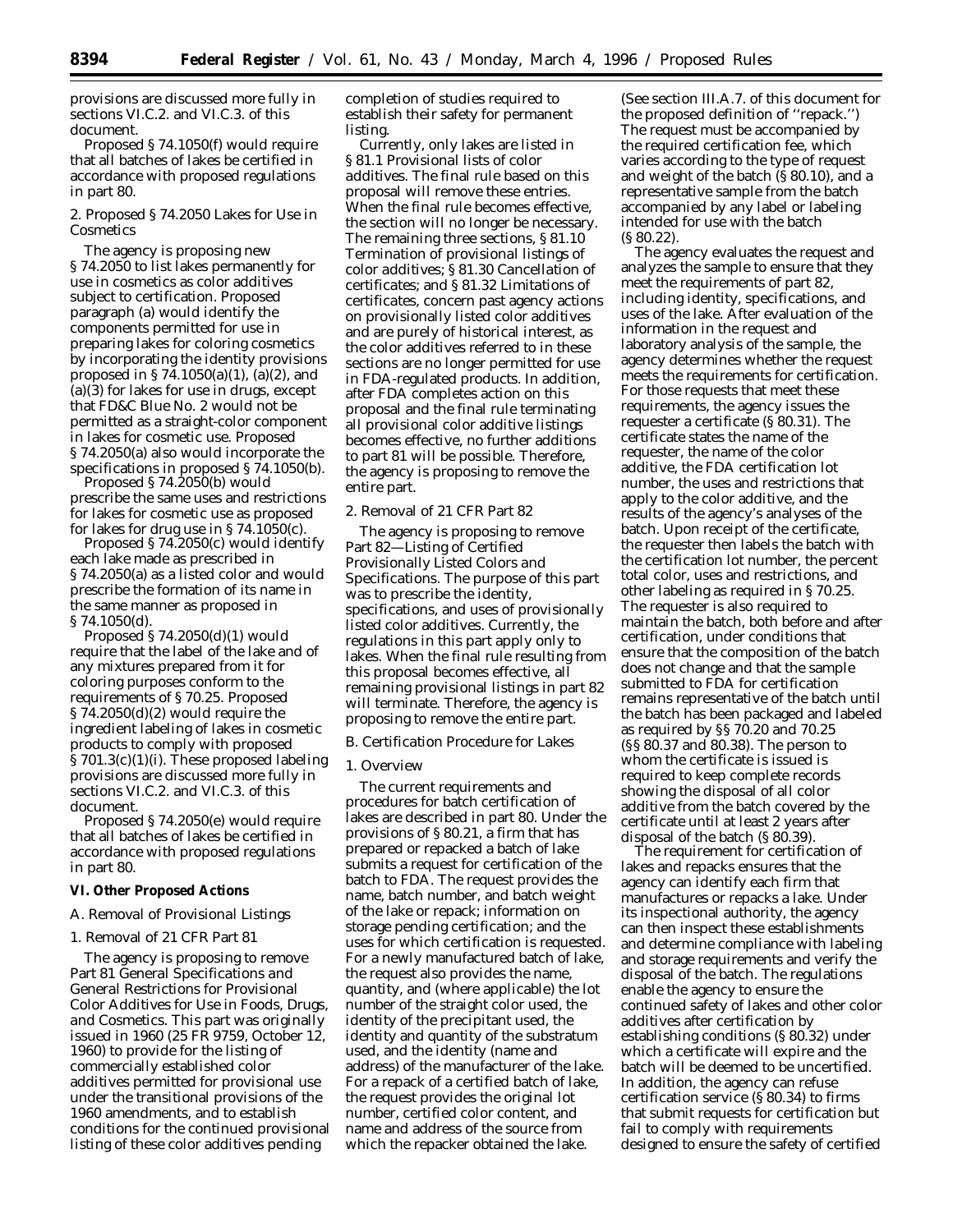color additives, including recordkeeping and allowing inspection of the firm's color additive inventory and records.

This batch certification procedure provides the agency with an integrated system for ensuring the safety of lakes for use in foods, drugs, and cosmetics. For each batch of lake certified, the agency maintains, as records, the original request for certification and a copy of the certificate for the batch, which includes the results of agency analysis of the representative sample. The agency's analysis of the representative sample includes tests for total color, heavy metals, and impurities derived from the straight color used to prepare the lake.

As discussed in section IV.C. of this document, the agency has tentatively concluded that many requirements of the current batch certification system are necessary to ensure that lakes are safe for use in foods, drugs, and cosmetics, and thus to protect the public health. However, the agency also tentatively concludes that FDA analysis of a representative sample of the batch is not necessary in light of the other requirements for lakes being proposed. Therefore, the agency is proposing to establish a simplified procedure in § 80.31(b) for certification of batches of lakes and lake repacks. The agency notes that both new batches of lakes and repacks of previously certified batches of lakes would be subject to the new procedure. In subsequent discussion of the proposed certification requirements for lakes, the agency will address requirements for lakes generically and will distinguish between new batches and repacks only when it is necessary to identify specific requirements relating to only one type of batch. In the remainder of this document, the term ''batch of lake'' should be understood to encompass both new batches and repacks.

Under the proposed procedure, certification of a batch of lake would rely on the certificates for the batches of straight colors that are used in the lake, either directly to prepare the lake or indirectly as components of a certified batch of lake that is blended into the new batch. The certification of the batch would also rely on representations by the manufacturer or repacker that the batch complies with the requirements of parts 74 and 80.

The proposed procedure would require that a batch of lake meet the requirements of the proposed listing regulation for the lake in part 74, that the manufacturer of the lake be the same firm that was issued the certificates for all batches of straight color in the batch of lake, and that the firm complete the

requirements of proposed § 80.33 for notifying the agency of the firm's claim to certification for the batch. The proposed procedure would also require that the firm submitting the notice maintain records of the composition and disposal of the batch, including the certificates for the straight colors used to make the batch. Repackers would be required to retain proof that the original batch of lake was certified, in lieu of the certificates for the batches of straight color used to prepare the lake. The manufacturer or repacker would also be required to retain a representative sample of the batch.

This proposed procedure would provide for routine agency review of only the information necessary to ensure the use of certified batches of straight color and to verify that the straight color in the lake did not degrade significantly during the laking process. Under this proposed procedure, the agency would not routinely monitor compliance with the remaining requirements for the preparation and repacking of lakes under the regulations in part 74. However, as noted above, the certification of a batch of lake would be based both on the agency's review of the critical factors in lake manufacturing and repacking and on the manufacturer's and repacker's representations of compliance with the remaining requirements. The agency would be able to verify these representations by inspecting the manufacturer's or repacker's records, and violations of the requirements for certification would be addressed under proposed §§ 80.32 and 80.34.

Under the proposed procedure, a manufacturer or repacker of a batch of lake would submit to FDA a notice claiming certification for the batch and providing the information and fee specified in proposed §§ 80.10(c) and 80.33. The notice would provide the same information about the batch that is currently provided in a request for certification under § 80.21(j), or generated by the agency as part of its evaluation of the certification request. However, the person submitting the notice would not be required to submit a representative sample of the batch for analysis by the agency. The agency would review the notice and, if the information in the notice was complete and appeared to comply with the requirements of parts 74 and 80, would issue an acceptance of the notice. Upon FDA's issuance of its acceptance of the notice, the batch covered by the notice would be a certified batch.

As noted above, the proposed certification procedure for batches of lakes and certified lake repacks would

not require submission of a representative sample for agency analysis. Instead, the proposed new procedure would require that the manufacturer or repacker of the batch provide certain analyses and maintain certain records for agency inspection. Under the proposed procedure, the agency also would not issue a certificate for the batch. As noted above, the proposed certification procedure would rely on the certificates issued by the agency for the straight-color components of batches of lake and the representations of the manufacturer or repacker about the composition of the batch. Under this proposed procedure, certification of a batch of lake would be complete upon the agency's acceptance of the firm's notice claiming certification. This notice would provide information that would allow the agency to identify the certificates for the straight colors on which the certification of the lake relies and to ensure that the batch otherwise complies with the requirements of parts 74 and 80.

The agency is proposing to continue the application of the current storage and labeling requirements for batches pending certification and after certification (§§ 80.37 and 80.38) to batches of lakes certified under the proposed new procedure.

Amended § 80.39 would continue the application of the current recordkeeping requirements for certified color additives to lakes, including repacks, and would add recordkeeping requirements for lakes only to support the information and affirmations contained in the firm's notice to FDA.

Amended § 80.32 would provide for conditions under which the certification of a batch of lake would expire, and would add a provision to allow a certified color additive, including a lake, to be used in a batch of lake without losing its certification.

Amended § 80.34 would continue the agency's authority to refuse certification service to manufacturers and repackers of lakes who falsify records, obtain certification by fraud, or otherwise abuse the certification system.

The proposed certification procedure would provide a simplified system for assuring the safety of a certified batch of lake. For the reasons discussed in section VI.B.2.b. of this document, preparation of a lake would be limited to the firm issued the certificates for the straight colors used in the batch of lake. For each certified batch of lake, the agency would retain the original notice claiming certification for the batch and a copy of its response to the notice. The notice for each new certified batch of lake would contain the lot numbers for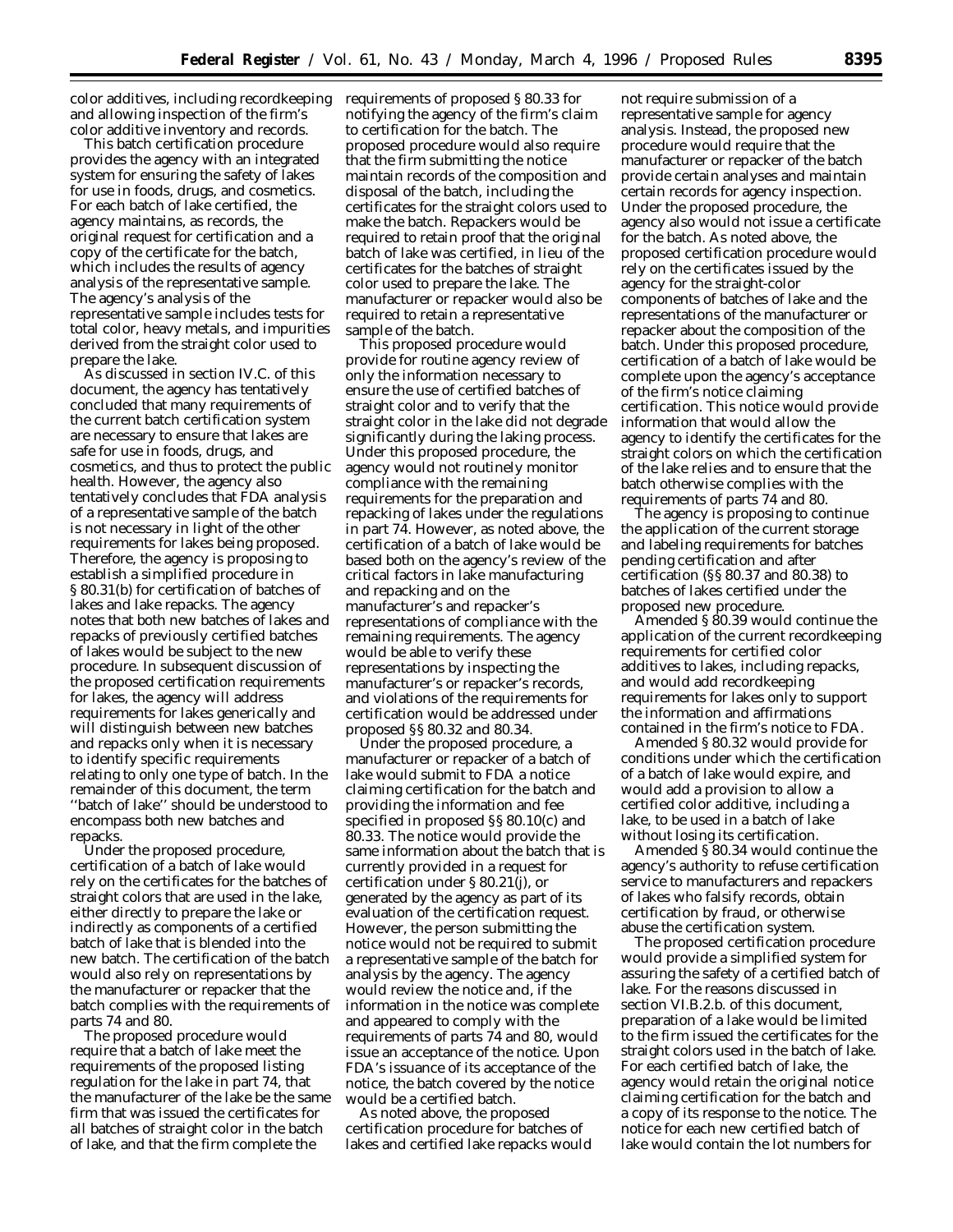the batches of straight colors used to prepare the batch of lake. This information would allow the agency to ensure that the batch of lake meets the requirements in part 74. The proposed requirement for submission of a premarket notice claiming certification would ensure that the agency could identify every firm that prepares or repacks certified batches of lakes. Under its inspectional authority, the agency could then inspect these establishments and their records to ensure compliance with the composition requirements of part 74 and the certification requirements of part 80, including the recordkeeping requirements of amended § 80.39. As part of a typical inspection, the agency might look at the facility, verify the records of the disposal of the batch, and check compliance with storage and labeling requirements.

The current batch certification procedure for lakes does not provide for certification of mixtures containing lakes. Color additive mixtures containing lakes are exempted from certification under § 80.35(b), subject to the conditions in that regulation. The agency is proposing to retain this exemption.

### 2. Certification Requirements

a. *Current provisions for batch certification.* The current requirements for batch certification of color additives in § 80.31 include references to parts 81 and 82. As discussed in section VI.A. of this document, the agency is proposing to delete parts 81 and 82 in this rulemaking. Therefore, the agency is proposing to amend § 80.31 to delete all references to parts 81 and 82.

Currently,  $\S 80.31(a)(2)$  requires that a certified color additive conform to specifications and other conditions in parts 81 and 82. The section does not make any reference to specifications and other conditions in part 74, however. Because it appears that this omission was an oversight, the agency is proposing to amend  $\S 80.31(a)(2)$  to add a reference to part 74. This action will clarify that permanently listed straight colors are subject, as a condition of certification, to the specifications and other conditions in part 74 of this chapter.

Currently, § 80.31(b) specifies the conditions under which the agency shall refuse to certify a batch and the procedures for contesting such refusal. The agency is proposing to modify this paragraph to cover the proposed changes in the procedure for certification of lakes. The agency is also proposing to redesignate this paragraph as paragraph (c) to allow the addition of the proposed new procedure in new paragraph (b).

b. *Proposed certification provisions for lakes.* The agency is proposing to add new § 80.31(b) to specify the conditions under which a batch of lake or certified lake repack is a certified batch. Proposed § 80.31(b) would require that a certified batch of lake or certified lake repack meet the specifications and any other conditions set forth in part 74 of this chapter. The agency tentatively concludes that this is an essential condition for certification because proposed §§ 74.50, 74.1050, and 74.2050 specify the conditions under which lakes are safe for use in foods, drugs, and cosmetics.

Proposed § 80.31(b) would also require, as a condition of certification for a batch of lake, that the firm preparing the batch be the same firm that was issued the certificate for each batch of straight color used in the lake. The agency tentatively concludes that this provision is a necessary condition for certification because, under the proposed procedure, certification of a batch of lake relies on the certificates issued for the batches of straight colors that were used to prepare the lake.

Under the proposed procedure, the agency would not issue a separate certificate for the batch of lake. Instead, the certificates for the straight colors in the lake would remain in effect provided that the lake was prepared in accordance with the regulations in part 74, including the requirement of preparation under conditions of CGMP such that the straight color does not significantly degrade. The agency recognizes that during the preparation of a lake, some change in the composition of the straight color inevitably occurs because the color goes from a water-soluble form in the straight color to a water-insoluble form in the lake. However, it is the responsibility of the manufacturer of the lake to prevent avoidable changes in the composition of the straight color so that the certificates for all straight colors used in the lake remain valid. The agency tentatively concludes that the responsibility for assuring the validity of the certificates of the straight colors in a lake should be retained by the firm issued the certificates.

The agency notes that a repacker of a certified lake would not be the same firm that was issued the certificates for the straight-color components of the lake. However, the handling of a lake during repacking is significantly less than during the preparation of the lake because no reprocessing occurs and no chemical reaction takes place; thus, the potential for change in composition is

much less. Furthermore, a repack is derived from a single batch of lake, and the agency would keep on file all notices claiming certification for a batch of lake under  $\S$ 80.31(b) and all agency acceptances of such notices. Therefore, the agency would have the necessary information on the certification of the original batch of lake to compare to the information submitted in a notice claiming certification for a repack of the batch.

Proposed § 80.31(b) would require that a firm that prepares or repacks a batch of lake comply with the notification requirements of § 80.33 as a condition of certification. Proposed § 80.33 would require that the firm submit and obtain FDA acceptance of a notice claiming certification of the batch. The proposed notice would provide FDA with the same information, except for the representative sample of the batch, that is currently provided by the request for certification of a batch of lake or generated by the agency when it analyzes the sample and evaluates the request for certification.

Proposed § 80.31(b) would also require that a firm that prepares or repacks a batch of lake comply with the recordkeeping requirements of § 80.39 as a condition of certification. Currently, § 80.39 requires that the person issued a certificate for a batch of color additive maintain records showing the disposal of all the color additive from the batch covered by the certificate. This section also specifies the types of records required to be kept and the required length of time for keeping the records, as well as requiring that such records be made available to agency representatives. This section further provides the agency access to check the correctness of the records. The agency is proposing to maintain the current recordkeeping requirements for lakes. The agency is also proposing to amend § 80.39 to require additional records that would apply to lakes only. These additional records would allow the agency to verify the information provided in the notice claiming certification. The proposed new recordkeeping requirements are essential to the success of the simplified certification procedure for lakes, as they would provide the means for the agency to verify that a batch of lake has been prepared, repacked, and maintained in compliance with safety requirements, and to trace any batches that are found to have problems.

The agency would review the notice claiming certification and, if the batch of lake covered by the notice appeared to comply with these requirements and the notice appeared to contain no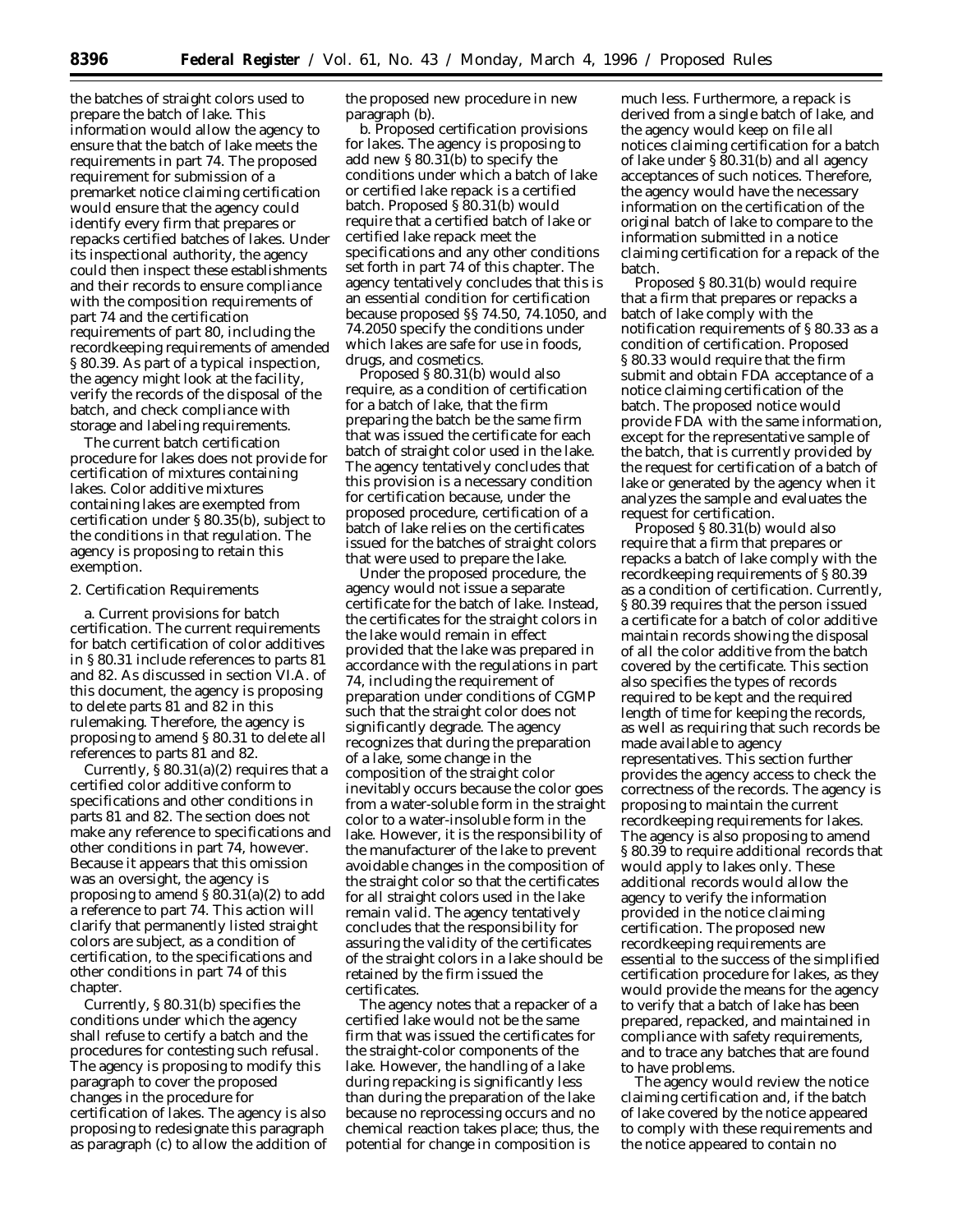untrue statement of a material fact, would issue an acceptance of the notice. Upon issuance of the acceptance, the batch covered by the notice, subject to the terms, conditions and restrictions prescribed in part 74, would be a certified batch.

### 3. Notification Requirements

a. *General requirements.* An essential component of the agency's proposed certification procedure for lakes is the proposed requirement that a firm claiming certification for a batch of lake comply with the notification requirements in § 80.33. The proposed notice would be the primary vehicle for providing the agency with the information needed to verify that the batch is safe for use in foods, drugs, and cosmetics.

Proposed § 80.33 (a), (b), (c), and (d) would require that a notice claiming certification for a batch of lake be addressed to the Commissioner of Food and Drugs, be prepared in the format specified in § 80.33(i), be submitted in duplicate, and be signed by a responsible officer of the company (or, for a foreign manufacturer or repacker, by a responsible officer of the firm and by an agent of the firm who resides in the United States). Except for the format of the notice, these requirements are identical to the requirements for a request for certification of a batch of lake or repack under § 80.21.

Proposed § 80.33(e) would require that a notice claiming certification for a batch of lake show the name and address of the firm submitting the notice. This information is needed to issue a response to the notice and also to identify the location of the batch and the records supporting the notice.

Like existing  $\S 80.2\overline{1}$ (f), proposed § 80.33(f) would require that the notice be accompanied by the fee prescribed in § 80.10 unless the firm has advanced a deposit to be used for prepayment of such fees. Currently, the fee for certification of lakes and lake repacks is based on the poundage of the color additive, with a minimum fee of \$192.00 for a batch of lake and \$30.00 for a repack. Under proposed § 80.10(c), the fee for a notice claiming certification for a batch of lake or lake repack would be \$30.00 regardless of the size of the batch. This proposed fee is based on the agency's estimate that reviewing and responding to a notice claiming certification would require approximately 1 hour. The agency estimates that average total personnel costs for these activities would be approximately \$25.00 per notice with an additional \$5.00 per notice for recordkeeping and other overhead costs.

The agency is proposing a flat fee rather than a fee based on the poundage of lake certified because the manufacturer of a lake has already paid a fee based on poundage for the certification of the straight colors used in the lake. The agency estimates that the resources required for the administrative handling, review, and response to a notice claiming certification for a new batch of lake or a lake repack would be essentially the same. Therefore, the agency is proposing the same fee for both types of notices.

Proposed § 80.33(g) would require that a copy of the label or labeling intended to be used with the batch accompany the notice. This proposed requirement is comparable to the current requirement (§ 80.22(c)(5)) that the sample submitted with the request for certification be accompanied by a copy of the label or labeling intended to be used with the batch. The agency notes, however, that under proposed § 80.33, no sample would be submitted with the notice.

Proposed § 80.33(h) would state that the name of the lake is derived as prescribed in part 74. This proposed provision is comparable to § 80.21(h), which cross-references the regulations that prescribe the naming of straight colors, mixtures, and repacks.

Under proposed § 80.33(j), the agency would respond to the notice claiming certification for a batch of lake within 5 working days of receipt. The agency's response would either accept or reject the notice, as discussed in section VI.B.3.d. of this document.

b. *Requirements for new batches of lakes.* Proposed § 80.33(i)(1) would prescribe the format and content of a notice claiming certification for a newly prepared batch of lake. The notice would be required to contain the name of the lake, as prescribed in §§ 74.50, 74.1050, or 74.2050; the batch number (manufacturer's number); the weight of the batch; conditions of storage pending certification; and proposed uses. This information is comparable to that currently required for an application for certification of a lake under § 80.21(j)(2).

Proposed § 80.33(i)(1) would also require that the notice state the total color content of the batch and the color content (as a percent of the batch) for each straight-color component of the lake. The total color content of a lake is essential to the identity of the lake, and necessary for the user of a lake to determine product formulation requirements and to ensure compliance with any quantitative limitations on the use of the straight-color component of a lake. Currently, in its routine certification analysis of the

representative sample, the agency determines the total color content of a lake. This information is an essential part of the basis for the certificate issued by the agency. Under the proposed simplified certification procedure for lakes, the agency would not analyze a sample of the batch and determine the total color content. Rather, the manufacturer would provide this information in the notice, based on its analysis of the lake. These analyses would be part of the records that the manufacturer would be required to maintain for the batch of lake.

Proposed § 80.33(i)(1) would also require the notice to contain the following information for the components of the lake: the name, quantity used, and certification lot number of each batch of straight color used in the preparation of the lake; the name and quantity used of each precipitant or substratum ingredient in the lake, including the source of the chloride or sulfate anion; and, for each certified batch of lake blended into the batch, the name, quantity used, and certification lot number or FDA acceptance number (the number assigned to FDA's acceptance of the notice claiming certification). This information is comparable to that currently required for an application for certification of a lake under  $\S 80.21(j)(2)$ . Although § 80.21(j)(2) does not currently require information on certified batches of lakes that are blended into a new batch of lake, such information is important for describing the composition of a batch of lake and reflects a practice that is common in the industry. Such information is routinely included in current requests for certification of lakes under § 80.21.

In evaluating requests it has received for certification of batches of lakes, the agency has noted that, although the regulations for lakes in part 82 specify precipitants and substrata as distinct functional entities, the functions of ingredients that are added to the lake preparation for these purposes may overlap. Also, in some instances, acid is added to make a component watersoluble so that it can function as a precipitant in the laking process. Under proposed § 80.33(i)(1), the required information on ingredients of the lake in the notice claiming certification would encompass all ingredients that are either identified in §§ 74.50(a), 74.1050(a), or 74.2050(a) as components of lakes, or are added to form these components of lakes in situ. This information, together with the name of the lake, would provide the agency with the necessary information on the components of the lake and the ingredients used to form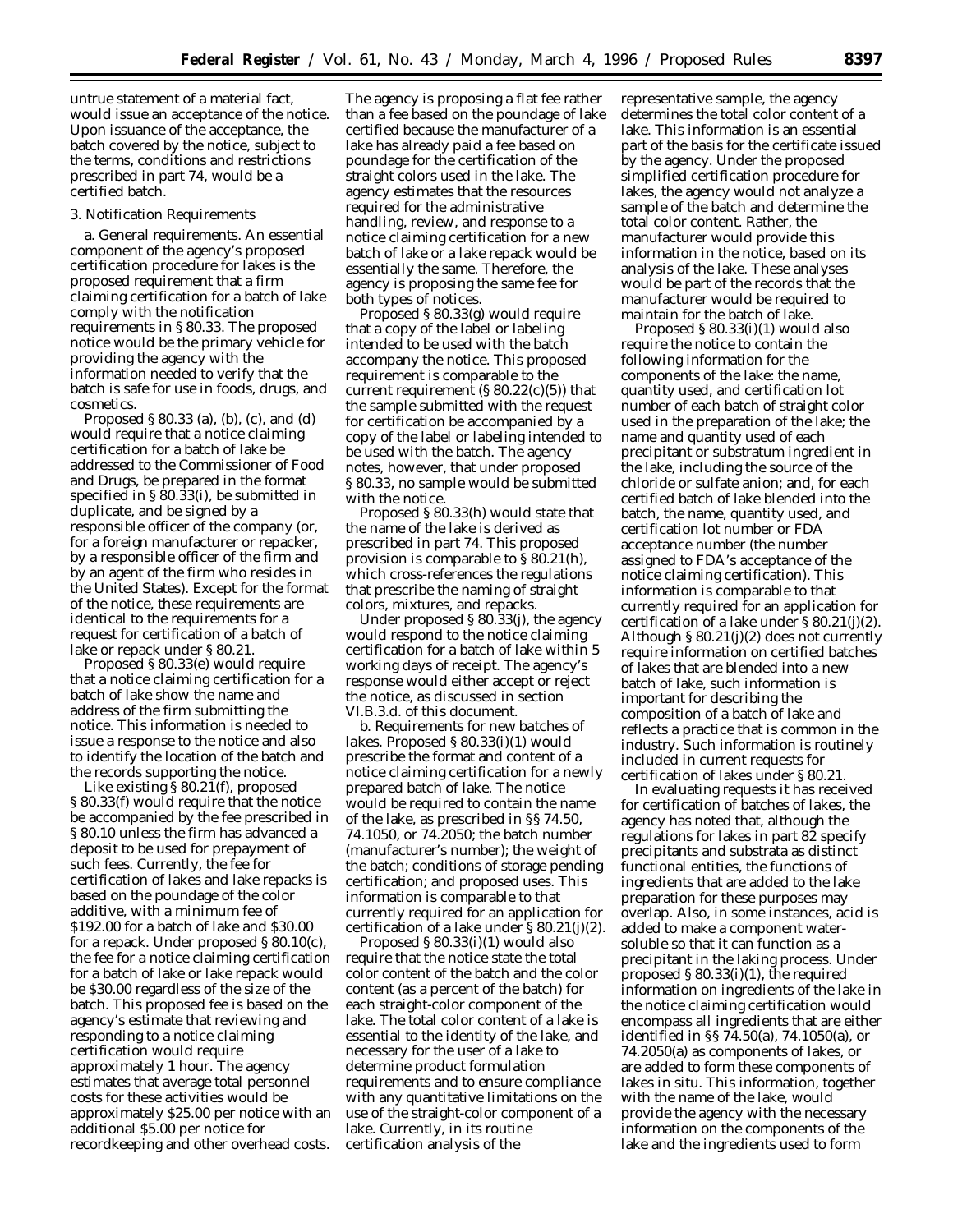these components in the preparation of the lake.

Proposed § 80.33(i)(1) would also require statements affirming that the batch meets the requirements of 21 CFR parts 74 and 80; that the records required by § 80.39, including a representative sample of the batch, are available for inspection by FDA; and that the firm submitting the notice is the manufacturer of the batch. These proposed affirmations are necessary to ensure that the batch of lake meets all the requirements of proposed § 80.31(b) and, therefore, that the batch is safe for use in foods, drugs, or cosmetics.

As discussed in section VI.B.1. of this document, the agency is proposing to provide for the certification of batches of lakes based on its review of the critical factors in lake manufacture and on the manufacturer's representations that the remaining requirements have been met. Under this proposed procedure, the agency would not routinely verify compliance with every requirement for the preparation and repacking of lakes in part 74; therefore, affirmations of compliance with these requirements from the manufacturer of each batch are necessary as a condition of certification.

c. *Requirements for repacks of certified lakes.* Proposed § 80.33(i)(2) would prescribe the format and content of a notice claiming certification for a repack of a previously certified batch of lake. The notice would be required to contain the name of the lake, as prescribed in proposed §§ 74.50, 74.1050, or 74.2050, and the following information for the original certified batch of lake that was repacked: FDA acceptance number for the manufacturer's notice claiming certification (or the certification lot number, if the batch was certified under the old procedure); total color content of the batch; color content for each straight color in the batch; and the manufacturer's name and place of business. Proposed § 80.33(i)(2) would also require the following information about the repacked batch of lake: The batch number, weight of batch, total color content, and the color content of each straight color in the batch, as well as conditions of storage pending certification and proposed uses. This information is comparable to that currently required for an application for certification of a repack under § 80.21(j)(3).

Proposed § 80.33(i)(2) would also require statements affirming that the batch meets the requirements of 21 CFR parts 74 and 80; that the records required by § 80.39, including a representative sample of the batch, are

available for inspection by FDA; and that the firm submitting the notice is the repacker of the batch.

d. *Agency action on the notice.* Under proposed § 80.33(j), the agency would furnish a response to each notifier within 5 working days of receipt of the notice. The agency would review the notice and, if the information in the notice was complete and appeared to comply with the requirements of parts 74 and 80, would issue an acceptance of the notice. Upon issuance of the acceptance, the batch would be a certified batch. To facilitate identification of the batch, the acceptance document would be assigned a number.

If the information in the notice claiming certification was incomplete or did not appear to comply with the requirements of parts 74 and 80, the agency would issue a rejection of the notice. Proposed § 80.33(j)(2) would state that a batch of lake covered by a rejected notice has not complied with the requirements of § 80.31(b) and is not a certified batch. The proposed procedure would not provide for interim responses by the agency or for amendment of a notice by the submitter. The agency recognizes that a rejection of a notice may result from an oversight on the part of the submitter, such as the inadvertent omission of required information. If the deficiency in the notice was such that it could be corrected, the firm could submit a new notice that contained all the required information or otherwise corrected the deficiency. However, the resubmission would be considered a new notice. In addition, under proposed § 80.31(c), the notifier would also have the option to request a hearing on the rejection.

### 4. Recordkeeping Requirements

The current recordkeeping requirements for certified color additives are found in § 80.39 *Records of distribution.* This section requires that the person to whom a certificate is issued keep complete records showing the disposal of all the color additive from the batch covered by such certificate. The section also specifies the length of time the records must be kept (2 years after disposal of the batch) and permits FDA access to the facility to check the accuracy of these records. It also specifies that these records must be kept separately from all other records. The agency is proposing to maintain these recordkeeping requirements for certified batches of lakes by modifying the language of § 80.39 to conform to the proposed changes in the certification procedure for lakes.

The agency is also proposing to require in § 80.39(b) that a firm submitting a notice claiming certification for a batch of lake keep additional records that confirm the information submitted in the notice. Under proposed § 80.39(b)(1), a manufacturer or repacker of a batch of lake certified under § 80.31(b) would be required to retain records of all documents that the firm relied upon to establish the certified status of the batch of lake. For the manufacturer of a lake, such documents would include copies of the notice submitted to FDA claiming certification for the batch of lake, the FDA acceptance of the notice, the certificate for each batch of straight color used to prepare the batch of lake, the FDA acceptance (or, for batches certified before the effective date of this final rule, the certificate) for each batch of lake used as an ingredient in the batch of lake, and the manufacturer's specifications for the substrata used to prepare the batch of lake. For the repacker of a lake, such documents would include copies of the notice submitted to FDA claiming certification for the batch of lake, and the FDA acceptance of the notice.

These records would also include complete reports of any chemical analyses performed on the batch or its components, including records of analyses that show the total color content of the batch as a percentage and, if the batch contains more than one straight color, the color content of each straight-color component of the batch of lake. As noted above in section VI.B.3.b. of this document, an accurate statement of total color content is essential for identification and proper use of a lake. Complete records of the analyses would include a method description in sufficient detail to allow the analysis to be repeated, the experimental data, the final results and a clear description or calculations that show how the final results were obtained from the experimental data. The agency tentatively concludes that complete records of the analyses for total color in a batch of lake are necessary to allow the agency to verify the accuracy of the identity of the lake.

For new batches of lakes, proposed § 80.39 would require that, for each batch of lake that contains a barium salt, as permitted under §§ 74.1050 and 74.2050, the manufacturer maintain complete records of the analyses that show that the batch of lake conforms to the specification for soluble barium. Barium is a heavy metal whose safety in lakes is based on its insolubility (see section V.A.2.c. of this document). In lakes containing barium salts, soluble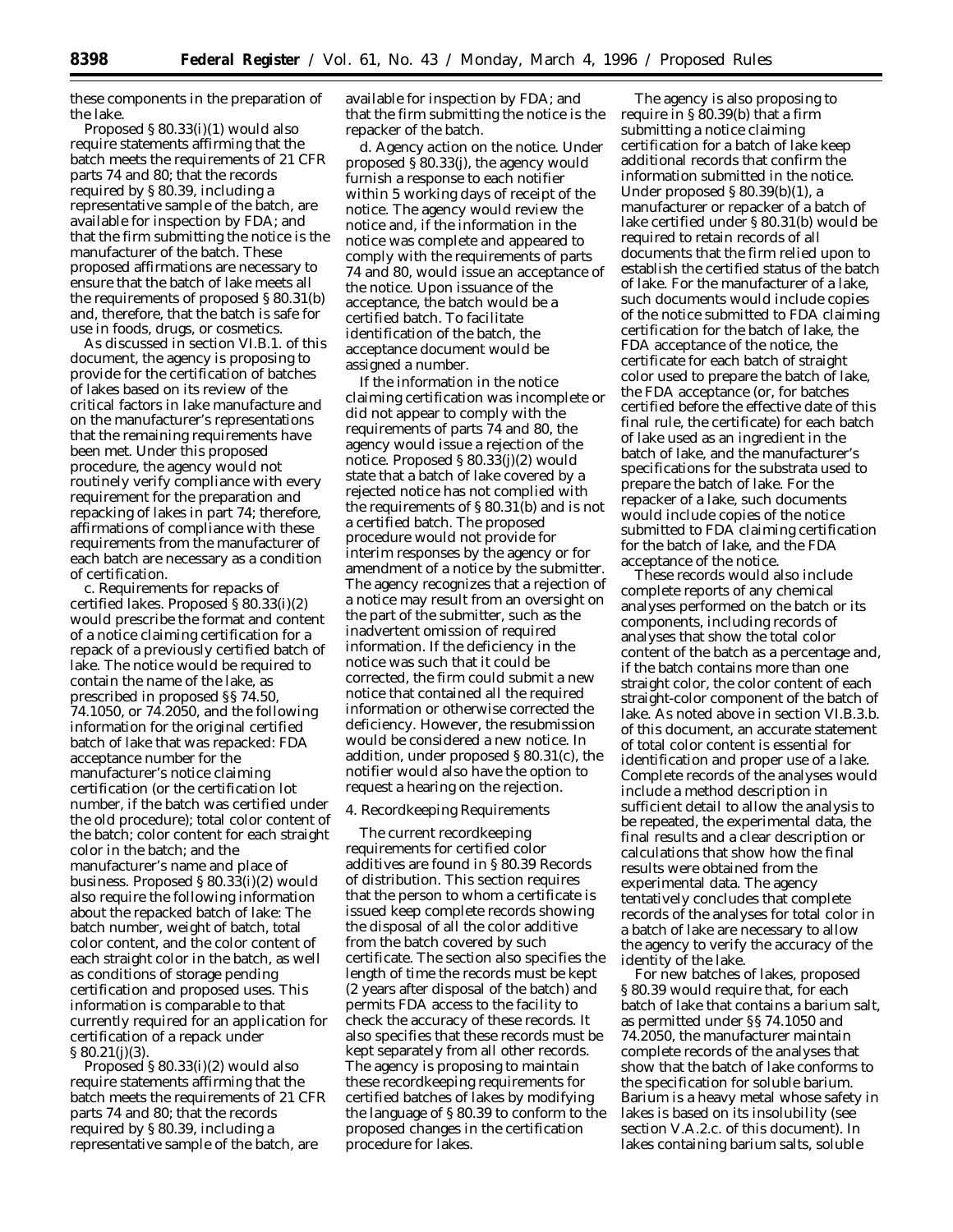barium is either deliberately introduced as a precipitant, or could form under the conditions of laking. Therefore, the agency tentatively concludes that analysis of the batch for soluble barium is necessary to ensure the safety of lakes that contain barium salts.

For new batches of lakes, the agency is proposing that the records for the batch would also include the manufacturer's specifications for substratum and precipitant ingredients used in the lake, as well as a copy of the certificate for each batch of straight color used to prepare the lake and a copy of the acceptance of the notice claiming certification (or the certificate, during the transition between the old and new procedures) for each batch of lake that was used as an ingredient in the lake. These additional records would allow the agency to verify the information and the affirmations about the identity and composition of the lake in the notice claiming certification.

Under proposed  $\S 80.39(b)(2)$ , the manufacturer or repacker of a batch of lake certified under proposed § 80.31(b) would be required to retain an 8-ounce sample of the batch. The requirements for taking, storing, and labeling this sample are provided in proposed § 80.22(b). The requirements are similar to those in existing § 80.22 for samples to accompany a request for certification. However, proposed § 80.22(b) also specifies when the sample is to be taken; storage conditions for the sample; and additional labeling to show the total color, the date the sample was taken, and (following FDA acceptance of the notice claiming certification) the FDA acceptance number.

The agency is proposing that the timeframes and conditions for agency access to these additional records, including the sample of the batch retained by the firm, be the same as currently specified in § 80.39 for records of distribution for certified color additives.

5. Treatment of Batches of Lakes Pending Certification and After Certification

Current § 80.37 *Treatment of batch pending certification* and § 80.38 *Treatment of batch after certification* contain requirements to ensure that the composition of a batch of color additive subject to certification does not change from the composition of the representative sample of the batch that was submitted to the agency and that formed the basis for the agency's issuance of the certificate for the batch; that the batch remains under control of the person requesting certification until it has been certified; and that the batch

is clearly identified as the batch for which certification was requested or obtained. The proposed revision of these sections would maintain these requirements or comparable requirements for batches of lakes to be certified under § 80.31(b).

a. *Treatment of batches of lakes pending certification.* Section 80.37 specifies the storage and labeling requirements for a batch of color additive pending certification. The requirements of this section are triggered by the act of taking a representative sample from the batch of color additive for submission to FDA with the request for certification, and they continue until the requested certificate has been issued. The agency is proposing to amend § 80.37 to continue the requirements and conditions of this section for lakes subject to certification under proposed § 80.31(b). Specifically, the agency is proposing to amend the description of the sample in § 80.37 to include a sample taken and held as a record by the manufacturer or repacker of a batch of lake certifiable under proposed § 80.31(b). The agency is also proposing to amend § 80.37(b) to specify that the batch must be held under the control of the person requesting or claiming certification until certified. Finally, the agency is proposing to amend § 80.37(c) to specify that the batch must be marked in a manner such that there can be no question that the batch may not be used until the issuance of the certificate for the batch or, for lakes, the issuance of FDA's acceptance of the required notice claiming certification.

b. *Treatment of batches after certification.* Section 80.38 specifies the storage, labeling and use requirements, and limitations that apply to a batch of color additive after certification. The agency is proposing to amend § 80.38 to continue the requirements and conditions of this section for lakes under the proposed certification procedures in § 80.31(b). Specifically, the agency is proposing to amend § 80.38 to divide it into two subsections: (a) Labeling and (b) Storage. The agency is also proposing to establish two subparagraphs under § 80.38(a) to describe the labeling requirements for batches of color additives certified under § 80.31(a) and § 80.31(b), respectively. In both cases, the trigger for labeling would be notification from FDA that the batch is a certified batch. However, a batch certified under proposed § 80.31(b) would be identified by labeling it with the FDA acceptance number, rather than with the certified lot number. The agency is also proposing to amend § 80.38(b) to clarify

that the person responsible for the storage and use of the batch after certification is the person requesting or claiming certification.

### 6. Color Additive Mixtures

Current § 80.35 refers to ''straight colors'' in describing the ingredients in color additive mixtures to be certified (§ 80.35(a)) and in color additive mixtures exempt from certification (§ 80.35(b)). Currently, the term ''straight color'' is defined to include lakes. As noted in section III.A.1. of this document, the agency is proposing to amend the definition of ''straight color'' to exclude lakes and to define a new term ''listed color'' that would include both straight colors and lakes. Therefore, the agency is proposing a conforming amendment to substitute the term ''listed color'' or ''listed colors'' for the term ''straight color'' or ''straight colors'' in § 80.35.

### 7. Enforcement Provisions

a. *Limitations of certification.* Current § 80.32 specifies conditions under which the certificate for a batch of color additive expires. The agency is proposing to adapt the provisions of § 80.32 to the proposed new procedure for certification of lakes.

As explained in section VI.B.1. of this document, under the proposed new certification procedure for lakes, the agency would not issue a certificate for a batch of lake. Instead, the certification of a batch of lake would rely on the certification of the straight colors used in the batch of lake, on the affirmations in the notice claiming certification, and on agency acceptance of the notice. The certification of a repacked batch of lake would rely on the certification of the original batch of lake rather than directly on the certification of the straightcolor components of the lake. The agency is proposing to amend § 80.32 to clarify that the certification of a batch of lake is inextricably linked to the certificates for the straight colors used to prepare the lake. As proposed, the expiration of the certificate for a batch of straight color would result in the expiration of the agency's acceptance of all notices claiming certification of batches of lakes made from that batch of straight color, including any repacks of such batches.

The agency is proposing to change the title of § 80.32 from ''Limitations of Certificates'' to ''Limitations of Certification'' to expand the application of § 80.32 to the proposed certification procedure for lakes, which would not result in the issuance of a certificate by the agency.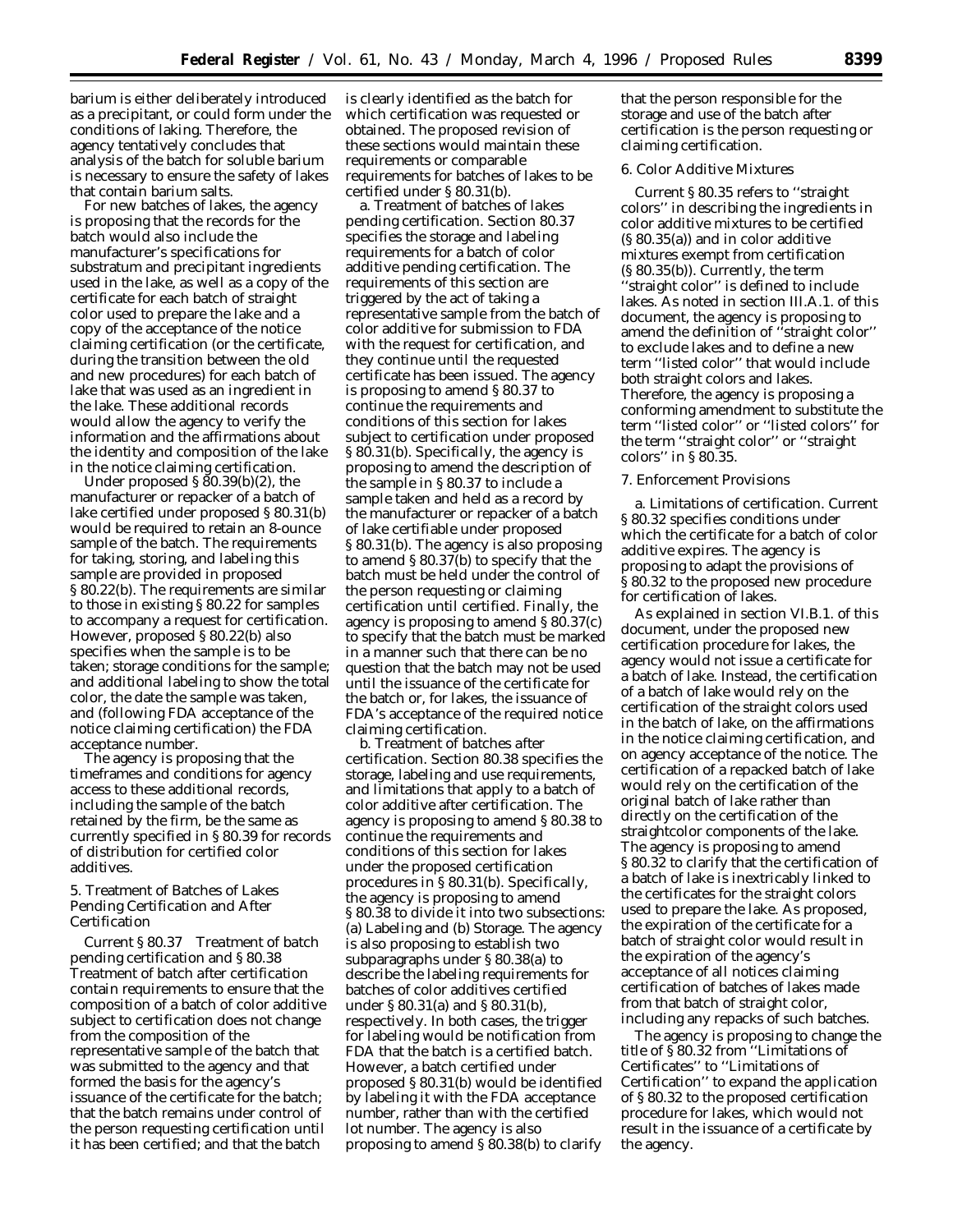Current § 80.32(a) provides that a certificate that is obtained through fraud or misrepresentation of a material fact shall not be effective, and that any color additive from the batch covered by the fraudulently obtained certificate shall be considered to be from an uncertified batch. Proposed § 80.32(a) would continue the applicability of this provision to batches of lakes certified under the proposed new procedure by replacing the term ''certificate'' with the phrase ''certificate or acceptance of a notice claiming certification''. Proposed § 80.32(a) would also clarify that any lake prepared with the color additive covered by the fraudulently obtained certificate or acceptance would lose its certification.

Current § 80.32(b) provides that if, between the time a representative sample is taken from a batch of color additive and the time a certificate for the batch is received by the person to whom it is issued, the color additive becomes changed in composition, the certificate shall not be effective, and the changed color additive shall be considered to be from an uncertified batch. Proposed § 80.32(b) would continue the applicability of this provision to batches of lakes certified under the proposed new procedure by amending the description of the sample to include a sample retained by a firm claiming certification for a batch of lake and by replacing the word ''a certificate'' by ''a certificate or an acceptance of a notice claiming certification.'' The agency is also proposing to amend § 80.32(b) to state that if a certificate or acceptance of a notice claiming certification for a batch of color additive ceases to be effective, then any batch of lake prepared with such color additive is also an uncertified batch.

Current § 80.32(c) provides that if, at any time after a certificate is received by the person to whom it is issued, any color additive from the batch covered by the certificate becomes changed in composition, the certificate expires. Proposed § 80.32(c) would continue the applicability of this provision to batches of lakes certified under the proposed new procedure by replacing the term ''a certificate'' with the phrase ''a certificate or an acceptance of a notice claiming certification.'' The agency is also proposing to amend the second sentence in § 80.32(c) to indicate clearly that the expiration of a certificate or an acceptance of a notice claiming certification of a batch of color additive would cause any lake prepared with such color additive to be an uncertified batch.

To allow certain specified uses of the color additive, current § 80.32(c) provides three exceptions to the expiration of the certificate when a change in composition occurs. A change in composition does not cause the certificate to expire if the change in composition resulted solely from use of the color additive: (1) For coloring a food, drug, or cosmetic; (2) for the purpose of certifying a batch of a mixture in which the color additive was used as an ingredient; or (3) for use in preparing a batch of a mixture for which exemption from certification has been authorized. Proposed § 80.32(c) would add another exception to provide that a change in composition would not cause the certification of a color additive to expire if the change in composition resulted solely from use of the color additive as a component or ingredient in a batch of lake for which certification was claimed under § 80.31(b) of this chapter. This provision would allow the use of certified batches of straight color to prepare a lake, or the use of a portion of a certified batch of lake as an ingredient in another certified batch of lake.

As amended, § 80.32(c) would permit any changes in the straight-color components of a lake that would normally occur during lake manufacture under conditions consistent with CGMP. For example, if the straight color was a sodium salt (e.g. D&C Yellow No. 10), and the lake was prepared with aluminum cation, this provision would allow for the change in the cation associated with the straight color from sodium to aluminum. However, this provision could not be used to justify a claim for certification of a batch of lake containing a straight color that had degraded during preparation of the lake. Such a batch of lake would not meet the requirement in part 74 that lakes be free from impurities other than those named in the specifications, to the extent that such impurities may be avoided by CGMP. Therefore, the batch would not comply with the conditions of § 80.31(b) and could not be a certified batch.

Current § 80.32(d) provides that a certificate expires if the package in which the color additive was closed for shipment or delivery is opened. Current  $§ 80.32(d)(1)$  through  $(d)(5)$  specify five exceptions to the expiration of the certificate. These exceptions allow a package of certified color additive to be opened and the color additive used (1) in coloring a food, drug, or cosmetic (subject to certain restrictions); (2) for the purpose of certifying a batch made by repacking the color additive; (3) for the purpose of certifying a batch of a mixture in which the color additive is

used as an ingredient; (4) for the purpose of preparing a batch of a mixture for which exemption from certification has been authorized; and (5) when the package is reopened solely for repackaging by the person to whom the certificate was issued. Proposed § 80.32(d) would continue the applicability of these provisions to certified batches of lakes or certified repacks of such batches by replacing the term ''a certificate'' by the phrase ''a certificate or an acceptance of a notice claiming certification.''

Current §§ 80.32(e), (f), and (g) describe additional conditions under which a certificate ceases to be effective with respect to a package of color additive and under which the color additive is therefore considered to be from an uncertified batch. Proposed § 80.32(e), (f), and (g) would continue the applicability of these provisions to batches of lakes certified under the proposed new procedure by replacing the term ''a certificate'' by the phrase ''a certificate or an acceptance of a notice claiming certification.''

Current § 80.32(h) describes the consequences of revocation or amendment of the listing or specifications for a color additive. Section 80.32(h) states that on the date specified in the order effecting the revocation or amendment, all certificates for existing batches and portions of batches of the color additive issued under the revoked or amended regulations cease to be effective, and any such lots of the color additive are regarded as uncertified after the date specified unless a new certificate can be and is obtained in conformity with the new regulation. Proposed § 80.32(h) would continue the applicability of this provision to batches of lakes certified under the proposed new procedure by replacing the term ''a certificate'' by the phrase ''a certificate or an acceptance of a notice claiming certification.'' Proposed  $\S 80.32(h)$  would also provide that any batch of lake prepared from a batch or portion of a batch of color additive that was certified under the revoked or amended regulations is also regarded as uncertified unless a new certificate is obtained.

b. *Authority to refuse certification.* Certification requirements are enforced through the provisions of § 80.34 *Authority to refuse certification service.* This section currently provides four conditions for refusing certification service to a firm requesting certification. Paragraph  $80.34(a)(1)$  authorizes the agency to deny certification service to a firm that has ''obtained or attempted to obtain a certificate through fraud or misrepresentation of a material fact.''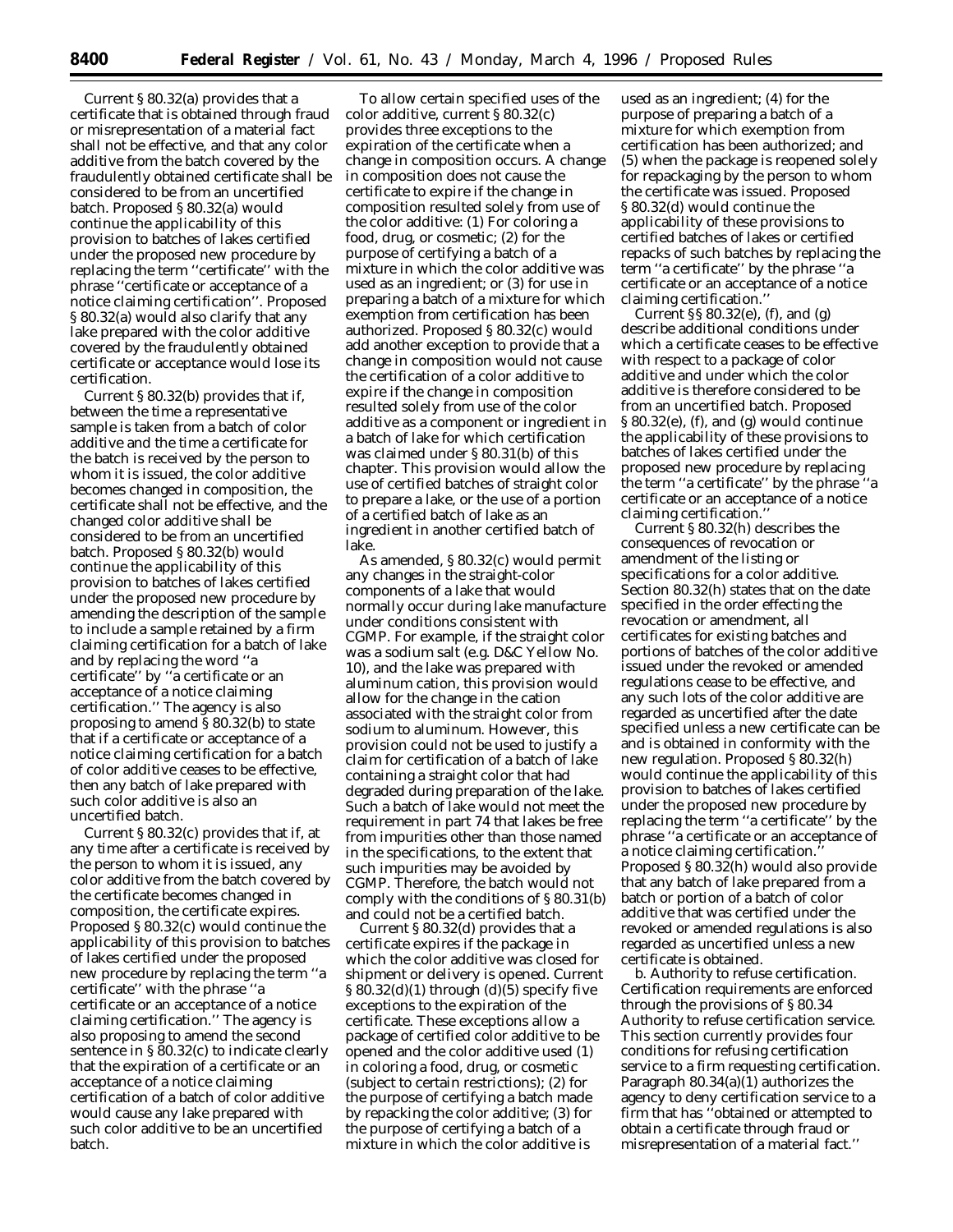The remaining three paragraphs  $(S 80.34(a)(2), (a)(3), and (a)(4))$ authorize the agency to deny certification service to a firm that violates the recordkeeping requirements of § 80.39 by falsifying the required records; failing to keep the records or to make them available to the agency; or by refusing to permit duly authorized FDA employees full access to inspect the manufacturing facilities, processes and formulae involved in the manufacture of color additives and of intermediates from which such color additives are derived. Proposed § 80.34 would continue the application of these provisions to firms certifying batches of lakes under the proposed new procedure by amending § 80.34 to replace the phrase ''a certificate'' with the phrase ''a certificate or acceptance of a notice claiming certification.'' Proposed § 80.34(a)(4) would also authorize FDA to examine processes and formulae for substrata, as substances from which color additives are derived.

### *C. Amendments to Other Regulations*

### 1. Listings in Part 74

a. *Listings for FD&C Red No. 40 lakes.* Except for FD&C Red No. 40, all the straight colors used in lakes were provisionally listed in 1960. FD&C Red No. 40 was never provisionally listed and, when FD&C Red No. 40 was listed (permanently) in 1971 (food and drugs: 36 FR 23552, December 10, 1971) and 1975 (cosmetics: 39 FR 28278, August 6, 1974, and 39 FR 44198, December 23, 1974), the lakes of FD&C Red No. 40 were included, for convenience, in §§ 74.340, 74.1340, and 74.2340. These permanent listings for FD&C Red No. 40 lakes cross-reference the specifications and labeling requirements in the provisional listings for lakes. For consistency, the agency is proposing to move the current listings of lakes of FD&C Red No. 40 in §§ 74.340, 74.1340, and 74.2340 to §§ 74.50, 74.1050, and 74.2050, respectively, to conform the permanent listing of the lakes of FD&C Red No. 40 to the permanent listings for other lakes.

b. *Reference to lakes in listings for straight colors.* The proposed permanent listings for lakes (§§ 74.50, 74.1050, and 74.2050) would specify the straight colors that are permitted as components of a lake. The agency tentatively concludes that the regulations for the straight colors should specify that lakes made with the straight color must conform to the requirements for lakes (§§ 74.50, 75.1050, or 74.2050, as appropriate). Therefore, the agency is proposing to amend the listings in part

74, subpart A, for the straight colors used to prepare lakes for food use to specify that ''lakes made with (name of straight color) shall conform to the requirements of § 74.50''; to amend the listings in part 74, subpart B, for the straight colors used to prepare lakes for drug use to specify that ''lakes made with (name of straight color) shall conform to the requirements of § 74.1050''; and to amend the listings in part 74, subpart C, for the straight colors used to prepare lakes for cosmetic use to specify that ''lakes made with (name of straight color) shall conform to the requirements of § 74.2050.''

c. *Listings for eye-area use of lakes.* In 1994, the agency permanently listed the aluminum lakes on alumina of the straight colors FD&C Blue No. 1 and FD&C Red No. 40 (February 16, 1994, 59 FR 7635) and FD&C Yellow No. 5 (November 29, 1994, 59 FR 60893), for use in drugs and cosmetics intended for use in the area of the eye. Because § 81.1 specifically precludes use of provisionally listed lakes in eye-area products, these lakes were included in the permanent listings of the straight color. The agency tentatively concludes that it is appropriate to include the eyearea uses of lakes with the other permanently listed uses of lakes and is therefore proposing to move these eyearea uses from the permanent listings for the straight colors to §§ 74.1050 and 74.2050.

#### 2. Color Additive Labeling

Currently, provisionally listed lakes are subject to the general labeling requirements for color additives in § 70.25. FDA is proposing to continue the applicability of these requirements to permanently listed lakes by including a provision in proposed §§ 74.50, 74.1050, and 74.2050 to prescribe that the label of a lake conform to the requirements of § 70.25.

To reflect the proposed deletion of the provisional listings for color additives, the agency is also proposing to amend § 70.25(a) by removing the reference to part 81. As a result of the proposed change in the definition of ''straight color'' and the proposed new definition of ''listed color,'' the agency is proposing to maintain the general labeling requirements for color additives by amending  $\S 70.25(a)(1)$  and  $(a)(3)$  to replace the term ''straight color'' with the term ''listed color.'' As amended, § 70.25(a)(1) would require the label of a package of lake to include the name of the lake, as prescribed in part 74 (§§ 74.50, 74.1050, or 74.2050).

As a result of the proposed new certification procedure for batches of lakes, the agency is also proposing to

amend § 70.25(a)(3), which requires that the label of certified colors that are subject to a tolerance (quantitative limitation on use) bear directions to prevent products to which the color may be added from exceeding the tolerance. As amended, § 70.25(a)(3) would provide that, where regulations impose a tolerance for a general or specific use of a straight color, the amount of a straight color present in a lake would be included in the total amount of the straight color.

In addition, the agency is proposing to amend § 70.25(d) *Special labeling for color additives not exempt from certification* to establish separate labeling requirements for color additives subject to the certification procedures of § 80.31(a) and lakes subject to the certification procedures of § 80.31(b). Proposed § 70.25(d)(1) would apply to color additives subject to certification under § 80.31(a) and would incorporate the provisions of current § 70.25(d). Proposed § 70.25(d)(2) would prescribe special labeling requirements for lakes subject to certification procedures under § 80.31(b). The proposed paragraph would require that the labeling for such lakes include the total color content of the lake, the amount of color contributed by each straight-color component of the lake, and FDA's acceptance number for the notice claiming certification of the batch. The information on the total color content and content of each straight color in the lake would enable the user of the lake to comply with any quantitative limitations on the use of the straightcolor component of a lake. This information would also assist the user in the formulation of products using the lake. The inclusion of the FDA acceptance number for the notice claiming certification for the batch would facilitate agency verification of the records and other information for the batch.

#### 3. Product Labeling

a. *Food ingredient labeling.* i. *Statutory authority.* Currently, lakes are provisionally listed colors subject to certification. Therefore, under section 403(i) of the act (21 U.S.C. 343), as amended by the Nutrition Labeling and Education Act of 1990 (Pub. L. 101–535) (the NLEA), lakes must be listed as ingredients on the label of food products that contain them. Before the NLEA was enacted, the act provided that color additives added to food need not be declared individually by their common or usual names but could be designated by the collective term "colorings." In 1990, the NLEA amended section 403(i) of the act to exempt from label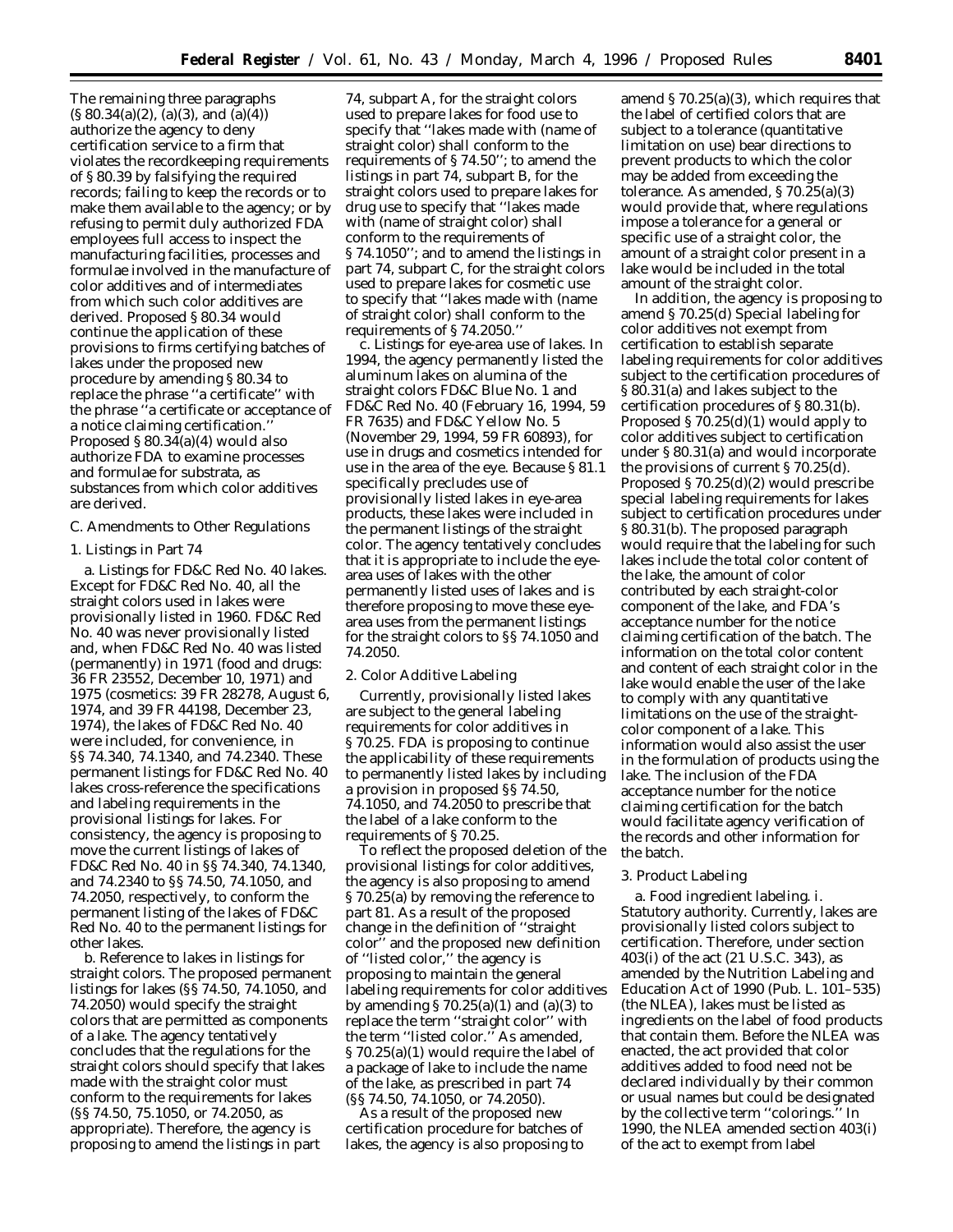declaration only colors not required to be certified. To implement amended section 403(i), the agency revised its labeling regulations in § 101.22 by adding new paragraph (k), which became effective on May 8, 1993. Under § 101.22(k)(1), the lake of a color additive subject to certification must be individually identified on the food label. Because all lakes for food use are made from straight colors subject to certification and are themselves certified color additives, the presence of a lake in a food product must always be individually identified on the label of the product under  $\S 101.22(k)(1)$ . The agency is now proposing to list lakes permanently as color additives subject to certification. Therefore, in accordance with section 403(i) of the act (21 U.S.C. 343(i)), the agency is proposing to retain the requirement that lakes be declared on the food label under their individual names rather than as ''colorings.''

Section  $721(b)(3)$  of the act  $(21 \text{ U.S.C.})$ 379e(b)(3)) provides that regulations for the listing of a color additive ''shall, to the extent deemed necessary \* \* \* to assure the safety of the use or uses for which a particular color additive is listed, prescribe the conditions under which such additive may be safely employed for such use or uses (including, but not limited to \* \* \*  $\hspace{0.1mm}^*$ directions or other labeling or packaging requirements for such additive).'' The straight colors FD&C Yellow No. 5 and FD&C Yellow No. 6 have been reported to cause hypersensitivity in some individuals. Declaration of the lakes of FD&C Yellow No. 5 and FD&C Yellow No. 6 on the label of foods that contain them will provide the means for consumers who are sensitive to these color additives to identify the foods that contain them and thereby avoid suffering a reaction. Therefore, the agency tentatively concludes that such a label declaration requirement is necessary.

Label declaration of the straight color FD&C Yellow No. 5 is required under § 74.705 for all foods that contain this color additive, including butter, cheese, and ice cream (foods exempted under section 403(k) of the act (21 U.S.C. 343(k)) from the requirement to declare the presence of certified color additives). In the **Federal Register** of July 21, 1995 (60 FR 37611), the agency published a proposal to require declaration of FD&C Yellow No. 6 on the labels of butter, cheese, and ice cream (hereinafter referred to as the July 1995 proposal). Declaration of FD&C Yellow No. 6 in other foods is already required under § 101.22(k)(1). The agency notes that both its original proposal to require the labeling of FD&C

Yellow No. 5 in foods and ingested drugs (42 FR 6835, February 4, 1977) and the pending proposal to require the labeling of FD&C Yellow No. 6 in butter, cheese, and ice cream refer to the need for label declaration of the presence of the color additive in food for humans whether added as a straight color, a mixture, or a lake—to enable persons intolerant to the color additive to minimize exposure to it. Therefore, the agency tentatively concludes that the lakes of FD&C Yellow No. 5 and FD&C Yellow No. 6 should be subject to the same label declaration requirements for foods as the straight colors. Accordingly, this proposal modifies the July 1995 proposal to include lakes.

Proposed § 74.50(e)(2) would require that the label of food products for human use that contain a lake declare the presence of the lake in accordance with § 101.22(k) of this chapter. Proposed § 74.50(e)(3) would require that the labels of butter, cheese, and ice cream that contain a lake of FD&C Yellow No. 5 or FD&C Yellow No. 6 declare such lake in the list of ingredients.

ii. *Format.* Currently, § 101.22(k)(1) provides for the declaration of certified color additives, including lakes, in the ingredient listing on the food label and cites part 74 or 82 as the source of the name of such color additive. In this rulemaking, the agency is proposing to list lakes permanently in part 74 and to remove parts 81 and 82. Therefore, the agency is proposing to remove the reference to part 82 as a source of the name for a certified color additive for declaration on the food label.

Section  $101.22(k)(1)$  states that it is not necessary to include the ''FD&C'' prefix or the term ''No.'' in the declaration of a color additive on the food label, but that the term ''Lake'' must be included in the declaration of a lake. However, the example given in § 101.22(k)(1) ("Blue 1 Lake") to illustrate the declaration of a lake does not include the identity of the precipitant cation, although the precipitant cation is part of the listed name of the lake under current § 82.51. In addition, in this rulemaking, the agency is proposing in § 74.50 to include the substratum as well as the precipitant cation in the listed name of a lake.

The agency tentatively concludes that the current abbreviated nomenclature (e.g., Blue 1 Lake) for food ingredient labeling is still appropriate and that the inclusion of the identity of the precipitant cation and substratum in the name of the lake on the food label is unnecessary and may be confusing to consumers. Inclusion of these

components of lakes as part of the name of the lake in the ingredient list would greatly lengthen the name of the lake on the food label without providing any additional information about the color additive, since the agency is proposing to permit only the aluminum cation and the substratum alumina in lakes for food use.

As discussed in section IV.A.1.d. of this document, the agency is also proposing in new § 74.50 to allow the use of more than one straight color in a lake. Accordingly, the agency is proposing to amend  $\S 101.22(k)(1)$  to require that all straight colors used to prepare a lake be included in the name of the lake. Amended  $\S 101.22(k)(1)$ would also specify that it is not necessary to include the name of the precipitant cation or the substratum in the name of a lake when listing it as an ingredient in a food product. Thus, a lake would be identified on a food label by a name consisting of the names of the straight colors (in descending order of predominance) present in the lake (without the ''FD&C'' designation or the term ''No.'') followed by the word ''Lake.'' For example, a lake that contains 10 percent FD&C Yellow No. 5, 5 percent FD&C Blue No. 1, the aluminum cation, and alumina substratum would be declared on the food label as ''Yellow 5 and Blue 1 Lake.'

b. *Cosmetic ingredient labeling.* Currently, § 701.3 requires that the label of each package of a cosmetic bear a declaration of the name of each ingredient in descending order of predominance. Section 701.3(c) also designates, in order of priority, the sources from which the names of cosmetic ingredients are to be derived for the purpose of declaration of ingredients. Under § 701.3(c)(1), if FDA has established a name for the ingredient in § 701.30, that name is used. However, § 701.3(c)(1) does not cite the color additive regulations as the preferred source for names of color additives. The agency is proposing to correct this oversight by amending § 701.3(c) to include the color additive listings in parts 73 and 74 as the preferred source of names for the declaration of ingredients on the cosmetic label.

Currently, under § 701.3(c)(2) (21 CFR 701.3(c)(2)), a lake is declared on the cosmetic label by the name under which it is listed in the CTFA Cosmetic Ingredient Dictionary, 2d ed. (1977). This name is the same as the listed name of the color additive, which, under §§ 82.51, 82.1051, and 82.2051, is formed from the name of the straight color, the name of the precipitant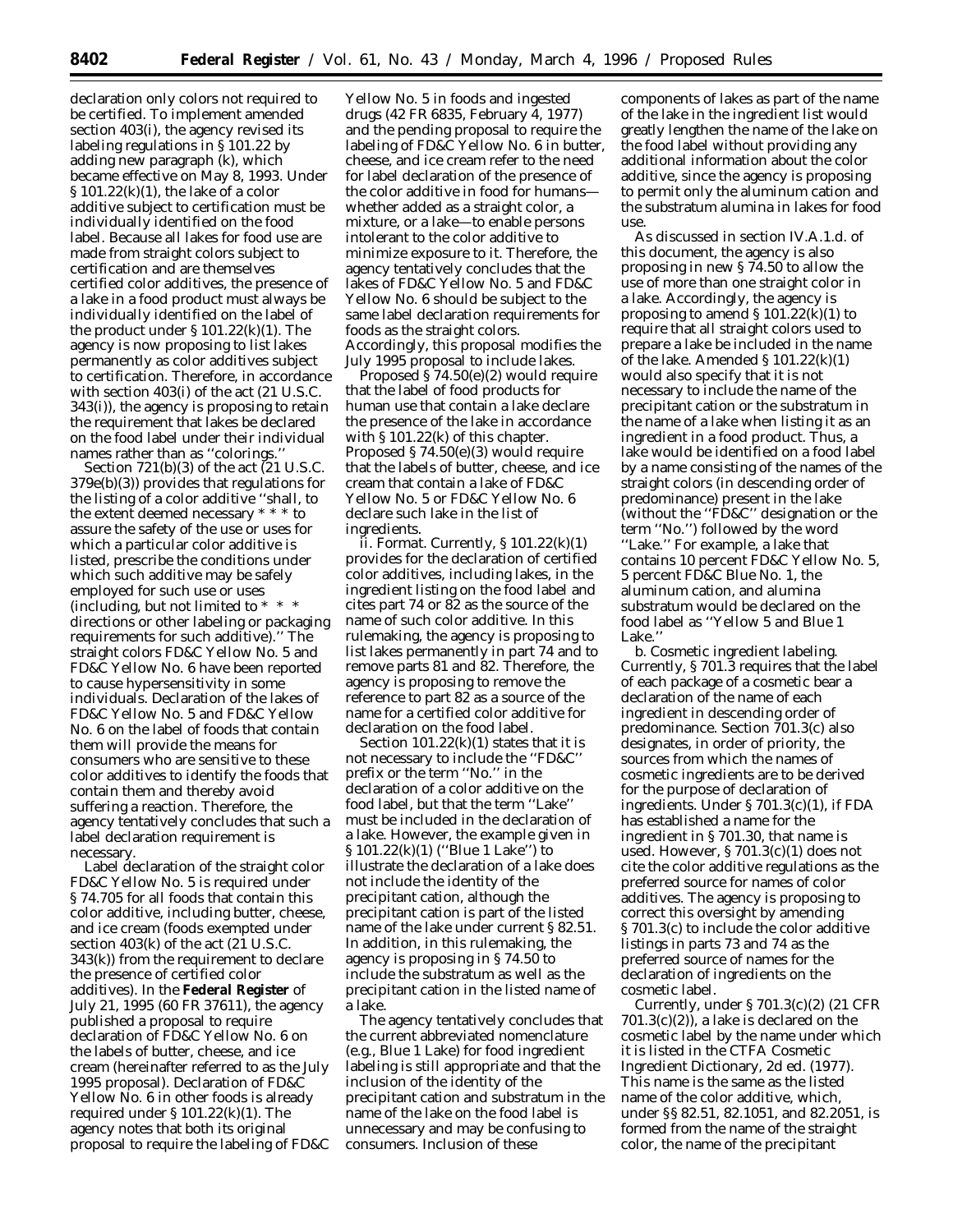cation, and the word ''lake.'' As discussed in previous sections of this document, the agency is proposing in § 74.2050(c) to change the listed name of a lake to include the name of the substrata used in the lake, and is also proposing to allow the use of more than one straight color to make a lake. The agency recognizes that these proposed changes would result in a long listed name for a lake. As with food labels, the agency is concerned that the additional information that such a name on a cosmetic label would provide to consumers would be overshadowed by consumer confusion about the identity and composition of the color additive.

Unlike lakes added to food (which, under the proposed regulation, would be permitted to contain only one cation precipitant (aluminum) and one substratum (alumina)), however, lakes added to cosmetics would continue to contain a range of possible cation precipitants and substrata. The straight color and the substrata are the principal components of the lake by weight, making up over 95 percent of the total weight of the lake. Currently, the name of a lake provides only the identity of the straight color and the precipitant. The complete name of a lake would provide additional information to consumers about the substrata present in lakes. On the other hand, the space available for ingredient declaration on a cosmetic label is limited, and under the proposed new nomenclature that would be required by § 74.2050, the name of a lake would occupy a significantly greater amount of space than currently. Furthermore, the amount of space on the label that would be allocated to declaring the presence of a lake would give undue prominence to the lake as an ingredient and overshadow the other ingredients of the cosmetic product, although lakes are not necessarily more important to the consumer.

Therefore, the agency tentatively concludes that the abbreviated nomenclature permitted for declaring lakes as ingredients on the food label under § 101.22(k) should be permitted for cosmetic labels as well. The agency believes that the abbreviated name would provide consumers with more understandable information about the identity of the color additive because it would clearly identify the ingredient as a color additive and highlight the color component of the lake, which is its primary characterizing feature from the consumer's point of view. The agency tentatively finds that adopting uniform nomenclature for color additives, including lakes, on food and cosmetic ingredient labels would assist consumers in identifying these

ingredients as color additives. Therefore, the agency tentatively concludes that the extension of abbreviated nomenclature for ingredient labeling of lakes to cosmetics as well as foods will provide maximum benefit to consumers.

For consistency, the agency also tentatively concludes that this abbreviated nomenclature for cosmetic ingredient labeling should apply to all certified color additives, not just to lakes. Currently, straight colors are declared on the cosmetic label by the listed name of the straight color (e.g., FD&C Blue No. 2). However, as discussed above, under § 101.22(k) the agency permits the use of abbreviated names for identifying straight colors in the ingredient statement on the food label. The agency tentatively concludes that the abbreviated name now being used on the food label (the listed name without the prefix ''FD&C'' or ''D&C,'' and without the term ''No.'') would meet the purpose of ingredient declaration on the cosmetic label to prevent consumer deception and to facilitate value comparisons (38 FR 28912, October 17, 1973).

However, for cosmetics, the prefix ''Ext.'' would still be required as part of the abbreviated name to uniquely identify different color additives. For example, D&C Yellow No. 7 (21 CFR 74.1707 and 74.2707) and Ext. D&C Yellow No. 7 (21 CFR 74.1707a and 74.2707a) are different chemical compounds, although they are both listed as color additives for use in externally applied drug and cosmetic products. Under the proposed abbreviated nomenclature, Ext. D&C Yellow No. 7 would be declared as Ext. Yellow 7, whereas D&C Yellow No. 7 would be declared as Yellow 7.

Adopting this abbreviated nomenclature for ingredient declaration of certified colors on cosmetic labels would eliminate the current inconsistency between the nomenclature used to identify certified colors on food labels and the nomenclature used on cosmetic labels, as well as any resulting consumer confusion. Therefore, the agency is further proposing to adopt as an option, for the purpose of declaring certified colors as ingredients on the labels of cosmetics, the same abbreviated nomenclature currently permitted under § 101.22(k) for declaring certified colors on the food label, except that the ''Ext.'' prefix must be included where applicable. For example, the color additive D&C Red No. 28 could be declared on the cosmetic label as ''Red 28,'' and a lake containing 10 percent FD&C Yellow No. 5, 5 percent D&C Red

No. 28, the precipitant cations aluminum and calcium, and 50 percent barium sulfate and 35 percent rosin, could be declared on the cosmetic label as ''Yellow 5 and Red 28 Lake.'' The requirement that the prefix ''Ext.'' be included on cosmetic labels would not create an inconsistency with the nomenclature for food labels because, by definition, ''Ext.'' color additives are for external use and cannot be used in foods.

To accomplish the changes discussed above, the agency is proposing to amend § 701.3(c) by establishing new paragraphs  $(c)(1)(i)$  and  $(c)(1)(ii)$ . Proposed paragraph (c)(1)(ii) would incorporate the existing citation to § 701.30 as a source of names. Proposed paragraph § 701.30(c)(1)(i) would identify the color additive regulations in parts 73 and 74 as the preferred source of names for color additives. This proposed paragraph would further state that for color additives listed in part 74 it is not necessary to include the prefix ''FD&C'' or ''D&C'' or the term ''No.'' in the ingredient declaration, but that the prefix ''Ext.'' shall be included in the declaration. For lakes, it would also not be necessary to include the identity of precipitant cations or substrata, but the term ''Lake'' would have to be included in the name.

c. *Labeling of drug products.* Under §§ 201.20 (a) and (b) (21 CFR 201.20 (a) and (b)) and  $\S 74.1705(c)$ , certain overthe-counter and prescription drug products intended for human use must declare the presence of FD&C Yellow No. 5 as a color additive. The regulations specify that the labeling for these drug products shall bear a statement such as ''Contains FD&C Yellow No. 5 (tartrazine) as a color additive'' or ''Contains color additives including FD&C Yellow No. 5 (tartrazine),'' and prescribe a more detailed warning that must be included in the ''Precautions'' section of the labeling.

Under the July 1995 proposal, the labels of certain over-the-counter and prescription drug products would be required to declare the presence of FD&C Yellow No. 6 as a color additive. The agency had previously published a final rule adopting the same requirement for such drug products (51 FR 41765, November 19, 1986), but subsequently, in compliance with a stipulation for the dismissal of a lawsuit challenging the 1986 final rule, the agency published a notice in the **Federal Register** of December 6, 1988 (53 FR 49138), announcing that the requirement would not be enforced pending a reproposal of the action.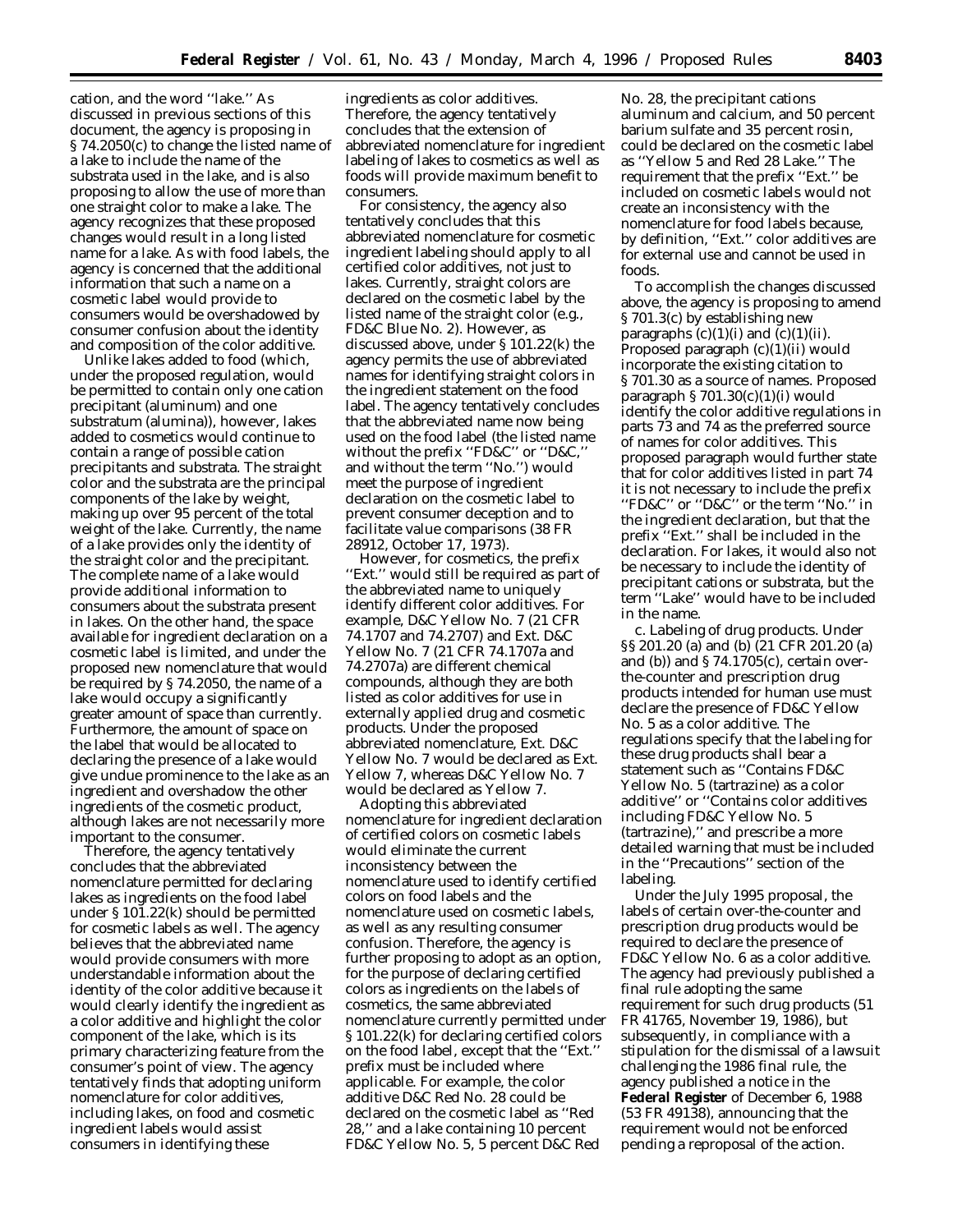The provisional listings of the lakes of FD&C Yellow No. 5 (§ 82.705) and FD&C Yellow No. 6 (§ 82.706) do not contain any reference to the declaration of these lakes in drug products. However, FDA's proposal to require the labeling of FD&C Yellow No. 5 in foods and ingested drugs (42 FR 6835, February 4, 1977) explicitly states that ''a label declaration of the presence of FD&C Yellow No. 5 in food for humans, whether added as the straight color, a mixture, or a lake, would enable persons intolerant to FD&C Yellow No. 5 to minimize exposure to the color.'' The July 1995 proposal contains almost identical language in the foods section of the proposal (60 FR 37611 at 37613 to 37614). Although these proposals were silent as to whether the labeling requirement would encompass all forms (straight color, mixture, or lake) of the color additive when added to drugs, the safety issue necessitating such labeling in drugs is the same as for foods. Therefore, the agency tentatively concludes that the presence of FD&C Yellow No. 5 should be declared as prescribed by § 74.1705 (c)(2) and (c)(3) and by § 201.20 (a) and (b) when a lake of FD&C Yellow No. 5 is used in these products, and that the presence of FD&C Yellow No. 6 should be declared as prescribed by proposed §§ 74.1706(c)(2) and 201.20(c) when a lake of FD&C Yellow No. 6 is used. Accordingly, this proposal modifies the July 1995 proposal to include lakes of FD&C Yellow No. 5 and FD&C Yellow No. 6. The agency notes that the declaration of FD&C Yellow No. 5 and FD&C Yellow No. 6 in these drug products is intended as a warning statement about the presence of these color additives, not as an ingredient declaration.

To minimize confusion, the agency is proposing that the declaration for the presence of a lake of FD&C Yellow No. 5 in drug products should be the same as that required for the straight color in §§ 74.1705(c) and 201.20. Therefore, the agency is proposing to require in § 74.1050(e)(2) that drugs that contain a lake of FD&C Yellow No. 5 be labeled in accordance with § 74.1705 (c)(2) and (c)(3). Similarly, the agency is proposing to require in  $\S 74.1050(e)(3)$  that drugs that contain a lake of FD&C Yellow No. 6 be labeled in accordance with proposed  $\S 74.1706(c)(2)$ . The agency is also proposing to amend § 201.20 to state that a drug product that contains a lake of FD&C Yellow No. 5 or a lake of FD&C Yellow No. 6 is subject to the same labeling requirements as a drug product that contains the straight color. Finally, the agency is proposing to amend § 74.1705 (c)(2) and (c)(3) to

clarify that drugs made with a lake of FD&C Yellow No. 5 are subject to the same label declaration requirements as drugs made with the straight color, and to modify proposed  $\S 74.1706(c)(2)$  to clarify that drugs made with a lake of FD&C Yellow No. 6 are subject to the same label declaration requirements as drugs made with the straight color.

Under the current regulations, certain drug products that are also cosmetics, such as antibacterial mouthwashes and fluoride toothpastes, need not comply with the label declaration requirements for FD&C Yellow No. 5 in §§ 74.1705(c) and 201.20, provided that they comply with the ingredient labeling provisions for cosmetics in § 701.3. The pending July 1995 proposal for declaration of FD&C Yellow No. 6 in ingested drugs contains the same proviso. The agency is proposing to allow the labeling of such drug/cosmetic products that contain lakes of FD&C Yellow No. 5 or FD&C Yellow No. 6 to use the abbreviated nomenclature for ingredient declaration of lakes in proposed § 701.3(c)(1), which is discussed in section VI.C.3.b. of this document.

#### **4. Other Amendments**

As a result of the proposed change in the definition of ''straight color'' and the proposed new definition of ''listed color,'' the agency is also proposing to amend §§ 70.20, 73.1, and 73.1001 to replace the term ''straight color'' with the term "listed color.

As a result of the deletion of the provisional listings (parts 81 and 82), the agency is also proposing to amend § 178.3297(d) by removing the references to parts 81 and 82.

### **VII. Summary of Information Requested**

To protect the confidentiality of the requested identity and process information, interested parties may submit such information, as well as reference samples of rosin products, directly to the Office of Cosmetics and Colors (address above).

#### *A. In Situ Manufacturing Processes*

As discussed in section V.A.2. of this document, the agency is aware that some substrata, including aluminum benzoate, alumina, barium sulfate (blanc fixe), and gloss white, may be currently prepared in situ during the manufacture of lakes. The agency is proposing conditions for the in situ preparation of alumina and aluminum benzoate as substrata and is requesting, as comments on this proposal, information on appropriate methods of preparation and ingredient specifications for barium sulfate produced in situ. If such

comments are received, the agency will consider modifying the proposal to permit the in situ preparation of barium sulfate as a substratum.

#### *B. Identity and Specifications for Rosin*

As discussed in section V.A.2.k. of this document, the agency is requesting, as comments on this proposal, information (e.g., a manufacturer's product specification sheet or analytical data sheet) about identity and specifications for any type of rosin that does not meet the identity and specifications proposed in this document, but that is currently used as the substratum ''rosin'' under §§ 82.1051 or 82.2051. The agency is also requesting a 5-pound reference sample of each type of rosin identified in a comment. Comments should identify the specific type(s) of rosins used by the lake manufacturer and describe any treatment of the rosin prior to incorporation in a lake. Furthermore, the agency requests data concerning the dermal safety of any rosin intended for use as a diluent in color additives for externally applied drug use.

If the agency receives satisfactory information for additional types of rosin, the agency will expand the definition of rosin in its final action on this rulemaking to provide for the use of the additional products as substrata in lakes for drug or cosmetic use. In addition, to alleviate the concerns raised by literature reports of allergic reactions and dermal irritation caused by some forms of free rosin, the agency is requesting information on the safety of rosin as a diluent in color additive mixtures used in externally applied drugs. If the requested data are received and they demonstrate that rosin used as a diluent in externally applied drugs is safe, the agency will consider listing rosin for such use in the final rule.

### *C. Anions in Precipitants*

As discussed above, the agency is proposing to allow only the anions chloride  $\zeta$ Cl<sup>-1</sup>) and sulfate (SO<sub>4</sub><sup>-2</sup>) for use as components of precipitants. However, because the provisional listing regulations did not specify the anions that could be used in lakes, the agency is requesting comments on the use of other anions in the preparation of lakes for food, drug, or cosmetic use. This information should include data to document the current use of such anions in preparing lakes and to demonstrate their safety for such use. If the agency receives information to confirm the current safe use of anions other than chloride and sulfate in lakes, the agency will consider listing these anions in the final rule.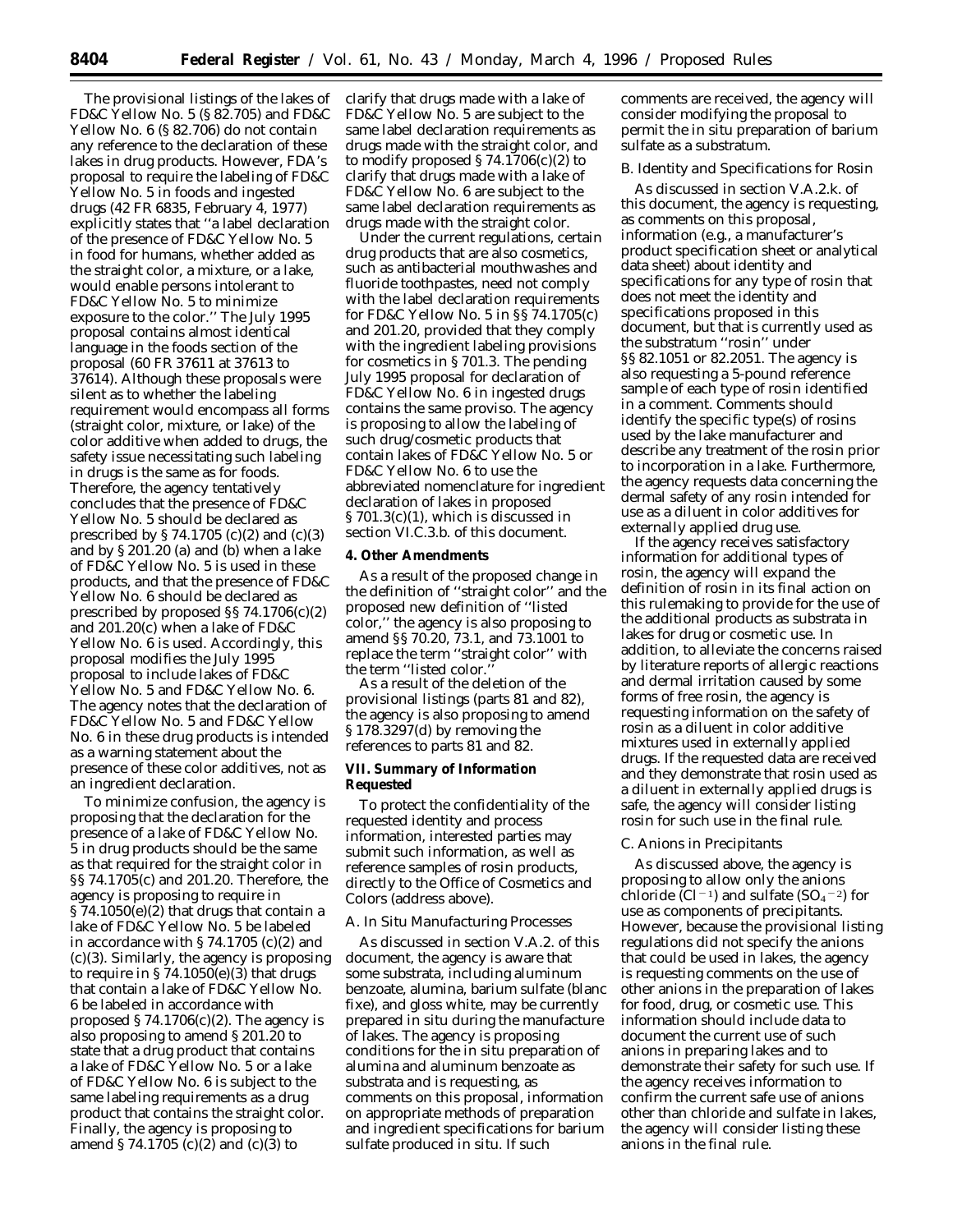#### **VIII. Effective Date**

Section 701(e) of the act (21 U.S.C. 371(e)) allows 30 days for the filing of objections to a final rule listing a color additive and states that such a final rule may not become effective until the period for filing objections is over. Thus, the earliest possible effective date for a final rule listing a color additive is 31 days after publication. FDA typically sets a longer effective date for changes in labeling requirements.

In accordance with section 701(e) of the act, the agency is proposing that the final rule resulting from this proposal become effective 31 days following its publication, except for the proposed provisions of §§ 201.20, 74.1050(e), 74.1705(c), and 74.1706(c)(2) concerning declaration of lakes of FD&C Yellow No. 5 and FD&C Yellow No. 6 on the labels of certain drug products, and the proposed provisions of §§ 74.50(e)(3) and 74.706(d)(2) concerning declaration of lakes of FD&C Yellow No. 6 on the labels of butter, cheese, and ice cream. FDA is proposing that these provisions, which are part of the rulemaking initiated by the July 1995 proposal (as modified by this proposal), become effective when the final rule resulting from that proposal takes effect.

Although this proposal contains changes in the ingredient labeling provisions applicable to cosmetics, the proposed abbreviated nomenclature for declaration of lakes as ingredients in these products is optional, and manufacturers may continue to use the old labeling nomenclature if they wish. Therefore, FDA tentatively concludes that the amendments to the labeling regulations for lakes in cosmetics do not necessitate a delay in the effective date of the final rule.

#### **IX. Inspection of Documents**

The documents that FDA considered and relied upon in developing this proposal are available for inspection at the Center for Food Safety and Applied Nutrition by appointment with the information contact person (address above). As provided in § 71.15 (21 CFR 71.15), the agency will delete from the documents any materials that are not available for public disclosure before making the documents available for inspection.

#### **X. Environmental Impact**

The agency has determined under 21 CFR 25.24(b)(3) that this action is of a type that does not individually or cumulatively have a significant effect on the human environment. Therefore, neither an environmental assessment

nor an environmental impact statement is required.

#### **XI. Paperwork Reduction Act**

This proposed rule contains collections of information that are subject to review by the Office of Management and Budget (OMB) under the Paperwork Reduction Act of 1995 (Pub. L. 104–13). Therefore, in accordance with  $44$  U.S.C.  $3506(c)(2)(B)$ and 5 CFR part 1320, FDA is providing below the title, description, and respondent descriptions for the collections of information contained in this proposal along with an estimate of the resulting annual collection of information burden. Included in the estimate is the time needed to review instructions, to gather the required information, and to disclose the information.

FDA invites comments on the following:

(1) Whether the proposed collection of information is necessary for the proper performance of the functions of the agency, including whether the information will have practical utility;

(2) The accuracy of the agency's estimate of the burden of the proposed collection of information, including the validity of the methodology and assumptions used;

(3) Ways to enhance the quality, utility, and clarity of the information to be collected; and

(4) Ways to minimize the burden of the collection of information on those who are to respond, including through the use of automated collection techniques, where appropriate, or other forms of information technology.

*Title:* Certification and Labeling Requirements for Color Additive Lakes.

*Description:* Section 721(c) of the act requires the certification of color additives where a certification requirement is necessary in the interest of the public health. Currently, lakes are subject to certification under §§ 80.21 and 80.31 and recordkeeping as required in § 80.39. The proposed rule would establish a new simplified procedure for certification of batches of lakes. Under § 80.33 of the proposed rule, the manufacturer or repacker of a lake would submit a notice claiming certification, in lieu of a request for certification. The notice would contain information about the ingredients and chemical composition of the batch. The manufacturer or repacker would be required to keep records, including a sample taken from the batch, to document the information in the notice. After certification, the manufacturer or repacker would be required to keep records of the disposition of the batch.

The proposal would also require that these records be made available to FDA upon request. Because most of the records that would be required by the proposed rule are already kept in the usual course of business, the agency believes that the proposed provisions will add only a minor additional record retention burden for firms subject to the proposed provisions.

Section 721(b)(3) of the act provides that a color additive regulation shall prescribe the conditions under which the additive may be safely employed for use in foods, drugs, or cosmetics, including any labeling or packaging requirements necessary to ensure the safety of the additive. The presence of FD&C Yellow No. 5 or FD&C Yellow No. 6 in food has been reported to cause allergic-type reactions. To ensure that consumers who are sensitive to these color additives will be able to identify and avoid them, the agency is proposing to require in  $\S 74.50(e)(3)$  that lakes of FD&C Yellow No. 5 and FD&C Yellow No. 6 that are used as ingredients in butter, cheese, and ice cream be declared on the labels of these foods. (Declaration of these lakes in all foods is already required both by statute and regulation.) However, because the agency is unaware of any current use of lakes of FD&C Yellow No. 5 or FD&C Yellow No. 6 in butter, cheese, or ice cream, the agency tentatively concludes that no burden would result from this proposed change.

Proposed  $\S 701.3(c)(1)(i)$  changes the reference for the names under which color additives, including lakes, are declared on the cosmetic label, and provides for the optional use of abbreviated nomenclature for the declaration of color additives as ingredients on the cosmetic label. Proposed  $\S 701.3(c)(1)(i)$  would also allow continued use of the current nomenclature, however. The agency does not anticipate that cosmetic manufacturers will change their labels immediately to take advantage of the abbreviated nomenclature; rather, the agency expects that manufacturers will start using the abbreviated nomenclature when they institute a label change for some other reason. Therefore, the agency tentatively concludes that proposed  $\S 701.3(c)(1)(i)$ would introduce no startup costs or other burden.

To avoid double-counting, certain labeling provisions in this proposal have not been included in the burden estimate because they merely crossreference labeling requirements contained in other regulations. Accordingly, proposed §§ 74.50(e)(1) and (e)(2), 74.1050(e), and 74.2050(d) do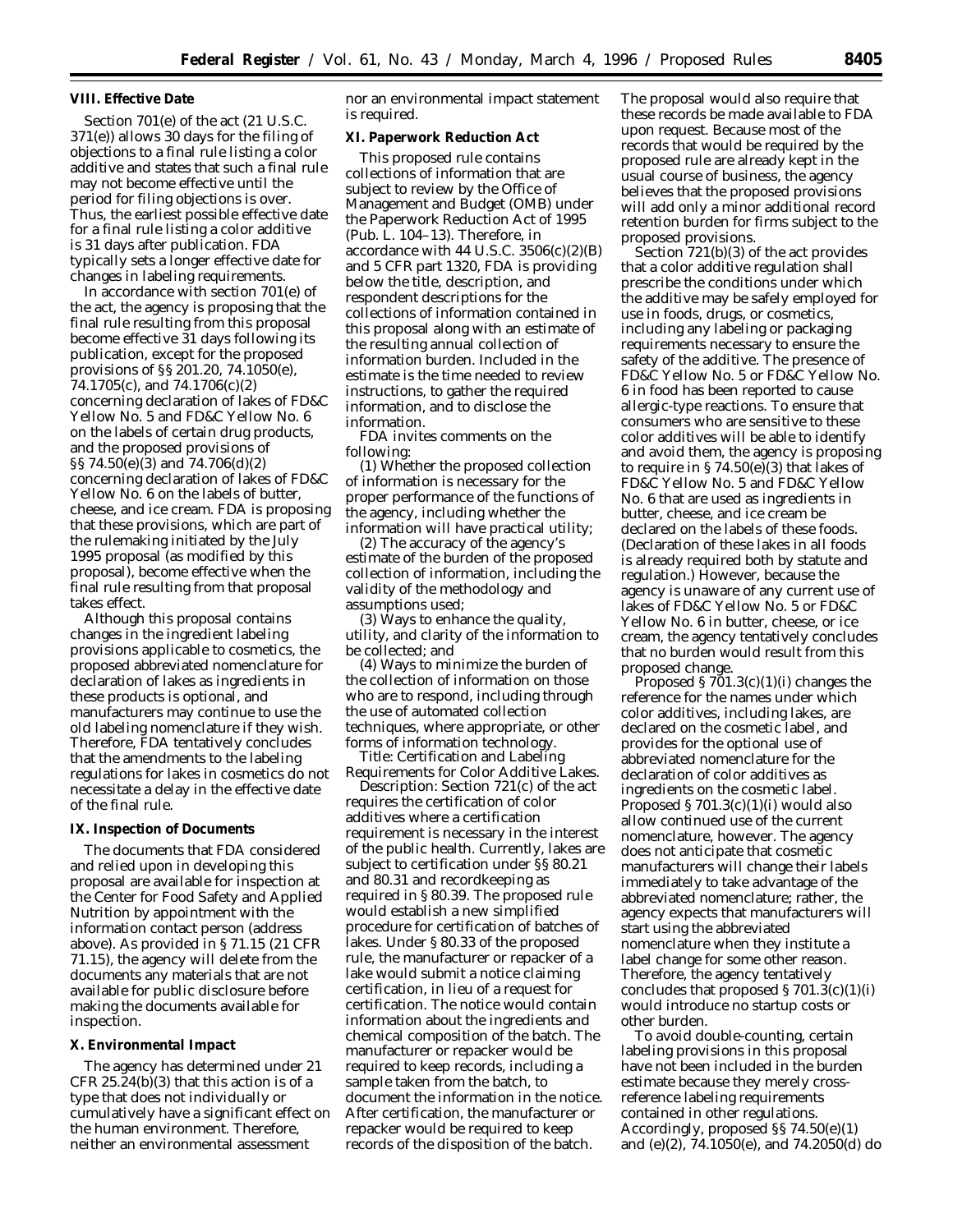not appear in the burden estimate table. Provisions that merely continue existing labeling requirements, such as proposed § 101.22(k)(1), also have not been included in the burden estimate for this proposal.

Other proposed labeling changes do not constitute collections of information because they provide for disclosure of information supplied by FDA. Proposed §§ 201.20, 74.1705(c)(2) and (c)(3), and 74.1706(c)(2) would require disclosure of the presence of FD&C Yellow No. 5 and FD&C Yellow No. 6 on the labels and in the labeling of certain drug products. The proposed regulations specify the wording of the required disclosures. Also, proposed § 70.25(d)(2) would require disclosure, on the

package label of the lake, of the number assigned by FDA to its acceptance of the notice claiming certification for the batch of lake. These labeling requirements provide for ''public disclosure of information originally supplied by the Federal government to the recipient for the purpose of disclosure to the public'' and are, therefore, exempt from OMB review under 5 CFR 1320.3(c)(2). Finally, some proposed requirements have been excluded from the burden estimate because the agency tentatively concludes that the resources necessary to comply with these requirements would be expended by businesses in the normal course of their activities and that the reporting, recordkeeping, or

ESTIMATED ANNUAL REPORTING BURDEN

disclosure activities required by the proposed regulation are, thus, usual and customary (5 CFR 1320.3(b)(2)). For example, the information on percent total color and percent color from each straight color used in a batch of lake that must appear on the package label of the lake under proposed § 70.25(d)(2)(i) and (ii) is needed by the purchaser of the lake to properly formulate the purchaser's food, drug, or cosmetic product. Therefore, as a matter of business necessity, a manufacturer or repacker would obtain and disclose this information to clients, regardless of FDA requirements.

*Description of Respondents*: Businesses, including small businesses.

| <b>CFR Section</b> | Number<br>of Re-<br>spond-<br>ents | Annual<br>Fre-<br>quency<br>per Re-<br>sponse | Total An-<br>nual Re-<br>sponses | Hours per<br>Re-<br>sponse | Total<br>Hours | Total Op-<br>erating<br>and<br>Mainte-<br>nance<br>Costs |
|--------------------|------------------------------------|-----------------------------------------------|----------------------------------|----------------------------|----------------|----------------------------------------------------------|
|                    | 20                                 | 80                                            | 1.600                            | 0.25                       | 400            | \$48,000                                                 |
| Totals             |                                    |                                               |                                  |                            | 400            | 48,000                                                   |

# ESTIMATED ANNUAL RECORDKEEPING BURDEN

| <b>CFR Section</b>           | Number<br>of Rec-<br>ordkeep-<br>ers | Annual<br>Fre-<br>quency of<br>Record-<br>keeping | Total An-<br>nual<br>Records | Hours per<br>Record-<br>keeper | Total<br>Hours |
|------------------------------|--------------------------------------|---------------------------------------------------|------------------------------|--------------------------------|----------------|
| 21 CFR 80.22<br>21 CFR 80.39 | 20                                   |                                                   | 20<br>20                     | 2.65                           | 53             |
| Totals                       | 20<br>                               |                                                   |                              | 37.35<br>40                    | 747<br>800     |

The agency expects that the number of respondents and the annual burden hours will not change significantly over succeeding years because it believes that the use of lakes in foods, drugs, and cosmetics will remain constant. There are no anticipated capital or startup costs associated with the proposed information collection requirements.

The agency has submitted copies of the proposed rule to OMB for review of the portions of the proposal that are within the ambit of the Paperwork Reduction Act of 1995. Interested persons are requested to send comments regarding information collection by April 3, 1996, but not later than May 3, 1996, to the Office of Information and Regulatory Affairs, OMB, New Executive Office Building, rm. 10235, Washington, DC 20503, ATTN: Desk Officer for FDA.

### **XII. Comments**

As noted in section XI. of this document, interested parties may, on or before May 3, 1996, submit to the Office of Information and Regulatory Affairs, OMB (address above) written comments regarding the collections of information contained in this proposal. For other issues in the proposed rule, interested persons may, on or before June 3, 1996, submit to the Dockets Management Branch (address above) written comments regarding this proposal. Four copies of any comments are to be submitted, except that individuals may submit one copy. Comments are to be identified with the docket number of the rulemaking or rulemakings to which the comment is relevant. Comments on modifications to the July 1995 proposal regarding label declaration of FD&C Yellow No. 6 should be identified with

both docket numbers found in brackets in the heading of this document; comments on other aspects of this proposal should be identified with docket number 79N–0043 only. Received comments may be seen in the office above between 9 a.m. and 4 p.m., Monday through Friday.

In addition, interested persons may, on or before June 3, 1996, submit to the Office of Cosmetics and Colors (address above) written comments containing process information relating to the identity and current use of substrata (including rosin) in lakes, and samples of such substrata. Written comments regarding the use of anions other than chloride and sulfate in precipitants may also be submitted to this address. Two copies of each comment and one 5 pound sample are to be submitted, and each submission is to be identified with the docket number (79N–0043) found in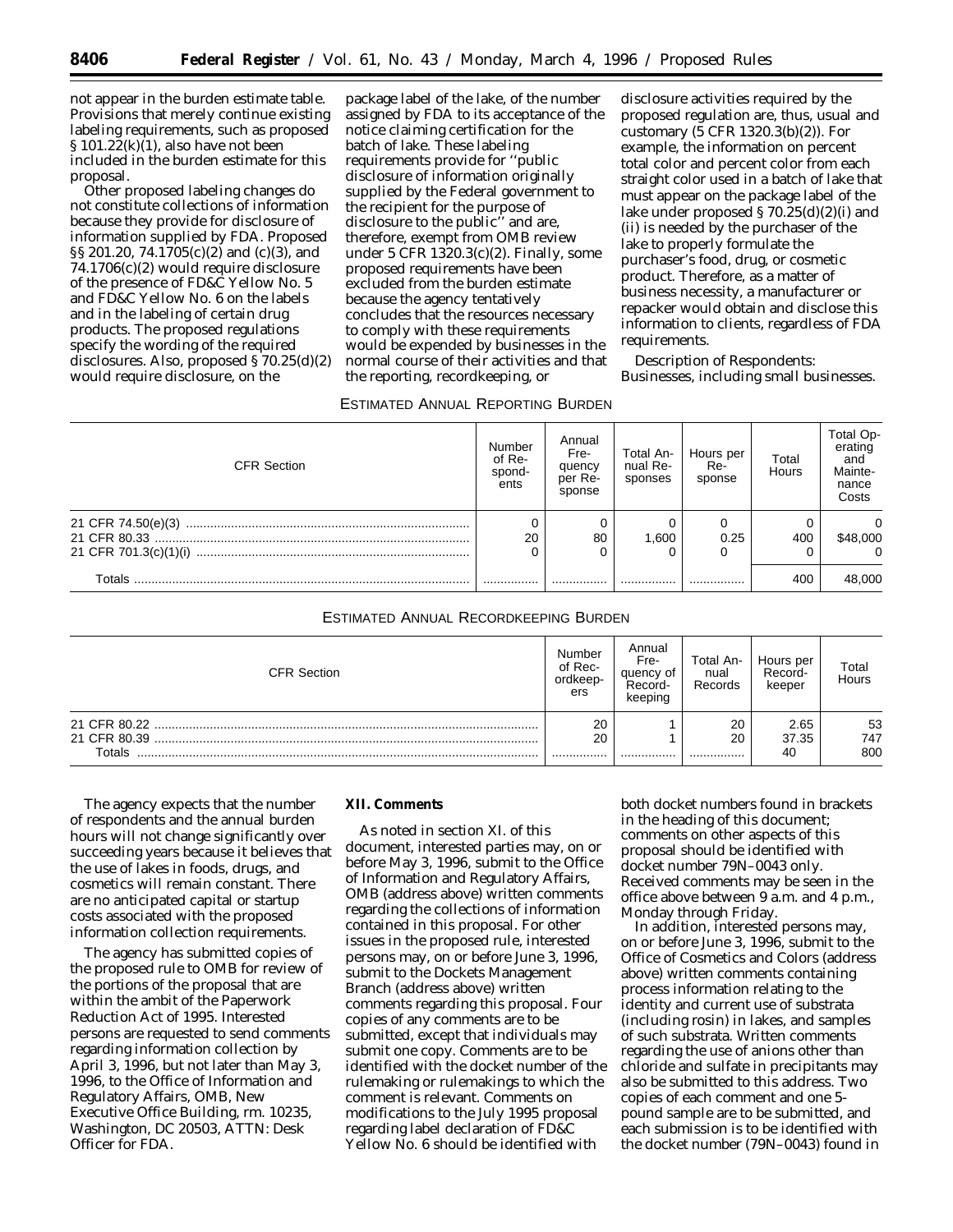brackets in the heading of this document.

### **XIII. References**

The following references have been placed on display in the Dockets Management Branch (address above) and may be seen by interested persons between 9 a.m. and 4 p.m., Monday through Friday.

1. Kubo, Y., T. Iijima, ''Dye Elution from Aluminum Lake Synthetic Food Colors (VI) Brilliant Blue FCF Lakes,'' *Shikisai*, 60(1): 2– 13, 1987.

2. Kubo, Y., M. Shirai, T. Iijima, ''Dye Elution from Aluminum Lake Synthetic Food Colors (VII) Lakes Produced by One-Step Method,'' *Shikisai*, 60(2):83–93, 1987.

3. Kubo, Y., H. Kawaguchi, ''Dye Elution from Aluminum Lake Synthetic Food Colors (V) Indigo Carmine Lakes,'' *Shikisai*, 59(11):663–669, 1986.

4. U.S. Patent 2,418,416 to Locke, R. C., Salem, NJ assignor to E.I. du Pont de Nemours and Co., Wilmington, DE, ''Manufacture of Azo Lakes,'' April 1, 1947.

5. U.S. Patent 2,478,768 to Locke, R. C., Salem, NJ assignor to E.I. du Pont de Nemours and Co., Wilmington, DE,

''Manufacture of Azo Lakes,'' August 9, 1949. 6. Clark, G. R., ''Report on Pure Dye, Impurities, and Substrata in Pigments,'' *Journal of the Association of Official Agricultural Chemists*, 28(4):938–941, 1942.

7. Clark, G. R., ''Report on Lakes and Pigments,'' *Journal of the Association of Official Agricultural Chemists*, 24(4):904– 906, 1941.

8. Holtzman, H., ''The Hydrous Oxides of Aluminum and Color Lake Formation,'' agency internal progress report, 1942.

9. Zuckerman, S., ''Color in Cosmetics: *Cosmetics, Science and Technology*,'' edited by E. Sagarin, Interscience Publishers, New York, NY, pp. 539–572, 1974.

10. United States Department of Agriculture, Food Inspection Decision 76, July 13, 1907.

11. United States Department of Agriculture, ''Certification of Coal-Tar Colors Begun by Food and Drug Administration,'' information for the press, May 11, 1939.

12. Faulkner, E. B., ''Coping with International Color Regulations,'' *Cosmetics & Toiletries*, 107:45–49, 1992.

13. Memorandum dated June 27, 1988, from the Additives Evaluation Branch, FDA, to the Division of Food and Color Additives, FDA.

14. Memoranda dated July 13, 1994, and August 22, 1994, from Research Chemist, Office of Cosmetics and Colors, FDA (HFS-128), to Aydin Örstan, FDA (HFS-217).

15. Memorandum dated December 3, 1986, from the Division of Food and Color Additives, FDA, to the Division of Colors and Cosmetics, FDA.

16. *Color Index*, 3d ed., vol. 4, Society of Dyers and Colourists, Bradford, Yorkshire, England, pp. 4003, 4009–4011, 4013, 4379, 4417, 4435, 4593–4594, 1971.

17. Marmion, D. M., *Handbook of U.S. Colorants for Foods, Drugs, and Cosmetics*, 2d ed., John Wiley and Sons, New York, NY, pp. 48, 64–89, 1984.

18. Food and Drug Administration, ''Report on the Certification of Color Additives, Foreign and Domestic Manufacturers, fiscal year 1995.''

19. Color Additive Master File No. 9, entry nos. 550, 550A, and 550-addendum 1, dated September 3, 1986, October 8, 1986, and June 3, 1987.

20. Memoranda from the Division of Colors and Cosmetics, FDA, to the Division of Food and Color Additives, FDA, dated October 2, 1986, November 21, 1986, and October 7, 1987.

21. Food and Drug Administration, Office of Cosmetics and Colors, ''Intermediates and Subsidiary Colors in FD&C Blue No. 2 Straight Color and Lake,'' September 14, 1995.

22. Lykens, D. N., ''Thermal Stability of FD&C Lake Pigments,'' *Plastics Compounding*, pp. 35 to 40, November/ December, 1986.

23. Memorandum from the Food and Color Additives Review Section, FDA, to the Direct Additives Branch, FDA, dated March 19, 1991.

24. Memorandum from the Additives Evaluation Branch, FDA, to the Direct Additives Branch, FDA, dated April 17, 1991.

25. Committee on GRAS List Survey— Phase III, ''The 1977 Survey of Industry on the Use of Food Additives,'' vol. 1, National Academy of Sciences, Washington, DC, pp. 1175 to 1192, 1979.

26. King, J., ''Method for Determination of Color Stability in Laking; The Results of Experiments with the Method of Establishing the Stability of Color in Laking for FD&C Red No. 4 and D&C Orange No. 4,'' January 28, 1980.

27. Food and Drug Administration, ''Report of FY–95 Certification Results for Batches of D&C Lakes of D&C Orange No. 5, D&C Red Nos. 21, 22, 27 and 28,'' December 1, 1995.

28. Food and Drug Administration, ''Report of FY–95 Certification Results for Batches of D&C Yellow No. 10 Lakes Prepared from Certified Batches of Straight Color,'' December 1, 1995.

29. The Cosmetic, Toiletry, and Fragrance Association, edited by Wenninger, J. A., and G. N. McEwen, ''International Cosmetic Ingredient Dictionary, 5th ed.,'', vol. 1, Washington, DC, p. 640, 1993.

30. Hercules, Product Data Sheet no. 7248, for Dresinate Dry Powder Soaps.

### **List of Subjects**

#### *21 CFR Part 70*

Color additives, Cosmetics, Drugs, Labeling, Packaging and containers.

### *21 CFR Part 73*

Color additives, Cosmetics, Drugs, Medical devices.

### *21 CFR Part 74*

Color additives, Cosmetics, Drugs, Incorporation by reference.

### *21 CFR Part 80*

Color additives, Cosmetics, Drugs, Reporting and recordkeeping requirements.

# *21 CFR Part 81*

Color additives, Cosmetics, Drugs.

*21 CFR Part 82*

Color additives, Cosmetics, Drugs.

### *21 CFR Part 101*

Food Labeling, Nutrition, Reporting and recordkeeping requirements.

#### *21 CFR Part 178*

Food additives, Food packaging.

*21 CFR Part 201*

Drugs, Labeling, Reporting and recordkeeping requirements.

### *21 CFR Part 701*

Cosmetics, Labeling, Reporting and recordkeeping requirements.

Therefore, under the Federal Food, Drug, and Cosmetic Act, the transitional provisions of the Color Additive Amendments of 1960, and under authority delegated to the Commissioner of Food and Drugs and redelegated to the Associate Commissioner for Regulatory Affairs, it is proposed that 21 CFR parts 70, 73, 74, 80, 81, 82, 101, 178, 201 and 701 be amended as follows:

### **PART 70—COLOR ADDITIVES**

1. The authority citation for 21 CFR part 70 continues to read as follows:

**Authority:** Secs. 201, 401, 402, 403, 409, 501, 512, 601, 701, 721 of the Federal Food, Drug, and Cosmetic Act (21 U.S.C. 321, 341, 342, 343, 348, 351, 360b, 361, 371, 379e).

2. Section 70.3 is amended by revising paragraphs (j), (k), (l), and (n), and by adding new paragraphs (w) and (x) to read as follows:

#### **§ 70.3 Definitions.**

\* \* \* \* \*

(j) The term *straight color* means a color additive listed in parts 73 or 74 of this chapter, but does not include color additive mixtures or lakes.

(k) The term *mixture* means a color additive made by mixing two or more listed colors, or one or more listed colors and one or more diluents, without an accompanying chemical reaction.

(l) The term *lake* means a color additive made by extending one or more straight colors on one or more substrata by adsorption, coprecipitation, or chemical combination, but does not include mixtures.

\* \* \* \* \*

(n) The term *substratum* means the substance on which the straight color in a lake is extended.

\* \* \* \* \*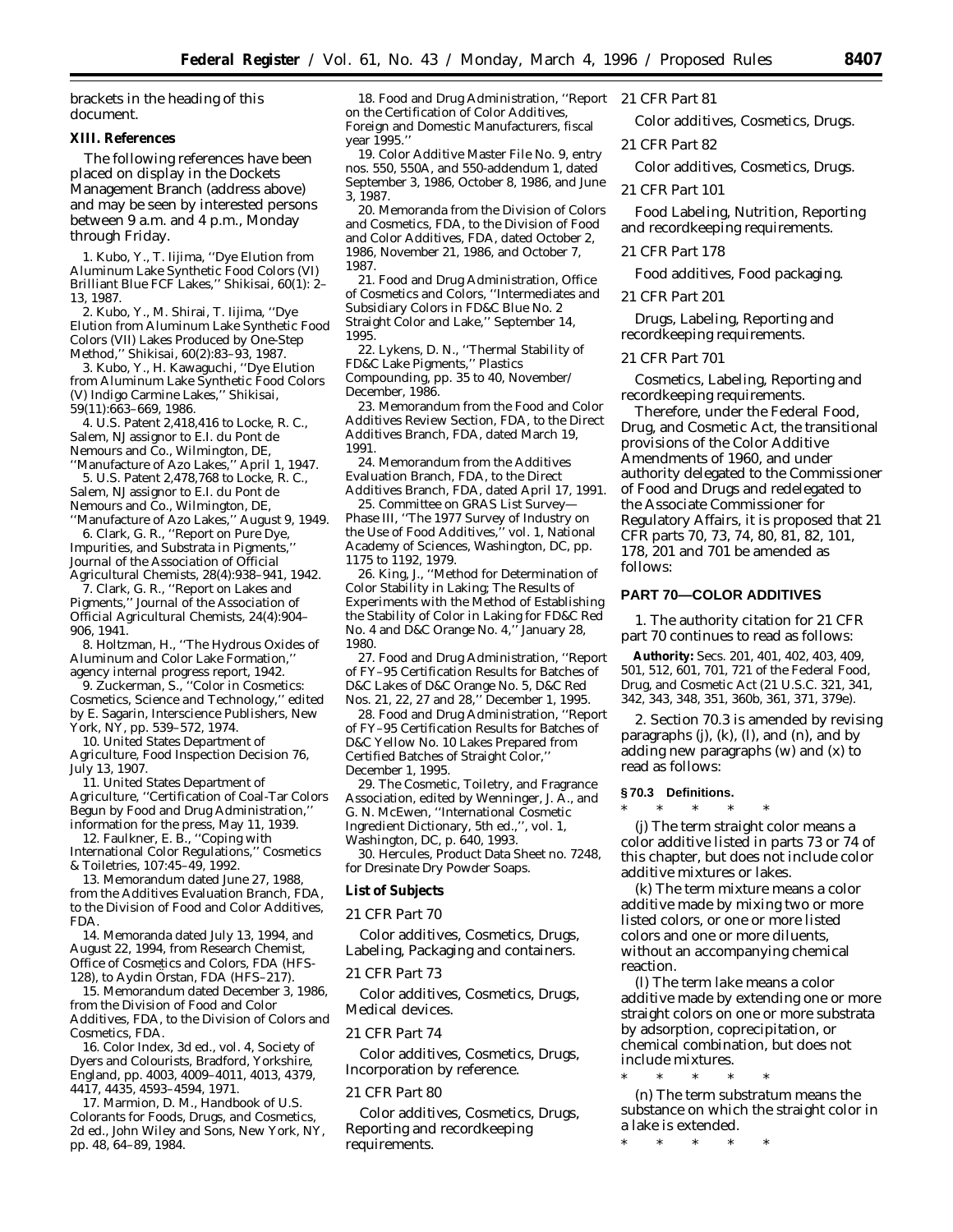(w) The term *listed color* means a color additive listed in parts 73 or 74 of this chapter and includes lakes.

(x) The term *repack* means all or a portion of a batch of certified color additive that has been sealed in accordance with § 70.20 and labeled in accordance with § 70.25, but has been reopened solely for repackaging without further processing, or relabeled for shipment or delivery, by a person other than the person to whom the certificate or acceptance of a notice claiming certification was issued.

3. Section 70.20 is amended by revising the section heading and first sentence to read as follows:

### **§ 70.20 Packaging requirements for listed colors and mixtures (other than hair dyes).**

Listed colors and mixtures shall be packaged in containers which prevent changes in composition. \* \* \*

\* \* \* \* \*

4. Section 70.25 is amended in paragraph (a), introductory text, by removing from the first sentence ''80, and 81'' and adding in its place ''and 80''; in paragraph (a)(1) by removing the words ''straight color'' and adding in their place the words ''listed color''; in paragraph (a)(3) by removing the words ''straight color'' and adding in their place the words ''listed color'' the two times they appear and by adding a new sentence at the end of the paragraph;

and by revising paragraph (d) to read as follows:

## **§ 70.25 Labeling requirements for color additives (other than hair dyes).**

(a)  $* * * *$  $(3)$  \* \* \* The amount of such straight color in a lake shall be considered part of the total amount of such straight color.

\* \* \* \* \* (d) *Special labeling for color additives not exempt from certification.* (1) Color additives subject to the certification procedures of § 80.31(a) of this chapter shall in addition include in the labeling the lot number assigned by the Color Certification Branch, Center for Food Safety and Applied Nutrition (CFSAN), Food and Drug Administration, except that in the case of any mixture for household use which contains not more than 15 percent of pure color and which is in packages containing not more than 3 ounces there appears on the label, a code number which the manufacturer has identified with the lot number by giving to the Food and Drug Administration written notice that such code number will be used in lieu of the lot number.

(2) Lakes subject to the certification procedures of § 80.31(b) of this chapter shall in addition include in the labeling:

(i) The total color content of the lake;

(ii) The amount of color contributed by each straight-color component of the lake; and

(iii) The FDA acceptance number assigned to the firm's notice claiming certification for the batch.

### **PART 73—LISTING OF COLOR ADDITIVES EXEMPT FROM CERTIFICATION**

5. The authority citation for 21 CFR part 73 continues to read as follows:

**Authority:** Secs. 201, 401, 402, 403, 409, 501, 502, 505, 601, 602, 701, 721 of the Federal Food, Drug, and Cosmetic Act (21 U.S.C. 321, 341, 342, 343, 348, 351, 352, 355, 361, 362, 371, 379e).

### **§ 73.1 [Amended]**

6. Section 73.1 *Diluents in color additive mixtures for food use exempt from certification* is amended in the introductory text by removing the words ''straight color'' and adding in their place the words ''listed color''.

7. Section 73.1001 is amended in the first sentence of the introductory text by removing the words ''straight color'' and adding in their place the words ''listed color'', and in the table in paragraph (a)(1) by alphabetically adding four new entries to read as follows:

**§ 73.1001 Diluents in color additive mixtures for drug use exempt from certification.**

\* \* \* \* \* (a) \* \* \*

 $(1) * * * *$ 

| <b>Substances</b> |  | Restrictions |                                    |  |
|-------------------|--|--------------|------------------------------------|--|
|                   |  |              |                                    |  |
|                   |  |              |                                    |  |
|                   |  |              |                                    |  |
|                   |  |              |                                    |  |
|                   |  |              |                                    |  |
|                   |  |              |                                    |  |
| Rosin             |  |              | For use only in ingested<br>drugs. |  |
|                   |  |              |                                    |  |

\* \* \* \* \*

## **PART 74—LISTING OF COLOR ADDITIVES SUBJECT TO CERTIFICATION**

8. The authority citation for 21 CFR part 74 continues to read as follows:

**Authority:** Secs. 201, 401, 402, 403, 409, 501, 502, 505, 601, 602, 701, 721 of the Federal Food, Drug, and Cosmetic Act.

(21 U.S.C. 321, 341, 342, 343, 348, 351, 352, 355, 361, 362, 371, 379e)

9. Section 74.50 is added to subpart A to read as follows:

### **§ 74.50 Lakes for use in foods.**

(a) *Identity.* (1) Lakes listed in this section are color additives made by extending one or more certified batches of one or more straight colors listed in paragraph (a)(2) of this section on a substratum of alumina that conforms to the requirements of paragraph (a)(3) of this section using one or more precipitants that form aluminum  $(A1+3)$ cation and chloride  $(Cl<sup>-1</sup>)$  or sulfate  $(SO<sub>4</sub><sup>-2</sup>)$  anion.

(2) Lakes listed in this section may contain one or more of the following straight colors:

(i) FD&C Blue No. 1;

- (ii) FD&C Blue No. 2;
- (iii) FD&C Green No. 3;
- (iv) FD&C Red No. 40;
- (v) FD&C Yellow No. 5; and
- (vi) FD&C Yellow No. 6.

(3) Lakes listed in this section shall contain the substratum alumina, which may either conform to the requirements for alumina under § 73.1010(a)(1) and (b) of this chapter, or may be a suspension in water of precipitated aluminum hydroxide that is formed from aluminum sulfate that meets the requirements of the Food Chemicals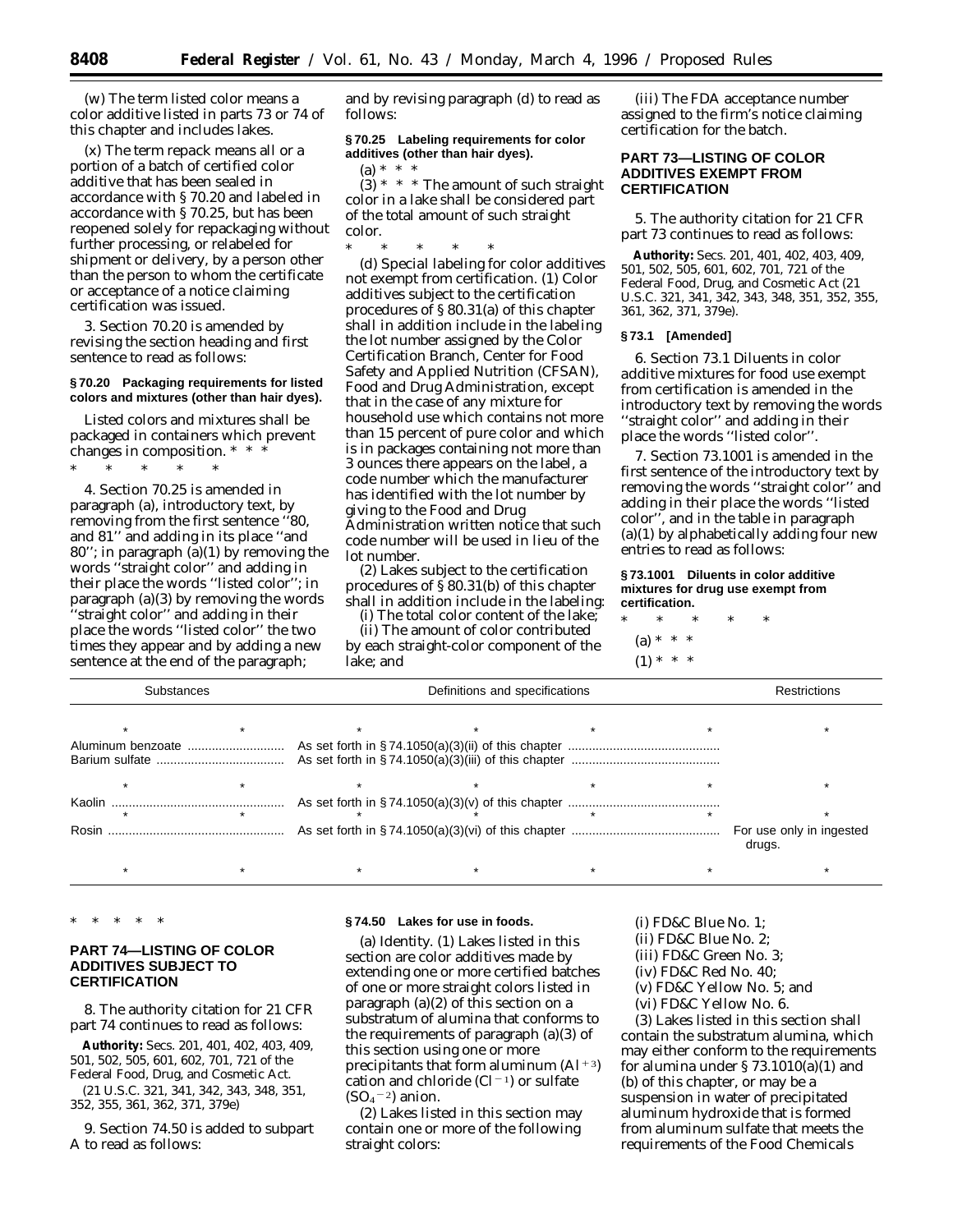Codex, 2d. ed., 1972, pp. 39–40, which is incorporated by reference in accordance with 5 U.S.C. 552(a) and 1 CFR part 51, and sodium carbonate or sodium hydroxide that meets the specifications of the Food Chemicals Codex, 3d. ed., 1981, p. 280 (sodium carbonate) or p. 287 (sodium hydroxide), which is incorporated by reference in accordance with 5 U.S.C. 552(a) and 1 CFR part 51. Copies of this publication are available from the National Academy Press, 2101 Constitution Ave. NW., Washington, DC 20418, or may be examined at the Center for Food Safety and Applied Nutrition's Library, 200 C St. SW., rm. 3321, Washington, DC, or at the Office of the Federal Register, 800 North Capitol St. NW., suite 700, Washington, DC.

(4) Color additive mixtures for food use (including dietary supplements) made with lakes listed in this section may contain only those diluents that are suitable and that are listed in part 73 of this chapter as safe for use in color additive mixtures for coloring foods. Such mixtures shall be used in accordance with paragraph (c) of this section.

(b) *Specifications.* Lakes listed in this section shall conform to the following specifications and shall be free from impurities other than those named, to the extent that such other impurities may be avoided by current good manufacturing practice:

(1) Lead (as Pb), not more than 10 parts per million;

(2) Arsenic (as As), not more than 3 parts per million; and

(3) Mercury (as Hg), not more than 1 part per million.

(c) *Uses and restrictions.* Lakes listed in this section may be safely used for coloring foods generally (including dietary supplements) in amounts consistent with current good manufacturing practice, except that:

(1) They may not be used to color foods for which standards of identity have been promulgated under section 401 of the act unless added color is authorized by such standards; and

(2) Any restriction on the use of a straight color shall also apply to the use of a lake of such straight color. If a lake is prepared using a single straight color, the lake may be used in the same manner as permitted for the straight color. If a lake is prepared using more than one straight color, its use shall be restricted to those uses common to all of the component straight colors.

(d) *Identification.* Each lake made as prescribed in paragraph (a) of this section shall be considered to be a listed color and to be listed therein under the name that is formed as follows:

(1) The listed names of the straight colors present in the lake (in descending order of predominance);

(2) The name of the cation precipitant ''Aluminum,'' followed by the words ''Lake on Alumina.'' (For example, the name of a lake prepared by the extension of FD&C Yellow No. 5 and FD&C Blue No. 1 on alumina using aluminum chloride as a precipitant is ''FD&C Yellow No. 5 and FD&C Blue No. 1 Aluminum Lake on Alumina.'')

(e) *Labeling.* (1) The label of each lake listed in this section and any mixtures prepared from them that are intended solely or in part for coloring purposes shall conform to the requirements of § 70.25 of this chapter.

(2) Foods for human use that contain lakes listed in this section shall declare the presence of such lakes in accordance with  $\S 101.22(k)(1)$  of this chapter.

(3) Butter, cheese, and cream that contain a lake of FD&C Yellow No. 5 or FD&C Yellow No. 6 shall be labeled in accordance with § 101.22(k)(1) of this chapter.

(f) *Certification.* All batches of lakes listed in this section shall be certified in accordance with regulations in part 80 of this chapter.

10. Section 74.101 is amended by adding new paragraph (a)(3) to read as follows:

### **§ 74.101 FD&C Blue No. 1.**

 $(a) * * * *$ 

(3) Lakes made with FD&C Blue No. 1 shall conform to the requirements of § 74.50.

\* \* \* \* \* 11. Section 74.102 is amended by adding new paragraph (a)(3) to read as follows:

### **§ 74.102 FD&C Blue No. 2.**

 $(a) * * * *$ 

(3) Lakes made with FD&C Blue No. 2 shall conform to the requirements of § 74.50. \* \* \* \* \*

12. Section 74.203 is amended by adding new paragraph (a)(3) to read as follows:

### **§ 74.203 FD&C Green No. 3.**

(a) \* \* \*

(3) Lakes made with FD&C Green No. 3 shall conform to the requirements of § 74.50.

\* \* \* \* \* 13. Section 74.340 is amended by revising paragraph (a)(3); in paragraph (d) by removing the words ''lakes or''; and in paragraph (e) by removing the words ''and lakes thereof'', to read as follows:

#### **§ 74.340 FD&C Red No. 40.**

 $(a) * * * *$ 

(3) Lakes made with FD&C Red No. 40 shall conform to the requirements of § 74.50.

\* \* \* \* \*

14. Section 74.705 is amended by revising paragraph (a)(3) to read as follows:

### **§ 74.705 FD&C Yellow No. 5.**

 $(a) * * * *$ 

(3) Lakes made with FD&C Yellow No. 5 shall conform to the requirements of § 74.50.

\* \* \* \* \*

15. Section 74.706 is amended by adding new paragraph (a)(3) to read as follows:

### **§ 74.706 FD&C Yellow No. 6.**

 $(a) * * * *$ 

(3) Lakes made with FD&C Yellow No. 6 shall conform to the requirements of § 74.50.

\* \* \* \* \* 16. Section 74.1050 is added to subpart B to read as follows:

#### **§ 74.1050 Lakes for use in drugs.**

(a) *Identity.* (1) Lakes listed in this section are color additives made by extending one or more certified batches of one or more straight colors specified in paragraph (a)(2) of this section on one or more substrata specified in paragraph  $(a)(3)$  of this section, using one or more precipitants that form aluminum  $(A1+3)$ , barium (Ba<sup>+2</sup>), calcium (Ca<sup>+2</sup>), potassium (K<sup>+1</sup>), sodium (Na<sup>+1</sup>), strontium (Sr<sup>+2</sup>), or zirconium (Zr<sup>+4</sup>) cation, and chloride  $(Cl<sup>-1</sup>)$  or sulfate  $(SO<sub>4</sub><sup>-2</sup>)$  anion.

(2) Lakes listed in this section may contain one or more of the following straight colors:

(i) FD&C Blue No. 1; (ii) FD&C Blue No. 2; (iii) FD&C Green No. 3; (iv) FD&C Yellow No. 5; (v) FD&C Yellow No. 6; (vi) FD&C Red No. 4; (vii) FD&C Red No. 40; (viii) D&C Blue No. 4; (ix) D&C Orange No. 4; (x) D&C Orange No. 5; (xi) D&C Orange No. 10; (xii) D&C Red No. 6; (xiii) D&C Red No. 7; (xiv) D&C Red No. 21; (xv) D&C Red No. 22; (xvi) D&C Red No. 27; (xvii) D&C Red No. 28; (xviii) D&C Red No. 31; (xix) D&C Red No. 33; (xx) D&C Red No. 34; and (xxi) D&C Yellow No. 10.

(3) Lakes listed in this section may contain one or more of the following substrata: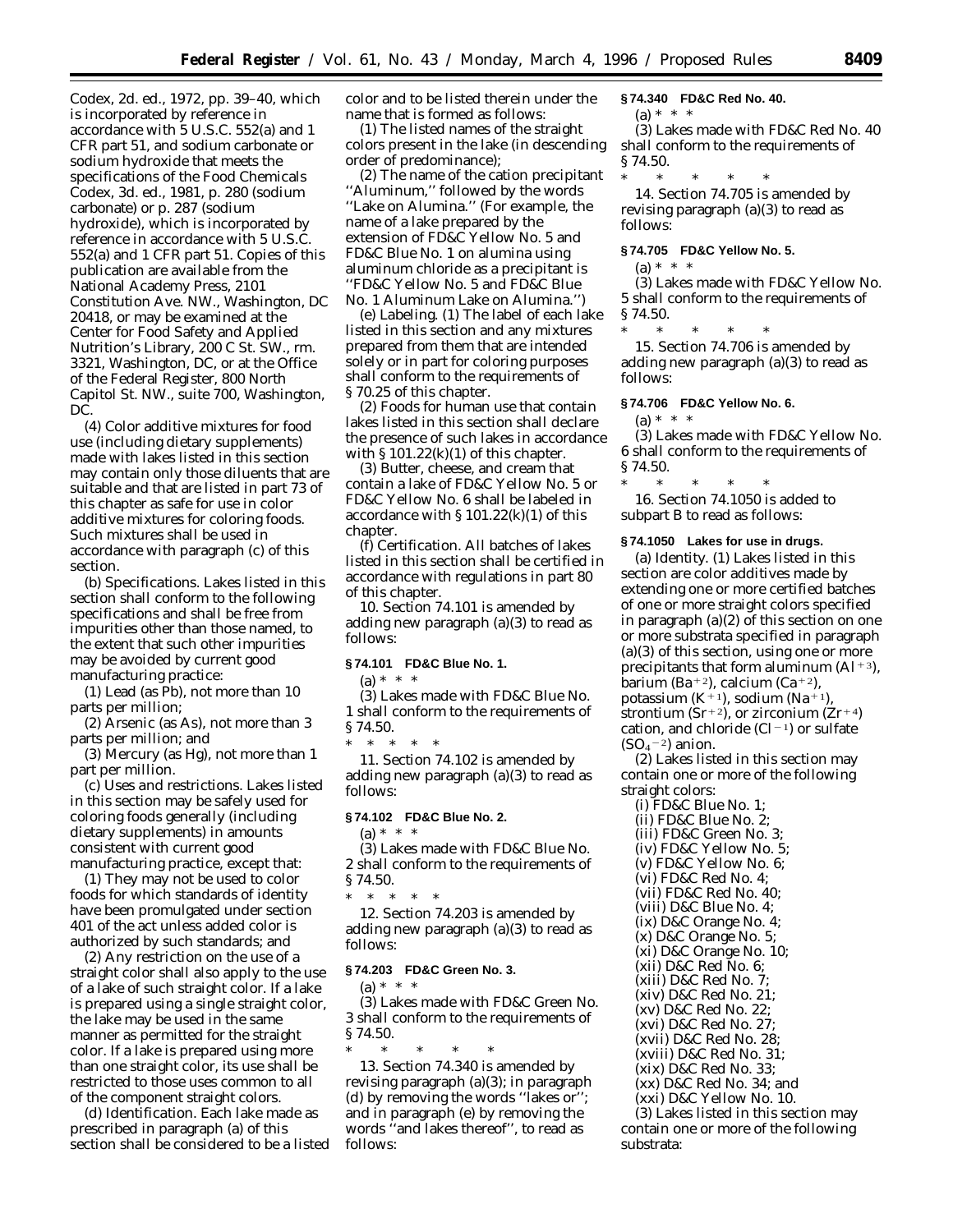(i) Alumina that conforms to the requirements of  $\S 74.50(a)(3)$  of this chapter; and

(ii) Aluminum benzoate that is prepared from aluminum chloride or aluminum sulfate that conforms to the requirements of the United States Pharmacopeia, 23d ed. (1995), p. 64 (aluminum chloride) or p. 68 (aluminum sulfate), which is incorporated by reference in accordance with 5 U.S.C. 552(a) and 1 CFR part 51, and benzoic acid that conforms to the requirements of the United States Pharmacopeia, 23d ed. (1995), pp. 176 and 177, which is incorporated by reference in accordance with 5 U.S.C. 552(a) and 1 CFR part 51. Copies are available from the United States Pharmacopoeial Convention, Inc., 12601 Twinbrook Pkwy., Rockville, MD 20852, or may be examined at the Center for Food Safety and Applied Nutrition's Library, 200 C St. SW., rm. 3321, Washington, DC, or at the Office of the Federal Register, 800 North Capitol St. NW., suite 700, Washington, DC.

(iii) Barium sulfate that conforms to the requirements of the United States Pharmacopeia, 23d ed. (1995), pp. 165 and 166, which is incorporated by reference in accordance with 5 U.S.C. 552(a) and 1 CFR part 51. The availability of this incorporation by reference is given in paragraph (a)(3)(ii) of this section.

(iv) Calcium carbonate that conforms to the requirements of  $\S 73.1070(a)(1)$ and (b) of this chapter.

(v) Kaolin that conforms to the requirements of the United States Pharmacopeia, 23d ed. (1995), p. 863, which are incorporated by reference in accordance with 5 U.S.C. 552(a) and 1 CFR part 51. The availability of this incorporation by reference is given in paragraph (a)(3)(ii) of this section.

(vi) Rosin, which is the pale, creamcolored sodium soap of the residue left after distilling off the volatile oil from the oleoresin obtained from *Pinus palustris* and other species of *Pinus,* and which conforms to the following specifications:

(A) Solids, not less than 95 percent;

(B) Acid number, not greater than 7.5; and

(C) Free alkali, not greater than 2.5 percent.

(vii) Talc that conforms to the requirements of  $\S 73.1550(a)(1)$  and (b) of this chapter.

(viii) Titanium dioxide that conforms to the requirements of  $\S 73.575$  (a)(1) and (b) of this chapter.

(ix) Zinc oxide that conforms to the requirements of  $\S 73.1991(a)(1)$  and (b) of this chapter.

(4) Color additive mixtures for drug use made with lakes listed in this section may contain only those diluents that are suitable and that are listed in part 73 of this chapter as safe for use in color additive mixtures for coloring drugs. Such mixtures shall be used in accordance with paragraph (c) of this section.

(b) *Specifications.* Lakes listed in this section shall conform to the following specifications and shall be free from impurities other than those named, to the extent that such other impurities may be avoided by current good manufacturing practice:

(1) Lead (as Pb), not more than 20 parts per million;

(2) Arsenic (as As), not more than 3 parts per million;

(3) Mercury (as Hg), not more than 1 part per million; and

(4) For a lake that contains a barium salt, soluble barium (in dilute HCl) as  $BaCl<sub>2</sub>$ , not more than 0.05 percent.

(c) *Uses and restrictions.* Lakes listed in this section may be safely used for coloring drugs generally in amounts consistent with current good manufacturing practice, except that:

(1) Any restriction on the use of a straight color shall also apply to the use of a lake of such straight color. If a lake is prepared using a single straight color, the lake may be used in the same manner as permitted for the straight color. If a lake is prepared using more than one straight color, its use shall be restricted to those uses common to all of the component straight colors. (For example, a lake produced using two straight colors, one listed for use in coloring drugs generally and one listed for use in coloring externally applied drugs only, may be used only for coloring externally applied drugs.)

(2) Where regulations impose quantitative limitations for a general or specific use of a straight color, the amount of such straight color in a lake shall be considered part of the total amount of such straight color in a drug product.

(3) The aluminum lakes on alumina of FD&C Blue No. 1, FD&C Red No. 40, and FD&C Yellow No. 5, prepared in accordance with the requirements of § 74.50, may be safely used for coloring drugs intended for use in the area of the eye, in amounts consistent with current good manufacturing practice. Use of these lakes in the area of the eye is subject to the limitations in §70.5 (b) and (c) of this chapter and does not include use in articles intended for use in injections or as a surgical suture in the area of the eye.

(d) *Identification.* Each lake made as prescribed in paragraph (a) of this

section shall be considered to be a listed color and to be listed therein under the name that is formed as follows:

(1) The listed names of the straight colors present in the lake (in descending order of predominance);

(2) The names of the cations of the precipitants, followed by the words 'Lake on

(3) The names of the substrata (in descending order of predominance). (For example: The name of a lake prepared by the extension of FD&C Red No. 40 and D&C Orange No. 5 on alumina and titanium dioxide using aluminum chloride and calcium chloride as precipitants is ''FD&C Red No. 40 and D&C Orange No. 5 Aluminum/Calcium Lake on Alumina and Titanium Dioxide.'')

(e) *Labeling.* (1) The label of each lake listed in this section and any mixtures prepared from them that are intended solely or in part for coloring purposes shall conform to the requirements of § 70.25 of this chapter.

(2) Drugs that contain a lake of FD&C Yellow No. 5 shall be labeled in accordance with § 74.1705 (c)(2) and  $(c)(3)$ .

(3) Drugs that contain a lake of FD&C Yellow No. 6 shall be labeled in accordance with  $\S 74.1706(c)(2)$ .

(f) *Certification.* All batches of lakes listed in this section shall be certified in accordance with regulations in part 80 of this chapter.

17. Section 74.1101 is amended by adding a new paragraph (a)(4), by removing paragraphs  $(b)(2)$  and  $(c)(2)$ and redesignating paragraph (b)(1) and  $(c)(1)$  as paragraphs (b) and  $(c)$ , respectively, to read as follows:

## **§ 74.1101 FD&C Blue No. 1.**

# $(a) * * * *$

(4) Lakes made with FD&C Blue No. 1 shall conform to the requirements of § 74.1050.

\* \* \* \* \* 18. Section 74.1102 is amended by

adding new paragraph (a)(3) to read as follows:

# **§ 74.1102 FD&C Blue No. 2.**

 $(a) * * * *$ 

(3) Lakes made with FD&C Blue No. 2 shall conform to the requirements of § 74.1050.

\* \* \* \* \* 19. Section 74.1104 is amended by adding new paragraph (a)(3) to read as follows:

### **§ 74.1104 FD&C Blue No. 4.**

(a) \* \* \*

(3) Lakes made with FD&C Blue No. 4 shall conform to the requirements of § 74.1050.

\* \* \* \* \*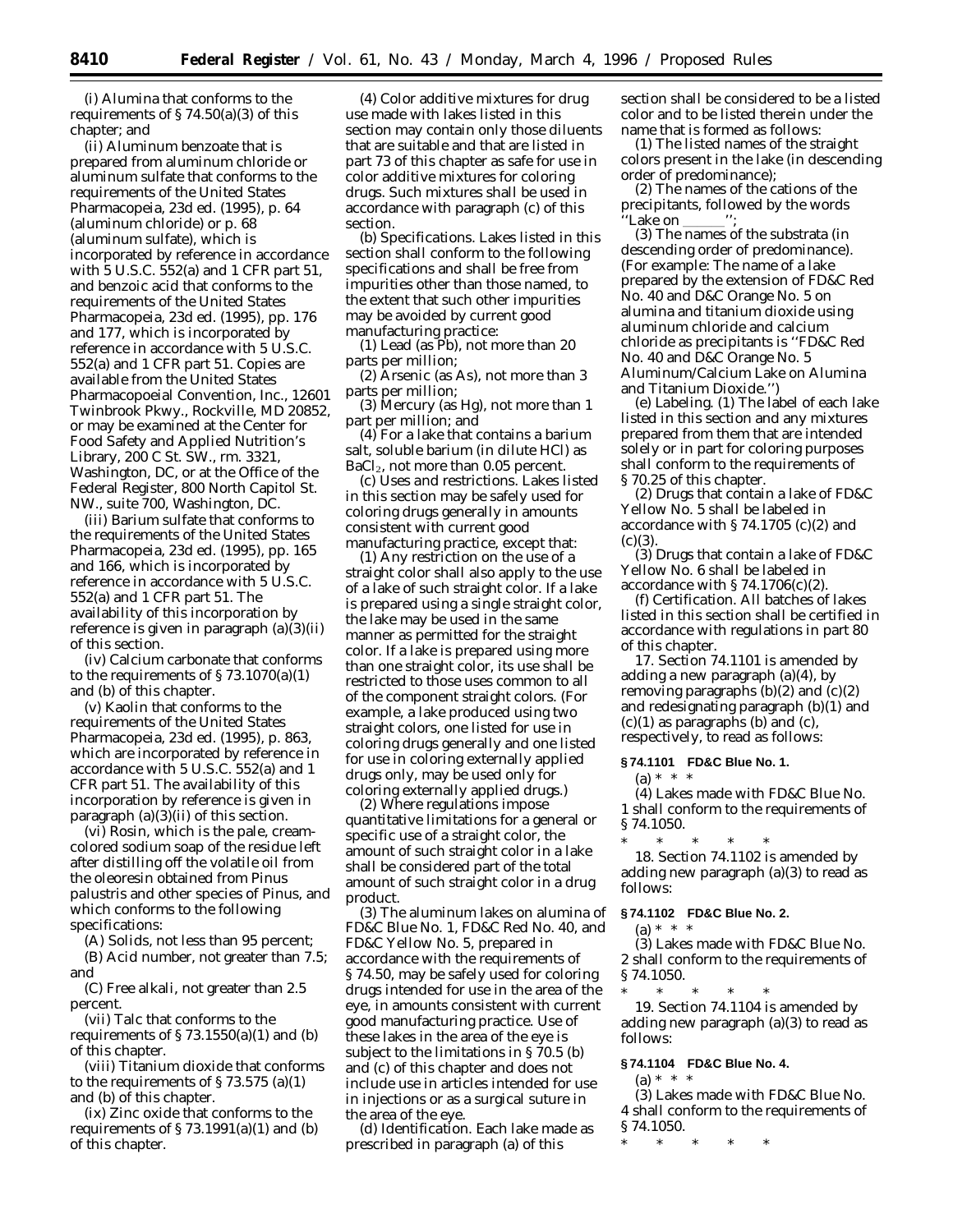20. Section 74.1203 is amended by adding a new paragraph (a)(3) to read as follows:

### **§ 74.1203 FD&C Green No. 3.**

 $(a) * * * *$ 

(3) Lakes made with FD&C Green No. 3 shall conform to the requirements of § 74.1050.

\* \* \* \* \* 21. Section 74.1254 is amended by adding new paragraph (a)(3) to read as follows:

## **§ 74.1254 D&C Orange No. 4.**

(a) \* \* \*

(3) Lakes made with D&C Orange No. 4 shall conform to the requirements of § 74.1050.

\* \* \* \* \*

22. Section 74.1255 is amended by adding new paragraph (a)(3) to read as follows:

### **§ 74.1255 D&C Orange No. 5.**

 $(a) * * * *$ 

(3) Lakes made with D&C Orange No. 5 shall conform to the requirements of § 74.1050. \* \* \* \* \*

23. Section 74.1260 is amended by adding new paragraph (a)(3) to read as follows:

### **§ 74.1260 D&C Orange No. 10.**

 $(a) * * * *$ 

(3) Lakes made with D&C Orange No. 10 shall conform to the requirements of § 74.1050.

\* \* \* \* \*

24. Section 74.1304 is amended by adding new paragraph (a)(3) to read as follows:

# **§ 74.1304 FD&C Red No. 4.**

 $(a) * * * *$ 

(3) Lakes made with FD&C Red No. 4 shall conform to the requirements of § 74.1050.

\* \* \* \* \*

25. Section 74.1306 is amended by adding new paragraph (a)(3) to read as follows:

### **§ 74.1306 D&C Red No. 6.**

 $(a) * * * *$ 

(3) Lakes made with D&C Red No. 6 shall conform to the requirements of  $$74.1050.  
*$ 

\* \* \* \* \* 26. Section 74.1307 is amended by adding new paragraph (a)(3) to read as follows:

# **§ 74.1307 D&C Red No. 7.**

(a) \* \* \*

(3) Lakes made with D&C Red No. 7 shall conform to the requirements of § 74.1050.

\* \* \* \* \*

27. Section 74.1321 is amended by adding new paragraph (a)(3) to read as follows:

## **§ 74.1321 D&C Red No. 21.**

 $(a) * * * *$ (3) Lakes made with D&C Red No. 21 shall conform to the requirements of § 74.1050.

\* \* \* \* \* 28. Section 74.1322 is amended by adding new paragraph (a)(3) to read as follows:

### **§ 74.1322 D&C Red No. 22.**

(a) \* \* \*

(3) Lakes made with D&C Red No. 22 shall conform to the requirements of § 74.1050.

\* \* \* \* \*

29. Section 74.1327 is amended by adding new paragraph (a)(3) to read as follows:

# **§ 74.1327 D&C Red No. 27.**

(a)  $* * *$ 

(3) Lakes made with D&C Red No. 27 shall conform to the requirements of § 74.1050. \* \* \* \* \*

30. Section 74.1328 is amended by adding new paragraph (a)(3) to read as follows:

### **§ 74.1328 D&C Red No. 28.**

 $(a) * * * *$ 

(3) Lakes made with D&C Red No. 28 shall conform to the requirements of § 74.1050.

\* \* \* \* \* 31. Section 74.1331 is amended by adding new paragraph (a)(3) to read as follows:

# **§ 74.1331 D&C Red No. 31.**

 $(a) * * * *$ 

(3) Lakes made with D&C Red No. 31 shall conform to the requirements of § 74.1050.

\* \* \* \* \* 32. Section 74.1333 is amended by adding new paragraph (a)(3) to read as follows:

### **§ 74.1333 D&C Red No. 33.**

 $(a) * * * *$ 

(3) Lakes made with D&C Red No. 33 shall conform to the requirements of  $$74.1050.  
*$ 

\* \* \* \* \* 33. Section 74.1334 is amended by adding new paragraph (a)(3) to read as follows:

### **§ 74.1334 D&C Red No. 34.**

(a) \* \* \*

(3) Lakes made with D&C Red No. 34 shall conform to the requirements of § 74.1050.

\* \* \* \* \*

34. Section 74.1340 is amended by revising paragraph (a)(3); by removing paragraph (b)(2); by redesignating paragraph (b)(1) as paragraph (b); by amending newly redesignated paragraph (b) by removing the phrase ''and FD&C Red No. 40 Aluminum Lake''; by amending paragraph (c) by removing the phrase ''lakes or''; and by amending paragraph (d) by removing the phrase 'and lakes thereof" to read as follows:

### **§ 74.1340 FD&C Red No. 40.**

 $(a) * * * *$ 

(3) Lakes made with FD&C Red No. 40 shall conform to the requirements of § 74.1050.

\* \* \* \* \* 35. Section 74.1705 is amended by revising paragraph (a)(2); by removing paragraph (b)(2); by redesignating paragraph (b)(1) as paragraph (b); and by removing in the first sentence of paragraph  $(c)(2)$  and paragraph  $(c)(3)$ , the phrase ''containing FD&C Yellow

No. 5'' and adding in its place the phrase ''containing FD&C Yellow No. 5 or a lake of FD&C Yellow No. 5''.

# **§ 74.1705 FD&C Yellow No. 5.**

 $(a) * * * *$ 

(2) Lakes made with FD&C Yellow No. 5 shall conform to the requirements of § 74.1050.

\* \* \* \* \* 36–37. Section 74.1706 is amended by adding new paragraphs  $(a)(3)$  and  $(c)(2)$ to read as follows:

# **§ 74.1706 FD&C Yellow No. 6.**

 $(a) * * * *$ 

(3) Lakes made with FD&C Yellow No. 6 shall conform to the requirements of § 74.1050.

- \* \* \* \* \*  $(c) * * * *$ 
	-

(2) The label of over-the-counter and prescription drug products intended for human use and administered orally, nasally, rectally, or vaginally containing FD&C Yellow No. 6, or a lake of FD&C Yellow No. 6, shall specifically declare the presence of FD&C Yellow No. 6 by listing the color additive using the name FD&C Yellow No. 6. The labels of certain drug products subject to this labeling requirement that are also cosmetics, such as antibacterial mouthwashes and fluoride toothpastes, need not comply with this requirement provided they comply with the requirements of § 701.3 of this chapter.

38. Section 74.1710 is amended by adding new paragraph (a)(3) to read as follows:

### **§ 74.1710 D&C Yellow No. 10.**

 $(a) * * * *$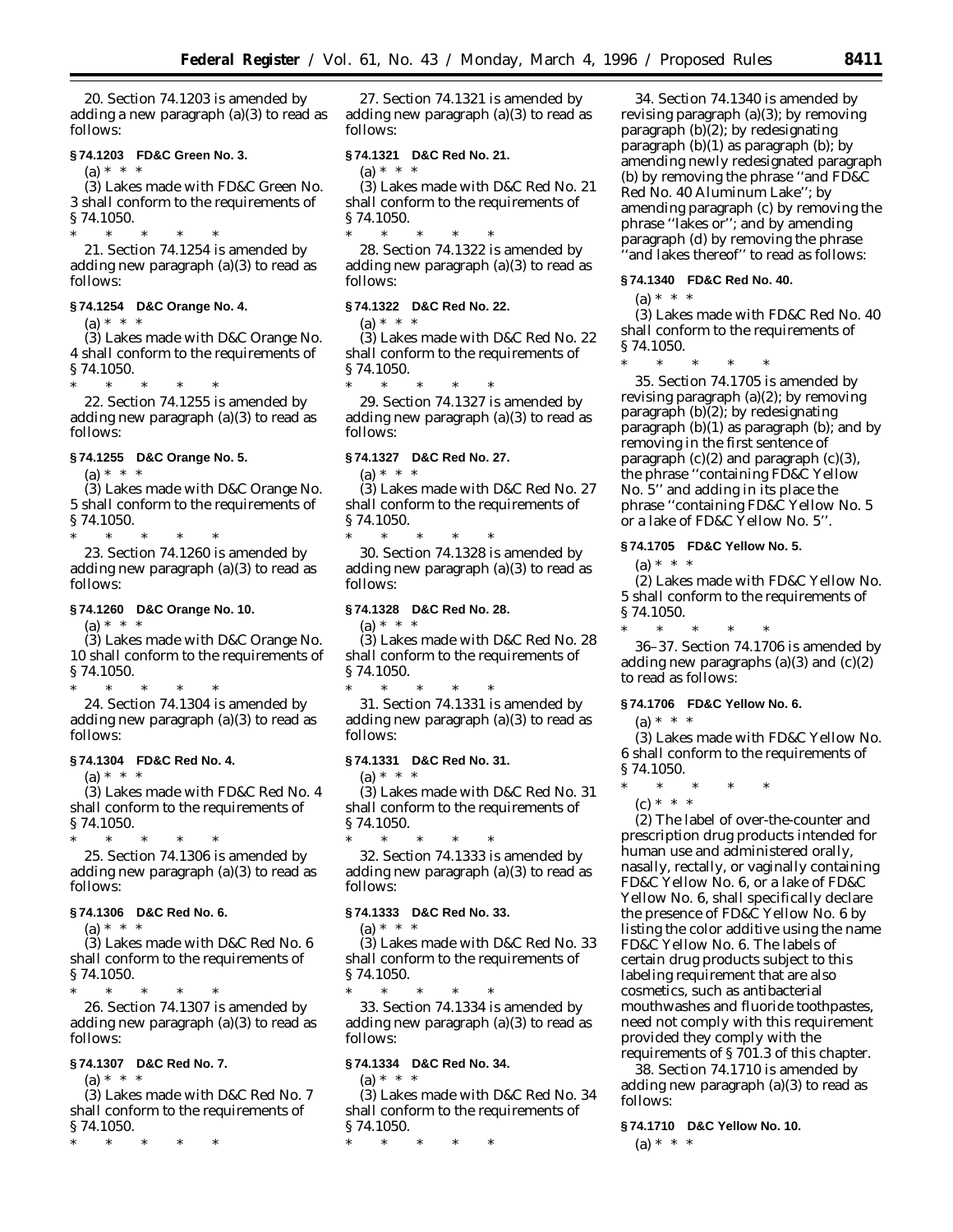(3) Lakes made with D&C Yellow No. 10 shall conform to the requirements of § 74.1050.

\* \* \* \* \* 39. Section 74.2050 is added to subpart C to read as follows:

### **§ 74.2050 Lakes for use in cosmetics.**

(a) *Identity and specifications.* Lakes listed in this section shall conform in identity and specifications to the requirements of § 74.1050(a)(1), (a)(2), (a)(3), and (b), except that the straight color FD&C Blue No. 2 shall not be a component of such lakes.

(b) *Uses and restrictions*. Lakes listed in this section may be safely used for coloring cosmetics generally in amounts consistent with current good manufacturing practice, except that:

(1) Any restriction on the use of a straight color shall also apply to the use of a lake of such straight color. If a lake is prepared using a single straight color, the lake may be used in the same manner as permitted for the straight color. If a lake is prepared using more than one straight color, its use shall be restricted to those uses common to all of the component straight colors. (For example, a lake produced using two straight colors, one listed for use in coloring cosmetics generally and one listed for use in coloring externally applied cosmetics only, may be used only for coloring externally applied cosmetics.)

(2) Where regulations impose quantitative limitations for a general or specific use of a straight color, the amount of such straight color in a lake shall be considered a part of the total amount of such straight color in a cosmetic product.

(3) The aluminum lakes on alumina of FD&C Blue No. 1, FD&C Red No. 40, and FD&C Yellow No. 5, prepared in accordance with the requirements of § 74.50, may be safely used for coloring cosmetics intended for use in the area of the eye, in amounts consistent with current good manufacturing practice. Use of these lakes in the area of the eye is subject to the limitations in § 70.5(b) and (c) of this chapter, and does not include use in articles intended for use in injections or as a surgical suture in the area of the eye.

(c) *Identification*. Each lake made as prescribed in paragraph (a) of this section shall be considered to be a listed color and to be listed therein under the name that is formed as prescribed in § 74.1050(d).

(d) *Labeling*. (1) The label of each lake listed in this section and any mixtures prepared from that are intended solely or in part for coloring purposes shall

conform to the requirements of § 70.25 of this chapter.

(2) Cosmetics that contain lakes listed in this section shall declare the presence of such lakes in accordance with  $\S 701.3(c)(1)(i)$  of this chapter.

(e) *Certification*. All batches of lakes listed in this section shall be certified in accordance with regulations in part 80 of this chapter.

40. Section 74.2101 is amended by removing paragraphs  $(b)(2)$  and  $(c)(2)$ ; by redesignating paragraphs (a), (b)(1), and  $(c)(1)$  as paragraphs  $(a)(1)$ ,  $(b)$ , and (c), respectively; and by adding new paragraph  $(a)(2)$  to read as follows:

### **§ 74.2101 FD&C Blue No. 1.**

 $(a) * * * *$ 

(2) Lakes made with FD&C Blue No. 1 shall conform to the requirements of § 74.2050.

\* \* \* \* \* 41. Section 74.2104 is amended by redesignating paragraph (a) as paragraph (a)(1) and by adding new paragraph (a)(2) to read as follows:

#### **§ 74.2104 D&C Blue No. 4.**

(a) \* \* \*

(2) Lakes made with D&C Blue No. 4 shall conform to the requirements of § 74.2050.

\* \* \* \* \* 42. Section 74.2203 is amended by redesignating paragraph (a) as paragraph (a)(1) and by adding new paragraph (a)(2) to read as follows:

# **§ 74.2203 FD&C Green No. 3.**

(a) \* \* \*

(2) Lakes made with FD&C Green No. 3 shall conform to the requirements of § 74.2050.

\* \* \* \* \* 43. Section 74.2254 is amended by redesignating paragraph (a) as paragraph (a)(1) and by adding new paragraph (a)(2) to read as follows:

# **§ 74.2254 D&C Orange No. 4.**

(a) \* \* \*

(2) Lakes made with D&C Orange No. 4 shall conform to the requirements of § 74.2050.

\* \* \* \* \* 44. Section 74.2255 is amended by redesignating paragraph (a) as paragraph (a)(1) and by adding new paragraph (a)(2) to read as follows:

# **§ 74.2255 D&C Orange No. 5.**

(a) \* \* \* (2) Lakes made with D&C Orange No. 5 shall conform to the requirements of § 74.2050.

\* \* \* \* \* 45. Section 74.2260 is amended by redesignating paragraph (a) as paragraph  $(a)(1)$  and adding new paragraph  $(a)(2)$ to read as follows:

#### **§ 74.2260 D&C Orange No. 10.**

# $(a) * * * *$

(2) Lakes made with D&C Orange No. 10 shall conform to the requirements of § 74.2050.

\* \* \* \* \* 46. Section 74.2304 is amended by redesignating paragraph (a) as paragraph (a)(1) and by adding new paragraph (a)(2) to read as follows:

#### **§ 74.2304 FD&C Red No. 4.**

 $(a) * * * *$ 

(2) Lakes made with FD&C Red No. 4 shall conform to the requirements of § 74.2050.

\* \* \* \* \* 47. Section 74.2306 is amended by redesignating paragraph (a) as paragraph (a)(1) and by adding new paragraph (a)(2) to read as follows:

#### **§ 74.2306 D&C Red No. 6.**

(a) \* \* \*

\* \* \* \* \*

(2) Lakes made with D&C Red No. 6 shall conform to the requirements of § 74.2050.

48. Section 74.2307 is amended by redesignating paragraph (a) as paragraph (a)(1) and by adding new paragraph (a)(2) to read as follows:

### **§ 74.2307 D&C Red No. 7.**

 $(a) * * * *$ 

(2) Lakes made with D&C Red No. 7 shall conform to the requirements of § 74.2050.

\* \* \* \* \* 49. Section 74.2321 is amended by redesignating paragraph (a) as paragraph (a)(1) and by adding new paragraph (a)(2) to read as follows:

#### **§ 74.2321 D&C Red No. 21.**

(a) \* \* \*

(2) Lakes made with D&C Red No. 21 shall conform to the requirements of § 74.2050.

\* \* \* \* \* 50. Section 74.2322 is amended by redesignating paragraph (a) as paragraph (a)(1) and by adding new paragraph (a)(2) to read as follows:

# **§ 74.2322 D&C Red No. 22.**

# (a) \* \* \*

(2) Lakes made with D&C Red No. 22 shall conform to the requirements of § 74.2050.

\* \* \* \* \* 51. Section 74.2327 is amended by redesignating paragraph (a) as paragraph (a)(1) and by adding new paragraph (a)(2) to read as follows: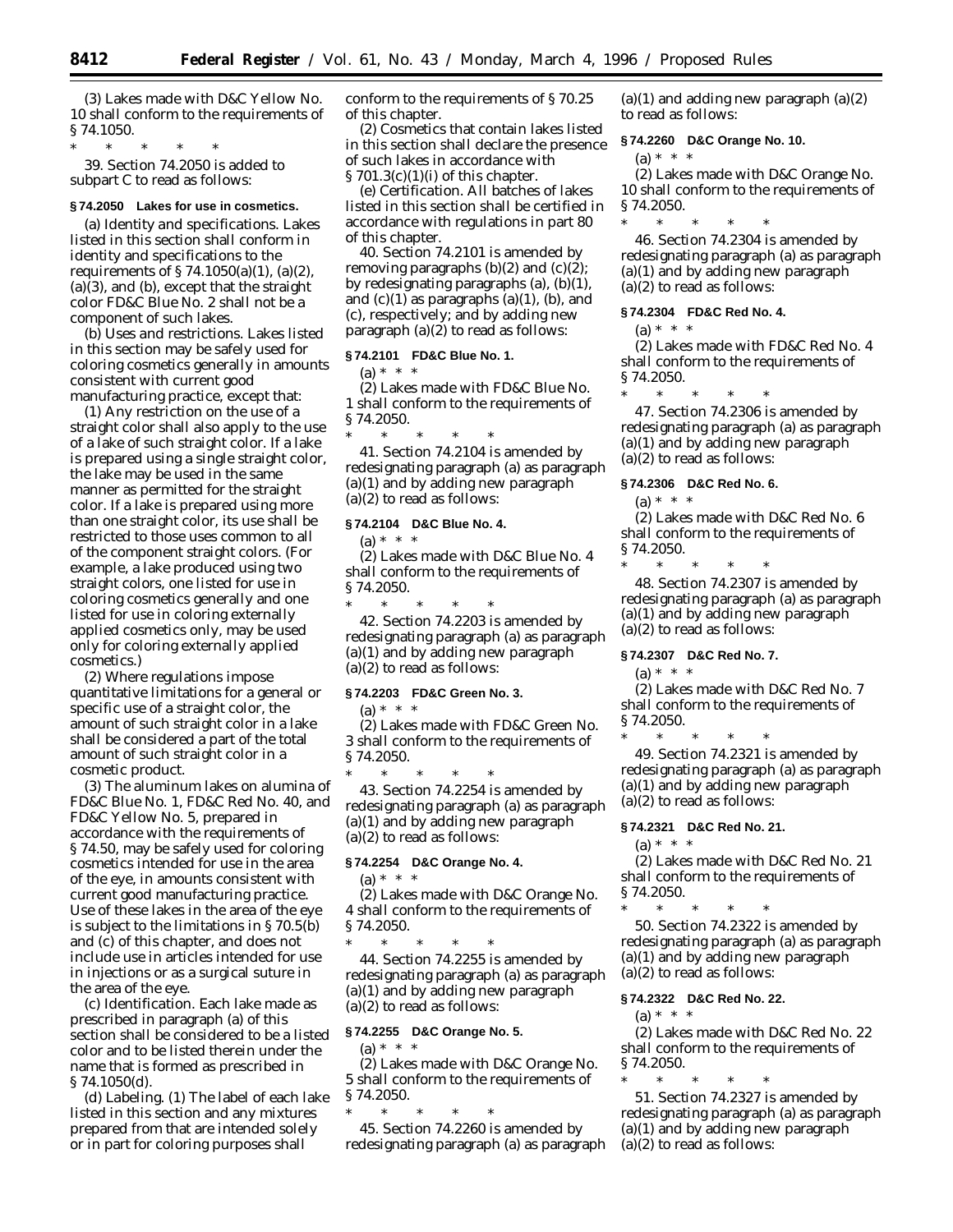#### **§ 74.2327 D&C Red No. 27.**

 $(a) * * * *$ (2) Lakes made with D&C Red No. 27 shall conform to the requirements of  $$74.2050.  
*$ 

\* \* \* \* \*

52. Section 74.2328 is amended by redesignating paragraph (a) as paragraph (a)(1) and by adding new paragraph (a)(2) to read as follows:

# **§ 74.2328 D&C Red No. 28.**

 $(a) * * * *$ 

(2) Lakes made with D&C Red No. 28 shall conform to the requirements of § 74.2050.

\* \* \* \* \*

53. Section 74.2331 is amended by redesignating paragraph (a) as paragraph (a)(1) and by adding new paragraph (a)(2) to read as follows:

### **§ 74.2331 D&C Red No. 31.**

 $(a) * * * *$ 

(2) Lakes made with D&C Red No. 31 shall conform to the requirements of § 74.2050.

\* \* \* \* \* 54. Section 74.2333 is amended by redesignating paragraph (a) as paragraph (a)(1) and by adding new paragraph (a)(2) to read as follows:

### **§ 74.2333 D&C Red No. 33.**

 $(a) * * * *$ 

(2) Lakes made with D&C Red No. 33 shall conform to the requirements of § 74.2050.

\* \* \* \* \*

55. Section 74.2334 is amended by redesignating paragraph (a) as paragraph (a)(1) and by adding new paragraph (a)(2) to read as follows:

# **§ 74.2334 D&C Red No. 34.**

 $(a) * * * *$ 

(2) Lakes made with D&C Red No. 34 shall conform to the requirements of § 74.2050.

\* \* \* \* \* 56. Section 74.2340 is amended by revising paragraph (a)(2); by removing in the introductory text of paragraph (b) the phrase ''except that only FD&C Red No. 40 and FD&C Red No. 40 Aluminum Lake may be safely used in coloring'' and adding in its place the word ''including'', in paragaph (b)(2) by removing the words ''additives'' and ''their'' and adding in their place the words ''additive'' and ''its'', respectively, to read as follows:

### **§ 74.2340 FD&C Red No. 40.**

 $(a) * * * *$ 

(2) Lakes made with FD&C Red No. 40 shall conform to the requirements of § 74.2050.

\* \* \* \* \*

57. Section 74.2705 is amended by redesignating paragraph (a) as paragraph (a)(1) and by adding new paragraph  $(a)(2)$ , by removing paragraph  $(b)(2)$  and (c)(2) and redesignating paragraphs  $(b)(1)$  and  $(c)(1)$  as paragraphs  $(b)$  and (c), respectively, to read as follows:

### **§ 74.2705 FD&C Yellow No. 5.**

(a) \* \* \* (2) Lakes made with FD&C Yellow No. 5 shall conform to the requirements of § 74.2050.

\* \* \* \* \* 58–59. Section 74.2706 is amended by redesignating paragraph (a) as paragraph(a) $(1)$  and by adding new paragraph (a)(2) to read as follows:

# **§ 74.2706 FD&C Yellow No. 6.**

 $(a) * * * *$ (2) Lakes made with FD&C Yellow No. 6 shall conform to the requirements of § 74.2050.

\* \* \* \* \* 60. Section 74.2710 is amended by redesignating paragraph (a) as paragraph $(a)(1)$  and by adding a new paragraph  $(a)(2)$  to read as follows:

### **§ 74.2710 D&C Yellow No. 10.**

(a) \* \* \*

(2) Lakes made with D&C Yellow No. 10 shall conform to the requirements of § 74.2050.

 $*$  \*

# **PART 80—COLOR ADDITIVE CERTIFICATION**

61. The authority citation for 21 CFR Part 80 continues to read as follows:

**Authority**: Secs. 701, 721 of the Federal Food, Drug, and Cosmetic Act (21 U.S.C. 371, 379e).

62. Section 80.10 is amended in paragraph (a) by revising the paragraph heading and by removing the phrase "and  $(j)(2)$ "; in paragraph  $(b)$ , introductory text, by revising the paragraph heading and by removing '§  $80.21(j)(3)$  and  $(j)(4)$ " and adding in its place " $\S 80.21(j)(2)$  and  $(j)(3)$ "; by redesignating paragraphs (c), (d), (e), and (f) as paragraphs (d), (e), (f), and (g), respectively, by amending newly redesignated paragraph (d) by removing the phrase ''(a) and (b)'' and adding in its place the phrase ''(a), (b), and (c)'', and by adding new paragraph (c) to read as follows:

# **§ 80.10 Fees for certification services.**

(a) *Fees for straight colors.* \* \* \* \* \* \* \* \*

(b) *Fees for repacks of certified straight colors and color additive mixtures.* \* \* \*

\* \* \* \* \*

(c) *Fees for lakes and repacks of certified lakes.* The fee for the services provided under the regulations in this part in the case of each notice claiming certification submitted in accordance with § 80.33 shall be \$30.00.

\* \* \* \* \*

63. Section 80.21 is amended in paragraph (g)(1) by removing the phrase 'and lakes''; by amending paragraph (g)(2) by adding the words ''of straight colors'' at the end of the sentence; by revising paragraph (h)(1); by removing paragraph (h)(2) and redesignating paragraphs  $(h)(3)$  and  $(h)(4)$  as paragraphs  $(h)(2)$  and  $(h)(3)$ , respectively; by revising newly redesignated paragraph (h)(3); by amending paragraph (j), introductory text, by removing the words ''a lake,'' and by removing the phrase ''previously certified color additive'' and adding in its place the phrase ''previously certified straight color''; by removing paragraph (j)(2) and redesignating paragraphs  $(j)(3)$  and  $(j)(4)$  as paragraphs  $(j)(2)$  and  $(j)(3)$ , respectively; and by revising the paragraph heading of newly designated paragraph (j)(2) to read as follows:

### **§ 80.21 Request for certification.**

\* \* \* \* \*

(h) \* \* \*

(1) The name of a straight color shall be the name of the color additive as listed in part 74 of this chapter. \* \* \* \* \*

(3) The name of a repack shall be the name described in paragraph (h)(1) or (h)(2) of this section, whichever is applicable.

- \* \* \* \* \*
- $(i) * * * *$

(2) *Request for certification of a repack of a batch of certified straight color.* \* \* \*

\* \* \* \* \*

64. Section 80.22 is revised to read as follows:

### **§ 80.22 Samples to accompany requests for certification or to be held as records.**

(a) *Straight colors and their mixtures and repacks.* A sample of a batch of color additive which is to accompany a request for certification shall:

(1) Be taken only after such batch has been so thoroughly mixed as to be of uniform composition throughout;

(2) Be held under the control of the person requesting certification until certified; and

(3) Be labeled to show:

(i) The name of the color additive;

(ii) The manufacturer's batch number;

(iii) The quantity of such batch;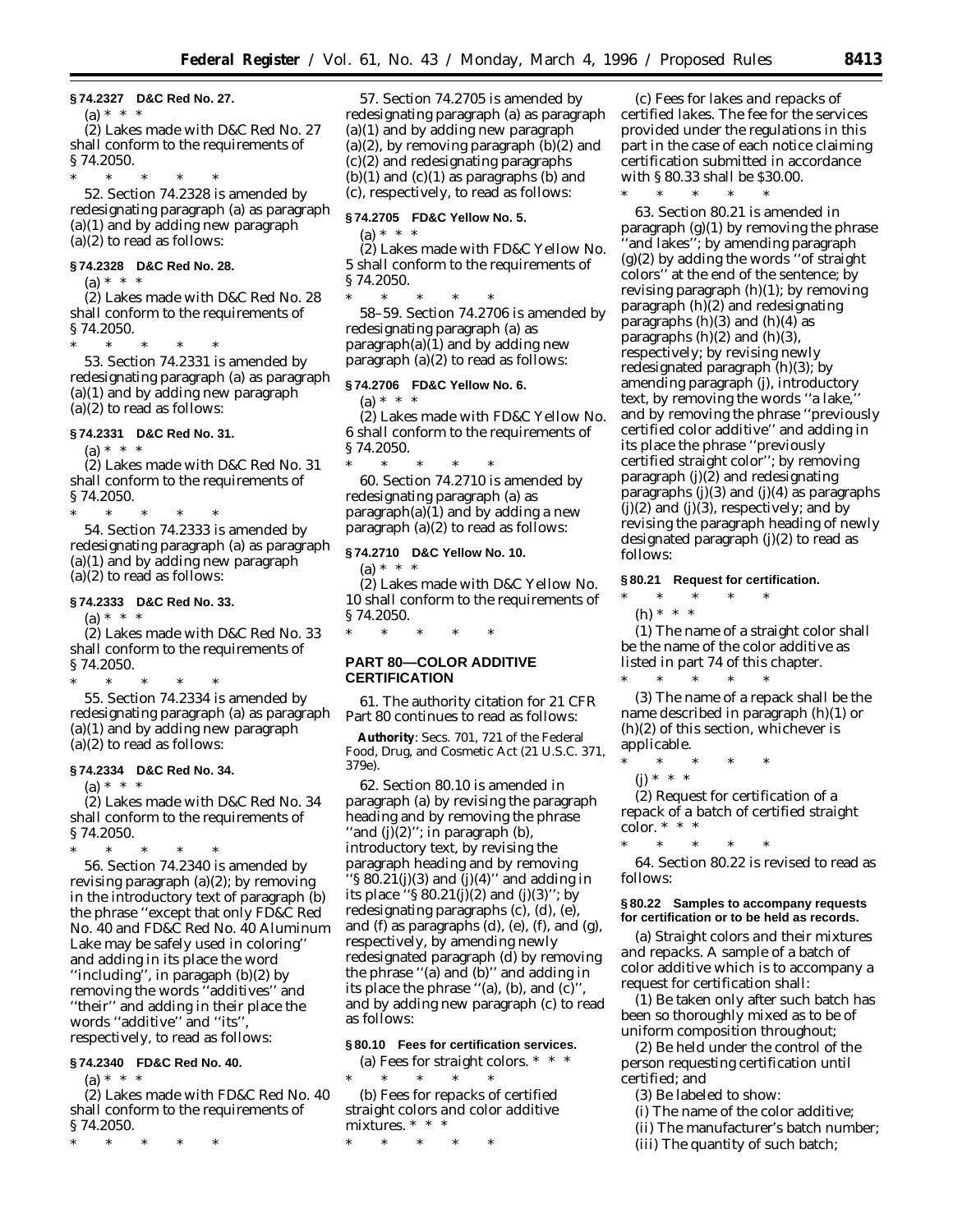(iv) The name and post office address of the person requesting certification of such batch; and

(v) Be accompanied by any label or labeling intended to be used.

(b) *Lakes and their repacks.* A sample of a batch of lake that is to be held by a firm claiming certification for the batch shall:

(1) Be taken prior to submission of the notice claiming certification;

(2) Be taken only after such batch has been so thoroughly mixed as to be of uniform composition throughout;

(3) Be sealed and stored in such a manner as to prevent change in composition;

(4) Be held by the firm claiming certification for the batch, as required by § 80.39(b)(3); and

(5) Be labeled to show:

(i) The name of the lake;

(ii) The percent total color for the batch and, if the batch contains more than one straight color, the percent color in the batch for each straight color;

(iii) The firm's batch number and the date the sample was taken;

(iv) The quantity of the batch;

(v) The name and place of business of the firm claiming certification for the batch;

(vi) A copy of any label or labeling intended to be used with the batch; and

(vii) After receipt of an acceptance of the notice claiming certification for the batch, FDA's acceptance number.

65. Section 80.31 is amended in paragraph (a) by adding a new heading; by removing in paragraph (a)(2) in the phrase ''parts 81 and 82'' and adding in its place ''part 74'', by removing in paragraph (a)(3) the phrase "81, and 82'', by revising paragraph (b), and by adding new paragraph (c) to read as follows:

#### **§ 80.31 Certification.**

(a) *Straight colors and their mixtures and repacks.* \* \* \*

\* \* \* \* \* (b) *Lakes and their repacks.* If the Commissioner determines, after such investigations as the Commissioner considers to be necessary, that:

(1) A notice submitted in accordance with § 80.33 appears to contain no untrue statement of a material fact;

(2) Such lake conforms to the specifications and any other conditions set forth therefor in part 74 of this chapter;

(3) The manufacturer of the lake is the firm that was issued the certificate for each batch of straight color used in the lake;

(4) The manufacturer or repacker of the batch has complied with the notification requirements in § 80.33 and the recordkeeping requirements in § 80.39; and

(5) The batch covered by such notice otherwise appears to comply with the regulations in this chapter, the Commissioner shall issue to the firm that submitted the notice, an acceptance showing the acceptance number assigned to such notice. Upon issuance of such an acceptance, the batch covered by the notice, subject to the terms, conditions and restrictions prescribed by part 74 of this chapter, is a certified batch.

(c) If the Commissioner determines, after such investigation as the Commissioner considers to be necessary, that a request submitted in accordance with § 80.21, or the batch of color additive covered by such request, does not comply with the requirements prescribed by paragraph (a) of this section for the issuance of a certificate, or that a notice submitted in accordance with § 80.33, or the batch of lake covered by such notice, does not comply with the requirements prescribed by paragraph (b) of this section for the issuance of an acceptance of the notice, the Commissioner shall refuse to certify such batch and shall give notice thereof to the person who submitted such request, or such notice, stating the Commissioner's reasons for refusal. Any person who contests such refusal shall have an opportunity for a regulatory hearing before the Food and Drug Administration pursuant to part 16 of this chapter.

66. Section 80.32 is amended by revising the section heading and paragraphs (a), (b), (c), and the introductory text of paragraph (d); in paragraphs (e), (f), introductory text, and (g) by adding the words ''or an acceptance of a notice claiming certification'' after the words ''A certificate''; and in paragraph (h) by revising the first sentence to read as follows:

#### **§ 80.32 Limitations of certification.**

(a) If a certificate or an acceptance of a notice claiming certification is obtained through fraud or misrepresentation of a material fact, such certificate or acceptance shall not be effective, and a color additive from the batch on which such certificate or acceptance was issued, or from any batch of lake prepared with such color additive, shall be considered to be from a batch that has not been certified in accordance with the regulations in this part. Whenever the Commissioner learns that any certificate or acceptance of a notice claiming certification has been obtained through fraud or material misrepresentation, the Commissioner

shall notify the holder of the certificate or acceptance that it is of no effect.

(b) If, between the time a sample of color additive accompanying a request for certification or retained by a firm that has submitted a notice claiming certification is taken from a batch of color additive and the time a certificate or an acceptance of the notice claiming certification for such batch is received by the person to whom such certificate or acceptance is issued, any such color additive becomes changed in composition, such certificate or such acceptance shall not be effective with respect to such changed color additive, and such changed color additive, and any lake prepared with such color additive, shall be considered to be from a batch that has not been certified in accordance with the regulations in this part.

(c) If, at any time after a certificate or an acceptance of a notice claiming certification is received by the person to whom it is issued, any color additive from the batch covered by such certificate or acceptance becomes changed in composition, such certificate or acceptance shall expire with respect to such changed color additive. After such expiration, such color additive and any lake prepared with such color additive shall be considered to be from a batch that has not been certified in accordance with this part; except that such color additive or lake shall not be so considered when used for coloring a food, drug, or cosmetic, or for the purpose of certifying a batch of a mixture in which such color additive was used as an ingredient, or for use in preparing a batch of a mixture for which exemption from certification has been authorized, or for use in preparing a batch of lake for which certification is claimed under § 80.31(b), if such change resulted solely from such use.

(d) A certificate or an acceptance of a notice claiming certification shall expire with respect to any color additive covered thereby if the package in which such color additive was closed for shipment or delivery is opened. After such expiration such color additive shall be considered to be from a batch that has not been certified, except that such color additive shall not be so considered when the package is opened;

(h) When the listing or the specifications for a color additive are revoked or amended, the final order effecting the revocation or amendment may specify, in addition to its own effective date, a date on which all previous certificates or acceptances of

\* \* \* \* \*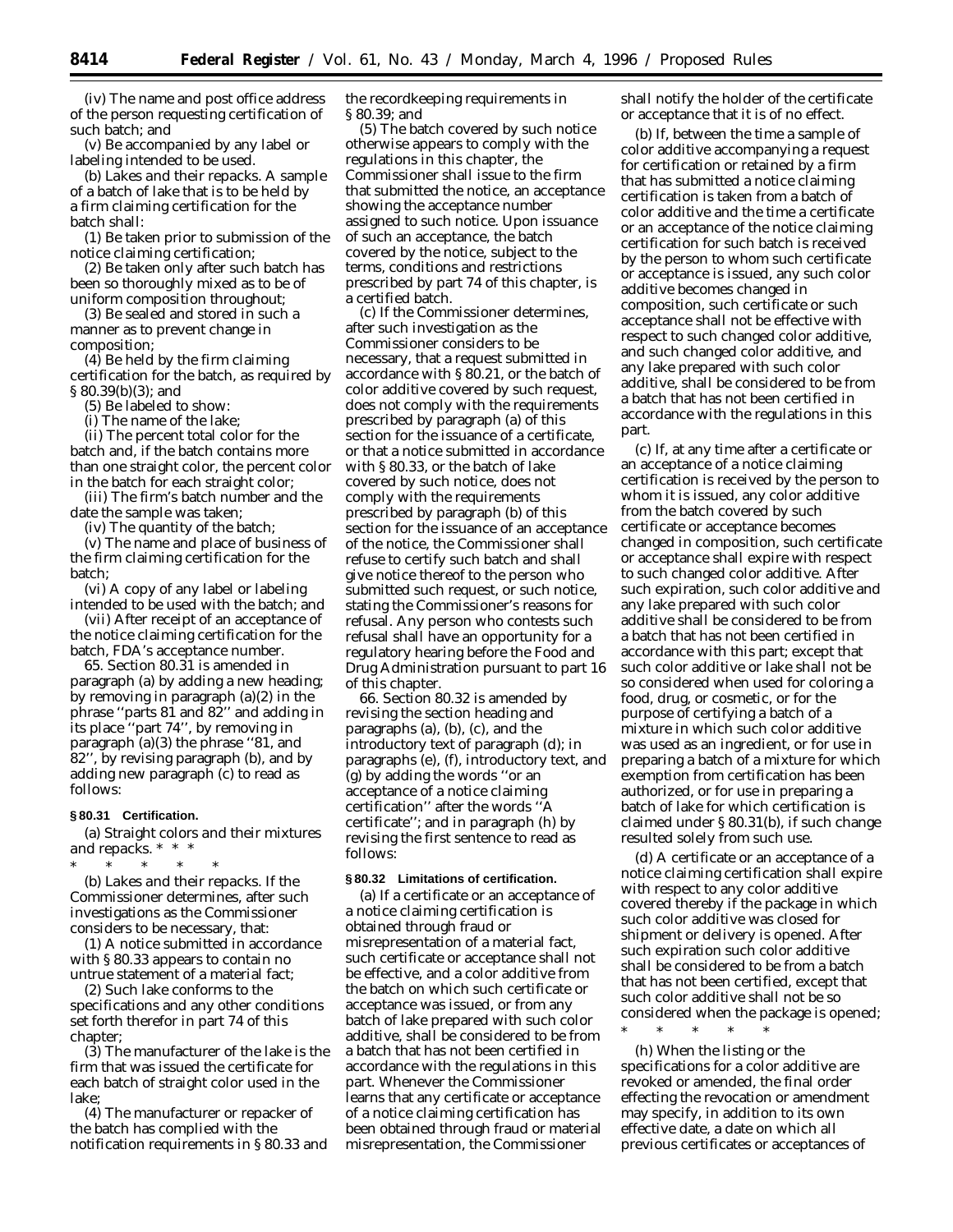notices claiming certification for existing batches and portions of batches of such a color additive issued under the revoked or amended regulations shall cease to be effective; and any such lots or batches of the color additive, and any batches of lake prepared from such lots or batches, shall be regarded as uncertified after the date specified unless a new certificate or, for a lake, a new acceptance of a notice claiming certification, can be and is obtained in conformance with the new regulations. \* \* \*

67. New § 80.33 is added to subpart B to read as follows:

### **§ 80.33 Notice claiming certification for a batch of lake.**

A notice claiming certification for a batch of lake or lake repack shall:

(a) Be addressed to the Commissioner of Food and Drugs;

(b) Be prepared in the manner set forth in paragraph (i) of this section;

(c) Be submitted in duplicate;

(d) Be signed by a responsible officer of the firm submitting the notice. In the case of a foreign company, the notice must be signed by a responsible officer of such firm, and by an agent of the firm who resides in the United States;

(e) Show the name and place of business (street address, city, State, and zip code) of the firm submitting the notice;

(f) Be accompanied by the fee prescribed in § 80.10 unless the firm has established an advanced deposit to be used for prepayment of such fees. In no case shall the Commissioner consider a notice claiming certification for a batch of lake or lake repack if the fee accompanying such notice is less than that required by § 80.10 or if such fee exceeds the amount held in the advance deposit account of the firm submitting such notice; and

(g) Be accompanied by any label or labeling intended to be used with the batch.

(h) The name of a lake shall be the name derived in the manner described in part 74 of this chapter.

(i) The form for submission of the notice shall be one of the following, depending on whether the color additive is a new batch of lake or a repack of a previously certified batch of lake:

(1) *Notice claiming certification for a new batch of lake.*

Date llllllllllllllllll Division of Programs and Enforcement Policy (HFS–105), Center for Food Safety and Applied Nutrition, Food and Drug Administration, 200 C St. SW., Washington, DC 20204.

In accordance with the regulations promulgated under the Federal Food, Drug, and Cosmetic Act, we hereby give notice that we claim certification for a batch of lake. Name of lake Batch number Batch weighs pounds (or kilograms) Total color \_\_\_\_\_\_ percent of batch For each straight color used: Color content \_\_\_\_\_\_ percent of batch. How stored pending certification

lllalla llista se est alla seguente del control de la control de la control de la control de la control de la (State conditions of storage, with kind and size of containers, location, etc.) For use in

lllllllllllllllllllll

lllllllllllllllllllll

lllllllllllllllllllll (State proposed uses) *Ingredients of batch*

Name of each straight color used

For each straight color used:

Certified Lot number

Quantity used \_\_\_\_\_ pounds (or kilograms) For each precipitant or substratum ingredient used:

Name of ingredient used<br>Quantity used \_\_\_\_\_\_ pou

**pounds** (or kilograms) If any previously certified batches of lake

| have been used, provide the following |  |
|---------------------------------------|--|
| information for each such batch.      |  |
| Name of lake                          |  |
| FDA acceptance number                 |  |
| (or certified lot number)             |  |
| Quantity used                         |  |

pounds (or kilograms), Required fee, § 30.00 (drawn to the order of Food and Drug Administration.)

This batch of lake was manufactured by the undersigned firm and meets the requirements of 21 CFR parts 74 and 80. The records required by 21 CFR 80.39, including a representative sample of the batch, are available for FDA inspection at the undersigned firm.  $(Sijened)$ 

| . . |  |  |  |  |  |  |
|-----|--|--|--|--|--|--|
| ۰   |  |  |  |  |  |  |

(2) *Notice claiming certification for a repack of a batch of certified lake.*

Date llllllllllllllllll Division of Programs and Enforcement Policy (HFS–105), Center for Food Safety and Applied Nutrition, Food and Drug Administration, 200 C St. SW., Washington, DC 20204.

In accordance with the regulations promulgated under the Federal Food, Drug, and Cosmetic Act, we hereby give notice that we claim certification for a batch of lake repack.

Name of lake

Original batch:

FDA acceptance number

(or certified lot number)<br>Total color percent  $p$ ercent of batch

For each straight color used:<br>Color content \_\_\_\_\_\_ percent

percent of batch. This lake obtained from (provide name and

place of business of manufacturer of the lake)

Batch number<br>Batch weighs \_\_\_\_\_\_\_\_ pounds

Batch weighs (or kilograms)

Repacked batch:

Total color <u>equilibration</u> percent of batch

For each straight color used:

Color content percent of batch. How stored pending certification llllalla i se solo si se solo si se solo si se solo si se solo si se solo si se solo si se solo si se solo si

(State conditions of storage, with kind and size of containers, location, etc.) Certified for use in

lllllllllllllllllllll

lllllllllllllllllllll lllllllllllllllllllll lllllllllllllllllllll

#### (State proposed uses)

Required fee, \$30.00 (drawn to the order of Food and Drug Administration). This batch of lake was repacked by the undersigned firm and meets the requirements of 21 CFR parts 74 and 80. The records required by 21 CFR 80.39, including a representative sample of the batch, are available for FDA inspection at the undersigned firm.

 $(Signed)$ By  $\overline{\phantom{a}}$ 

(j) The Food and Drug Administration will furnish a response to each notifier within 5 working days of receipt of the notice. The response will either:

(1) Accept the notice claiming certification; or

(2) Reject the notice claiming certification, in which case the batch of lake covered by the notice has not complied with the requirements of § 80.31(b) of this chapter and is not a certified batch.

# **§ 80.34 [Amended]**

68. Section 80.34 *Authority to refuse certification service* is amended in paragraph (a)(1) by removing the phrase ''a certificate'' and adding in its place the phrase ''a certificate or an acceptance of a notice claiming certification''; and in paragraph (a)(4) by removing the phrase ''color additives and intermediates'' and adding in its place ''color additives, intermediates and substrata''.

### **§ 80.35 [Amended]**

69. Section 80.35 *Color additive mixtures; certification and exemption from certification* is amended in paragraphs (a) and (b) by removing the words ''straight colors'' and adding in their place the words ''listed colors''; and in paragraph (b) by removing the words ''straight color'' and adding in their place the words ''listed color'' the three times they appear.

70. Section 80.37 is revised to read as follows:

### **§ 80.37 Treatment of batch pending certification.**

Immediately after the sample is taken that (for a batch of color additive subject to certification under § 80.31(a)) is to accompany a request for certification of the batch or (for a batch of lake subject to certification under § 80.31(b)) is to be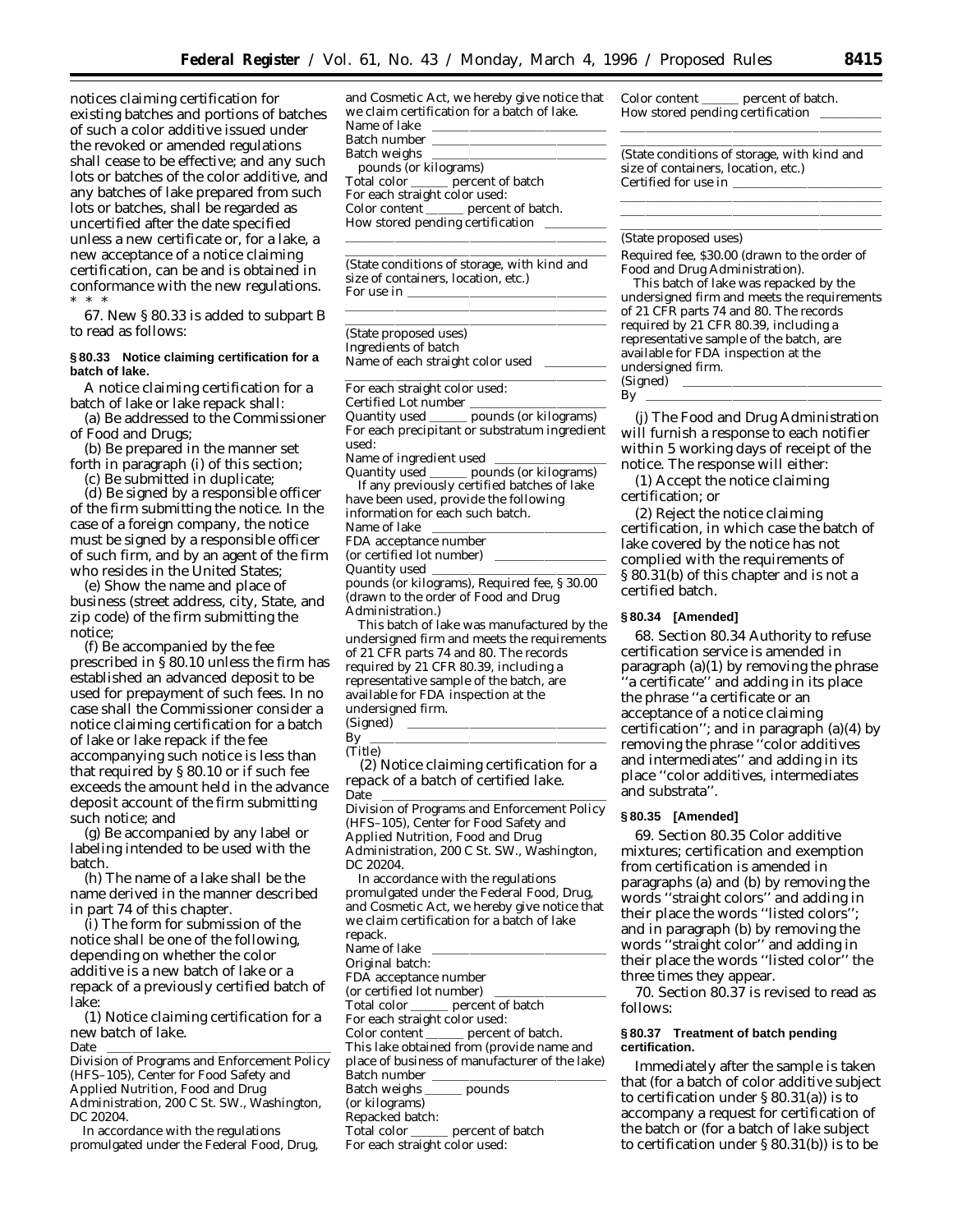retained by the firm preparing or repacking the batch, the batch shall be:

(a) Stored in containers of such kind as to prevent change in composition. (b) Held under the control of the

person requesting or claiming certification until certified.

(c) Marked, by labeling or otherwise, in a manner such that there can be no question as to the identity of the batch and no question that it is not to be used until the requested certificate or acceptance of the notice claiming certification has been issued.

71. Section 80.38 is revised to read as follows:

### **§ 80.38 Treatment of batch after certification.**

(a) *Labeling.* (1) Immediately upon notification that a batch of color additive has been certified under § 80.31(a), the person requesting certification thereof shall identify such batch, by labeling, with the certified lot number.

(2) Immediately upon notification that the notice submitted in accordance with § 80.33 has been accepted, the firm claiming certification for the batch shall identify such batch, by labeling, with the FDA acceptance number.

(b) *Storage.* The person requesting or claiming certification shall maintain storage in such manner as to prevent change in composition until such batch has been packaged and labeled as required by §§ 70.20 and 70.25 of this chapter, except that the person requesting or claiming certification may use such color additive for the purpose of coloring a food, drug, or cosmetic.

72. Section 80.39 is revised to read as follows:

# **§ 80.39 Records.**

(a) *Records of distribution.* (1) The person to whom a certificate is issued or the firm to which FDA issues an acceptance of a notice claiming certification shall keep complete records showing the disposal of all the color additive from the batch covered by such certificate or such acceptance. These records shall show:

(i) Each quantity used by such person or firm from such batch and the date and kind of such use.

(ii) The date and quantity of each shipment or delivery from such batch, and the name and post office address of the person to whom such shipment or delivery was made.

(2) Upon the request of any officer or employee of the Food and Drug Administration or of any other officer or employee acting on behalf of the Secretary of Health and Human Services, such person or such firm, at all

reasonable hours until at least 2 years after disposal of all such color additive, shall make the records required by paragraph (a)(1) of this section available to any such officer or employee, and shall accord to such officer or employee full opportunity to make inventory of stocks of such color additive on hand and otherwise to check the correctness of such records.

(b) *Certification records for lakes.* (1) The manufacturer or repacker of a lake certified under § 80.31(b) shall keep complete records showing that the batch of lake covered by the notice claiming certificaion is in compliance with parts 74 and 80 of this chapter.

(i) For both manufacturers and repackers, these records shall include:

(A) A copy of the notice claiming certification for the batch;

(B) A copy of FDA's acceptance of the notice; and

(C) Complete reports of all chemical analyses performed on the batch. Such analyses shall include, for each batch, analyses that establish the percent total color for the batch and, if the batch contains more than one straight color, the percent color for each straight color in the batch.

(ii) For manufacturers only, the records shall also include:

(A) A copy of the certificate for each batch of straight color used to prepare the batch of lake;

(B) For each certified batch of lake that was used as an ingredient, a copy of FDA's acceptance of the notice claiming certification for the batch, or if certified before (date of publication of the final rule), a copy of the certificate for the batch;

(C) Manufacturer specifications for substratum and precipitant ingredients used in the preparation of the batch; and

(D) For each batch that contains a barium salt as provided in §§ 74.1050 and 74.2050 of this chapter, analyses that show that the batch meets the specification for soluble barium in § 74.1050(b) of this chapter.

(2) A firm claiming certification for a batch of lake under § 80.31(b) shall retain an 8-ounce sample of the batch as required by § 80.22(b); however, such sample need not be submitted to FDA.

(3) Upon the request of any officer or employee of the Food and Drug Administration or of any other officer or employee acting on behalf of the Secretary of Health and Human Services, such firm, at all reasonable hours until at least 2 years after disposal of all such color additive, shall make the records and the sample required by paragraphs  $(b)(1)$  through  $(b)(3)$  of this section available to any such officer or employee, and shall accord to such

officer or employee full opportunity to make inventory of stocks of such color additive on hand and otherwise to check the correctness of such records.

(c) The records required to be kept by paragraphs (a) and (b) of this section shall be kept separately from all other records.

# **PART 81—GENERAL SPECIFICATIONS AND GENERAL RESTRICTIONS FOR PROVISIONAL COLOR ADDITIVES FOR USE IN FOODS, DRUGS, AND COSMETICS**

73. The authority citation for 21 CFR part 81 continues to read as follows:

**Authority:** Secs. 701, 721 of the Federal Food, Drug, and Cosmetic Act (21 U.S.C. 371, 379e).

# **PART 81—[REMOVED]**

74. Part 81 is removed.

# **PART 82—LISTING OF CERTIFIED PROVISIONALLY LISTED COLORS AND SPECIFICATIONS**

75. The authority citation for 21 CFR part 82 continues to read as follows:

**Authority:** Secs. 701, 721 of the Federal Food, Drug, and Cosmetic Act (21 U.S.C. 371, 376, 379e).

# **PART 82—[REMOVED]**

76. Part 82 is removed.

# **PART 101—FOOD LABELING**

77. The authority citation for 21 CFR part 101 continues to read as follows:

**Authority:** Secs. 4, 5, 6 of the Fair Packaging and Labeling Act (15 U.S.C. 1453, 1454, 1455); secs. 201, 301, 402, 403, 409, 701 of the Federal Food, Drug, and Cosmetic Act (21 U.S.C. 321, 331, 342, 343, 348, 371).

78. Section 101.22 is amended in paragraph  $(k)(1)$  by revising the first sentence and by removing the phrase ''or part 82'' in the second sentence to read as follows:

**§ 101.22 Foods; labeling of spices, flavorings, colorings and chemical preservatives.**

- \* \* \* \* \*
	- (k) \* \* \*

(1) A color additive, including a lake, subject to certification under section 721(c) of the act shall be declared by the name of the color additive listed in the applicable regulation in part 74 of this chapter, except that it is not necessary to include the ''FD&C'' prefix or the term ''No.'' in the declaration, and for lakes it is also not necessary to identify the aluminum cation or alumina substratum, but the term ''Lake'' shall be